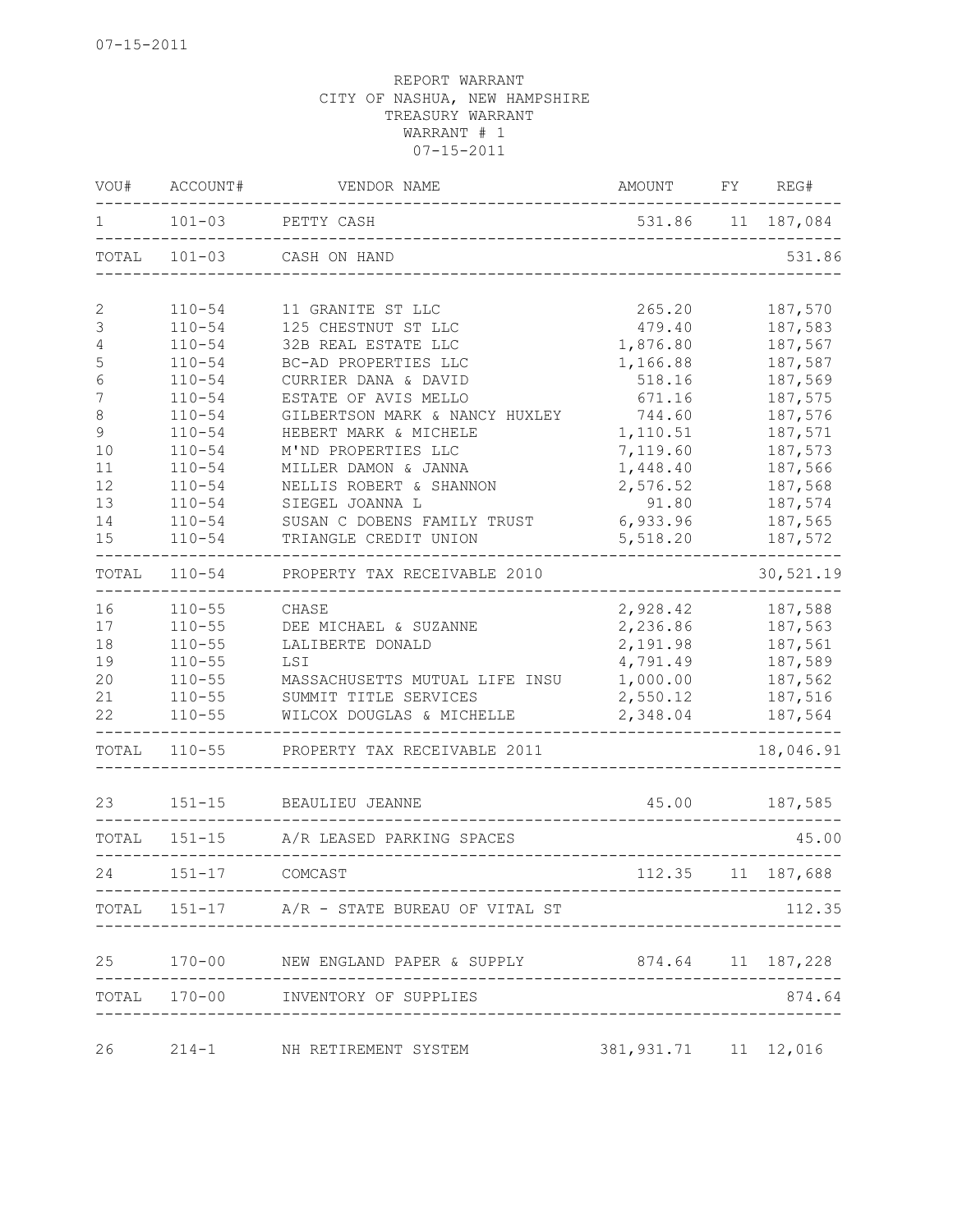| VOU#                                                                                                                 | ACCOUNT#                                                                                                                                                                                                                                                     | VENDOR NAME                                                                                                                                                                                                                                                                                                                                                                                | AMOUNT                                                                                                                                                                                                   | FY | REG#                                                                                                                                                                                                                     |
|----------------------------------------------------------------------------------------------------------------------|--------------------------------------------------------------------------------------------------------------------------------------------------------------------------------------------------------------------------------------------------------------|--------------------------------------------------------------------------------------------------------------------------------------------------------------------------------------------------------------------------------------------------------------------------------------------------------------------------------------------------------------------------------------------|----------------------------------------------------------------------------------------------------------------------------------------------------------------------------------------------------------|----|--------------------------------------------------------------------------------------------------------------------------------------------------------------------------------------------------------------------------|
|                                                                                                                      | TOTAL 214-1 PENSION 1                                                                                                                                                                                                                                        |                                                                                                                                                                                                                                                                                                                                                                                            |                                                                                                                                                                                                          |    | 381, 931.71                                                                                                                                                                                                              |
|                                                                                                                      |                                                                                                                                                                                                                                                              | 26 214-2 NH RETIREMENT SYSTEM                                                                                                                                                                                                                                                                                                                                                              | 124, 227.46 11 12, 016                                                                                                                                                                                   |    |                                                                                                                                                                                                                          |
|                                                                                                                      | $TOTAL 214-2$                                                                                                                                                                                                                                                | PENSION 2<br>-------------------------------------                                                                                                                                                                                                                                                                                                                                         |                                                                                                                                                                                                          |    | 124, 227.46                                                                                                                                                                                                              |
| 26                                                                                                                   |                                                                                                                                                                                                                                                              | 214-4 NH RETIREMENT SYSTEM                                                                                                                                                                                                                                                                                                                                                                 | 144, 493.33 11 12, 016                                                                                                                                                                                   |    |                                                                                                                                                                                                                          |
|                                                                                                                      | $TOTAL 214-4$                                                                                                                                                                                                                                                | PENSION 4 - POLICE                                                                                                                                                                                                                                                                                                                                                                         |                                                                                                                                                                                                          |    | 144, 493.33                                                                                                                                                                                                              |
|                                                                                                                      | $26$ $214-5$                                                                                                                                                                                                                                                 | NH RETIREMENT SYSTEM                                                                                                                                                                                                                                                                                                                                                                       | 149, 123.05 11 12, 016                                                                                                                                                                                   |    |                                                                                                                                                                                                                          |
|                                                                                                                      | $TOTAL$ 214-5                                                                                                                                                                                                                                                | PENSION 4 - FIRE<br>----------------------                                                                                                                                                                                                                                                                                                                                                 |                                                                                                                                                                                                          |    | 149, 123.05                                                                                                                                                                                                              |
| 27<br>28<br>29<br>30<br>31<br>32<br>33<br>34<br>35<br>36<br>37<br>38<br>39<br>40<br>41<br>43<br>42<br>44<br>46<br>45 | $214 - DC$<br>$214 - DC$<br>$214 - DC$<br>$214 - DC$<br>$214-DC$<br>$214-DC$<br>$214-DC$<br>$214-DC$<br>$214-DC$<br>$214-DC$<br>$214 - DC$<br>$214-DC$<br>$214-DC$<br>$214 - DC$<br>$214-DC$<br>$214 - DC$<br>$214-DC$<br>$214 - DC$<br>$214-DC$<br>$214-DC$ | ALLEN STACEY L<br>ARRINGTON ERICA<br>BATTISTELLI ERIC C<br>BUCACCI MICHELLE<br>BURKE CHRISTINE H<br>CARON CHRISTINE M<br>COTE KEITH<br>DAVIDSON PATRICIA<br><b>GRACE ROBERT</b><br>HAMILTON DENNIS L<br>HAMILTON TINA<br>HODGDON CYNTHIA<br>LAMONTAGNE LYNNE<br>MAILLOUX SHAWN<br>MCINTOSH LORI<br>MENARD PAUL<br>MENARD PAUL<br>MOBLEY ARCHIE S III<br>STANSFIELD JILL<br>STANSFIELD JILL | 192.31<br>384.62<br>282.16<br>400.00<br>2,342.34<br>172.10<br>961.55<br>380.00<br>192.31<br>690.00<br>200.00<br>2,692.34<br>200.00<br>650.00<br>192.31<br>192.31<br>192.31<br>140.00<br>192.32<br>192.31 |    | 187,335<br>187,481<br>187,513<br>187,482<br>187,514<br>187,337<br>187,231<br>187,252<br>187,515<br>187,341<br>187,346<br>187,232<br>187,253<br>187,254<br>187,547<br>187,087<br>187,233<br>187,551<br>187,085<br>187,628 |
| TOTAL                                                                                                                | $214 - DC$                                                                                                                                                                                                                                                   | DEPENDENT CARE DEDUCTION                                                                                                                                                                                                                                                                                                                                                                   |                                                                                                                                                                                                          |    | 10,841.29                                                                                                                                                                                                                |
| 47                                                                                                                   | --------------------<br>$214 - SL$                                                                                                                                                                                                                           | SUN LIFE ASSURANCE COMPANY OF                                                                                                                                                                                                                                                                                                                                                              | 3,653.28                                                                                                                                                                                                 |    | 12,014                                                                                                                                                                                                                   |
| TOTAL                                                                                                                | $214 - SL$                                                                                                                                                                                                                                                   | BPW GROUP INS-SUN LIFE                                                                                                                                                                                                                                                                                                                                                                     |                                                                                                                                                                                                          |    | 3,653.28                                                                                                                                                                                                                 |
| 48<br>49<br>50<br>51<br>52                                                                                           | $255 - 00$<br>$255 - 00$<br>$255 - 00$<br>$255 - 00$<br>$255 - 00$                                                                                                                                                                                           | STATE OF NH-MV<br>STATE OF NH-MV<br>STATE OF NH-MV<br>STATE OF NH-MV<br>STATE OF NH-MV                                                                                                                                                                                                                                                                                                     | 21,762.52<br>13,645.50<br>33,920.65<br>25,024.42<br>24,705.39                                                                                                                                            |    | 12,007<br>12,008<br>12,009<br>12,013<br>12,017                                                                                                                                                                           |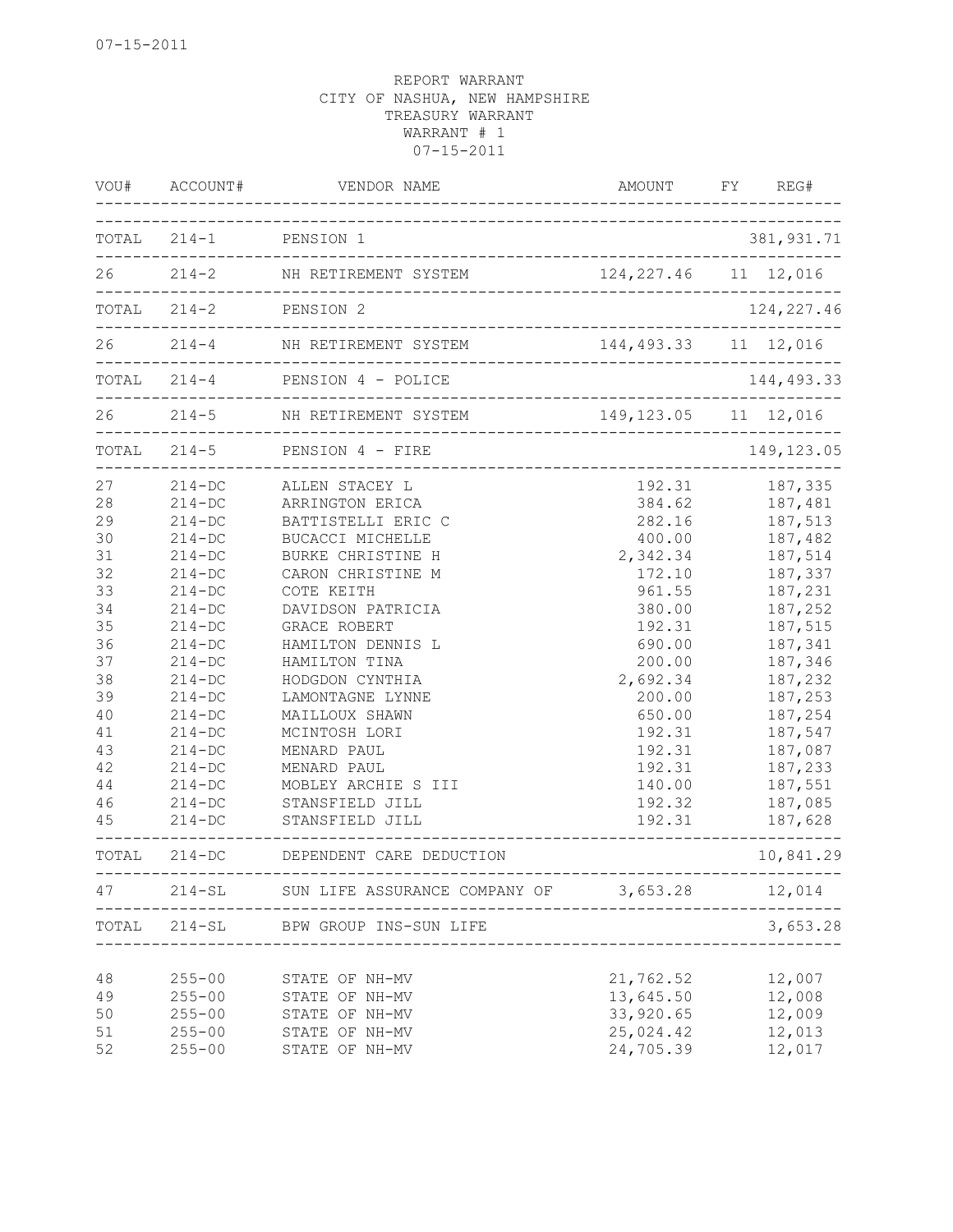| VOU#           | ACCOUNT#                               |           | VENDOR NAME                                        | AMOUNT                              | FY. | REG#                          |
|----------------|----------------------------------------|-----------|----------------------------------------------------|-------------------------------------|-----|-------------------------------|
| 53<br>54<br>55 | $255 - 00$<br>$255 - 00$<br>$255 - 00$ |           | STATE OF NH-MV<br>STATE OF NH-MV<br>STATE OF NH-MV | 14,382.15<br>17,650.75<br>30,268.80 | 11  | 12,018<br>11 12,002<br>12,004 |
| TOTAL          | $255 - 00$                             | STATE MVR |                                                    |                                     |     | 181,360.18                    |
| 56<br>56       | $255 - 05$<br>$255 - 05$               |           | STATE OF NH<br>STATE OF NH                         | 38.50<br>19.25                      | 11  | 187,686<br>187,686            |
| TOTAL          | $255 - 05$                             |           | STATE OF NH-FBI FINGERPRNT FEE                     |                                     |     | 57.75                         |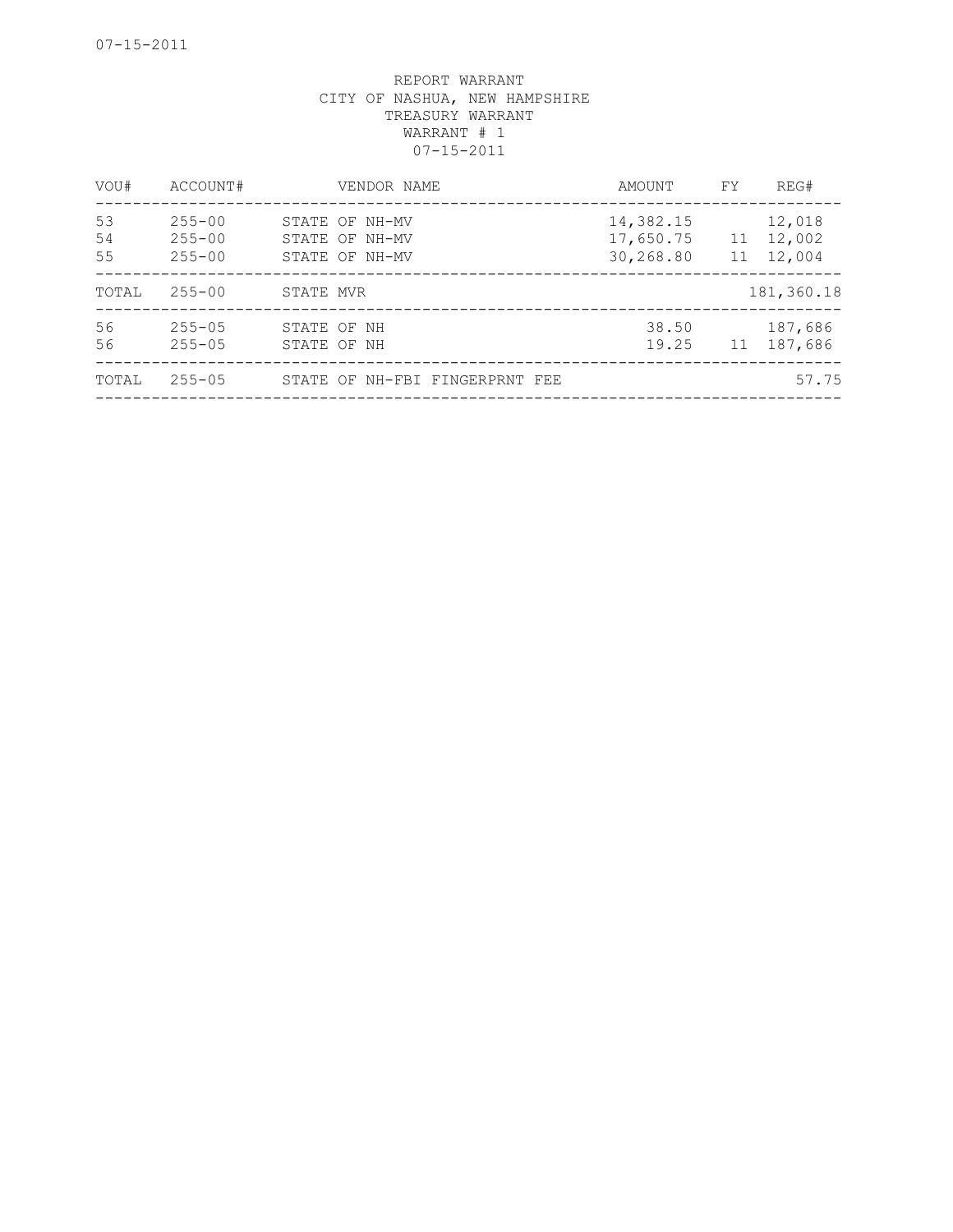| VOU#  | ACCOUNT#  | VENDOR NAME                             | AMOUNT      | FY. | REG#       |
|-------|-----------|-----------------------------------------|-------------|-----|------------|
| 57    | 305-59100 | NEXTEL COMMUNICATIONS                   | 20.44       | 11  | 187,667    |
| 58    | 305-59286 | COLLINS JOHN                            | 187.50      |     | 187,257    |
| 59    | 305-59286 | JEYNES MIKE                             | 250.00      |     | 187,351    |
| 60    | 305-59286 | KING TOM                                | 50.00       |     | 187,321    |
| 61    | 305-59286 | MCLEAN JIM                              | 150.00      |     | 187,240    |
| 62    | 305-59286 | O'NEIL TIM                              | 300.00      |     | 187,241    |
| 63    | 305-59286 | WALLENT FRANK J                         | 250.00      |     | 187,155    |
| 64    | 305-96900 | BARBIZON LIGHT O NEW ENGLAND I 1,500.00 |             | 11  | 187,524    |
| TOTAL | 305       | SRF - CIVIC & COMM ACTIVITIES           |             |     | 2,707.94   |
|       |           |                                         |             |     |            |
| 65    | 308-31050 | NEXTEL COMMUNICATIONS                   | 33.66       |     | 11 187,667 |
| 66    | 308-41005 | STAPLES ADVANTAGE                       | 106.13      |     | 11 187,324 |
| 66    | 308-41015 | STAPLES ADVANTAGE                       | 68.11       |     | 11 187,324 |
| 67    | 308-83004 | VISION SERVICE PLAN                     | 2,442.60    |     | 187,690    |
| 68    | 308-83010 | ANTHEM BLUE CROSS BLUE SHIELD           | 51,648.00   | 11  | 12,010     |
| 68    | 308-83011 | ANTHEM BLUE CROSS BLUE SHIELD           | 705.96      | 11  | 12,010     |
| 68    | 308-83012 | ANTHEM BLUE CROSS BLUE SHIELD           | 165, 517.75 | 11  | 12,010     |
| 68    | 308-83013 | ANTHEM BLUE CROSS BLUE SHIELD           | 241, 246.48 | 11  | 12,010     |
| 69    | 308-83014 | ANTHEM EAP                              | 4,228.20    |     | 187,701    |
| 69    | 308-83015 | ANTHEM EAP                              | 9,865.80    |     | 187,701    |
| 70    | 308-83016 | HARVARD PILGRIM HEALTH CARE             | 35,683.53   | 11  | 12,012     |
| 70    | 308-83017 | HARVARD PILGRIM HEALTH CARE             | 58,222.67   | 11  | 12,012     |
| 71    | 308-83018 | ANTHEM BLUE CROSS BLUE SHIELD           | 44,875.94   | 11  | 12,010     |
| 71    | 308-83019 | ANTHEM BLUE CROSS BLUE SHIELD           | 68,014.14   | 11  | 12,010     |
| 72    | 308-83020 | NORTHEAST DELTA                         | 19,261.37   | 11  | 12,011     |
| 72    | 308-83021 | NORTHEAST DELTA                         | 5,606.02    | 11  | 12,011     |
| 72    | 308-83022 | NORTHEAST DELTA                         | 172,648.67  |     | 12,011     |
| 73    | 308-83023 | WELLNESS REIMBURSEMENT                  | 72.00       | 11  | 187,630    |
| 74    | 308-83025 | LISCORD WARD & ROY INC                  | 5,325.70    | 11  | 187,539    |
| 75    | 308-83036 | QBE-INSURANCE SPECIALISTS INC.          | 10,000.00   |     | 187,732    |
| 76    | 308-83053 | APPLE NASHUA LLC                        | 1,154.00    |     | 187,141    |
| 77    | 308-83053 | ASSOCIATED RADIOLOGISTS PA              | 64.00       |     | 187,259    |
| 78    | 308-83053 | DARTMOUTH-HITCHCOCK CLINIC              | 233.00      |     | 187,296    |
| 79    | 308-83053 | ELLIOT HOSPITAL                         | 1,717.05    |     | 187,264    |
| 80    | 308-83053 | FOUNDATION MEDICAL PARTNERS             | 654.00      |     | 187,281    |
| 81    | 308-83053 | FOUR SEASONS ORTHOPAEDIC CTR P          | 147.00      |     | 187,284    |
| 82    | 308-83053 | FOUR SEASONS ORTHOPEDIC                 | 2,153.00    |     | 187,552    |
| 83    | 308-83053 | INJURED WORKERS PHARMACY LLC            | 271.36      |     | 187,483    |
| 84    | 308-83053 | NEW ENGLAND BRACE CO INC MANCH          | 424.00      |     | 187,418    |
| 85    | 308-83053 | OCCUPATIONAL HEALTH CTRS SOUTH          | 1,545.58    |     | 187,201    |
| 86    | 308-83053 | PERFORMANCE REHAB INC                   | 870.00      |     | 187,166    |
| 87    | 308-83053 | SO NH REGIONAL MEDICAL CENTER           | 516.50      |     | 187,260    |
| 88    | 308-83053 | ST JOSEPH BUSINESS & HEALTH             | 96.00       |     | 187,194    |
| 89    | 308-83053 | ST JOSEPH'S HOSPITAL                    | 785.50      |     | 187,134    |
| 90    | 308-83054 | BEALS DOUGLAS E                         | 419.41      |     | 187,520    |
| 91    | 308-83054 | FISICHELLI BEACH & BRAR DDS PA          | 527.00      |     | 187,555    |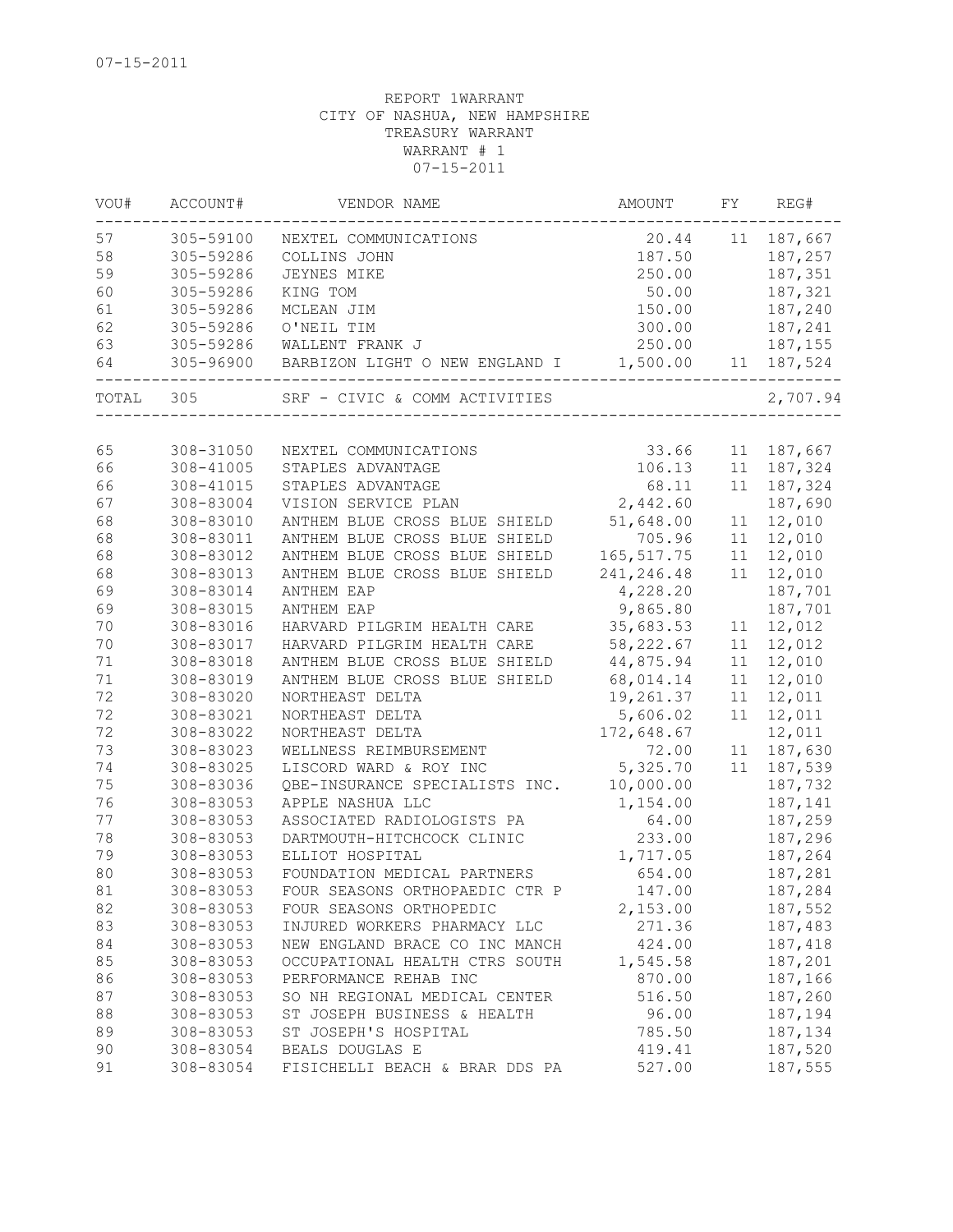| VOU#      | ACCOUNT#            | VENDOR NAME                                  | AMOUNT    | FY | REG#                  |
|-----------|---------------------|----------------------------------------------|-----------|----|-----------------------|
| 92        | 308-83054           | FOUR SEASONS ORTHOPAEDIC CTR P               | 147.00    |    | 187,284               |
| 93        | 308-83054           | GREATER NASHUA EMERGENCY PHYS                | 138.00    |    | 187,273               |
| 94        | 308-83054           | HCA HEALTH SERVICES OF NH                    | 1,165.25  |    | 187,557               |
| 95        | 308-83054           | MERRIMACK VALLEY PT LLC                      | 428.00    |    | 187,168               |
| 96        | 308-83054           | NEB RADIOLOGY PC<br>W/C                      | 60.00     |    | 187,277               |
| 97        | 308-83054           | OCCUPATIONAL HEALTH CTRS SOUTH               | 230.72    |    | 187,201               |
| 98        | 308-83054           | STONERIVER PHARMACY SOLUTIONS                | 155.83    |    | 187,276               |
| 99        | 308-83054           | WALGREEN CO                                  | 333.75    |    | 187,267               |
| 100       | 308-83055           | DEVINE MILLIMET & BRANCH PA                  | 245.54    |    | 187,262               |
| 101       | 308-83063           | CCAPS LLC DBA                                | 10,000.00 |    | 187,419               |
| 102       | 308-83063           | MARVELL PLATE GLASS INC                      | 238.00    |    | 187,282               |
| 103       | 308-83064           | GATE CITY FENCE CO INC<br>W/C                | 190.00    |    | 187,261               |
| 104       | 308-83064           | ILLG AUTOMOTIVE CORP                         | 2,274.76  |    | 187,521               |
| 105       | 308-83102           | <b>BACTES</b>                                | 16.25     |    | 187,707               |
| 106       | 308-83102           | DARTMOUTH HITCHCOCK NASHUA                   | 15.00     | 11 | 187,699               |
| 107       | 308-91005           | DUGAS ROSS                                   | 16.32     | 11 | 187,629               |
| TOTAL 308 |                     | SRF - INSURANCE                              |           |    | 922,804.55            |
|           |                     |                                              |           |    |                       |
|           | 229, 429 3097-41015 | STAPLES BUSINESS ADVANTAGE                   | 956.90    | 11 | 187,301               |
|           | 229,430 3097-49075  | BLUE RIBBON MAINTENANCE SUPPLI               | 6,746.53  | 11 | 187,384               |
|           | 229,431 3097-49075  | CENTRAL PAPER                                | 1,605.69  | 11 | 187,401               |
|           | 229,432 3097-49075  | JOHN BENNETT CREATIVE                        | 625.00    | 11 | 187,358               |
|           | 229,433 3097-49085  | COSTA FRUIT & PRODUCE CO INC                 | 1,368.23  | 11 | 187,530               |
|           | 229,434 3097-49085  | GARELICK FARMS LLC                           | 3,381.79  | 11 | 187,251               |
|           | 229,435 3097-64330  | NORTHEAST FOOD SVC EQUIPMENT &               | 17,298.00 | 11 | 187,129               |
|           | 229, 435 3097-64335 | NORTHEAST FOOD SVC EQUIPMENT &               | 3,879.93  | 11 | 187,129               |
|           | 229,436 3097-74092  | AFFILIATED HVAC SERVICES LLC                 | 216.62    | 11 | 187,392               |
|           | 229,437 3097-74092  | NORTHEAST FOOD SVC EQUIPMENT &               | 1,000.00  | 11 | 187,129               |
|           | 3097-82025          | NH RETIREMENT SYSTEM                         | 6,903.08  | 11 | 12,016                |
|           | 229,438 3097-91005  | AXNE EVA                                     | 199.66    | 11 | 187,396               |
|           | 229,439 3097-91005  | KIMBELL JEANETTE                             | 137.83    | 11 | 187,378               |
|           | 229,440 3097-91005  | RALPH PAULE                                  | 124.19    | 11 | 187,357               |
|           | 229,441 3097-91005  | SLOSEK ODETTE                                | 86.70     | 11 | 187,368               |
| TOTAL 309 | ----------          | SRF - FOOD SERVICES<br>--------------------- |           |    | 44,530.15             |
|           |                     | 229,442 3117-78007 MACMULKIN CHEVROLET INC   |           |    | 58.61 11 187,196      |
| TOTAL     | 311                 | DRIVER'S EDUCATION                           |           |    | 58.61                 |
|           |                     |                                              |           |    |                       |
|           |                     | 229,443 3118-49050 PAPANICOLAU MICHELLE      |           |    | 370.43   11   187,438 |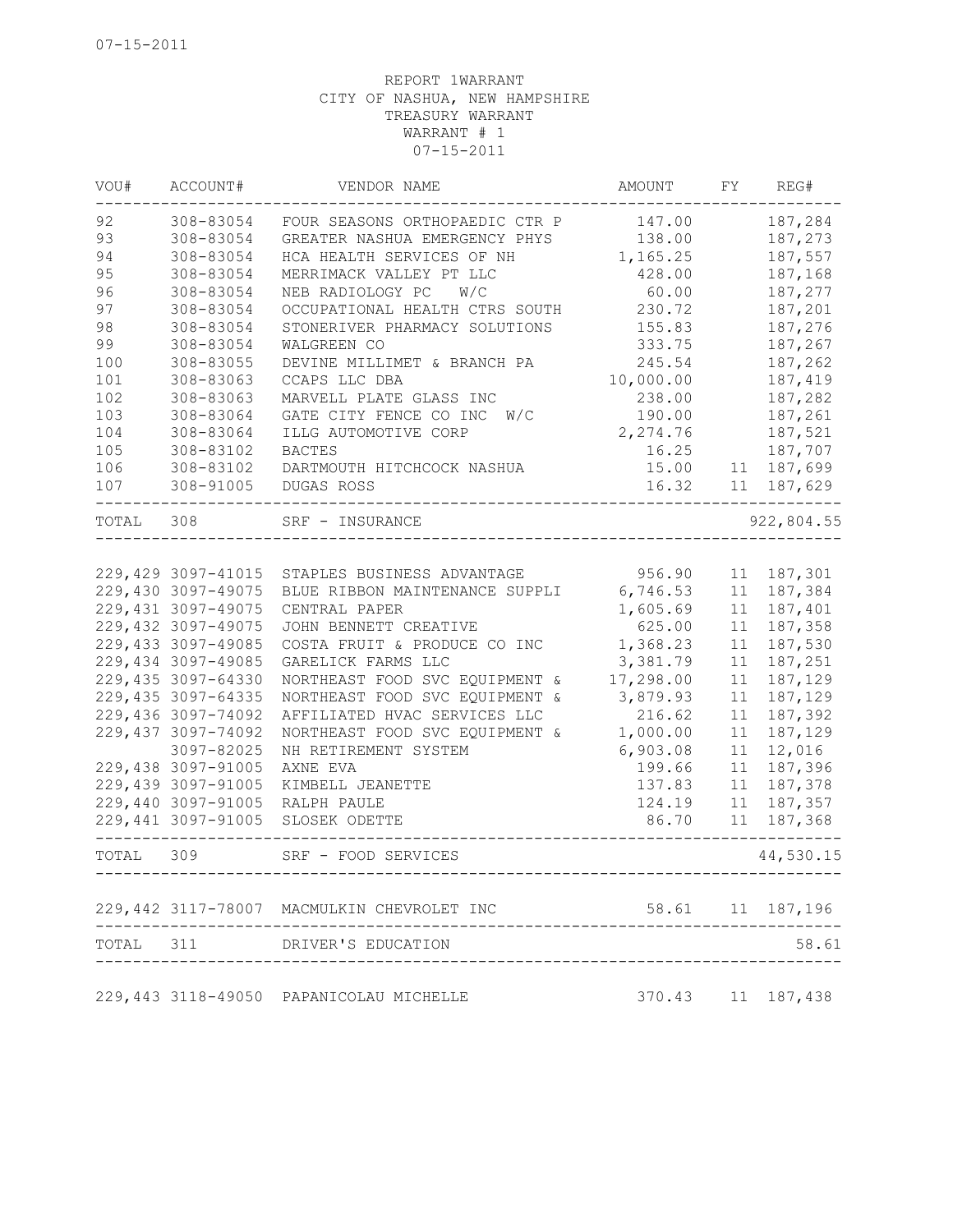|            | VOU# ACCOUNT#                            | VENDOR NAME<br>--------------------                                                    | AMOUNT FY REG#            |    |                          |
|------------|------------------------------------------|----------------------------------------------------------------------------------------|---------------------------|----|--------------------------|
| TOTAL 311  |                                          | SUMMER SCHOOL<br>____________________________                                          |                           |    | 370.43                   |
| 109        | 312-41015                                | STAPLES ADVANTAGE                                                                      | .18                       |    | 11 187,324               |
| 110<br>111 | 312-46025<br>312-59100                   | ALEC'S SHOE STORE INC<br>CINTAS DOCUMENT MANAGEMENT                                    | 35.00 11 187,430          |    | 109.95 11 187,202        |
| 112        | 312-59182                                | PETTY CASH                                                                             | 19.79                     |    | 11 187,086               |
| TOTAL 312  |                                          | SRF - FINANCIAL SERVICES                                                               |                           |    | 164.92                   |
|            | 229,444 3122-49050                       | CARTRIDGE WORLD NASHUA                                                                 | 213.00                    |    | 187,428                  |
|            | 229,445 3122-49050                       | GENERAL LINEN SERVICE INC                                                              | 20.48                     |    | 11 187,476               |
|            | 229,446 3122-49050                       | JOSTENS INC                                                                            | 88.60                     |    | 11 187, 372              |
|            | 229,447 3122-49050<br>229,448 3122-49050 | MCQUESTEN LESA<br>ROBINSON ATHANASIA                                                   | 9.50<br>240.16            |    | 11 187,387<br>11 187,616 |
|            | 229,449 3122-49050                       | WB MASON COMPANY INC                                                                   | 348.36                    | 11 | 187,128                  |
|            | 229,450 3122-49075                       | GIOVANNIS                                                                              | 52.45                     |    | 187,474                  |
|            |                                          | 229,451 3122-49075 WALMART COMMUNITY                                                   | 52.00                     |    | 11 187,329               |
| TOTAL 312  |                                          | ADULT ED/CONTINUING ED                                                                 |                           |    | 1,024.55                 |
|            |                                          | 113 320-59100 NASHUA SYMPHONY ORCHESTRA & CH 1,000.00                                  |                           |    | 187,292                  |
|            | TOTAL 320                                | SRF - HUNT BUILDING                                                                    |                           |    | 1,000.00                 |
|            |                                          | 229,452 3211-64045 APPLE COMPUTER INC                                                  |                           |    | 503.00 11 187,394        |
|            |                                          | TOTAL 321 ADULT ED/COLLEGE TRANSITIONS                                                 |                           |    | 503.00                   |
|            |                                          | 229,452 3231-64045 APPLE COMPUTER INC                                                  |                           |    | 196.00 11 187,394        |
|            |                                          |                                                                                        |                           |    |                          |
| TOTAL      |                                          | 323 ADULT ED/HS ALTERNATIVE ED                                                         |                           |    | 196.00                   |
|            |                                          | 3247-705 NASHUA SCHOOL DISTRICT #42<br>229,453 3247-74092 AFFILIATED HVAC SERVICES LLC | 350.00 11 12,001<br>63.00 |    | 11 187,198               |
| TOTAL      | 324                                      | ATHLETICS REVENUE FUND                                                                 |                           |    | 413.00                   |
|            |                                          | 3248-91040 KRYCKI CORRINE                                                              | 2,200.00 11 187,461       |    |                          |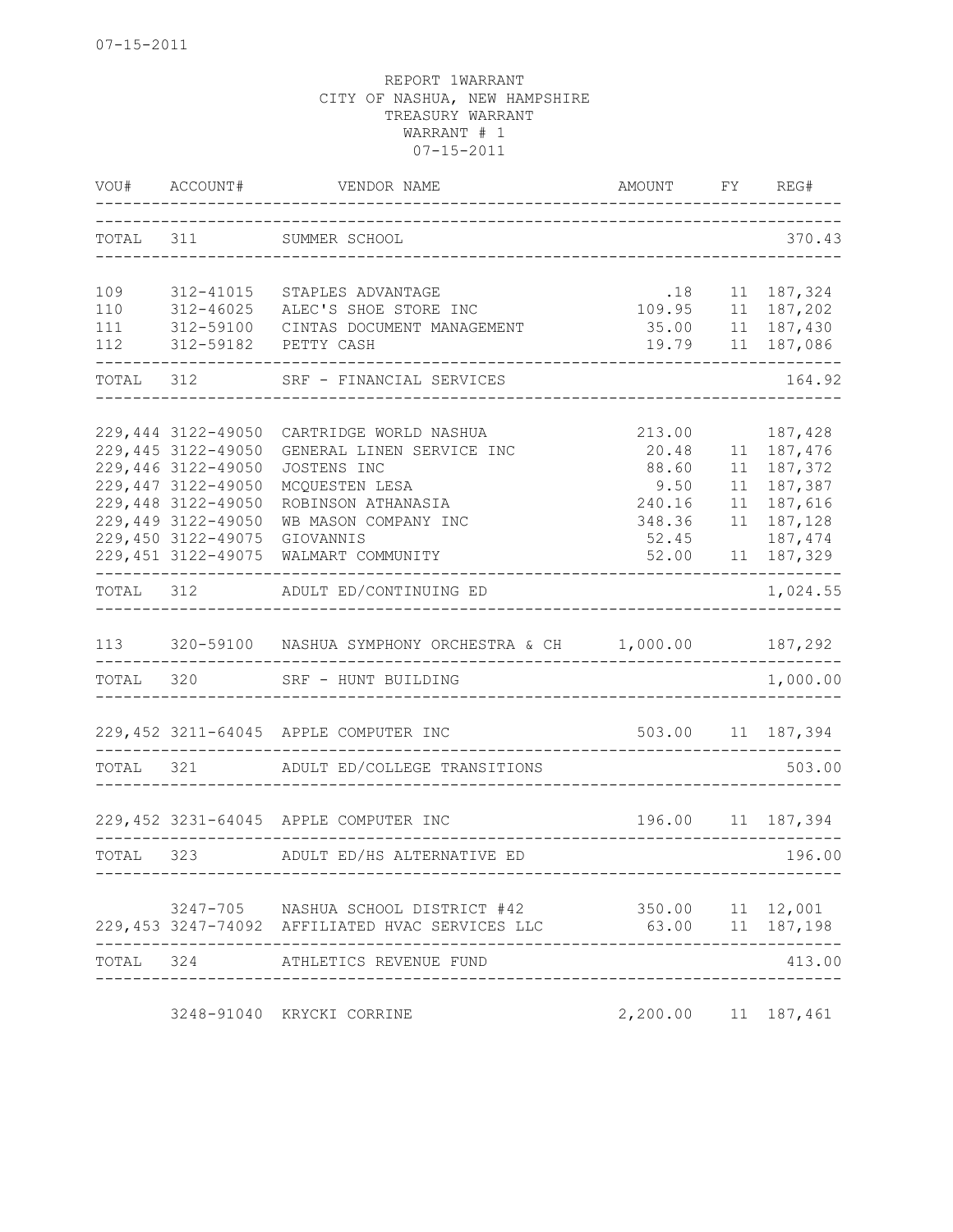| VOU#                                   | ACCOUNT#                                                                                           | VENDOR NAME                                                                                                                                    | AMOUNT                                                   | FY                   | REG#                                                             |
|----------------------------------------|----------------------------------------------------------------------------------------------------|------------------------------------------------------------------------------------------------------------------------------------------------|----------------------------------------------------------|----------------------|------------------------------------------------------------------|
| TOTAL 324                              |                                                                                                    | REDUCING THE RISK                                                                                                                              |                                                          |                      | 2,200.00                                                         |
|                                        |                                                                                                    | 229,454 3250-49075 4IMPRINT INC<br>229,455 3250-53100 NASHUA REGIONAL PLANNING COMMI                                                           | 999.60<br>3,485.58                                       |                      | 11 187,608<br>11 187,510                                         |
| TOTAL                                  | 325                                                                                                | SAFE ROUTES TO SCHOOL                                                                                                                          |                                                          |                      | 4,485.18                                                         |
|                                        | 229,456 3261-49075<br>229,456 3261-64040<br>229,456 3261-64045<br>229,456 3261-64129<br>3261-82025 | COTE MARIE<br>COTE MARIE<br>COTE MARIE<br>COTE MARIE<br>NH RETIREMENT SYSTEM                                                                   | 565.09<br>176.98<br>222.96<br>125.98<br>1,064.15         | 11<br>11<br>11       | 11 187,395<br>11 187,395<br>187,395<br>187,395<br>12,016         |
| TOTAL 326                              |                                                                                                    | NH ALTERNATE ASSESS COACH                                                                                                                      |                                                          |                      | 2,155.16                                                         |
| 117<br>118<br>119<br>120<br>121<br>122 | $331 - 01500$<br>331-31050<br>331-46030<br>331-59100<br>331-78007<br>331-82030                     | LAW REALTY CO INC<br>VERIZON WIRELESS<br>RILEY'S SPORT SHOP INC<br>LEXISNEXIS RISK DATA MGMT INC<br>CARPARTS OF NASHUA<br>NH RETIREMENT SYSTEM | 416.67<br>413.69<br>602.95<br>50.00<br>31.37<br>8,853.39 | 11<br>11<br>11<br>11 | 187,175<br>11 187,691<br>187,100<br>187,697<br>187,108<br>12,016 |
| TOTAL                                  | 331                                                                                                | SRF - POLICE DEPARTMENT                                                                                                                        |                                                          |                      | 10,368.07                                                        |
| 123<br>124<br>TOTAL                    | 332-59100<br>332-64192<br>332                                                                      | LEYTON VALERIE M<br>INDUSTRIAL PROTECTION SERVICES<br>SRF - FIRE DEPARTMENT                                                                    | 600.00                                                   |                      | 11 187,332<br>287.00 11 187,143<br>887.00                        |
|                                        |                                                                                                    | 229,457 3351-49075 DUNCKLEE LISA                                                                                                               |                                                          |                      | 49.50 11 187,375                                                 |
| TOTAL                                  | 335                                                                                                | I RESTRUCTURING MT PLSNT                                                                                                                       |                                                          |                      | 49.50                                                            |
|                                        |                                                                                                    | 229,458 3371-49035 BARNES & NOBLE INC                                                                                                          | 402.48 11 187,090                                        |                      |                                                                  |
| TOTAL                                  |                                                                                                    | 337 TITLE I RESTRUCTURING LEDGE ST                                                                                                             |                                                          |                      | 402.48                                                           |
| 125<br>125<br>126                      |                                                                                                    | 341-01963 SOUTHERN NH HIV/AIDS TASK FORC<br>341-01969 SOUTHERN NH HIV/AIDS TASK FORC<br>341-31045 NEXTEL COMMUNICATIONS                        | 5, 228.00 11 187, 244<br>366.00 11 187, 244<br>148.76    |                      | 11 187,667                                                       |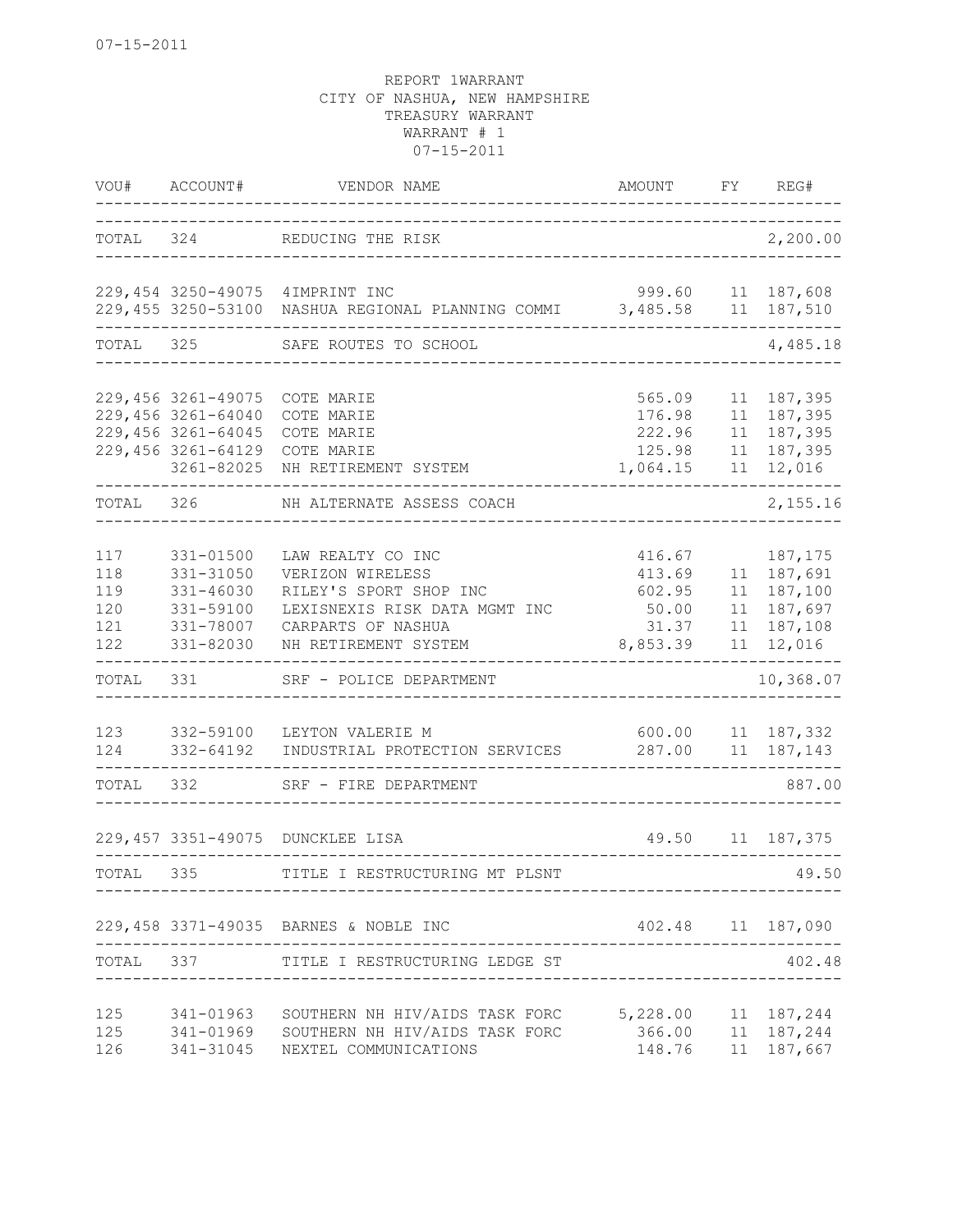| VOU#  | ACCOUNT#                      | VENDOR NAME                                                           | AMOUNT                        | FΥ | REG#                      |
|-------|-------------------------------|-----------------------------------------------------------------------|-------------------------------|----|---------------------------|
| 126   | 341-31050                     | NEXTEL COMMUNICATIONS                                                 | 79.98                         | 11 | 187,667                   |
| 127   | 341-41015                     | STAPLES ADVANTAGE                                                     | 939.37                        | 11 | 187,324                   |
| 128   | 341-47010                     | MCKESSON MEDICAL-SURGICAL                                             | 1,182.87                      | 11 | 187,465                   |
| 129   | 341-54035                     | WRS GROUP LTD                                                         | 854.84                        | 11 | 187,188                   |
| 130   | 341-64030                     | HAM RADIO OUTLET INC                                                  | 1,134.70                      | 11 | 187,529                   |
| 131   | 341-64030                     | OFFICE ALTERNATIVES LLC                                               | 767.00                        | 11 | 187,556                   |
| 132   | 341-64030                     | REB STORAGE SYSTEMS INTERNATIO                                        | 1,123.12                      | 11 | 187,602                   |
| 133   | 341-91025                     | CONLEY ASHLEY                                                         | 110.85                        | 11 | 187,328                   |
| 134   | 341-94025                     | TIDEWATER CATERING GROUP                                              | 868.00                        | 11 | 187,714                   |
| TOTAL | 341                           | SRF - COMMUNITY SERVICES                                              |                               |    | 12,803.49                 |
| 135   | 342-41015                     | STAPLES ADVANTAGE                                                     | 199.58                        | 11 | 187,324                   |
| 136   | 342-49070                     | FISHER SCIENTIFIC                                                     | 105.65                        | 11 | 187,307                   |
| 137   | 342-59086                     | ST JOSEPH HOSPITAL                                                    | 203.94                        | 11 | 187,682                   |
|       |                               |                                                                       |                               |    |                           |
| 138   | 342-91025                     | CALOPE-YAKLIN THERESA                                                 | 8.16                          | 11 | 187,519                   |
| 139   | 342-91025                     | PORRES LUIS                                                           | 31.11                         | 11 | 187,224                   |
| 140   | 342-98042                     | TREASURER STATE OF NH (PHL)                                           | 60.00                         | 11 | 187,700                   |
| TOTAL | 342                           | SRF - COMMUNITY HEALTH                                                |                               |    | 608.44                    |
|       |                               |                                                                       |                               |    |                           |
|       | 229,459 3440-49075            | CANOBIE LAKE PARK                                                     | 690.00                        | 11 | 187,631                   |
|       | 229,460 3440-49075            | LIQUID PLANET WATERPARK                                               | 436.00                        |    | 187,626                   |
|       | 229,461 3440-49075            | LIQUID PLANET WATERPARK                                               | 436.00                        |    | 187,632                   |
|       | 229,462 3440-49075            | MARKET BASKET                                                         | 42.78                         | 11 | 187,223                   |
|       | 229,463 3440-49075            | MILL FALLS CONFERENCE CENTER                                          | 720.55                        | 11 | 187,434                   |
|       | 229,464 3440-55020            | FIRST STUDENT INC                                                     | 102.38                        | 11 | 187,390                   |
| TOTAL | 344                           | AFTER SCHOOL PROGRAM                                                  |                               |    | 2,427.71                  |
|       |                               | 3451-82025 NH RETIREMENT SYSTEM                                       | 1,339.26 11 12,016            |    |                           |
| TOTAL | 345                           | TITLE IV 21ST CENT ELEM                                               |                               |    | 1,339.26                  |
|       |                               |                                                                       |                               |    |                           |
|       |                               | 229,465 3461-49075 S&S WORLDWIDE INC                                  |                               |    | 31.64 11 187,352          |
|       |                               | 229,466 3461-53103 BOYS & GIRLS CLUB OF GREATER N 1,000.00 11 187,132 |                               |    |                           |
|       |                               | 229,467 3461-55020 FIRST STUDENT INC                                  |                               |    | 291.91 11 187,390         |
|       | ---------                     | 3461-82025 NH RETIREMENT SYSTEM                                       | 183.27 11 12,016              |    | . _ _ _ _ _ _ _ _ _ _ _ _ |
|       |                               | TOTAL 346 TITLE IV 21ST CENT MIDDLE                                   | ----------------------------- |    | 1,506.82                  |
|       | 229,468 3462-49075 SAM'S CLUB |                                                                       |                               |    | 54.41 187,740             |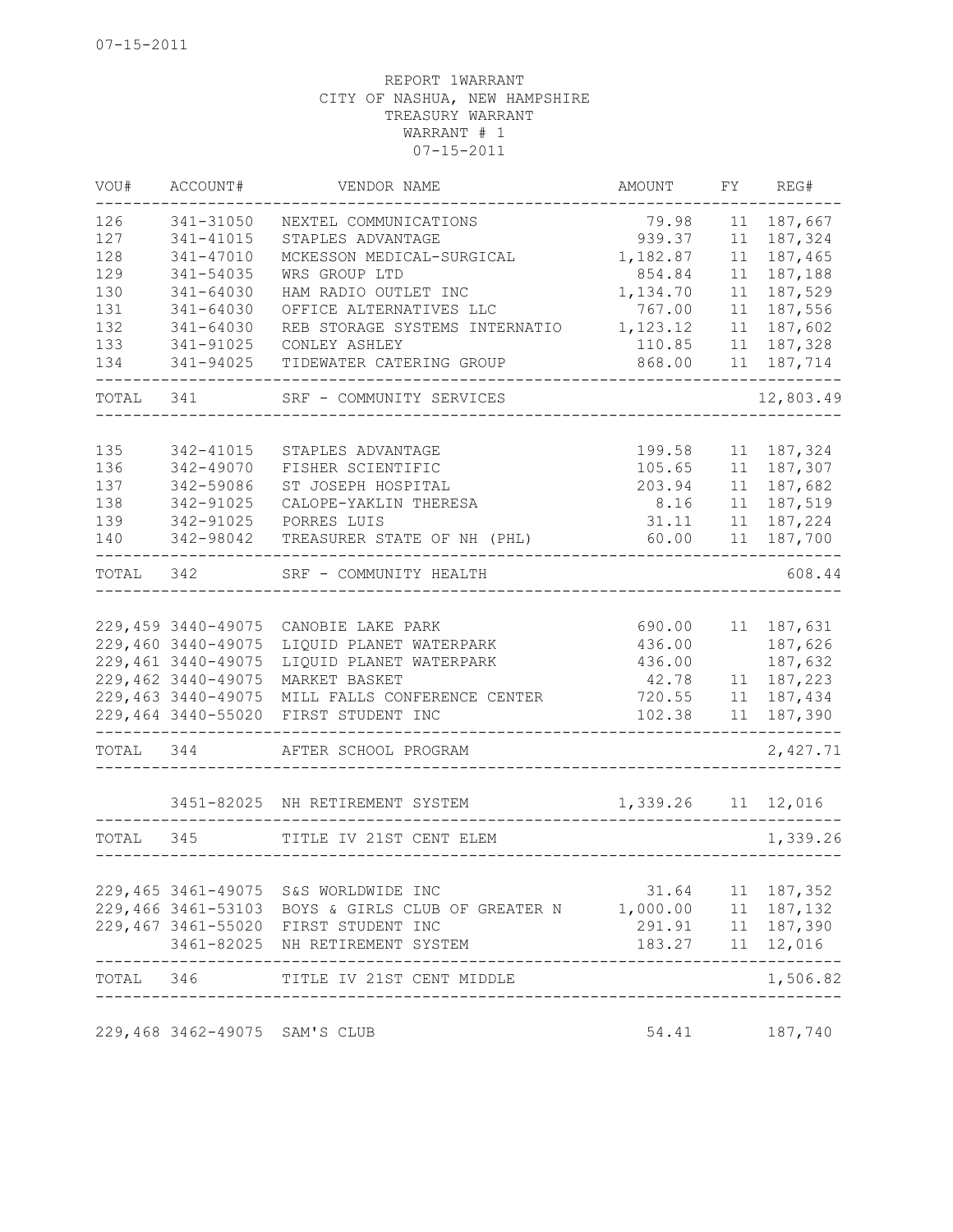|            |                                          | VOU# ACCOUNT# VENDOR NAME                     | AMOUNT FY REG#              |          |                          |
|------------|------------------------------------------|-----------------------------------------------|-----------------------------|----------|--------------------------|
| TOTAL 346  |                                          | _____________________________________         |                             |          | 54.41                    |
|            | 229,469 3468-49075                       | STAPLES BUSINESS ADVANTAGE                    | 25.91                       |          | 11 187,274               |
|            | 229,470 3468-53102                       | WESTED                                        | 42,461.37                   |          | 11 187,440               |
|            | 3468-82025                               | NH RETIREMENT SYSTEM                          | 812.47                      |          | 11 12,016                |
|            | 229, 471 3468-91040                      | LONERGAN JASON                                | 93.36                       | 11       | 187,113                  |
|            | 229,472 3468-91040                       | OUELLETTE GLENN                               | 101.34                      |          | 11 187,408               |
|            | 229,473 3468-91040                       | PITKIN CYNTHIA                                | 201.49<br>52.27             |          | 11 187,623               |
|            | 229,474 3468-91040                       | REYNOLDS MARGARET                             |                             |          | 11 187,367               |
|            |                                          | 229,475 3468-91040 RICHARD KEITH<br>--------- | 88.84<br>__________________ |          | 11 187,397               |
|            |                                          | TOTAL 346 SMALLER LEARNING COMMUNITY          |                             |          | 43,837.05                |
|            |                                          |                                               |                             |          |                          |
|            | 229,476 3500-53102                       | APPELSTEIN CHARLES                            | 250.83                      |          | 11 187,439               |
|            | 229,477 3500-91040                       | FENN MAUREEN                                  | 99.00                       |          | 11 187,452               |
|            | 229,478 3500-91040<br>229,479 3500-91040 | NELSON JOHN<br>RONDEAU MICHELLE               |                             |          | 11 187,391<br>11 187,456 |
|            |                                          | 229,480 3500-91040 STROILI MARGARET           | 209.77<br>152.00<br>152.00  |          | 11 187,446               |
|            |                                          | TOTAL 350 TITLE IIA HQT                       |                             |          | 863.60                   |
|            |                                          | 229,481 3501-53102 APPELSTEIN CHARLES         |                             |          | 149.17   11   187,439    |
|            |                                          | 3501-82025 NH RETIREMENT SYSTEM               | 9,690.36 11 12,016          |          |                          |
| TOTAL 350  |                                          | TITLE IIA QUALITY TEACHERS                    |                             |          | 9,839.53                 |
|            |                                          |                                               |                             |          |                          |
| 142        | 352-12147                                | BEAULAC MICHAEL                               | 225.00                      |          | 11 187, 317              |
| 143        | 352-12147                                | VOORHIS SARAH                                 | 150.00                      |          | 11 187,582               |
| 144<br>145 | $352 - 45290$<br>352-59020               | M & N SPORTS LLC<br>THE COACH COMPANY         | 160.65<br>864.00            | 11<br>11 | 187,213<br>187,180       |
| 146        | 352-59055                                | MAD SCIENCE OF SOUTHERN NH & N                | 1,425.00                    |          | 11 187, 477              |
| 147        | $352 - 686$                              | <b>DWANE TOM</b>                              | 27.95                       | 11       | 187,633                  |
| 148        | $352 - 687$                              | DESAUTELLE DEBRA                              | 70.00                       |          | 11 187,580               |
| 149        | 352-687                                  | GREENBERG ANNE                                | 90.00                       |          | 11 187,577               |
| 150        |                                          | 352-687 SMITH MARY                            | 90.00                       |          | 11 187,581               |
| 151        | $352 - 687$                              | ZHU YAN                                       | 125.00                      |          | 11 187,559               |
| TOTAL      | 352                                      | SRF - PARKS AND RECREATION                    |                             |          | 3,227.60                 |
|            |                                          | 229,482 3520-64192 PRO AV SYSTEMS INC         | 76.10                       |          | 11 187,431               |
|            |                                          |                                               |                             |          |                          |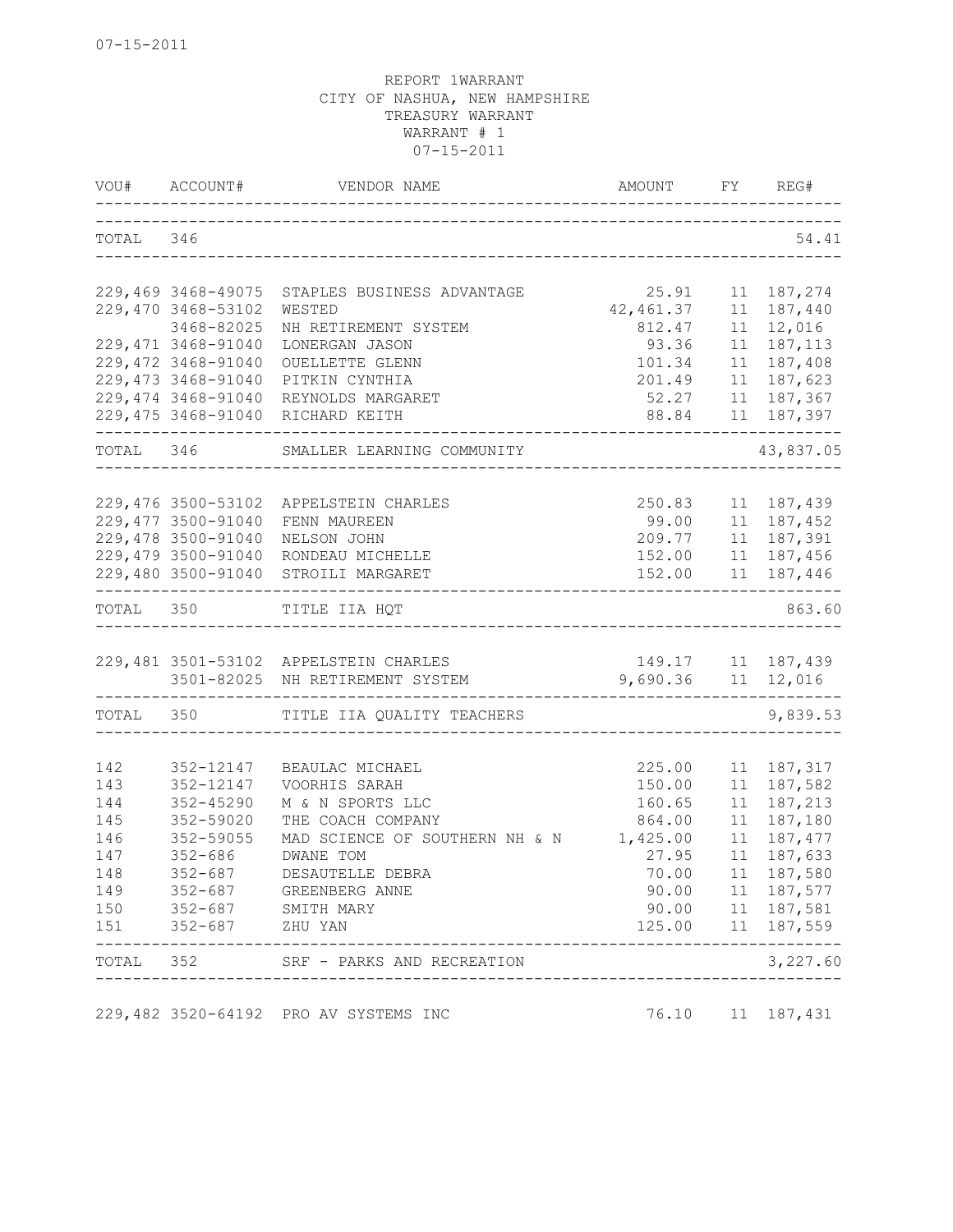|                                                                      | VOU# ACCOUNT#                                                                                                                    | VENDOR NAME                                                                                                                                                                                                                                                                            | AMOUNT FY REG#<br>______________________                                                 |                      |                                                                                                                           |
|----------------------------------------------------------------------|----------------------------------------------------------------------------------------------------------------------------------|----------------------------------------------------------------------------------------------------------------------------------------------------------------------------------------------------------------------------------------------------------------------------------------|------------------------------------------------------------------------------------------|----------------------|---------------------------------------------------------------------------------------------------------------------------|
|                                                                      |                                                                                                                                  | TOTAL 352 ARRA TITLE IID 21C CLASSROOMS                                                                                                                                                                                                                                                |                                                                                          |                      | 76.10                                                                                                                     |
|                                                                      | 229,482 3601-64192<br>229,483 3601-64192                                                                                         | PRO AV SYSTEMS INC<br>WORTHINGTON DIRECT HOLDINGS                                                                                                                                                                                                                                      | 14,107.00<br>628.87                                                                      |                      | 11 187,431<br>11 187, 377                                                                                                 |
|                                                                      | 3601-82025                                                                                                                       | NH RETIREMENT SYSTEM                                                                                                                                                                                                                                                                   | 1,345.82                                                                                 |                      | 11 12,016                                                                                                                 |
| TOTAL                                                                | 360                                                                                                                              | DROPOUT PREVENTION ADULT ED                                                                                                                                                                                                                                                            |                                                                                          |                      | 16,081.69                                                                                                                 |
|                                                                      | 229,484 3687-49075<br>229,485 3687-49085<br>229,486 3687-49085<br>229,486 3687-49085<br>229,487 3687-49085<br>229,488 3687-49085 | CENTRAL PAPER<br>BIMBO FOODS BAKERIES INC<br>COSTA FRUIT & PRODUCE CO INC<br>COSTA FRUIT & PRODUCE CO INC<br>GILL'S PIZZA CO.<br>M SAUNDERS INC                                                                                                                                        | 408.69<br>309.93<br>5,576.89<br>$-3,420.61$<br>127.50<br>389.42                          | 11                   | 187,401<br>187,493<br>187,530<br>187,530<br>187, 417<br>187, 411                                                          |
| TOTAL                                                                | 368                                                                                                                              | SUMMER FEEDING PROGRAM                                                                                                                                                                                                                                                                 |                                                                                          |                      | 3,391.82                                                                                                                  |
| 153                                                                  |                                                                                                                                  | 371-01340 NASHUA RIVER WATERSHED ASSN                                                                                                                                                                                                                                                  | 500.00                                                                                   |                      | 11 187,675                                                                                                                |
| TOTAL                                                                | 371                                                                                                                              | SRF - COMMUNITY DEVELOPMENT                                                                                                                                                                                                                                                            |                                                                                          |                      | 500.00                                                                                                                    |
| 154<br>155                                                           | 373-68045                                                                                                                        | 373-53075 CHISHOLM DEBORA A<br>COLONIAL FORD                                                                                                                                                                                                                                           | 2,373.75 11 187,189<br>9,748.00 11 187,601                                               |                      |                                                                                                                           |
| TOTAL                                                                | 373                                                                                                                              | SRF - ECONOMIC DEVELOPMENT                                                                                                                                                                                                                                                             |                                                                                          |                      | 12, 121.75                                                                                                                |
| 156<br>157<br>158<br>159<br>160<br>160<br>161<br>162<br>163<br>TOTAL | 374-07164<br>374-07248<br>374-07340<br>374-07340<br>374-07506<br>374-07506<br>374-07506<br>374                                   | US CONSTRUCTION FABRICS, LLC<br>NASHUA REGIONAL PLANNING COMMI<br>HILLSBOROUGH COUNTY TREASURER<br>RICE ROBERT<br>CANAL ART & FRAMING/SAMANTHA T<br>CANAL ART & FRAMING/SAMANTHA T<br>FREEWHEEL CYCLES<br>374-59212 PETTY CASH<br>374-96300 FLEGAL LAW OFFICES<br>SRF - URBAN PROGRAMS | 337.00<br>6,335.82<br>606.96<br>168.16<br>276.15<br>59.75<br>65.52<br>6.07<br>157,832.06 | 11<br>11<br>11<br>11 | 187,541<br>187,510<br>187,500<br>187,121<br>187,420<br>11 187,420<br>11 187,592<br>11 187,086<br>11 187,083<br>165,687.49 |
|                                                                      |                                                                                                                                  |                                                                                                                                                                                                                                                                                        |                                                                                          |                      |                                                                                                                           |
| 164                                                                  | 375-45150                                                                                                                        | SEE WORTHY AQUARIUMS LLC                                                                                                                                                                                                                                                               | 870.00                                                                                   | 11                   | 187,737                                                                                                                   |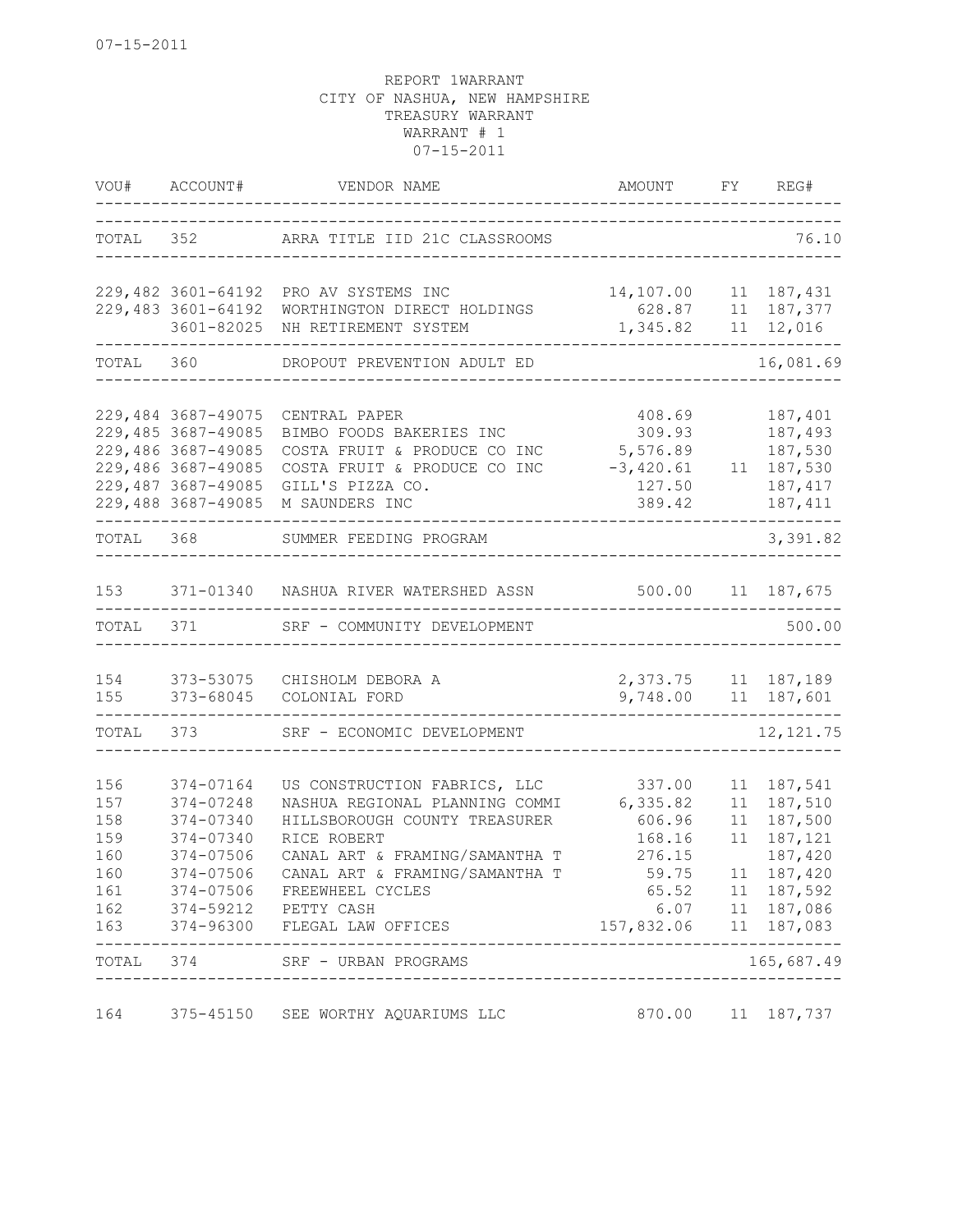| VOU#      | ACCOUNT#                 | VENDOR NAME                                   | AMOUNT    | FY | REG#        |
|-----------|--------------------------|-----------------------------------------------|-----------|----|-------------|
|           |                          | TOTAL 375 SRF - PUBLIC LIBRARIES              |           |    | 870.00      |
|           | 229,489 3751-49035       | SCHOLASTIC INCORPORATED                       | 130.79    | 11 | 187,506     |
|           | 229,490 3751-49050       | MUSEUM OF SCIENCE                             | 148.50    | 11 | 187,634     |
|           | 229,491 3751-49050       | STAPLES BUSINESS ADVANTAGE                    | 49.21     | 11 | 187,274     |
|           | 229,492 3751-49050       | WALMART COMMUNITY                             | 174.36    |    | 187,329     |
|           | 229,492 3751-49050       | WALMART COMMUNITY                             | 149.90    | 11 | 187,329     |
|           | 229,493 3751-49075       | BERROCALES ROSALYN                            | 71.45     | 11 | 187,457     |
|           | 229,494 3751-49075       | REALLY GOOD STUFF INC                         | 2,688.86  | 11 | 187,361     |
|           | 229,495 3751-49075       | SCHOOL SPECIALTY INC                          | 1,638.00  | 11 | 187,374     |
|           | 3751-82025               | NH RETIREMENT SYSTEM                          | 1,421.69  | 11 | 12,016      |
|           | 229,496 3751-94030       | SNOW PATRICIA                                 | 531.99    | 11 | 187,365     |
|           | 229,497 3751-94030       | TINTLE MARY-FRANCES                           | 531.99    | 11 | 187,464     |
| TOTAL 375 |                          | ARRA TITLE I A                                |           |    | 7,536.74    |
|           |                          |                                               |           |    |             |
|           | 229,498 3761-49035       | SUNDANCE NEWBRIDGE LLC                        | 746.13    | 11 | 187,475     |
|           | 229,499 3761-49050       | ETA CUISENAIRE                                | 1,931.16  | 11 | 187,389     |
|           | 229,500 3761-49050       | MUSEUM OF SCIENCE                             | 148.50    | 11 | 187,634     |
|           | 229,501 3761-49050       | SCHOOL SPECIALTY INC                          | 1,564.40  | 11 | 187,374     |
|           | 229,502 3761-49050       | STAPLES BUSINESS ADVANTAGE                    | 27.34     |    | 187,274     |
|           | 229,502 3761-49050       | STAPLES BUSINESS ADVANTAGE                    | 10.77     | 11 | 187,274     |
|           | 229,503 3761-49050       | WALMART COMMUNITY                             | 112.19    |    | 187,329     |
|           | 229,504 3761-49075       | STAPLES BUSINESS ADVANTAGE                    | 315.14    | 11 | 187,274     |
|           | 229,505 3761-53101       | ABACUS IN-HOME TUTORING INC                   | 130.00    | 11 | 187,615     |
|           | 3761-82025               | NH RETIREMENT SYSTEM                          | 2,660.89  | 11 | 12,016      |
| TOTAL 376 |                          | TITLE IA                                      |           |    | 7,646.52    |
|           |                          |                                               |           |    |             |
|           |                          | 229,506 3771-49075 MANDELL SETH               | 136.56    |    | 11 187, 414 |
|           |                          | 229,507 3771-49075 STAPLES BUSINESS ADVANTAGE | 242.85    | 11 | 187,274     |
| TOTAL     | 377<br>. _ _ _ _ _ _ _ _ | TITLE III ENHANCING ENG LANG                  |           |    | 379.41      |
|           |                          |                                               |           |    |             |
| 166       | 378-09023                | WALL SHOTZ LLC dba                            | 281.45    | 11 | 187,603     |
| 167       | 378-09031                | LOOMIS                                        | 160.31    | 11 | 187,545     |
| 168       | 378-09061                | CINTAS CORPORATION                            | 63.07     | 11 | 187,560     |
| 169       | 378-09061                | NEXTEL COMMUNICATIONS                         | 592.49    | 11 | 187,667     |
| 170       | 378-09061                | OVERHEAD DOOR CO OF MANCHESTER                | 165.00    | 11 | 187,279     |
| 171       | 378-09071                | CITY OF NASHUA/TAX COLLECTOR'S                | 227.05    | 11 | 187,635     |
| 172       | 378-09071                | GLOBAL MONTELLO GROUP CORP                    | 27,583.96 | 11 | 187,704     |
| 173       | 378-09091                | AIREX FILTER CORPORATION                      | 380.52    | 11 | 187,163     |
| 174       | 378-09091                | BALDWIN FILTERS                               | 385.49    | 11 | 187,171     |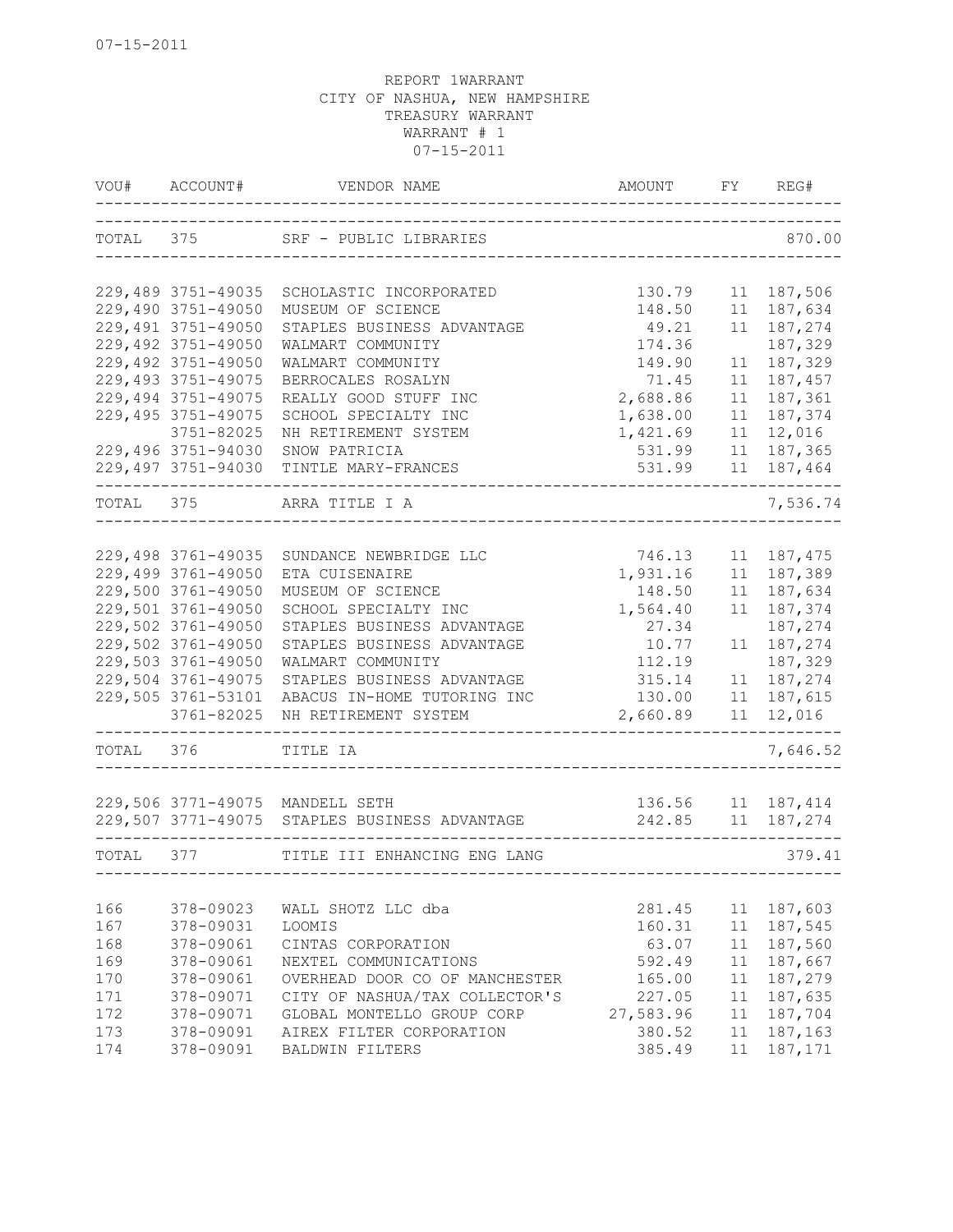| VOU#      | ACCOUNT#                     | VENDOR NAME                                  | AMOUNT             | FY | REG#                |
|-----------|------------------------------|----------------------------------------------|--------------------|----|---------------------|
| 175       | 378-09091                    | CENTRAL PAPER PRODUCTS CO                    | 329.51             | 11 | 187,320             |
| 176       | 378-09091                    | FASTENAL COMPANY                             | 201.56             | 11 | 187,249             |
| 177       | 378-09091                    | FIRST TRANSIT INC                            | 630.00             | 11 | 187,665             |
| 178       | 378-09091                    | GILLIG LLC                                   | 11,091.27          | 11 | 187,266             |
| 179       | 378-09091                    | GRAINGER                                     | 366.08             | 11 | 187,176             |
| 180       | 378-09091                    | NAPA AUTO PARTS                              | 3,783.32           | 11 | 187,285             |
| 181       | 378-09091                    | NASHUA OUTDOOR POWER EQUIPMENT               | 632.95             | 11 | 187,219             |
| 182       | 378-09091                    | NORTHERN BUS SALES INC                       | 2,110.53           | 11 | 187,199             |
| 183       | 378-09091                    | OVERHEAD DOOR CO OF MANCHESTER               | 45.00              | 11 | 187,279             |
| 184       | 378-09091                    | PERMA-LINE CORP OF NEW ENGLAND               | 1,080.00           | 11 | 187,117             |
| 185       | 378-09091                    | RYDER FLEET PRODUCTS.COM INC                 | 129.13             | 11 | 187,287             |
| 186       | 378-09091                    | SPEEDTECH LIGHTS INC                         | 277.45             | 11 | 187,549             |
| 187       | 378-09101                    | PSNH                                         | 1,209.01           | 11 | 187,718             |
| 187       | 378-09104                    | PSNH                                         | 264.53             | 11 | 187,718             |
| 188       | 378-09115                    | NATIONAL GRID                                | 68.68              | 11 | 187,695             |
| 189       | 378-09133                    | FAIRPOINT COMMUNICATIONS                     | 50.00              | 11 | 187,702             |
| 190       | 378-09133                    | NEXTEL COMMUNICATIONS                        | 171.78             | 11 | 187,667             |
| 191       | 378-09230                    | FIRST TRANSIT INC                            | 110,746.35         |    | 11 187,665          |
| TOTAL     | 378                          | TRANSPORTATION                               |                    |    | 163,026.49          |
|           |                              |                                              |                    |    |                     |
|           |                              | 3897-82025 NH RETIREMENT SYSTEM              | 482.10             |    | 11 12,016           |
| TOTAL     | 389                          | GEN VOCATIONAL ED                            |                    |    | 482.10              |
|           |                              |                                              |                    |    |                     |
|           |                              |                                              |                    |    |                     |
|           |                              | 3901-82025 NH RETIREMENT SYSTEM              | 293.23 11 12,016   |    |                     |
|           |                              | 229,508 3901-91040 VERLEY MICHELE            | __________________ |    | 35.70 11 187,471    |
| TOTAL 390 |                              | PERKINS VOCATIONAL ED                        |                    |    | 328.93              |
|           |                              |                                              |                    |    |                     |
|           |                              | 229,509 3927-49050 GENERAL LINEN SERVICE INC |                    |    | $106.75$ 11 187,476 |
|           | 229,510 3927-49050 HANNAFORD |                                              | 5.07               | 11 | 187,312             |
| TOTAL 392 |                              | CULINARY ARTS                                |                    |    | 111.82              |
|           |                              |                                              |                    |    |                     |
|           |                              | 229,511 3930-49075 SCHOOL SPECIALTY INC      |                    |    | 218.33 11 187,374   |
|           | 229,512 3930-49075           | SOUTHPAW ENTERPRISES INC                     |                    |    | 104.00 11 187,112   |
|           | 229,513 3930-49075           | SUPER DUPER PUBLICATIONS                     |                    |    | 219.70 11 187,122   |
|           |                              | 229,514 3930-49075 THERAPRO INC              |                    |    | 95.62 11 187,423    |
|           | 229,515 3930-64040           | SUPER DUPER PUBLICATIONS                     |                    |    | 169.90 11 187,122   |
| TOTAL 393 |                              | ARRA IDEA PRESCHOOL                          |                    |    | 807.55              |
|           |                              |                                              |                    |    |                     |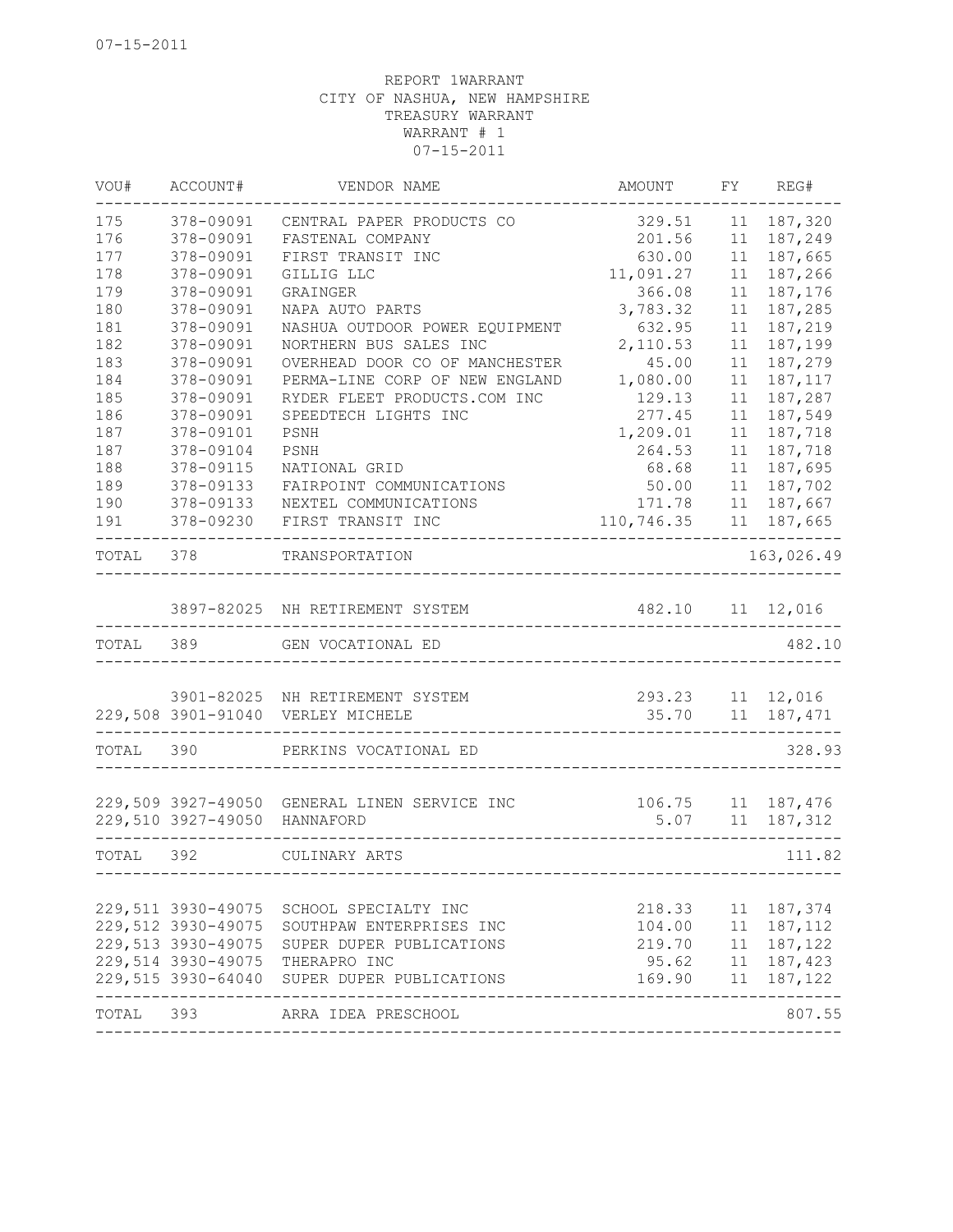|       | VOU# ACCOUNT#                | VENDOR NAME                                        | AMOUNT FY REG#          |    |                   |
|-------|------------------------------|----------------------------------------------------|-------------------------|----|-------------------|
|       |                              | 3937-82025 NH RETIREMENT SYSTEM                    | 154.20 11 12,016        |    |                   |
|       | TOTAL 393 DAY CARE           |                                                    |                         |    | 154.20            |
|       |                              |                                                    |                         |    |                   |
|       | 229,516 3940-49075           | RODRIGUEZ DOROTHY                                  | 50.69                   |    | 187,614           |
|       | 229,517 3940-53102           | BOLICK TERESA DBA BOLICK TERES                     | 4,250.00                |    | 11 187,354        |
|       | 229,518 3940-53109           | ATECH SERVICES                                     | 1,043.75                | 11 | 187,432           |
|       | 229,519 3940-53109           | BOLICK TERESA DBA BOLICK TERES                     | 2,000.00                | 11 | 187,354           |
|       | 229,520 3940-53109           | FOUNDATION MEDICAL PARTNERS IN                     | 125.00                  |    | 11 187, 313       |
|       | 3940-82025                   | NH RETIREMENT SYSTEM                               | 4,657.87                |    | 11 12,016         |
|       | 229,521 3940-91040           | DRISCOLL LISA                                      | 189.00                  | 11 | 187,622           |
|       |                              | TOTAL 394 ARRA IDEA SPEC ED                        |                         |    | 12,316.31         |
|       |                              |                                                    |                         |    |                   |
|       | 229,522 3950-53109 KIRK RITA |                                                    |                         |    | 340.00 11 187,624 |
|       |                              | TOTAL 395 IDEA B SPECIAL EDUCATION                 |                         |    | 340.00            |
|       |                              |                                                    |                         |    |                   |
|       | 229,523 3951-53109           | INTERIM HEALTHCARE OF THE NORT 2,657.50 11 187,247 |                         |    |                   |
|       | 229,524 3951-64192           | MEDICALESHOP INC                                   | 5,425.00 11 187,621     |    |                   |
|       | 3951-82025                   | NH RETIREMENT SYSTEM                               | 17,236.52   11   12,016 |    |                   |
|       |                              | TOTAL 395 IDEA B SPECIAL EDUCATION                 |                         |    | 25, 319.02        |
|       |                              |                                                    |                         |    |                   |
|       |                              | 3961-82025 NH RETIREMENT SYSTEM                    | 272.19 11 12,016        |    |                   |
| TOTAL |                              |                                                    |                         |    | 272.19            |
|       |                              |                                                    |                         |    |                   |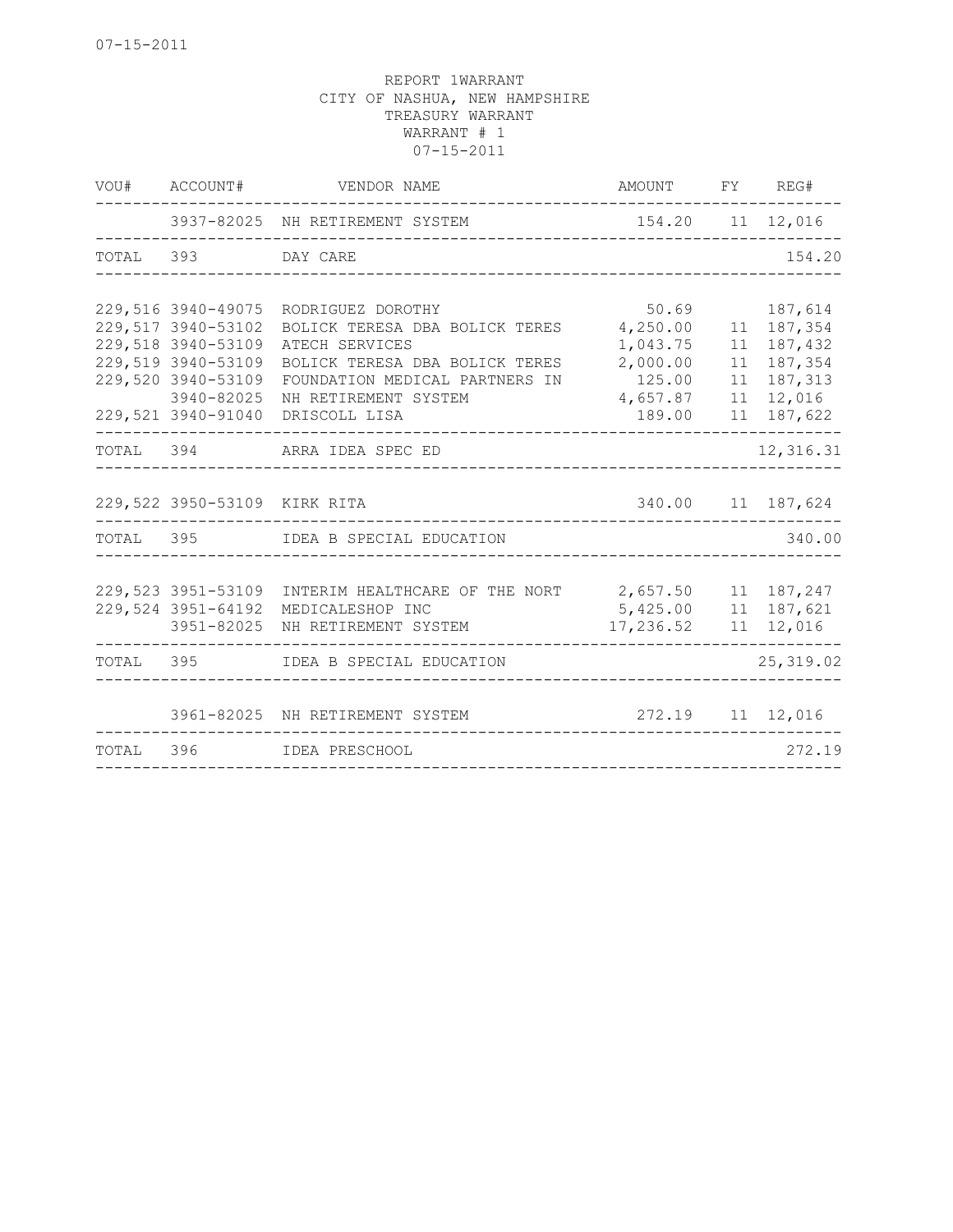| VOU# ACCOUNT# | VENDOR NAME                                                           | AMOUNT FY REG#                 |                                      |
|---------------|-----------------------------------------------------------------------|--------------------------------|--------------------------------------|
|               | 193   412-162   HILLSBOROUGH COUNTY TREASURER   166.40   11   187,500 | ------------------------------ |                                      |
|               | TOTAL 412-16 FINANCIAL SERVICES<br>INT & COST ON REDEMPTION           |                                | 166.40                               |
|               | 194 413-203 TREASURER STATE OF NH                                     | 2,236.00 11 187,683            |                                      |
|               | TOTAL 413-20 CITY CLERK'S OFFICE<br>MARRIAGE LICENSES                 |                                | 2,236.00                             |
|               | 194 413-303 TREASURER STATE OF NH                                     | 10,536.00 11 187,683           |                                      |
|               | TOTAL 413-30 CITY CLERK'S OFFICE<br>CERTIFIED COPIES                  | ____________________           | 10,536.00                            |
|               | 195 431-314 NASHUA POLICE DEPARTMENT                                  |                                | 9.96 11 187,636                      |
|               | TOTAL 431-31 POLICE DEPARTMENT<br>SALE OF PHOTOCOPIES                 |                                | 9.96                                 |
|               | 196  452-583  CARLSON ANGELA<br>197 452-583 RAVAL PINAL               |                                | 40.00 11 187,579<br>20.00 11 187,578 |
|               | TOTAL 452-58 PARKS AND RECREATION<br>SWIMMING CLASSES/LOCKER FEES     |                                | 60.00                                |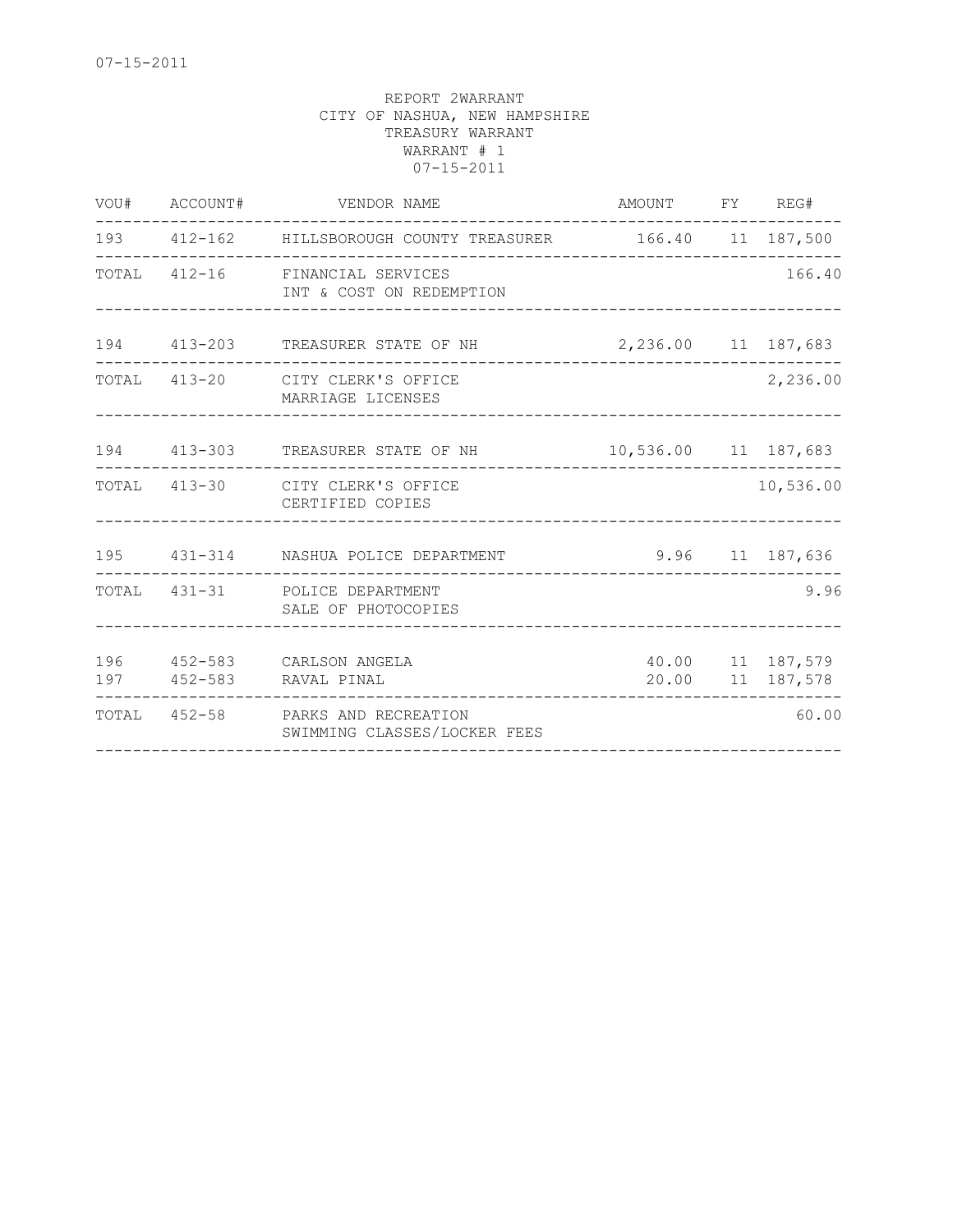| VOU#       | ACCOUNT#                   | VENDOR NAME                                  | AMOUNT                | FΥ       | REG#                    |
|------------|----------------------------|----------------------------------------------|-----------------------|----------|-------------------------|
| 198        |                            | 501-94005 GREATER NASHUA CHAMBER OF COMM     | 185.00                |          | 11 187,295              |
| TOTAL      | 501                        | MAYOR'S OFFICE                               |                       |          | 185.00                  |
| 199        | $502 - 51010$              | HILLSBOROUGH COUNTY TREASURER                | 54.64                 | 11       | 187,500                 |
| 200        | $502 - 95005$              | MCNAMEE JAMES M                              | 225.00                | 11       | 187,637                 |
| 201<br>202 | 502-91015<br>$502 - 41015$ | PETTY CASH<br>STAPLES ADVANTAGE              | 158.84<br>156.38      | 11<br>11 | 187,086<br>187,324      |
| TOTAL      | 502                        | LEGAL DEPARTMENT                             |                       |          | 594.86                  |
| 202        | 503-41015                  | STAPLES ADVANTAGE                            | 316.73                | 11       | 187,324                 |
| TOTAL      | 503                        | BOARD OF ALDERMEN                            |                       |          | 316.73                  |
|            |                            |                                              |                       |          |                         |
| 203        | 505-81007                  | CITY OF NASHUA                               | 6,000.00              | 11       | 187,638                 |
| 204        | 505-81032                  | HARBOR HOMES INC                             | 4,250.00              | 11       | 187,227                 |
| 204        | 505-81033                  | HARBOR HOMES INC                             | 9,500.00              | 11       | 187,227                 |
| 205        | 505-81039                  | HUMANE SOCIETY OF NEW ENGLAND                | 8,256.75              |          | 187,183                 |
| 206        | 505-81007                  | LOCAL 789                                    | 500.00                | 11       | 187,639                 |
| 207        | 505-81041                  | NASHUA RIVER HOLDING CO                      | 11,598.41             | 11       | 187,082                 |
| 208<br>209 | 505-81055<br>505-81017     | NHMA<br>SOUTHERN NH HIV/AIDS TASK FORC       | 28,934.00<br>7,500.00 | 11       | 187,673<br>187,478      |
| TOTAL      | 505                        | CIVIC & COMM. ACTIVITIES                     |                       |          | 76,539.16               |
|            |                            |                                              |                       |          |                         |
| 210        | 506-31005                  | BAYRING COMMUNICATIONS                       | 2,285.33              | 11       | 187,698                 |
| 211        | 506-31005                  | LOVERING SUE                                 | 33.00                 | 11       | 187,640                 |
| 212        | 506-31005                  | PAETEC COMMUNICATIONS INC                    | 600.00                | 11       | 187,662                 |
| 213        | 506-31005                  | VERIZON WIRELESS                             | 60.07                 | 11       | 187,691                 |
| TOTAL      | 506                        | TELECOMMUNICATIONS                           |                       |          | 2,978.40                |
| 214        |                            |                                              | 296,963.07            | 11       | 12,016                  |
| 214        | 507-82020<br>507-82025     | NH RETIREMENT SYSTEM<br>NH RETIREMENT SYSTEM | 123,885.25            | 11       | 12,016                  |
| 214        | 507-82030                  | NH RETIREMENT SYSTEM                         | 218, 451.50           | 11       | 12,016                  |
| 214        | 507-82035                  | NH RETIREMENT SYSTEM                         | 573,640.45            | 11       | 12,016                  |
| 214        | 507-82040                  | NH RETIREMENT SYSTEM                         | 92,713.48             | 11       | 12,016                  |
| TOTAL      | 507                        | PENSIONS<br>_________________________        |                       |          | -------<br>1,305,653.75 |
| 215        | 508-83100                  | STATE OF NH UC                               | 6, 212.55             | 11       | 187,726                 |
|            |                            |                                              |                       |          |                         |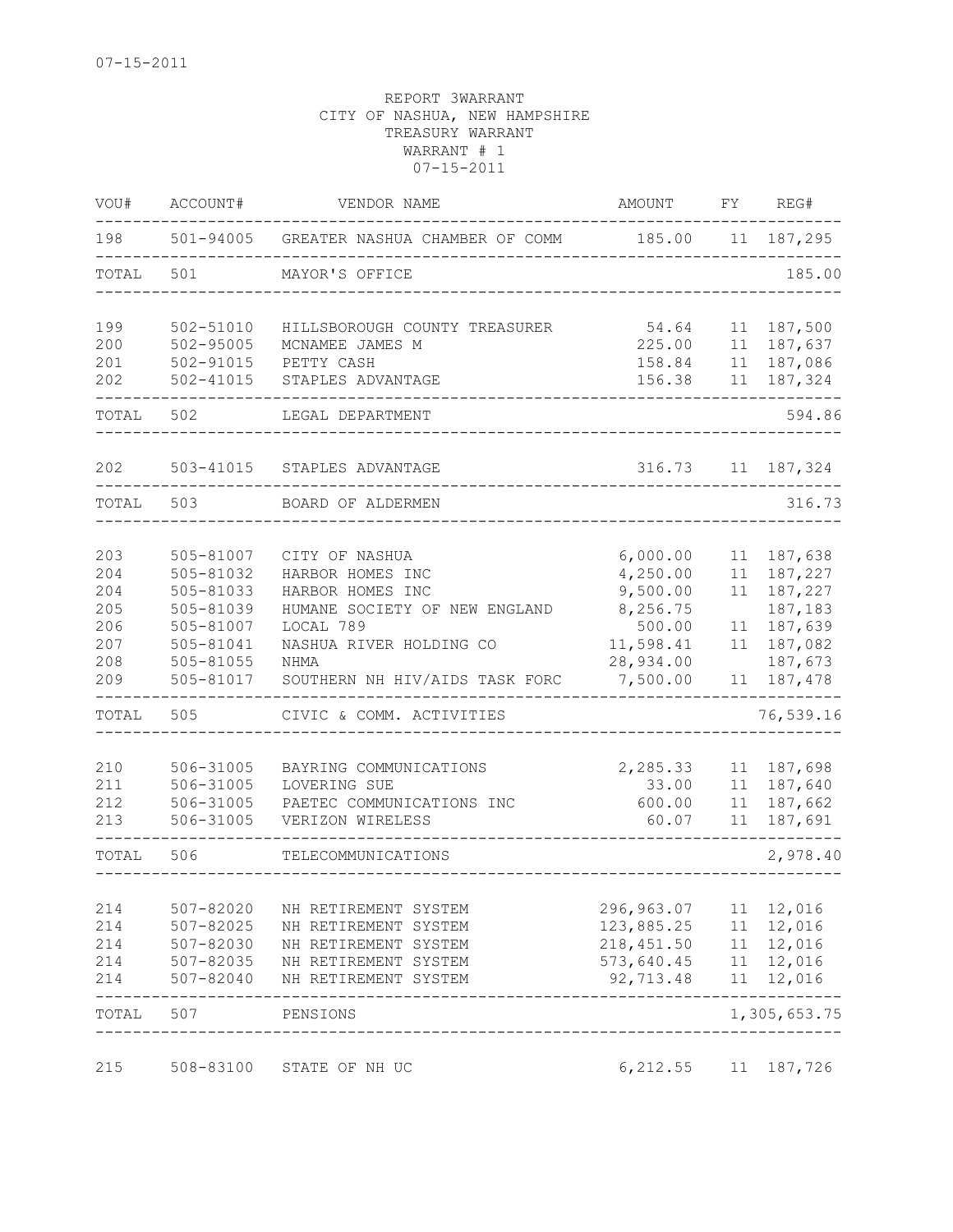| VOU#  | ACCOUNT#  | VENDOR NAME                    | AMOUNT                 | FY | REG#             |
|-------|-----------|--------------------------------|------------------------|----|------------------|
| 215   |           | 508-83101 STATE OF NH UC       | 3, 188. 15 11 187, 726 |    |                  |
| TOTAL | 508       | INSURANCE-EMPLOYEE BENEFITS    |                        |    | 9,400.70         |
| 216   |           | 511-41015 STAPLES ADVANTAGE    | 256.25                 |    | 11 187,324       |
| TOTAL | 511       | CITI-STAT                      |                        |    | 256.25           |
| 217   | 512-59095 | DOCULYNX INC                   | 478.13                 | 11 | 187,537          |
| 218   | 512-41010 | FREEDOM PRINTERS LLC           | 941.20                 | 11 | 187,448          |
| 219   | 512-94010 | GRAZIANO JANET                 | 284.10                 | 11 | 187,641          |
| 220   | 512-94005 | NH LOCAL GOVERNMENT CENTER     | 96.00                  | 11 | 187,696          |
| 221   | 512-72035 | PITNEY BOWES INC               | 298.00                 |    | 187,670          |
| 222   | 512-43005 | PRINTGRAPHICS OF MAINE         | 2,382.36               | 11 | 187,160          |
| 222   | 512-59182 | PRINTGRAPHICS OF MAINE         | 3,894.05               | 11 | 187,160          |
| 223   | 512-41005 | STAPLES ADVANTAGE              | 109.23                 | 11 | 187,324          |
| 223   | 512-41015 | STAPLES ADVANTAGE              | 64.02                  |    | 11 187,324       |
| 224   | 512-95010 | THE TELEGRAPH                  | 182.00                 |    | 187,693          |
| TOTAL | 512       | FINANCIAL SERVICES             |                        |    | 8,729.09         |
|       |           |                                |                        |    |                  |
| 225   | 513-95005 | ACADEMY OF CERTIFIED ARCHIVIST | 50.00                  |    | 187,679          |
| 226   | 513-41015 | AMAZON.COM LLC                 | 199.90                 |    | 11 187,733       |
| 226   | 513-43005 | AMAZON.COM LLC                 | 27.95                  |    | 11 187,733       |
| 227   | 513-72010 | LHS ASSOCIATES INC             | 2,000.00               |    | 187,713          |
| 228   | 513-41005 | STAPLES ADVANTAGE              | 327.67                 | 11 | 187,324          |
| TOTAL | 513       | CITY CLERK'S OFFICE            |                        |    | 2,605.52         |
| 228   | 515-41015 | STAPLES ADVANTAGE              |                        |    | 54.79 11 187,324 |
|       |           |                                |                        |    |                  |
| TOTAL | 515       | HUMAN RESOURCES                |                        |    | 54.79            |
| 229   | 516-54016 | CONCORD MONITOR                | 755.29                 | 11 | 187,669          |
| 230   | 516-66025 | GE CAPITAL INC                 | 5,008.35               |    | 187,305          |
| 231   | 516-41015 | STAPLES ADVANTAGE              | 73.35                  | 11 | 187,324          |
| 232   | 516-54011 | TELEGRAPH PUBLISHING COMPANY   | 532.15                 | 11 | 187,502          |
| 232   | 516-54016 | TELEGRAPH PUBLISHING COMPANY   | 1,864.36               | 11 | 187,502          |
| 233   | 516-54016 | UNION LEADER CORPORATION       | 1,086.59               | 11 | 187,666          |
| 234   | 516-66025 | US BANCORP EQUIPMENT FINANCE I | 376.75                 |    | 187,715          |
|       |           |                                |                        |    |                  |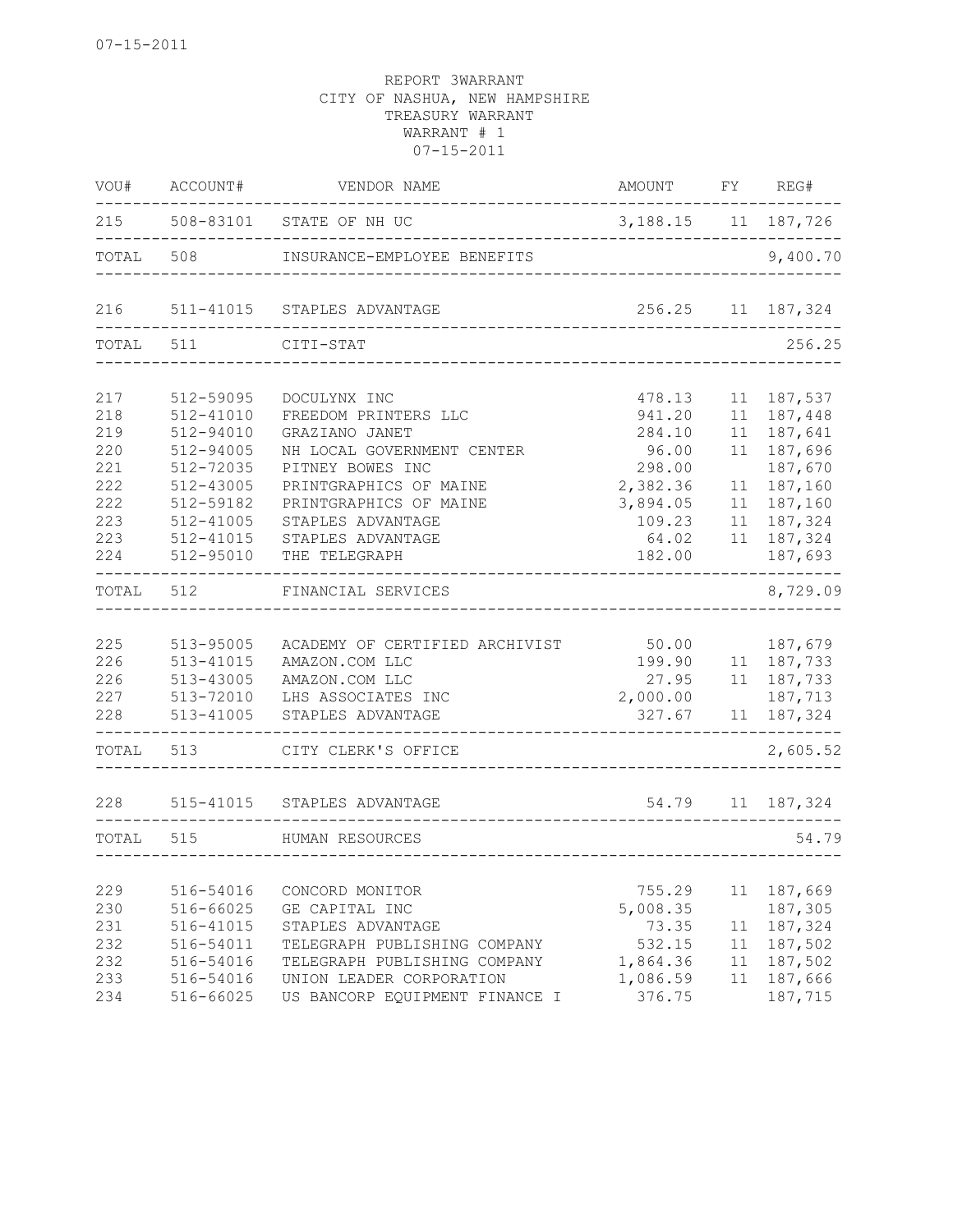| VOU#  | ACCOUNT#  | VENDOR NAME                    | AMOUNT    | FY | REG#       |
|-------|-----------|--------------------------------|-----------|----|------------|
| TOTAL | 516       | PURCHASING DEPARTMENT          |           |    | 9,696.84   |
| 235   | 517-75023 | B & S LOCKSMITH INC            | 262.60    | 11 | 187,243    |
| 236   | 517-75015 | FAY ELECTRIC MOTORS            | 352.78    | 11 | 187,185    |
| 237   | 517-75015 | HEATING SPECIALTIES OF NH INC  | 257.04    | 11 | 187,491    |
| 238   | 517-75105 | M & M ELECTRICAL SUPPLY CO INC | 56.55     | 11 | 187,486    |
| 239   | 517-46045 | M & N SPORTS LLC               | 142.75    | 11 | 187,213    |
| 240   | 517-34015 | NATIONAL GRID                  | 133.22    | 11 | 187,695    |
| 241   | 517-74085 | NEVERETTS SEW & VAC INC        | 13.90     | 11 | 187,126    |
| 242   | 517-31050 | NEXTEL COMMUNICATIONS          | 68.47     | 11 | 187,667    |
| 243   | 517-75160 | PEABODY SUPPLY COMPANY         | 52.65     | 11 | 187,536    |
| 244   | 517-75023 | PROTECTION ONE INC             | 82.50     | 11 | 187,684    |
| 245   | 517-32005 | PSNH                           | 2,225.68  | 11 | 187,718    |
| 246   | 517-75130 | SHATTUCK MALONE OIL CO         | 1,022.37  | 11 | 187,660    |
| 247   | 517-75023 | STANLEY CONVERGENT SECURITY SO | 1,212.10  | 11 | 187,314    |
| 248   | 517-75023 | STANLEY ELEVATOR COMPANY INC   | 122.00    | 11 | 187,507    |
| TOTAL | 517       | BUILDING MAINT - CITY ADMIN    |           |    | 6,004.61   |
|       |           |                                |           |    |            |
| 249   | 519-91005 | DAME DOUGLAS                   | 8.16      | 11 | 187,142    |
| 250   | 519-91005 | MARINO ANGELO                  | 87.20     |    | 11 187,258 |
| 251   | 519-53100 | PATRIOT PROPERTIES INC         | 13,350.00 |    | 187,182    |
| 252   | 519-41015 | STAPLES ADVANTAGE              | 180.09    |    | 11 187,324 |
| 253   | 519-91005 | TURGISS GARY W                 | 62.22     |    | 11 187,468 |
| 254   | 519-91005 | TURGISS GREG                   | 207.06    | 11 | 187,103    |
| TOTAL | 519       | ASSESSORS                      |           |    | 13,894.73  |
|       |           |                                |           |    |            |
| 255   | 520-32005 | PSNH                           | 266.47    | 11 | 187,718    |
| 256   | 520-41015 | STAPLES ADVANTAGE              | 184.51    |    | 11 187,324 |
| TOTAL | 520       | HUNT BUILDING                  |           |    | 450.98     |
|       |           |                                |           |    |            |
| 257   | 522-74035 | CDW GOVERNMENT INC             | 6,921.00  | 11 | 187,369    |
| 258   | 522-74800 | CONWAY OFFICE PRODUCTS LLC     | 3,981.01  | 11 | 187,187    |
| 259   | 522-45125 | DELL MARKETING LP              | 420.26    | 11 | 187,172    |
| 259   | 522-74030 | DELL MARKETING LP              | 3,874.93  | 11 | 187,172    |
| 260   | 522-64045 | NETWORK HARDWARE RESALE        | 285.35    | 11 | 187,466    |
| 261   | 522-31050 | NEXTEL COMMUNICATIONS          | 99.27     | 11 | 187,667    |
| 262   | 522-94040 | SIMON SEZ IT LL                | 33.01     | 11 | 187,586    |
| 263   | 522-74035 | SYN-TECH SYSTEMS INC           | 6,095.25  | 11 | 187,523    |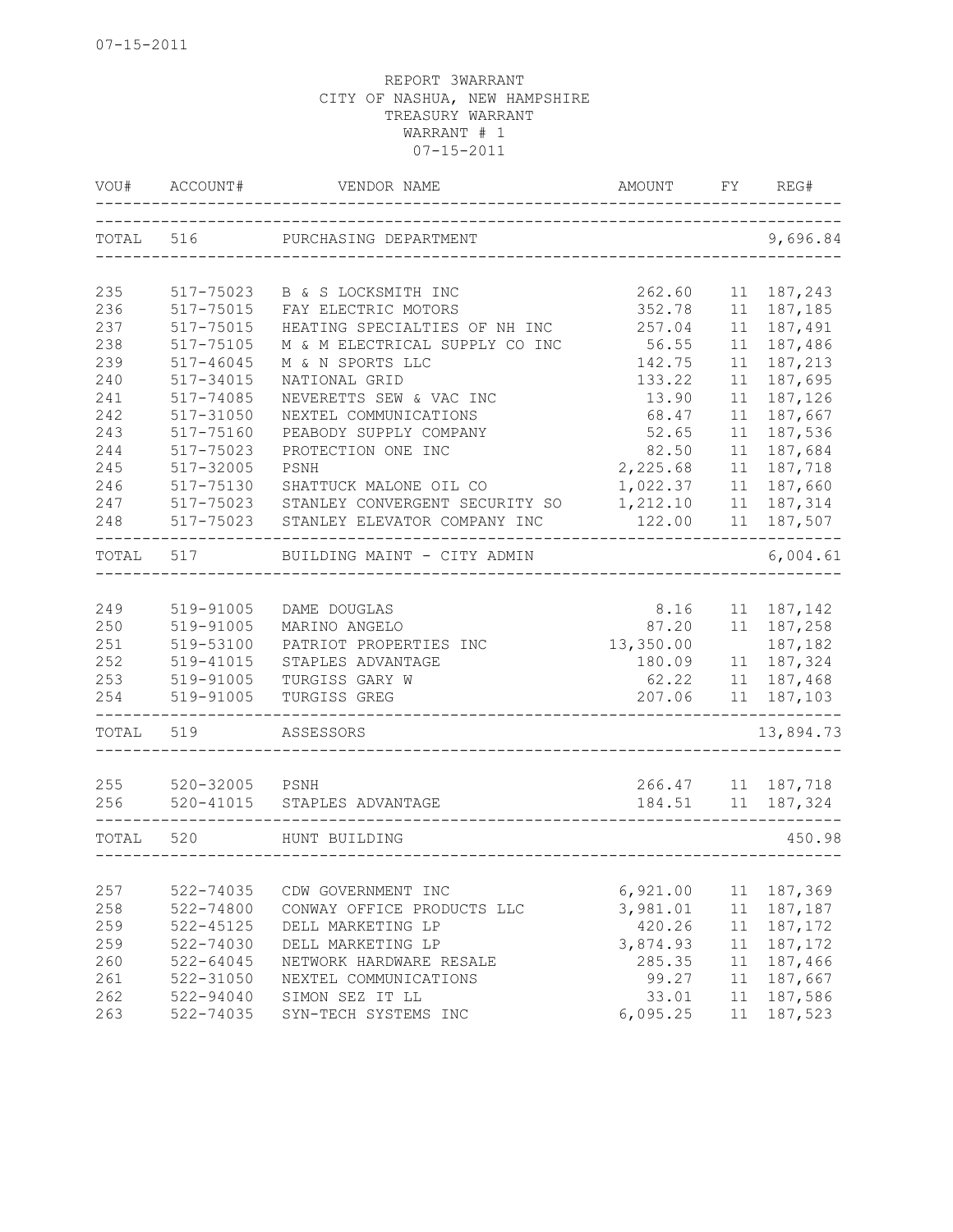|           | VOU# ACCOUNT# |                                                          |                       |    | FY REG#     |
|-----------|---------------|----------------------------------------------------------|-----------------------|----|-------------|
| TOTAL 522 |               | INFORMATION TECHNOLOGY<br>------------------------------ |                       |    | 21,710.08   |
|           |               |                                                          |                       |    |             |
|           | 264 524-64040 | CDW GOVERNMENT INC                                       | 1,840.00  11  187,369 |    |             |
| 265       |               | 524-64057 DELL MARKETING LP                              | 9,996.22 11 187,172   |    |             |
| 266       |               | 524-64040 GOVCONNECTION INC                              | 659.59 11 187,098     |    |             |
|           | TOTAL 524     | COMPUTERS - CITYWIDE                                     |                       |    | 12,495.81   |
|           |               |                                                          |                       |    |             |
| 267       | 531-53056     | AAA CREDIT SCREENING SERV LLC 100.00                     |                       |    | 11 187,107  |
| 268       | 531-59100     | ACCURATE PRINTING INCORPORATED 165.00                    |                       |    | 11 187,499  |
| 269       | 531-64360     | ADAMSON INDUSTRIES CORP                                  | 1,780.35              |    | 11 187,235  |
| 270       | 531-46030     | ALEC'S SHOE STORE INC                                    | 299.85                |    | 11 187,202  |
| 271       | 531-59100     | AMERICAN SECURITY & FIRE PROTE                           | 190.00                |    | 11 187,095  |
| 272       | 531-91025     | ANNINO EDWARD                                            | 40.80                 |    | 11 187,647  |
| 273       | $531 - 45220$ | APOTHECARY PRODUCTS INC                                  | 354.18                | 11 | 187,106     |
| 274       | 531-79030     | ASAP FIRE & SAFETY CORPORATION 2,746.90                  |                       | 11 | 187,181     |
| 275       | 531-42000     | BELLETETES INC                                           | 1.90                  | 11 | 187,211     |
| 276       | 531-46040     | BEN'S UNIFORMS                                           | 407.35                | 11 | 187,508     |
| 277       | 531-78007     | CARPARTS OF NASHUA                                       | 342.42                | 11 | 187,108     |
| 278       | 531-64015     | CDW GOVERNMENT INC                                       | 1,351.78              | 11 | 187,369     |
| 279       | 531-42000     | CENTRAL PAPER PRODUCTS CO                                | 675.45                | 11 | 187,320     |
| 280       | 531-31025     | COMCAST                                                  | 224.59                |    | 11 187,689  |
| 281       | 531-64045     | DELL MARKETING LP                                        | 9,069.00              | 11 | 187,172     |
| 282       | 531-78007     | FISHER AUTO PARTS                                        | 187.16                | 11 | 187,548     |
| 283       | 531-48015     | FLEET SERVICES                                           | 1,063.24              | 11 | 187,236     |
| 284       | 531-64080     | GOODALE'S BIKE & SKI                                     | 335.97                | 11 | 187,131     |
| 284       | 531-78007     | GOODALE'S BIKE & SKI                                     | 139.84                |    | 11 187, 131 |
| 285       | 531-53125     | GORMAN ALEXANDER                                         | 200.00                | 11 | 187,642     |
| 286       | 531-45920     | GOVCONNECTION INC                                        | 426.80                | 11 | 187,098     |
| 287       | 531-42000     | HOME DEPOT CREDIT SERVICES                               | 51.25                 | 11 | 187,692     |
| 287       | 531-78007     | HOME DEPOT CREDIT SERVICES                               | 16.25                 | 11 | 187,692     |
| 288       | 531-75130     | J LAWRENCE HALL INC                                      | 788.74                |    | 11 187,518  |
| 289       | 531-75023     | JOHN DEERE LANDSCAPES/LESCO                              | 379.70                |    | 11 187,385  |
| 290       | 531-64250     | KUSTOM SIGNALS INC                                       | 2,075.00              |    | 11 187,263  |
| 291       | 531-78007     | MAC MULKIN CHEVROLET INC                                 | 493.61 11 187,492     |    |             |
| 292       | 531-95000     | NASHUA BREAKFAST EXCHANGE CLUB                           | 140.00                |    | 187,730     |
| 293       | 531-78075     | NASHUA HARLEY DAVIDSON                                   | 89.85                 |    | 11 187,146  |
| 294       | 531-59100     | NASHUA POLICE DEPARTMENT                                 | 37.00                 |    | 11 187,646  |
| 295       | 531-34015     | NATIONAL GRID                                            | 53.47                 |    | 187,695     |
| 295       | 531-34015     | NATIONAL GRID                                            | 757.20                | 11 | 187,695     |
| 296       | 531-94005     | NEDIAI                                                   | 55.00                 | 11 | 187,694     |
| 297       | 531-75023     | NORMAN E DAY INC                                         | 1,598.75              | 11 | 187,091     |
| 298       | 531-33005     | PENNICHUCK WATER                                         | 23.64                 |    | 187,677     |
| 299       | 531-91025     | PETTY CASH                                               | 6.00                  | 11 | 187,644     |
| 299       | 531-98035     | PETTY CASH                                               | 99.32                 | 11 | 187,644     |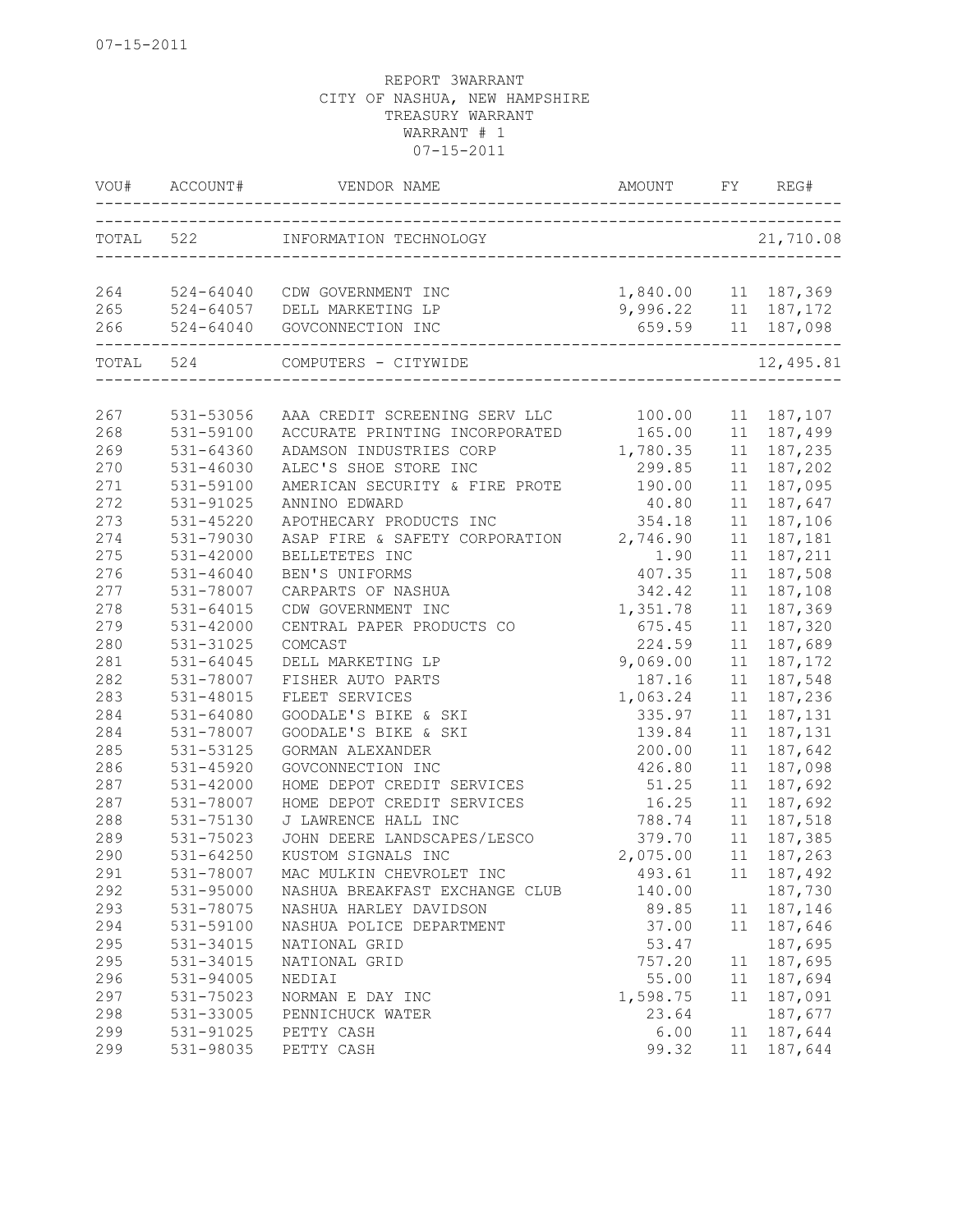| VOU#      | ACCOUNT#      | VENDOR NAME                              | <b>AMOUNT</b>           | FY | REG#        |
|-----------|---------------|------------------------------------------|-------------------------|----|-------------|
| 300       | 531-41015     | PETTY CASH                               | 16.00                   |    | 187,645     |
| 300       | 531-78007     | PETTY CASH                               | 8.00                    |    | 11 187,645  |
| 301       | 531-32035     | PSNH                                     | 135.48                  |    | 11 187,718  |
| 302       | 531-32005     | PUBLIC SERVICE OF NEW HAMPSHIR 14,762.44 |                         | 11 | 187,729     |
| 303       | $531 - 46030$ | RILEY'S SPORT SHOP INC                   | 602.95                  | 11 | 187,100     |
| 304       | 531-42000     | SAM'S CLUB DIRECT                        | 28.84                   | 11 | 187,681     |
| 304       | 531-98025     | SAM'S CLUB DIRECT                        | 206.40                  | 11 | 187,681     |
| 305       | 531-41005     | STAPLES ADVANTAGE                        | 433.82                  | 11 | 187,324     |
| 306       | $531 - 46030$ | STAR PACKER BADGES                       | 237.92                  | 11 | 187,162     |
| 306       | $531 - 46040$ | STAR PACKER BADGES                       | 119.42                  | 11 | 187,162     |
| 307       | 531-78065     | SULLIVAN TIRE INC                        | 42.00                   | 11 | 187,118     |
| 308       | 531-78007     | TOWERS MOTOR PARTS CORP                  | 1.05                    |    | 11 187,290  |
| 309       | 531-53125     | TREFRY BRIAN                             | 200.00                  |    | 11 187,643  |
| TOTAL 531 |               | POLICE DEPARTMENT                        |                         |    | 43,561.68   |
|           |               |                                          |                         |    |             |
| 310       | 532-78100     | ARCSOURCE INC                            | 75.75                   |    | 11 187,216  |
| 311       | 532-49025     | BAUTISTA CYNTHIA                         | 53.02                   |    | 187,648     |
| 312       | 532-69015     | CARROT TOP INDUSTRIES                    | 198.19                  | 11 | 187,102     |
| 313       | 532-64080     | INDUSTRIAL PROTECTION SERVICES           | 381.09                  | 11 | 187,143     |
| 314       | 532-59135     | J P PEST SERVICES                        | 150.00                  | 11 | 187,239     |
| 315       | 532-78065     | MAYNARD & LESIEUR INCORPORATED           | 919.76                  | 11 | 187,497     |
| 316       | 532-78100     | MINUTEMAN TRUCKS INC                     | 75.44                   | 11 | 187,238     |
| 317       | 532-34015     | NATIONAL GRID                            | 281.92                  | 11 | 187,695     |
| 318       | 532-31040     | NEXTEL COMMUNICATIONS                    | 152.50                  | 11 | 187,667     |
| 319       | 532-94005     | NH BUILDING OFFICIALS ASSN               | 35.00                   |    | 187,676     |
| 320       | 532-33005     | PENNICHUCK WATER                         | 586.10                  |    | 187,677     |
| 321       | 532-32005     | PSNH                                     | 8,224.40                | 11 | 187,718     |
| 322       | 532-46045     | RED WING SHOE STORE                      | 129.99                  | 11 | 187,229     |
| 323       | 532-78007     | SANEL AUTO PARTS CO                      | 125.84                  | 11 | 187,215     |
| 324       | 532-34005     | SHATTUCK MALONE OIL CO                   | 1,202.47                | 11 | 187,660     |
| 325       | 532-41005     | STAPLES ADVANTAGE                        | 34.34                   | 11 | 187,324     |
| 325       | 532-41015     | STAPLES ADVANTAGE                        | 82.56                   | 11 | 187,324     |
| 326       | 532-59100     | TRUE BLUE CLEANERS<br>-----------        | 68.52                   | 11 | 187,237     |
| TOTAL     | 532           | FIRE DEPARTMENT                          |                         |    | 12,776.89   |
| 327       |               | 533-33010 PENNICHUCK WATER               | 213, 335.73 11 187, 677 |    |             |
| TOTAL     | 533           | WATER SUPPLY (PUBLIC HYDRANTS)           |                         |    | 213, 335.73 |
| 328       | 534-32020     | PSNH                                     | 270.58                  |    | 11 187,718  |
| 329       | 534-32020     | PUBLIC SERVICE OF NEW HAMPSHIR           | 56,226.17               |    | 11 187,729  |
|           |               |                                          |                         |    |             |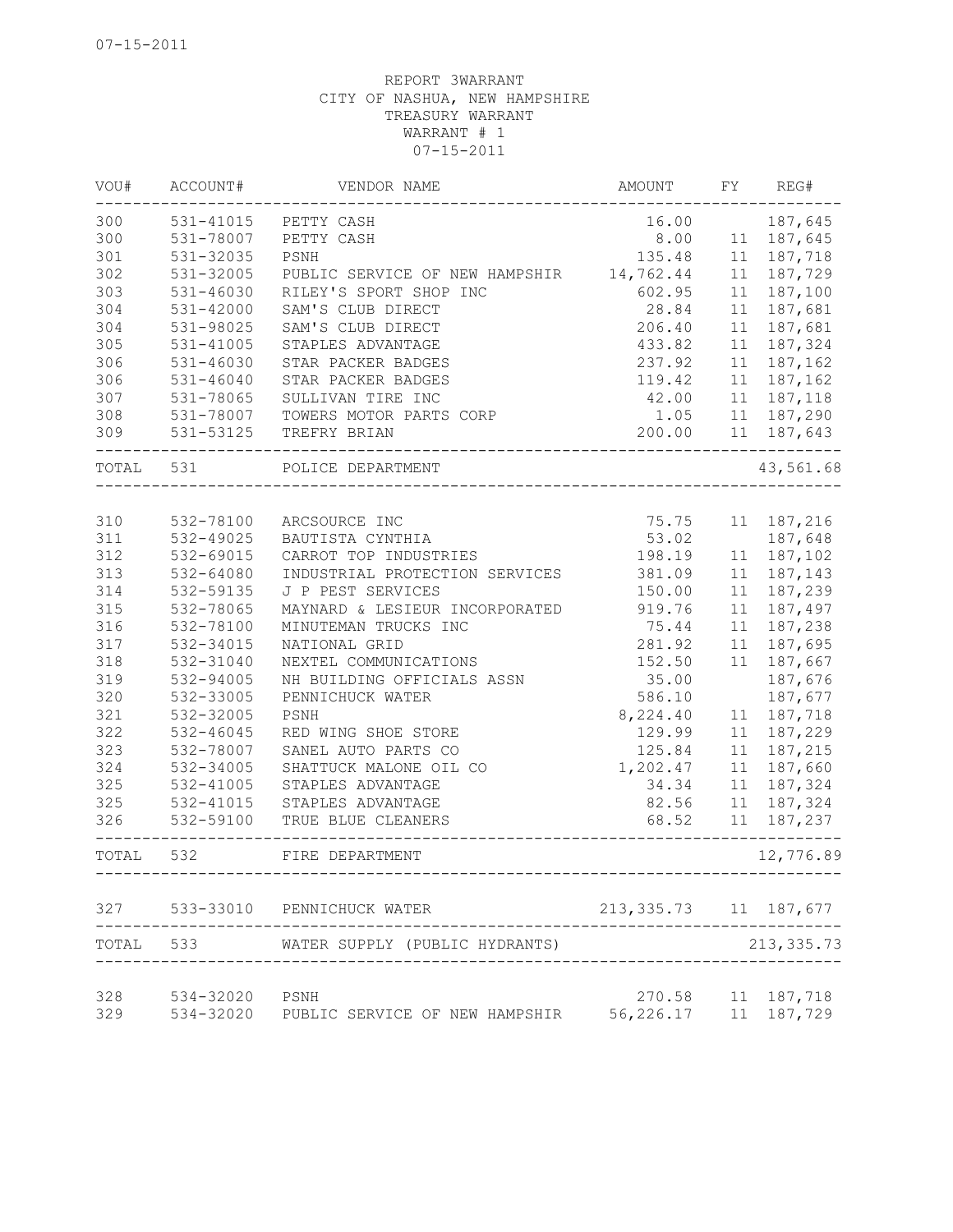| VOU#       | ACCOUNT#               | VENDOR NAME                                | AMOUNT   | FY | REG#                                                  |
|------------|------------------------|--------------------------------------------|----------|----|-------------------------------------------------------|
| TOTAL 534  |                        | STREET LIGHTING                            |          |    | 56,496.75                                             |
|            |                        |                                            |          |    |                                                       |
| 330        | 536-74150              | 2-WAY COMMUNICATIONS SERVICES, 795.00      |          |    | 11 187,467                                            |
| 331        | 536-74150              | MOTOROLA                                   | 1,275.04 |    | 11 187, 173                                           |
| 332        | 536-46045              | QRST'S & R.A.W.                            | 560.00   | 11 | 187,525                                               |
| TOTAL      | 536                    | CITYWIDE COMMUNICATIONS                    |          |    | 2,630.04                                              |
| 333        | 542-91005              | BAGLEY BOBBIE                              | 124.30   | 11 | 187,221                                               |
| 334        | 542-91005              | BISSELL NANCY                              | 48.88    | 11 | 187,302                                               |
| 335        | 542-91005              | CALOPE-YAKLIN THERESA                      | 64.26    | 11 | 187,519                                               |
| 336        | 542-91005              | CARON CHRISTINE                            | 98.93    | 11 | 187,197                                               |
| 337        | 542-59100              | FISHER SCIENTIFIC                          | 38.41    | 11 | 187,307                                               |
| 338        | 542-91005              | LOSIER NICOLE                              | 3.98     | 11 | 187,309                                               |
| 339        | 542-31050              | NEXTEL COMMUNICATIONS                      | 103.74   | 11 | 187,667                                               |
| 340        | 542-91005              | PORRES LUIS                                | 8.16     | 11 | 187,224                                               |
| 341        | 542-91005              | WENDT BETTY                                | 29.52    | 11 | 187,306                                               |
| 341        | 542-94005              | WENDT BETTY                                | 1,837.04 | 11 | 187,306                                               |
| TOTAL      | 542                    | COMMUNITY HEALTH                           |          |    | 2,357.22                                              |
|            |                        |                                            |          |    |                                                       |
| 342<br>343 | 543-31050<br>543-41015 | NEXTEL COMMUNICATIONS<br>STAPLES ADVANTAGE | 12.66    |    | 11 187,667                                            |
| 343        | 543-49075              | STAPLES ADVANTAGE                          |          |    | $-44.97$ 11 187, 324<br>149.94 11 187, 324<br>187,324 |
| TOTAL      | 543                    | ENVIRONMENTAL HEALTH DEPT.                 |          |    | 117.63                                                |
|            |                        |                                            |          |    |                                                       |
| 344        | 544-91005              | MACK ROBERT                                | 40.86    |    | 11 187,161                                            |
| 345        | 544-41015              | STAPLES ADVANTAGE                          |          |    | 226.92 11 187,324                                     |
| TOTAL      | 544                    |                                            |          |    | 267.78                                                |
|            |                        |                                            |          |    |                                                       |
| 346        | 545-97020              | 188 CONCORD ST LLC DBA LILLIAN             | 273.00   |    | 187,256                                               |
| 347        | 545-97020              | 23-25 TEMPLE ST REALTY LLC                 | 685.71   |    | 187,265                                               |
| 347        | 545-97020              | 23-25 TEMPLE ST REALTY LLC                 | 120.00   | 11 | 187,265                                               |
| 348        | 545-97020              | 28-34 RR SQUARE LLC                        | 125.00   |    | 187,124                                               |
| 348        | 545-97020              | 28-34 RR SQUARE LLC                        | 125.00   | 11 | 187,124                                               |
| 349        | 545-97020              | 31 BRIDGE ST REALTY LLC                    | 600.00   |    | 187,214                                               |
| 350        | 545-97020              | A-PRO PROPERTIES LLC                       | 362.00   |    | 187,245                                               |
| 351        | 545-97020              | BONFANTIS EXCLUSIVE ENTITIES               | 625.46   |    | 187,345                                               |
| 352        | 545-97020              | BROWN SCOTT                                | 250.00   |    | 187,200                                               |
| 353        | 545-97020              | BURNARD JAMES                              | 576.30   |    | 187,343                                               |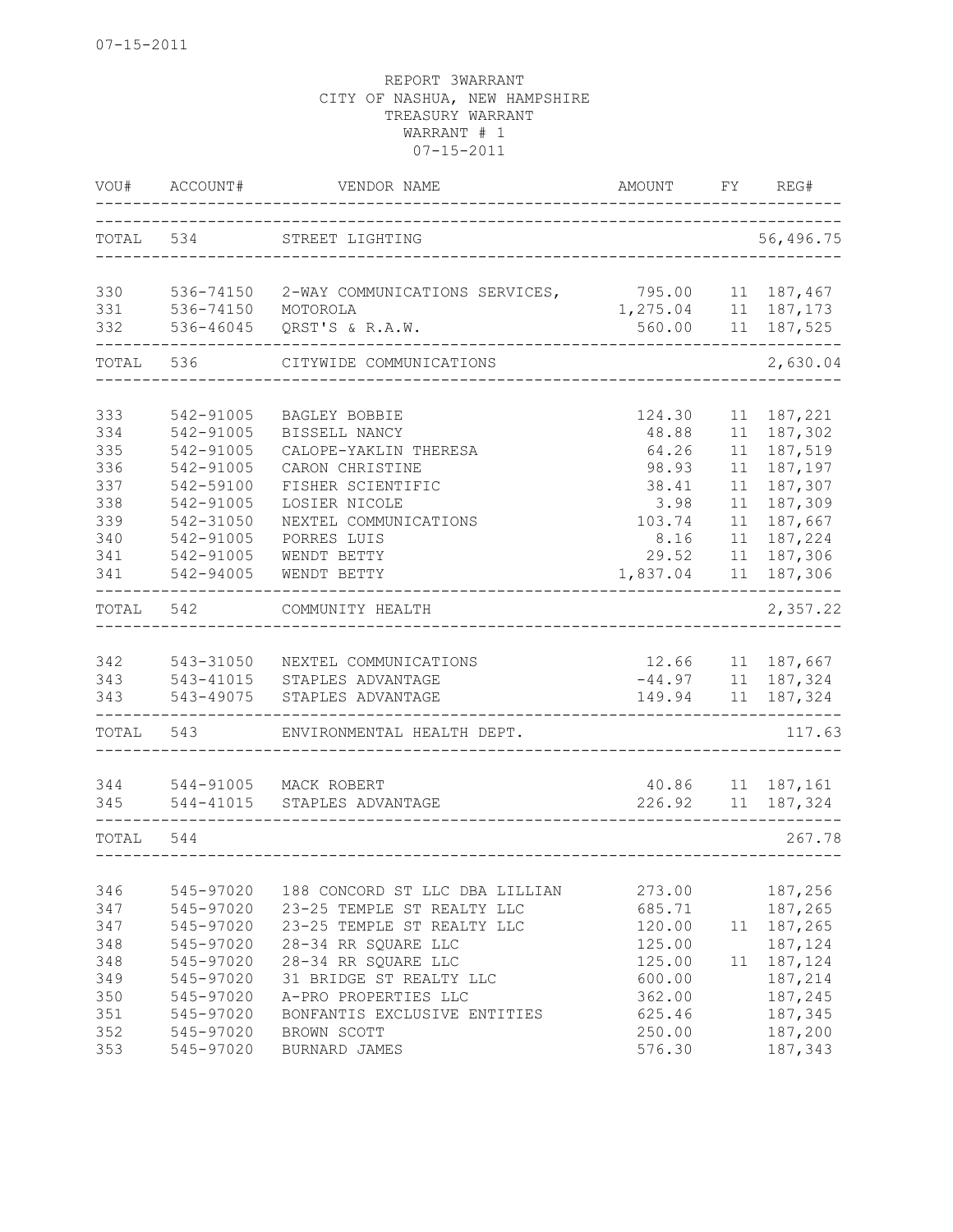| VOU#  | ACCOUNT#  | VENDOR NAME                    | AMOUNT   | FY | REG#                 |
|-------|-----------|--------------------------------|----------|----|----------------------|
| 354   | 545-97020 | CONSTANT NORMAND               | 473.85   |    | 187,093              |
| 355   | 545-97020 | COUNTRY BARN MOTEL             | 853.00   |    | 187,212              |
| 355   | 545-97020 | COUNTRY BARN MOTEL             | 585.00   |    | 11 187, 212          |
| 356   | 545-97020 | CRE MANANGEMENT LLC            | 740.00   |    | 187,339              |
| 357   | 545-97020 | DESSUREAULT HUGUETTE           | 560.00   |    | 187,114              |
| 358   | 545-97020 | DROUIN ROBERT G                | 1,745.00 |    | 187,268              |
| 359   | 545-97020 | EPSTEIN MARK                   | 600.00   |    | 187,331              |
| 360   | 545-97020 | FREEDOM APARTMENTS LLC         | 311.66   |    | 187,207              |
| 361   | 545-97020 | GANDER PROP MANAGEMENT LLC     | 1,146.00 |    | 187,190              |
| 362   | 545-97020 | GAUTHIER REALTY/CONNIE GAUTHIE | 564.88   |    | 187,318              |
| 363   | 545-97020 | GP NASHUA LIMITED PARTNERSHIP  | 985.00   |    | 187,144              |
| 364   | 545-97020 | HARRY KING                     | 438.29   |    | 187,342              |
| 364   | 545-97020 | HARRY KING                     | 219.15   |    | 11 187,342           |
| 365   | 545-97020 | JOYAL ROGER                    | 1,100.00 |    | 187,344              |
| 366   | 545-97020 | KIRKMAN RODNEY                 | 1,053.62 |    | 187,138              |
| 367   | 545-97020 | L & G PROPERTIES LLC           | 450.00   |    | 187,271              |
| 368   | 545-97020 | LAMERAND ENTERPRISES/KYLE LAME | 63.62    |    | 187,286              |
| 369   | 545-97020 | LATTI DAVID                    | 867.00   |    | 11 187,139           |
| 370   | 545-97020 | LEDGE MCLAREN FINLAY LLP       | 168.45   |    | 187,145              |
| 371   | 545-97020 | LORDEN RAYMOND                 | 400.00   |    | 187,333              |
| 372   | 545-97020 | LUMPKIN JIMMIE                 | 218.57   |    | 187,169              |
| 373   | 545-97020 | MARANDOS CROTEAU               | 718.19   |    | 187,283              |
| 374   | 545-97020 | MARMONTI JOHN                  | 950.00   |    | 187,334              |
| 375   | 545-97020 | MENA ANOTNIO                   | 326.67   |    | 187,338              |
| 376   | 545-97020 | MOTEL 6                        | 2,611.22 |    | 187,288              |
| 376   | 545-97020 | MOTEL 6                        | 911.21   |    | 11 187,288           |
| 377   | 545-97020 | MWANIKI SAMUEL                 | 640.61   |    | 187,255              |
| 378   | 545-97020 | NADLER CRAIG                   | 785.27   |    | 187,340              |
| 379   | 545-97020 | NASHUA HOUSING AUTHORITY       | 172.00   |    | 187,293              |
| 380   | 545-97015 | NATIONAL GRID                  | 200.00   |    | 11 187,736           |
| 381   | 545-97020 | NICASTRO RICHARD V             | 83.03    |    | 187,094              |
| 381   | 545-97020 | NICASTRO RICHARD V             | 43.70    |    | 11 187,094           |
| 382   | 545-97020 | O'DONNELL BRIAN F              | 269.00   |    | 187,308              |
| 382   | 545-97020 | O'DONNELL BRIAN F              | 269.00   |    | 11 187,308           |
| 383   | 545-97015 | PSNH                           | 1,586.09 |    | 11 187,722           |
| 384   | 545-97020 | RAMOS JOSE                     | 1,088.00 |    | 187,310              |
| 385   | 545-97020 | REGENT PARK ASSOCIATES         | 660.04   |    | 187,179              |
| 386   | 545-97020 | RODRIGUEZ RAFAEL               | 200.00   |    | 187,140              |
| 387   | 545-97015 | ST JOSEPH PHARMACY             | 219.75   |    | 11 187, 127          |
| 388   | 545-97020 | T 31 REAL ESTATE LLC           | 605.00   |    | 11 187,336           |
| 389   | 545-97020 | TREMBLAY JEANNINE              | 860.00   |    | 187,088              |
| 390   | 545-97020 | VACHON REAL S                  | 266.61   |    | 187,280              |
| 391   | 545-97020 | WRN REAL ESTATE LLC            | 677.19   |    | 187,272              |
| 392   | 545-97020 | ZHAO CHANG                     | 268.83   |    | 187,151<br>--------- |
| TOTAL | 545       | WELFARE COSTS                  |          |    | 31,696.97            |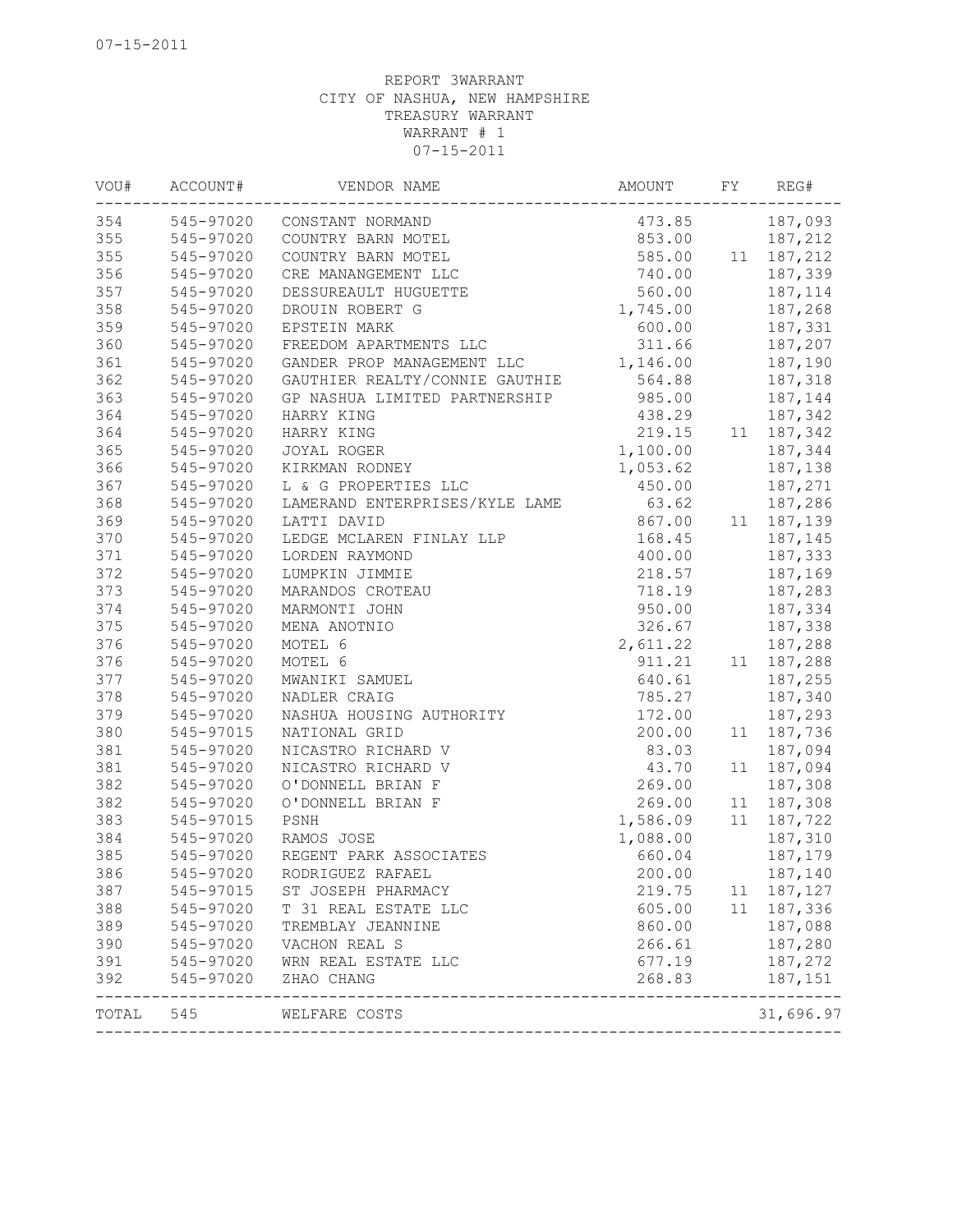| VOU#      | ACCOUNT#      | VENDOR NAME                        | AMOUNT   | FY | REG#       |
|-----------|---------------|------------------------------------|----------|----|------------|
| 393       |               | 551-46045 ALEC'S SHOE STORE INC    | 78.90    |    | 11 187,202 |
| 394       | 551-49075     | EASI FILE CORPORATION              | 92.81    |    | 11 187,269 |
| 395       | 551-64300     | FORESTRY SUPPLIERS INC             | 969.00   | 11 | 187,092    |
| 396       | 551-91005     | HICKEY ANDREW                      | 20.25    | 11 | 187,649    |
| 397       | 551-49075     | IMTEK REPROGRAPHICS INC            | 266.26   | 11 | 187,386    |
| 398       | 551-31050     | NEXTEL COMMUNICATIONS              | 279.79   | 11 | 187,667    |
| 399       | 551-49075     | PETTY CASH                         | 3.47     | 11 | 187,086    |
| 399       | 551-91010     | PETTY CASH                         | 1.00     | 11 | 187,086    |
| 400       | $551 - 41015$ | STAPLES ADVANTAGE                  | 116.68   |    | 11 187,324 |
| 401       | 551-64300     | TRANSOFT SOLUTIONS INC             | 1,975.00 |    | 11 187,558 |
| 402       |               | 551-72010 XEROX CORPORATION        | 561.00   | 11 | 187,218    |
| TOTAL 551 |               | PUBLIC WORKS DIV & ENGINEERING     |          |    | 4,364.16   |
|           |               |                                    |          |    |            |
| 403       |               | 552-59040 60'S INVASION/DAVID VOSE | 1,000.00 |    | 11 187,479 |
| 404       | $552 - 46045$ | ALEC'S SHOE STORE INC              | 79.95    | 11 | 187,202    |
| 405       | 552-78007     | ALLEN MELLO DODGE INC              | 41.81    |    | 11 187,494 |
| 405       | 552-78100     | ALLEN MELLO DODGE INC              | 14.51    |    | 11 187,494 |
| 406       | 552-59015     | ALUMNI BAND OF NH NATIONAL GU      | 250.00   | 11 | 187,148    |
| 407       | 552-59140     | AMERICAN RED CROSS                 | 407.00   | 11 | 187,728    |
| 408       | $552 - 42010$ | BANNER SYSTEMS OF MASSACHUSETT     | 72.10    | 11 | 187,485    |
| 409       | 552-59015     | BAZA/DOUGLAS PHILBROOK             | 400.00   | 11 | 187,706    |
| 410       | 552-75021     | BELLETETES INC                     | 9.88     | 11 | 187,211    |
| 411       | 552-59050     | BENNETT ROBERT                     | 40.00    | 11 | 187,590    |
| 412       | 552-75170     | CORRIVEAU ROUTHIER INC             | 491.18   | 11 | 187,489    |
| 413       | 552-78100     | D & R TOWING INC                   | 247.50   | 11 | 187,490    |
| 414       | 552-48015     | DENNIS K BURKE INC                 | 5,301.81 | 11 | 187,734    |
| 415       | 552-78100     | DONOVAN EQUIPMENT CO INC           | 1,209.55 | 11 | 187,130    |
| 416       | 552-75022     | F W WEBB COMPANY                   | 300.33   | 11 | 187,164    |
| 417       | 552-75021     | FASTENAL CO                        | 95.95    | 11 | 187,123    |
| 418       | 552-59050     | FERLAN CHRISTIAN                   | 210.00   | 11 | 187,512    |
| 419       | 552-59050     | FERLAN JOHN                        | 80.00    | 11 | 187,534    |
| 420       | 552-78100     | FREIGHTLINER OF NH INC             | 84.44    | 11 | 187,297    |
| 421       | $552 - 45200$ | HARRIS TROPHY                      | 1,772.00 | 11 | 187,195    |
| 422       | 552-75021     | HOME DEPOT CREDIT SERVICES         | 46.79    | 11 | 187,672    |
| 422       | 552-75022     | HOME DEPOT CREDIT SERVICES         | 151.71   | 11 | 187,672    |
| 422       | 552-75135     | HOME DEPOT CREDIT SERVICES         | 40.11    |    | 11 187,672 |
| 422       | 552-75165     | HOME DEPOT CREDIT SERVICES         | 31.08    |    | 11 187,672 |
| 422       | 552-75170     | HOME DEPOT CREDIT SERVICES         | 122.36   |    | 11 187,672 |
| 422       | 552-75175     | HOME DEPOT CREDIT SERVICES         | 47.81    |    | 11 187,672 |
| 423       | 552-64192     | HUDSON SMALL ENGINE                | 899.00   | 11 | 187,203    |
| 423       | 552-75021     | HUDSON SMALL ENGINE                | 799.00   | 11 | 187,203    |
| 424       | 552-75021     | JOHN DEERE LANDSCAPES/LESCO        | 322.32   | 11 | 187,385    |
| 425       | 552-59050     | KARKHANIS BRANDON                  | 80.00    | 11 | 187,528    |
| 426       | 552-78100     | LIBERTY INTN'L TRUCKS OF NH LL     | 28.62    |    | 11 187,496 |
|           |               |                                    |          |    |            |
| 427       | 552-59050     | LOFTUS STEPHEN                     | 330.00   |    | 11 187,159 |
| 428       | 552-75022     | M & M ELECTRICAL SUPPLY CO INC     | 56.45    |    | 11 187,486 |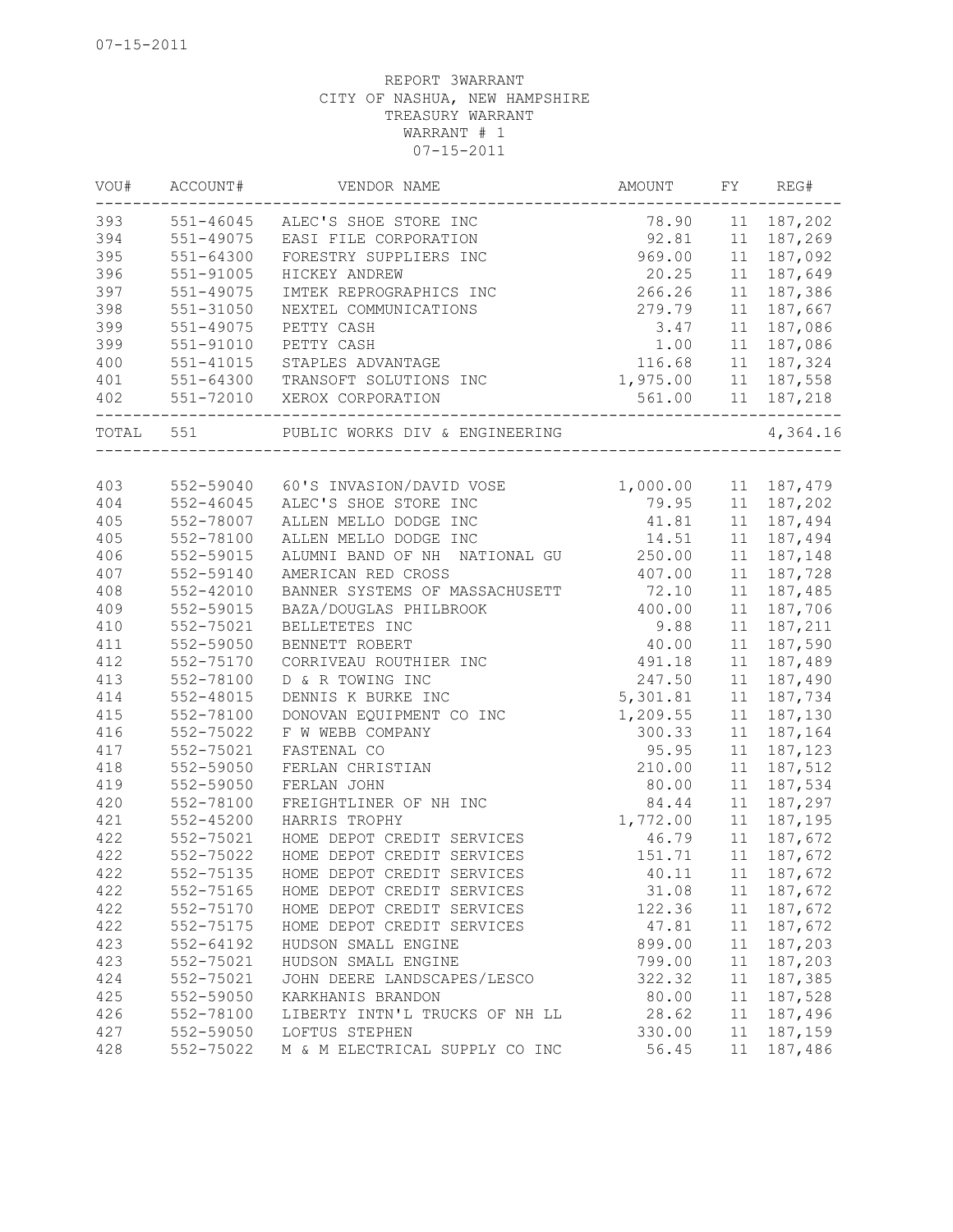| VOU#      | ACCOUNT#      | VENDOR NAME                                 | AMOUNT          | FY | REG#              |
|-----------|---------------|---------------------------------------------|-----------------|----|-------------------|
| 429       | 552-45290     | M & N SPORTS LLC                            | 4,424.90        | 11 | 187,213           |
| 429       | 552-46005     | M & N SPORTS LLC                            | 540.15          | 11 | 187,213           |
| 430       | 552-45285     | MARSHALL SIGNS INC                          | 47.00           | 11 | 187,509           |
| 431       | 552-78007     | MAYNARD & LESIEUR INCORPORATED              | 279.59          | 11 | 187,497           |
| 432       | 552-78100     | NAPA AUTO PARTS                             | 116.48          | 11 | 187,285           |
| 433       | 552-75165     | NASHUA GLASS                                | 216.00          | 11 | 187,487           |
| 434       | 552-78007     | NASHUA OUTDOOR POWER EQUIPMENT              | 118.29          | 11 | 187,219           |
| 435       | 552-34015     | NATIONAL GRID                               | 92.07           |    | 187,695           |
| 436       | 552-31050     | NEXTEL COMMUNICATIONS                       | 163.24          | 11 | 187,667           |
| 437       | 552-33005     | PENNICHUCK WATER                            | 1,109.44        |    | 187,677           |
| 437       | 552-33005     | PENNICHUCK WATER                            | 623.19          | 11 | 187,677           |
| 437       | 552-33045     | PENNICHUCK WATER                            | 2,325.23        |    | 187,677           |
| 437       | 552-33050     | PENNICHUCK WATER                            | 274.86          | 11 | 187,677           |
| 438       | 552-78007     | PINE MOTOR PARTS                            | 7.92            | 11 | 187,498           |
| 439       | 552-75021     | PIONEER MANUFACTURING COMPANY               | 500.00          | 11 | 187,137           |
| 440       | 552-32005     | PSNH                                        | 1,950.30        | 11 | 187,718           |
| 440       | 552-32005     | PSNH                                        | 3,002.57        | 11 | 187,719           |
| 440       | 552-32030     | PSNH                                        | 508.91          | 11 | 187,718           |
| 440       | 552-32030     | PSNH                                        | 2,516.54        | 11 | 187,719           |
| 441       | 552-59040     | PYROTECNICO                                 | 17,000.00       | 11 | 187,584           |
| 442       | 552-78100     | SANEL AUTO PARTS CO                         | 252.25          | 11 | 187,215           |
| 443       | 552-75021     | SEASONAL SPECIALTY STORES                   | 360.96          | 11 | 187,303           |
| 443       | 552-75170     | SEASONAL SPECIALTY STORES                   | 52.88           | 11 | 187,303           |
| 444       | 552-59050     | SMITH BRUCE                                 | 40.00           | 11 | 187,193           |
| 445       | $552 - 45250$ | SPORT SUPPLY GROUP INC                      | 744.12          | 11 | 187,402           |
| 445       | 552-75021     | SPORT SUPPLY GROUP INC                      | 487.57          | 11 | 187,402           |
| 446       | 552-75135     | STANLEY ELEVATOR COMPANY INC                | 244.00          | 11 | 187,507           |
| 447       | 552-59050     | STEARNS DALE                                | 120.00          | 11 | 187,429           |
| 448       | 552-75021     | TIM'S TURF & LANDSCAPING MATER              | 100.00          | 11 | 187,315           |
| 449       | 552-75021     | TOM IRWIN INCORPORATED                      | 1,034.00        | 11 | 187,511           |
| 450       | $552 - 64192$ | TURF PRODUCTS CORP                          | 329.07          | 11 | 187,327           |
| 451       | 552-75021     | TURFLINKS EQUIPMENT INC                     |                 |    | 11 187,550        |
| 452       | 552-66000     | UNITED SITE SERVICES NORTHEAST              | 216.40<br>54.97 | 11 | 187,703           |
| TOTAL 552 |               | PARKS AND RECREATION<br>___________________ |                 |    | 54,916.16         |
|           |               |                                             |                 |    |                   |
| 453       |               | 553-46045 ALEC'S SHOE STORE INC             |                 |    | 897.35 11 187,202 |
| 454       | 553-42010     | BANNER SYSTEMS OF MASSACHUSETT              | 607.43          | 11 | 187,485           |
| 455       | 553-49075     | BELLETETES INC                              | 71.98           |    | 187,211           |
| 455       | 553-49075     | BELLETETES INC                              | 71.98           | 11 | 187,211           |
| 456       | 553-45060     | CORRIVEAU ROUTHIER INC                      | 18.00           | 11 | 187,489           |
| 457       | 553-48015     | DENNIS K BURKE INC                          | 20, 419.37      | 11 | 187,734           |
| 458       | 553-78100     | DONOVAN EQUIPMENT CO INC                    | 335.75          |    | 187,130           |
| 459       | 553-45060     | GATE CITY FENCE CO INC                      | 43.00           |    | 187,192           |
| 460       | 553-78100     | HOWARD P FAIRFIELD, LLC                     | 630.00          |    | 187,437           |
| 461       | 553-59135     | JP PEST SERVICES                            | 65.00           | 11 | 187,208           |
| 462       | 553-49075     | NAPA AUTO PARTS                             | 104.50          | 11 | 187,285           |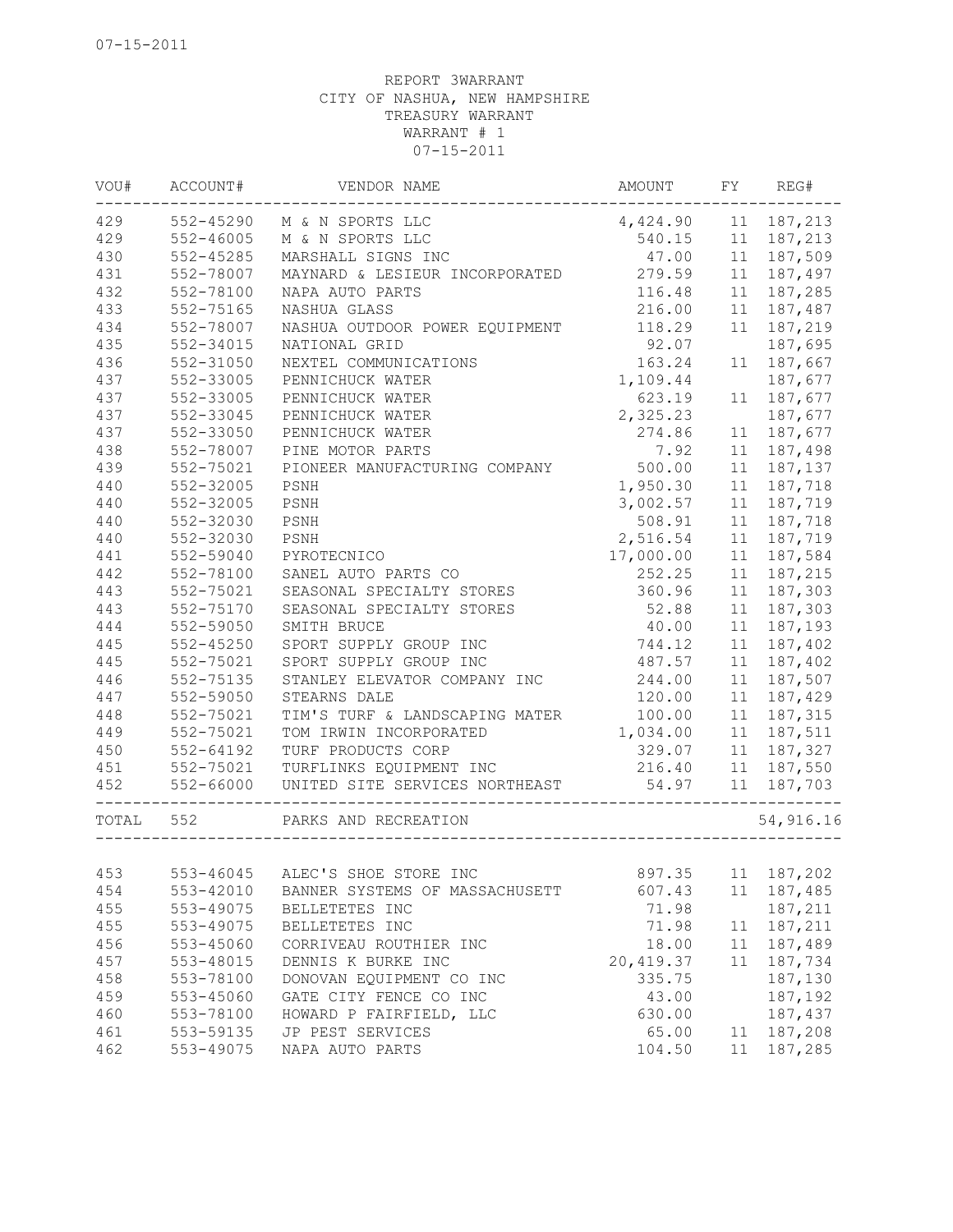| VOU#      | ACCOUNT#  | VENDOR NAME                                          | AMOUNT    | FY | REG#       |
|-----------|-----------|------------------------------------------------------|-----------|----|------------|
| 462       | 553-69025 | NAPA AUTO PARTS                                      | 130.45    | 11 | 187,285    |
| 462       | 553-78100 | NAPA AUTO PARTS                                      | $-220.64$ |    | 11 187,285 |
| 463       | 553-34015 | NATIONAL GRID                                        | 137.47    |    | 187,695    |
| 464       | 553-31050 | NEXTEL COMMUNICATIONS                                | 198.25    | 11 | 187,667    |
| 465       | 553-43005 | PETTY CASH                                           | 17.60     | 11 | 187,086    |
| 466       | 553-49075 | SANEL AUTO PARTS CO                                  | 66.10     | 11 | 187,215    |
| 466       | 553-78100 | SANEL AUTO PARTS CO                                  | 462.34    | 11 | 187,215    |
| 467       | 553-48005 | SHATTUCK MALONE OIL CO                               | 18,697.50 | 11 | 187,660    |
| 468       | 553-41015 | STAPLES ADVANTAGE                                    | 249.49    | 11 | 187,324    |
| TOTAL 553 |           | STREET DEPARTMENT                                    |           |    | 43,002.92  |
|           |           |                                                      |           |    |            |
| 469       | 555-42010 | BANNER SYSTEMS OF MASSACHUSETT                       | 55.47     |    | 11 187,485 |
| 470       | 555-45107 | BLUE TARP FINANCIAL, INC                             | 37.74     | 11 | 187,708    |
| 470       | 555-64192 | BLUE TARP FINANCIAL, INC                             | 9.88      | 11 | 187,708    |
| 471       | 555-31050 | NEXTEL COMMUNICATIONS                                | 232.73    | 11 | 187,667    |
| 472       | 555-45285 | PERMA-LINE CORP OF NEW ENGLAND                       | 332.15    | 11 | 187, 117   |
| 473       | 555-32025 | PSNH                                                 | 1,286.87  | 11 | 187,719    |
| 473       | 555-32025 | PSNH                                                 | 819.71    | 11 | 187,720    |
| 474       | 555-75023 | UNIFIRST CORPORATION                                 | 25.15     | 11 | 187,298    |
| TOTAL     | 555       | TRAFFIC DEPARTMENT                                   |           |    | 2,799.70   |
|           |           |                                                      |           |    |            |
| 475       | 557-69025 | BLUE TARP FINANCIAL, INC                             | $-.36$    |    | 11 187,708 |
| 475       | 557-75023 | BLUE TARP FINANCIAL, INC                             | 54.48     |    | 11 187,708 |
| 476       | 557-59160 | BOBCAT OF NEW HAMPSHIRE                              | 321.66    | 11 | 187,206    |
| 477       | 557-64035 | CITY OF NEWTON MASSACHUSETTS                         | 500.00    | 11 | 187,595    |
| 478       | 557-59160 | DONOVAN EQUIPMENT CO INC                             | 3,995.00  | 11 | 187,130    |
| 479       | 557-59100 | LOOMIS                                               | 22.84     | 11 | 187,545    |
| 480       | 557-78140 | MAYNARD & LESIEUR INCORPORATED                       | 526.04    | 11 | 187,497    |
| 481       | 557-64035 | NAPA AUTO PARTS                                      | 1,165.92  | 11 | 187,285    |
| 482       | 557-59178 | NEXTEL COMMUNICATIONS                                | 6.99      | 11 | 187,667    |
| 483       | 557-64035 | PERMA-LINE CORP OF NEW ENGLAND                       | 4,995.00  | 11 | 187, 117   |
| 484       | 557-64035 | POM INCORPORATED                                     | 3,225.78  | 11 | 187,538    |
| 485       | 557-32005 | PSNH                                                 | 1,017.38  | 11 | 187,720    |
| 486       | 557-59100 | STANSFIELD JILL                                      | 28.15     |    | 11 187,546 |
|           |           | TOTAL 557 PARKING LOTS<br>__________________________ |           |    | 15,858.88  |
|           |           |                                                      |           |    |            |
| 487       | 561-59100 | CARLSON TREE SERVICE                                 | 700.00    | 11 | 187,246    |
| 488       | 561-75055 | CRISP CONTRACTING LLC                                | 480.00    | 11 | 187,147    |
| 489       | 561-42010 | NEW ENGLAND PAPER & SUPPLY                           | 64.82     | 11 | 187,228    |
| 490       | 561-33005 | PENNICHUCK WATER                                     | 421.91    |    | 187,677    |
| 491       | 561-32005 | PSNH                                                 | 124.80    | 11 | 187,720    |
| 492       | 561-74085 | RICHEY & CLAPPER INC                                 | 7.61      | 11 | 187,096    |
|           |           |                                                      |           |    |            |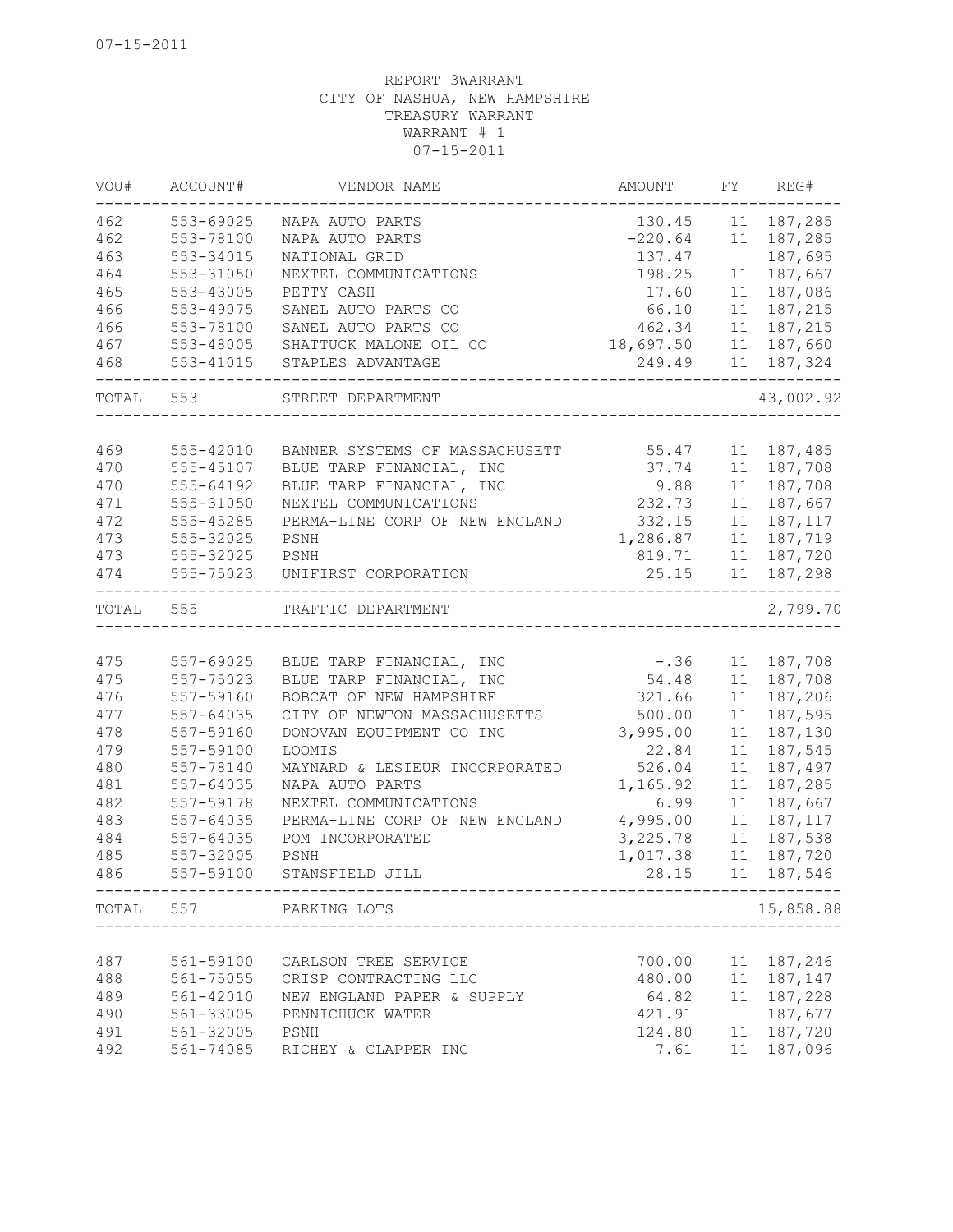| VOU#       | ACCOUNT#               | VENDOR NAME                          | AMOUNT           | FY.      | REG#               |
|------------|------------------------|--------------------------------------|------------------|----------|--------------------|
| 493        | 561-48005              | SHATTUCK MALONE OIL CO               | 196.62           |          | 11 187,660         |
| 493        | 561-59100              | SHATTUCK MALONE OIL CO               | 153.72           |          | 11 187,660         |
| 494        | 561-59100              | SHATTUCK MALONE OIL COMPANY          | 153.72           | 11       | 187,105            |
| TOTAL      | 561                    | EDGEWOOD CEMETERY                    |                  |          | 2,303.20           |
| 495        | 563-32005              | PSNH                                 | 277.03           |          | 11 187,720         |
| TOTAL      | 563                    | WOODLAWN CEMETERY                    |                  |          | 277.03             |
| 496 7      |                        | 571-72010 CONWAY OFFICE PRODUCTS LLC | 16.00 11 187,187 |          |                    |
| TOTAL      | 571                    | COMMUNITY DEVELOPMENT                |                  |          | 16.00              |
|            |                        |                                      |                  |          |                    |
| 497        | 572-98046              | NASHUA RIVER WATERSHED ASSN          | 100.00           | 11       | 187,675            |
| 498        | 572-91005              | PETTY CASH                           | 158.10           |          | 11 187,086         |
| 498<br>498 | 572-98029<br>572-98046 | PETTY CASH<br>PETTY CASH             | 39.90<br>6.97    | 11<br>11 | 187,086<br>187,086 |
| TOTAL      | 572                    | PLANNING DEPARTMENT                  |                  |          | 304.97             |
|            |                        |                                      |                  |          |                    |
| 499        | 575-41015              | ALPHAGRAPHICS                        | 39.60            | 11       | 187,217            |
| 500        | 575-45050              | AMAZON.COM LLC                       | 1,262.16         | 11       | 187,733            |
| 501        | 575-45050              | BAKER & TAYLOR                       | 1,926.30         | 11       | 187,157            |
| 501        | 575-45050              | BAKER & TAYLOR                       | 771.10           | 11       | 187,158            |
| 502        | 575-45085              | BAKER & TAYLOR ENTERTAINMENT         | 29.58            |          | 187,153            |
| 502        | 575-45085              | BAKER & TAYLOR ENTERTAINMENT         | 251.98           | 11       | 187,152            |
| 502        | 575-45085              | BAKER & TAYLOR ENTERTAINMENT         | 19.22            | 11       | 187,153            |
| 502        | 575-45315              | BAKER & TAYLOR ENTERTAINMENT         | 4,684.08         | 11       | 187,152            |
| 502        | 575-45315              | BAKER & TAYLOR ENTERTAINMENT         | 770.83           | 11       | 187,153            |
| 503        | 575-45050              | CENTER POINT LARGE PRINT             | 27.85            | 11       | 187,135            |
| 504        | 575-59100              | CHARMINGFARE FARM                    | 400.00           |          | 187,652            |
| 505        | 575-45150              | FELDMAN ALEX O'BRIEN                 | 470.00           |          | 187,654            |
| 506        | 575-45050              | GALE                                 | 158.40           |          | 11 187,291         |
| 507        | 575-45903              | GALE GROUP INC                       | 7,457.86         |          | 187,678            |
| 508        | 575-45220              | GAYLORD BROS INC                     | 92.95            |          | 11 187,504         |
| 509        | 575-45050              | INFOBASE PUBLISHING                  | 115.56           |          | 11 187,685         |
| 510        | 575-45050              | INFORMATION TODAY INC                | 234.55           | 11       | 187,165            |
| 511        | 575-45050              | INGRAM LIBRARY SERVICES INC          | 2,052.22         | 11       | 187,319            |
| 512        | 575-94005              | MATERA KERSTEN                       | 400.00           | 11       | 187,651            |
| 513        | 575-45085              | MICROMARKETING LLC                   | 263.78           | 11       | 187,210            |
| 514        | 575-45315              | MULTICULTURAL BOOKS & VIDEOS         | 891.74           |          | 11 187,226         |
| 515        | 575-34015<br>575-45085 | NATIONAL GRID                        | 141.33<br>35.87  |          | 11 187,695         |
| 516        |                        | NEWSOUND                             |                  |          | 11 187,469         |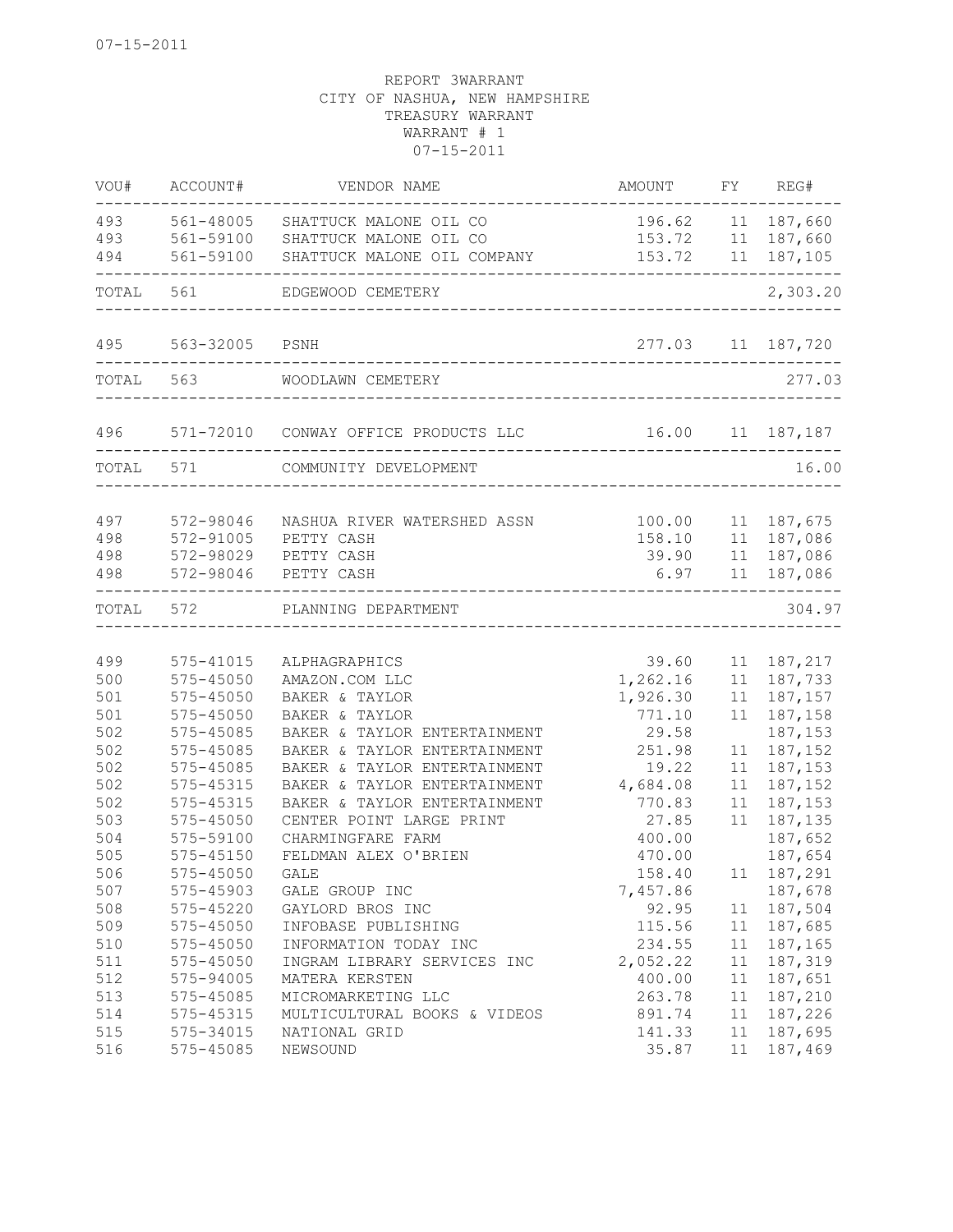| VOU#      | ACCOUNT#                           | VENDOR NAME                             | AMOUNT                            | FY FY | REG#             |
|-----------|------------------------------------|-----------------------------------------|-----------------------------------|-------|------------------|
| 517       | 575-31040                          | NEXTEL COMMUNICATIONS                   | 13.23                             |       | 11 187,667       |
| 518       | $575 - 45050$                      | PERMA-BOUND                             | 622.50                            |       | 11 187,501       |
| 519       | 575-45090                          | PETTY CASH                              | 105.76                            |       | 187,650          |
| 519       | 575-45150                          | PETTY CASH                              | 24.71                             |       | 187,650          |
| 519       | 575-45150                          | PETTY CASH                              | 59.11                             | 11    | 187,650          |
| 519       | 575-45315                          | PETTY CASH                              | 17.00                             |       | 187,650          |
| 519       | 575-79030                          | PETTY CASH                              | 12.00                             | 11    | 187,650          |
| 520       | 575-32005                          | PUBLIC SERVICE OF NEW HAMPSHIR 7,101.67 |                                   | 11    | 187,729          |
| 521       | 575-45050                          | RANDOM HOUSE INC                        | 6.00                              | 11    | 187,330          |
| 521       | 575-45085                          | RANDOM HOUSE INC                        | 114.75                            | 11    | 187,330          |
| 522       | $575 - 45220$                      | SAM'S CLUB DIRECT                       | 199.44                            | 11    | 187,681          |
| 522       | 575-64015                          | SAM'S CLUB DIRECT                       | 657.00                            | 11    | 187,681          |
| 523       | 575-45050                          | SIMON & SCHUSTER                        | 61.78                             | 11    | 187,154          |
| 524       | 575-59100                          | SIMONS ROBERT                           | 150.00                            |       | 187,653          |
| 525       | 575-75160                          | THE GRANITE GROUP                       | 640.44<br>769.60                  |       | 11 187,671       |
| 526       | 575-45904                          | THE NEW YORK TIMES                      |                                   |       | 11 187,731       |
| 527       | 575-45050<br>--------------------- | TOWER PUBLISHING                        | 102.00<br>----------------------- |       | 11 187,101       |
| TOTAL 575 |                                    | PUBLIC LIBRARIES                        |                                   |       | 33, 153.95       |
| 528       |                                    | 576-49025 DUPONT TIMOTHY                | 69.00                             |       | 11 187,655       |
| TOTAL 576 |                                    | BUILDING DEPARTMENT                     |                                   |       | 69.00            |
|           |                                    |                                         |                                   |       |                  |
|           |                                    | 529 577-31050 NEXTEL COMMUNICATIONS     | 43.86 11 187,667                  |       |                  |
|           |                                    | 529 577-31065 NEXTEL COMMUNICATIONS     |                                   |       | 79.98 11 187,667 |
|           |                                    | TOTAL 577 CODE ENFORCEMENT              |                                   |       | 123.84           |
|           |                                    |                                         |                                   |       |                  |
|           | 229,525 581-53103                  | ACUCARE NURSING PROFESSIONALS           | 493.93                            |       | 11 187,364       |
|           | 229,526 581-49050                  | AIA CORP                                | 1,396.27                          | 11    | 187,326          |
|           | 229,527 581-53100                  | AMERICAN SECURITY & FIRE PROTE          | 95.00                             | 11    | 187,095          |
|           | 229,528 581-42110                  | AMERICAN TIME AND SIGNAL CO.            | 4,305.55                          | 11    | 187,495          |
|           | 229,529 581-94010                  | ANTON LESLIE                            | 1,899.60                          | 11    | 187,459          |
|           | 229,530 581-64045                  | APPLE COMPUTER INC                      | 18,010.30                         |       | 11 187,394       |
|           | 229,530 581-74092                  | APPLE COMPUTER INC                      | 2,098.00                          | 11    | 187,394          |
|           | 229,531 581-91005                  | ARCARO JANICE                           | 101.23                            | 11    | 187,363          |
|           | 229,532 581-49075                  | B & S LOCKSMITH INC                     | 25.07                             |       | 187,243          |
|           | 229,532 581-49075                  | B & S LOCKSMITH INC                     | 348.70                            | 11    | 187,243          |
|           | 229,533 581-91005                  | BAGLEY MARCIA                           | 83.26                             | 11    | 187,451          |
|           | 229,534 581-49050                  | BARBIZON LIGHT O NEW ENGLAND I          | 148.50                            | 11    | 187,524          |
|           | 229,535 581-31005                  | BAYRING COMMUNICATIONS                  | 2,255.72                          | 11    | 187,745          |
|           | 229,536 581-42130                  | BEARINGS SPECIALTY CO INC               | 99.22                             | 11    | 187,527          |
|           | 229,537 581-75023                  | BELLETETES INC                          | 190.40                            | 11    | 187,211          |
|           | 229,538 581-49050                  | BINGHAM LUMBER INC                      | 953.40                            | 11    | 187,119          |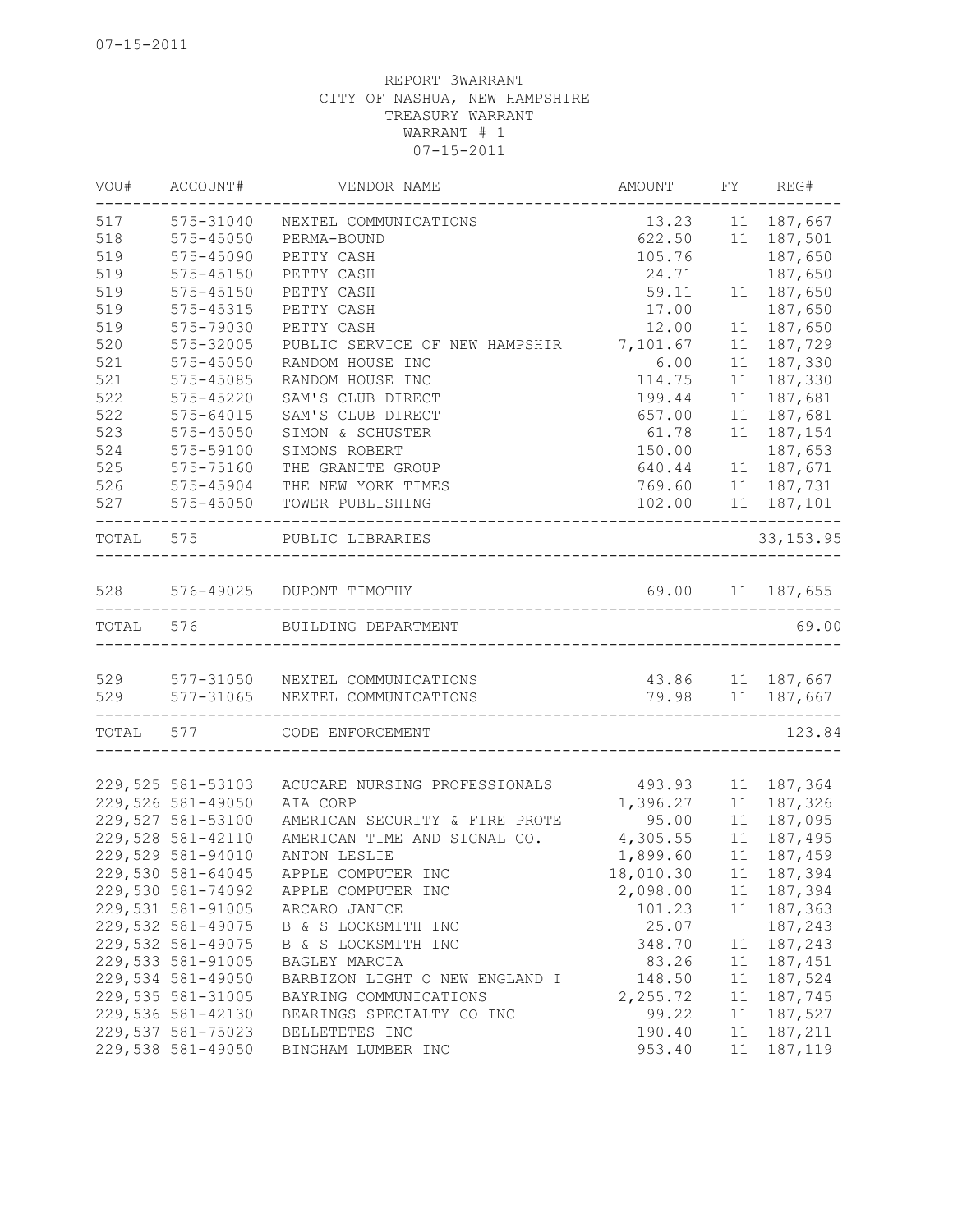| VOU# | ACCOUNT#          | VENDOR NAME                    | AMOUNT    | FY | REG#       |
|------|-------------------|--------------------------------|-----------|----|------------|
|      | 229,539 581-84030 | BOOTHBY THERAPY SERVICES LLC   | 457.82    | 11 | 187,470    |
|      | 229,540 581-94030 | BRICKNER HEATHER               | 155.00    | 11 | 187,149    |
|      | 229,541 581-55010 | BUDGET CAR & TRUCK RENTAL      | 171.72    | 11 | 187,398    |
|      | 229,542 581-91040 | BUSTEED MARIANNE               | 531.99    | 11 | 187,425    |
|      | 229,543 581-55015 | CANFIELD BRAD                  | 1,122.00  | 11 | 187,406    |
|      | 229,544 581-53040 | CAPPETTA CHARLES MD            | 2,500.00  | 11 | 187,422    |
|      | 229,545 581-49035 | CENGAGE LEARNING               | 5,575.15  | 11 | 187,460    |
|      | 229,546 581-42010 | CENTRAL PAPER PRODUCTS CO      | 208.81    | 11 | 187,505    |
|      | 229,547 581-78007 | CHUCK'S AUTO REPAIR INC        | 674.53    | 11 | 187,405    |
|      | 229,548 581-53103 | CLARK ASSOCIATES/DEBRA P CLARK | 23,688.50 | 11 | 187,136    |
|      | 229,549 581-91005 | CLARKE CYNTHIA                 | 185.00    | 11 | 187,449    |
|      | 229,550 581-74092 | CONTROL TECHNOLOGIES INC       | 260.00    |    | 187,347    |
|      | 229,550 581-74092 | CONTROL TECHNOLOGIES INC       | 968.60    | 11 | 187,347    |
|      | 229,551 581-55015 | CRATEAU SALLY                  | 544.68    |    | 11 187,604 |
|      | 229,552 581-91040 | CREBASE KAREN                  | 526.00    | 11 | 187,382    |
|      | 229,553 581-49050 | CULTURE FOR KIDS               | 352.99    | 11 | 187,426    |
|      | 229,554 581-64045 | CUSTOM COMPUTER SPECIALIST INC | 23,780.42 | 11 | 187,316    |
|      | 229,555 581-59130 | DANIELS EDWARD W               | 160.00    | 11 | 187,442    |
|      | 229,556 581-59080 | DAVE'S QUALITY DRY CLEANING    | 928.00    | 11 | 187,366    |
|      | 229,557 581-91005 | DIONNE CLAUDIA M               | 33.56     | 11 | 187,234    |
| 530  | 581-53100         | DOCULYNX INC                   | 168.68    | 11 | 187,537    |
|      | 229,558 581-91005 | DONOVAN DANIEL                 | 37.89     | 11 | 187,605    |
|      | 229,559 581-64045 | DTS.COMMUNICATIONS LLC         | 5,919.00  |    | 187,610    |
|      | 229,560 581-84030 | EASTER SEALS OF NH INC         | 6,755.50  | 11 | 187,304    |
|      | 229,560 581-84055 | EASTER SEALS OF NH INC         | 19,610.26 | 11 | 187,304    |
|      | 229,561 581-45910 | EBSCO INFORMATION SERVICES     | 578.13    | 11 | 187,503    |
|      | 229,562 581-84055 | ECKERD YOUTH ALTERNATIVES INC  | 1,540.39  | 11 | 187,174    |
|      | 229,563 581-53101 | EDUCATION INC                  | 1,536.15  | 11 | 187,404    |
|      | 229,564 581-94030 | EGAN JESSICA                   | 46.97     | 11 | 187,612    |
|      | 229,565 581-49050 | EPS/SCHOOLSPECIALTY INTERVENTI | 136.35    | 11 | 187,607    |
|      | 229,566 581-91005 | ESSON VIRGINIA                 | 17.95     | 11 | 187,371    |
|      | 229,567 581-42120 | F W WEBB COMPANY               | 191.11    | 11 | 187,164    |
|      | 229,567 581-74092 | F W WEBB COMPANY               | 46.34     |    | 187,164    |
|      | 229,567 581-74092 | F W WEBB COMPANY               | 86.33     | 11 | 187,164    |
|      | 229,568 581-31005 | FAIRPOINT COMMUNICATIONS INC   | 28.53     | 11 | 187,741    |
|      | 229,569 581-34015 | FAIRPOINT COMMUNICATIONS INC   | 31.50     | 11 | 187,743    |
|      | 229,570 581-31005 | FAIRPOINT COMMUNICATIONS INC   | 28.53     | 11 | 187,744    |
|      | 229,571 581-94010 | FALABELLA ERIN                 | 1,377.60  |    | 11 187,472 |
|      | 229,572 581-49075 | FASTENAL COMPANY               | 45.77     | 11 | 187,249    |
|      | 229,572 581-74092 | FASTENAL COMPANY               | 91.00     | 11 | 187,249    |
|      | 229,573 581-43005 | FEDEX                          | 70.78     | 11 | 187,716    |
|      | 229,574 581-55015 | FINNEY KIRK                    | 73.44     | 11 | 187,617    |
|      | 229,575 581-55010 | FIRST STUDENT INC              | 1,188.78  | 11 | 187,390    |
|      | 229,576 581-91040 | FRANCOEUR ROSE                 | 531.99    | 11 | 187,627    |
|      | 229,577 581-49050 | GAGNON PATTY                   | 122.46    | 11 | 187,409    |
|      | 229,578 581-75023 | GRAINGER                       | 896.88    | 11 | 187,176    |
|      | 229,578 581-78007 | GRAINGER                       | 57.70     | 11 | 187,176    |
|      | 229,579 581-95005 | GREATER NASHUA CHAMBER OF COMM | 300.00    |    | 187,295    |
|      |                   |                                |           |    |            |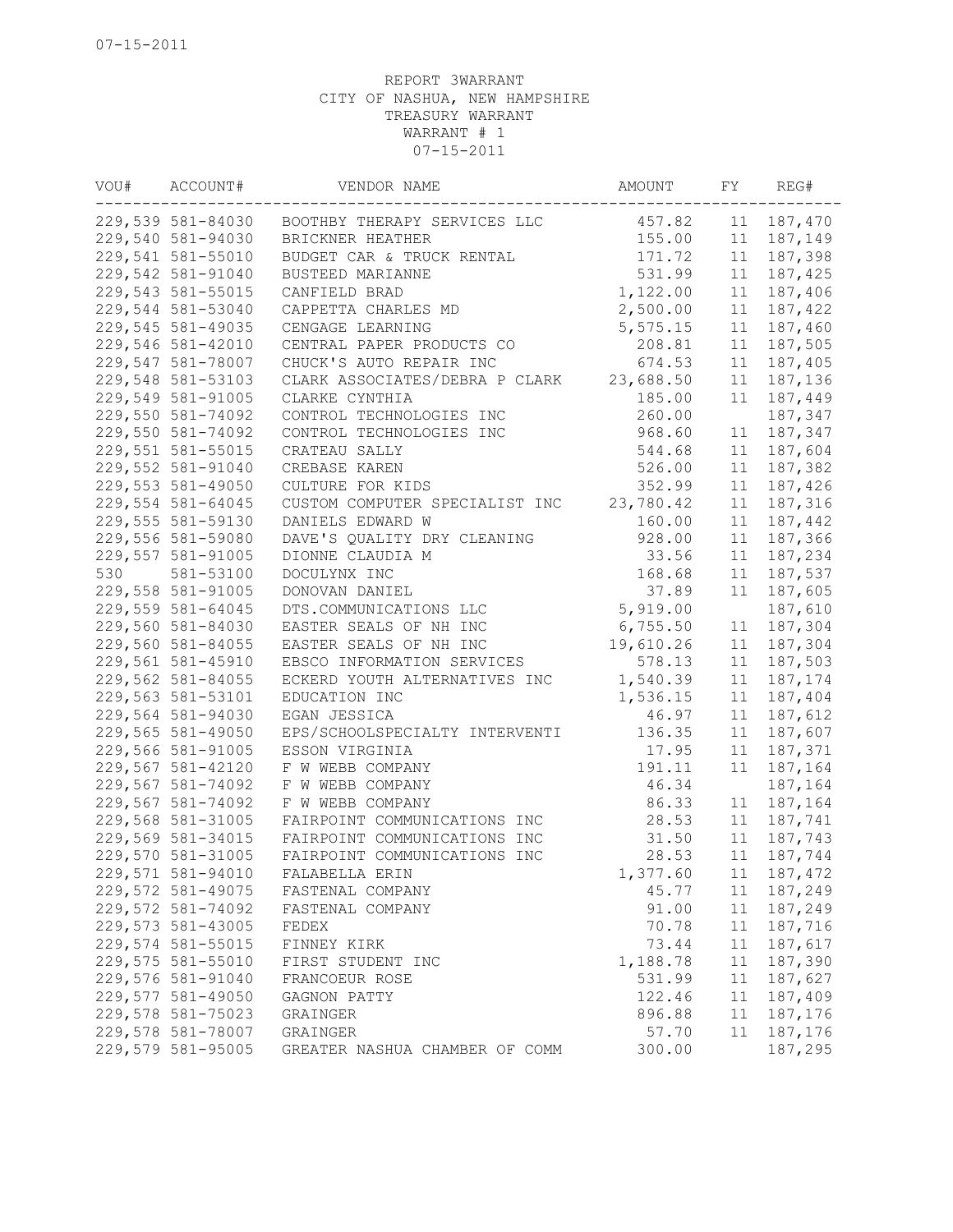| VOU# | ACCOUNT#          | VENDOR NAME                    | AMOUNT    | FY | REG#        |
|------|-------------------|--------------------------------|-----------|----|-------------|
|      | 229,580 581-91005 | GREENBERG ELLEN                | 382.27    | 11 | 187,445     |
|      | 229,581 581-49025 | GUIDANCE GROUP INC (THE)       | 176.02    | 11 | 187,462     |
|      | 229,582 581-49050 | HAL LEONARD PUBLISHING         | 195.00    |    | 187,735     |
|      | 229,583 581-91040 | HARRINGTON MICHAEL             | 521.82    | 11 | 187,299     |
|      | 229,584 581-53100 | HEWLETT PACKARD COMPANY        | 2,240.59  | 11 | 187,177     |
|      | 229,584 581-64045 | HEWLETT PACKARD COMPANY        | 38,570.70 | 11 | 187,177     |
|      | 229,585 581-49035 | HM RECEIVABLES CO LLC          | 306.90    | 11 | 187,473     |
|      | 229,585 581-49050 | HM RECEIVABLES CO LLC          | 3,800.58  | 11 | 187,473     |
|      | 229,585 581-49095 | HM RECEIVABLES CO LLC          | 83.80     | 11 | 187,473     |
|      | 229,586 581-49075 | HOME DEPOT CREDIT SERVICES     | 139.90    | 11 | 187,383     |
|      | 229,587 581-49075 | IMTEK REPROGRAPHICS INC        | 22.10     | 11 | 187,386     |
|      | 229,588 581-84030 | INSTITUTE OF PROFESSIONAL PRAC | 1,557.29  | 11 | 187,435     |
|      | 229,589 581-72010 | INTEGRATED OFFICE SOLUTIONS    | 7,335.93  | 11 | 187,746     |
|      | 229,590 581-56030 | JACQUES FLOWER SHOP            | 750.00    | 11 | 187,099     |
|      | 229,591 581-49910 | JOHN DEERE LANDSCAPES/LESCO    | 11.99     | 11 | 187,385     |
|      | 229,592 581-49050 | JONES MARCIA                   | 2.17      | 11 | 187,618     |
|      | 229,592 581-91005 | JONES MARCIA                   | 28.36     | 11 | 187,618     |
|      | 229,593 581-91040 | JOSEPH LYNNE                   | 510.14    | 11 | 187,454     |
|      | 229,594 581-91040 | KEANE THERESA                  | 521.34    | 11 | 187,388     |
|      | 229,595 581-91005 | KOSOW CARMEN                   | 28.44     | 11 | 187,381     |
|      | 229,596 581-91040 | LANGILLE KYLE M                | 489.03    | 11 | 187,356     |
|      | 229,597 581-91005 | LATINA DONNA                   | 30.22     | 11 | 187,403     |
|      | 229,598 581-49050 | LEARNING CYCLES LLC            | 7,122.50  | 11 | 187,410     |
|      | 229,599 581-78007 | LIBERTY INTN'L TRUCKS OF NH LL | 135.27    | 11 | 187,496     |
|      | 229,600 581-45910 | LIBRARY VIDEO COMPANY          | 34.02     | 11 | 187,353     |
|      | 229,600 581-49030 | LIBRARY VIDEO COMPANY          | 106.95    | 11 | 187,353     |
|      | 229,601 581-49050 | LINGUISYSTEMS INC              | 131.85    | 11 | 187,370     |
|      | 229,602 581-49075 | LOWE'S                         | 281.82    | 11 | 187,441     |
|      | 229,603 581-91005 | LUCAS MARK                     | 22.95     | 11 | 187,480     |
|      | 229,604 581-53100 | LUTHERAN COMMUNITY SERVICES OF | 90.00     | 11 | 187,400     |
|      | 229,605 581-42110 | M & M ELECTRICAL SUPPLY CO INC | 1,525.44  | 11 | 187,486     |
|      | 229,606 581-74092 | M & N SPORTS LLC               | 1,600.00  | 11 | 187,213     |
|      | 229,607 581-49050 | MARKET BASKET                  | 424.30    | 11 | 187,223     |
|      | 229,608 581-91005 | MARTIN JANICE                  | 163.47    | 11 | 187,359     |
|      | 229,609 581-75090 | MARVELL PLATE GLASS INC        | 172.00    | 11 | 187,109     |
|      | 229,610 581-78007 | MAYNARD & LESIEUR INCORPORATED | 21.40     | 11 | 187,497     |
|      | 229,611 581-59130 | MCCARTHY PHIL                  | 60.00     | 11 | 187,289     |
|      | 229,612 581-53103 | MCCARTNEY AMY                  | 7,994.25  |    | 11 187,447  |
|      | 229,613 581-55015 | MELANSON BARBARA               | 43.35     | 11 | 187,619     |
|      | 229,614 581-49050 | MERCHANT DIANE                 | 66.67     | 11 | 187,443     |
|      | 229,615 581-84030 | MERRIMACK SPECIAL EDUCATION    | 405.90    |    | 11 187,444  |
|      | 229,616 581-53100 | METRO GROUP INC (THE)          | 1,081.00  | 11 | 187,463     |
|      | 229,617 581-47010 | MFASCO                         | 63.12     | 11 | 187,115     |
|      | 229,618 581-59130 | MILBURN RICHARD                | 120.00    | 11 | 187,427     |
|      | 229,619 581-91040 | MOTIKA CHRISTOPHER             | 505.11    |    | 11 187,436  |
|      | 229,620 581-84055 | MOUNT PROSPECT ACADEMY         | 14,722.68 |    | 11 187, 413 |
|      | 229,621 581-53100 | MULTI-STATE BILLING SERVICES L | 8,894.37  | 11 | 187,450     |
|      | 229,622 581-49910 | NASHUA OUTDOOR POWER EQUIPMENT | 219.09    | 11 | 187,219     |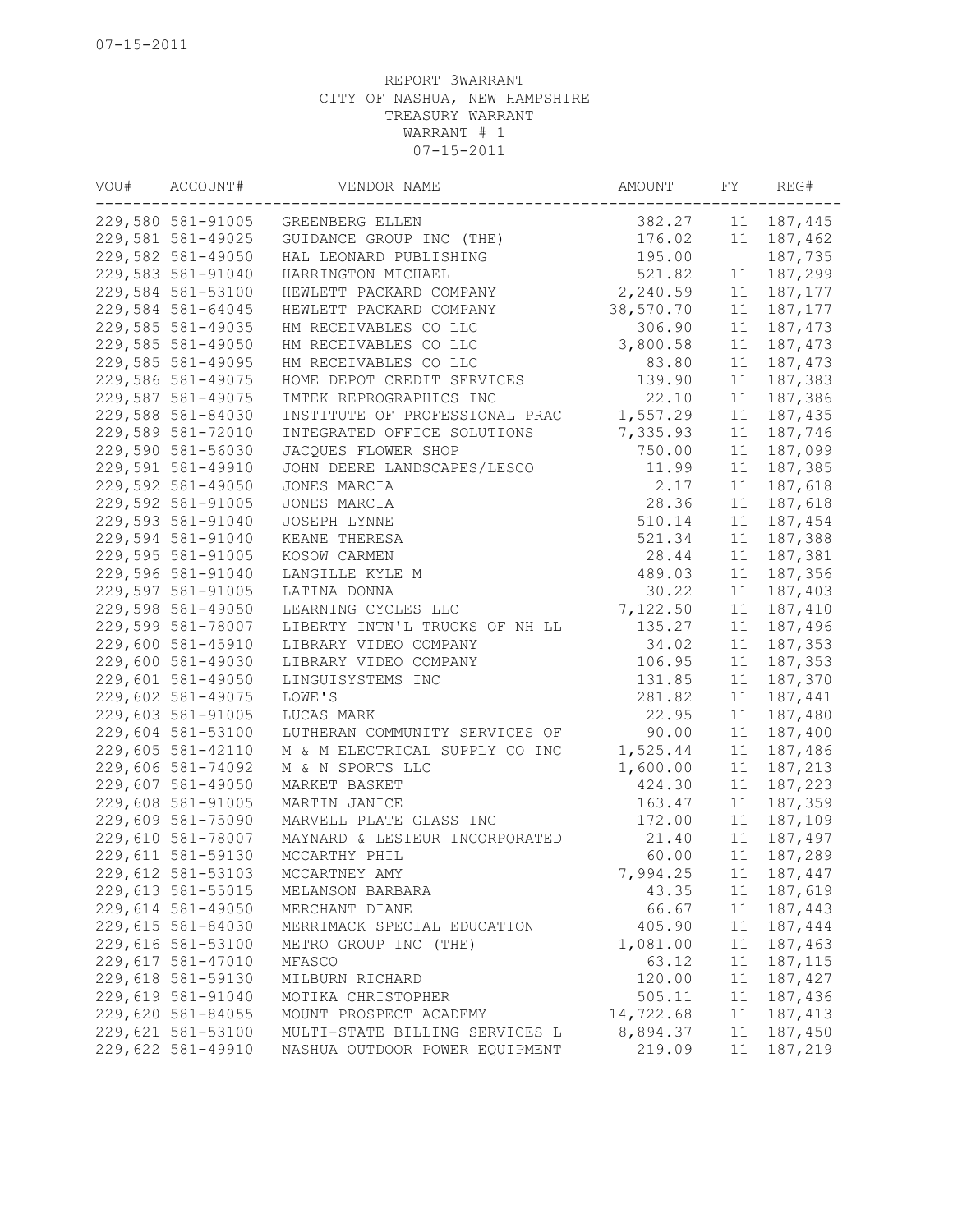| VOU# | ACCOUNT#          | VENDOR NAME                  | AMOUNT    | FY | REG#       |
|------|-------------------|------------------------------|-----------|----|------------|
| 531  | 581-45295         | NASHUA SCHOOL DISTRICT #42   | 1,310.00  |    | 11 12,001  |
|      | 229,623 581-49075 | NASHUA WALLPAPER & PAINT CO  | 575.00    |    | 11 187,222 |
|      | 229,624 581-34015 | NATIONAL GRID                | 1,340.39  | 11 | 187,748    |
|      | 229,625 581-95005 | NATIONAL MIDDLE SCHOOL ASSN  | 75.00     |    | 187,717    |
|      | 229,626 581-95005 | NATIONAL SCHOOL BOARDS ASSOC | 5,750.00  |    | 187,380    |
|      | 229,627 581-95005 | NEASC INC                    | 7,625.00  |    | 187,184    |
|      | 229,628 581-53101 | NEW HAMPSHIRE STATE LIBRARY  | 3,250.00  |    | 187,727    |
|      | 229,629 581-31005 | NEXTEL COMMUNICATIONS        | 2,291.15  | 11 | 187,661    |
|      | 229,630 581-91040 | NHASP                        | 995.00    | 11 | 187,120    |
|      | 229,631 581-77005 | NORTH RIDGE CONTRACTIING INC | 5,700.00  | 11 | 187,625    |
|      | 229,632 581-49050 | NORTHCENTER FOODSERVICES LLC | 135.00    | 11 | 187,393    |
|      | 229,633 581-91040 | O'DEA MAUREEN                | 531.54    | 11 | 187,399    |
|      | 229,634 581-31005 | ONE COMMUNICATIONS           | 6,405.30  |    | 187,747    |
|      | 229,635 581-49050 | ORIENTAL TRADING CO INC      | 129.88    | 11 | 187,376    |
|      | 229,636 581-94030 | PAETZOLD KATHY               | 75.00     | 11 | 187,453    |
|      | 229,637 581-91005 | PAPANICOLAOU PAULA           | 31.24     | 11 | 187,379    |
|      | 229,638 581-91040 | PARADIS KELLEY I             | 493.57    | 11 | 187,373    |
|      | 229,639 581-42120 | PEABODY SUPPLY CO INC        | 251.55    | 11 | 187,609    |
|      | 229,640 581-33005 | PENNICHUCK WATER WORKS INC   | 3,248.48  | 11 | 187,664    |
|      | 229,641 581-43005 | PETTY CASH                   | 60.72     | 11 | 187,656    |
|      | 229,642 581-84055 | PINE HAVEN BOYS CENTER       | 8,596.01  | 11 | 187,350    |
|      | 229,643 581-66005 | PITNEY BOWES                 | 345.00    | 11 | 187,150    |
|      | 229,644 581-49050 | PRO AV SYSTEMS INC           | 127.90    | 11 | 187,431    |
|      | 229,644 581-64045 | PRO AV SYSTEMS INC           | 5,866.00  | 11 |            |
|      | 229,644 581-64192 | PRO AV SYSTEMS INC           |           |    | 187,431    |
|      |                   |                              | 2,272.00  | 11 | 187,431    |
|      | 229,645 581-32005 | PSNH                         | 2,640.16  | 11 | 187,724    |
|      | 229,646 581-32005 | PUBLIC SERVICE OF NH         | 41,907.53 | 11 | 187,723    |
|      | 229,647 581-53085 | QUIMBY EYE CARE INC          | 257.50    | 11 | 187,349    |
|      | 229,648 581-53103 | READYNURSE STAFFING SERVICES | 1,245.89  | 11 | 187,170    |
|      | 229,649 581-49050 | REALLY GOOD STUFF INC        | 189.47    | 11 | 187,361    |
|      | 229,650 581-75023 | REDIMIX COMPANIES INC        | 404.00    | 11 | 187,225    |
|      | 229,651 581-84030 | RIVERVIEW SCHOOL INC         | 11,770.50 | 11 | 187,415    |
|      | 229,652 581-49050 | SAGE PUBLICATIONS INC        | 1,288.21  | 11 | 187,104    |
|      | 229,653 581-94010 | SALOIS KELLY                 | 1,040.00  | 11 | 187,606    |
|      | 229,654 581-49075 | SAM'S CLUB/GEMB              | 486.89    | 11 | 187,668    |
|      | 229,655 581-78007 | SANEL AUTO PARTS CO          | 8.42      | 11 | 187,215    |
|      | 229,656 581-91040 | SCHAPPLER PHILIP             | 508.19    | 11 | 187,362    |
|      | 229,657 581-49050 | SCHOLASTIC INCORPORATED      | 4.86      |    | 11 187,506 |
|      | 229,658 581-41015 | SCHOOL SPECIALTY INC         | 639.07    | 11 | 187,374    |
|      | 229,658 581-49050 | SCHOOL SPECIALTY INC         | 5,825.51  | 11 | 187,374    |
|      | 229,659 581-64040 | SCHOOLDUDE.COM INC           | 11,205.00 |    | 187,611    |
|      | 229,660 581-91005 | SHEAFF ALTHEA                | 51.51     | 11 | 187,416    |
|      | 229,661 581-91005 | SMITH SHAWN                  | 349.61    | 11 | 187,360    |
|      | 229,662 581-31005 | SPRINT                       | 12.82     | 11 | 187,742    |
|      | 229,663 581-43005 | STAMP FULFILLMENT SERVICES   | 1,846.60  |    | 187,739    |
|      | 229,664 581-74092 | STANLEY ELEVATOR COMPANY INC | 610.00    | 11 | 187,507    |
|      | 229,665 581-41015 | STAPLES BUSINESS ADVANTAGE   | 1,411.99  | 11 | 187,274    |
|      | 229,665 581-41045 | STAPLES BUSINESS ADVANTAGE   | 474.49    | 11 | 187,274    |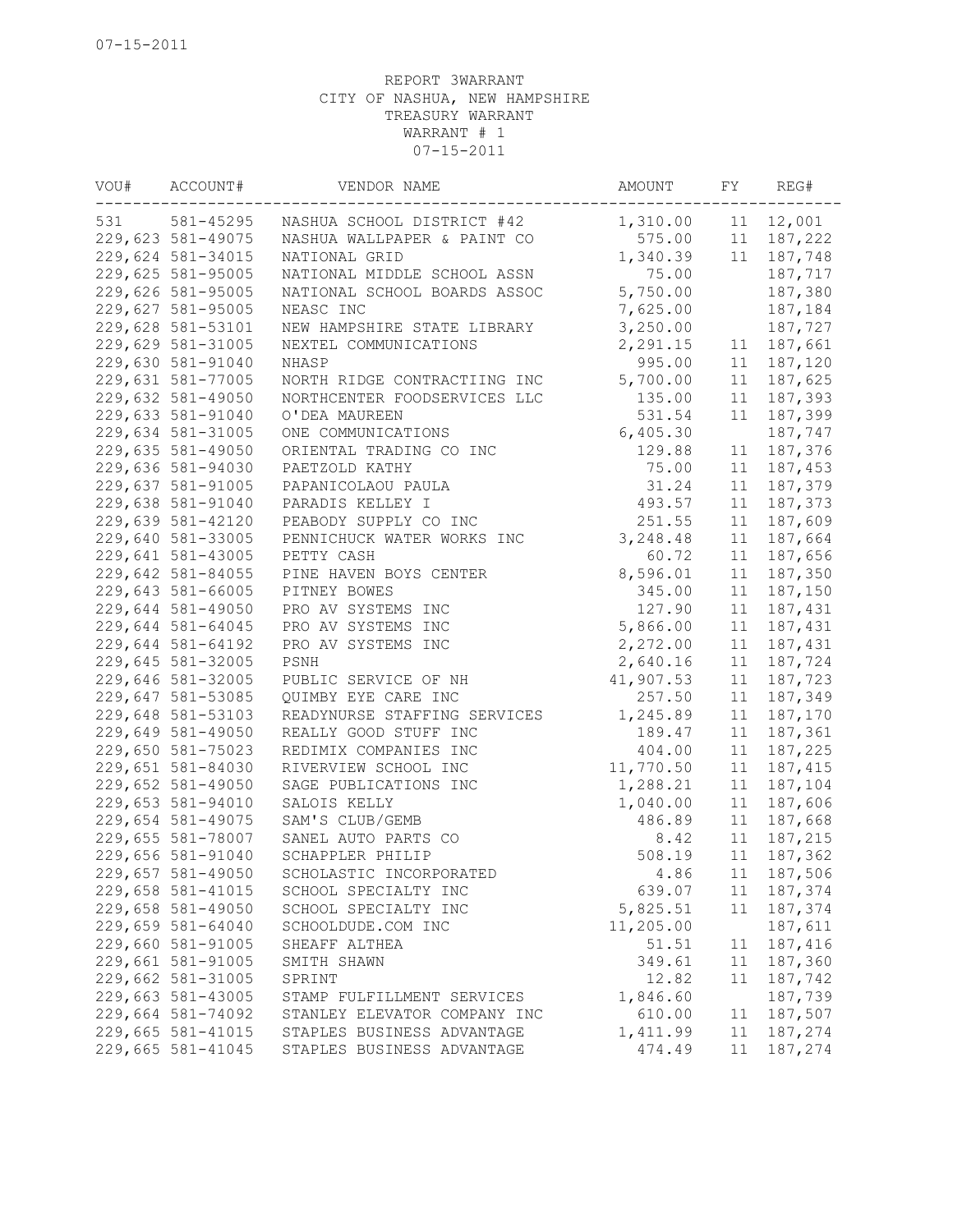|           | VOU# ACCOUNT#     | VENDOR NAME                                                | AMOUNT   | FY | REG#        |
|-----------|-------------------|------------------------------------------------------------|----------|----|-------------|
|           | 229,665 581-49050 | STAPLES BUSINESS ADVANTAGE                                 | 9,181.46 |    | 11 187,274  |
|           | 229,666 581-53100 | STATE OF NH CRIMINAL RECORDS                               | 663.00   |    | 187,658     |
|           | 229,667 581-94010 | SWAN CHERRIE                                               | 1,260.80 | 11 | 187,458     |
|           | 229,668 581-53100 | TERMINIX PROCESSING CENTER                                 | 97.00    | 11 | 187,424     |
|           | 229,669 581-94030 | TICE SUSAN                                                 | 75.00    | 11 | 187,620     |
|           | 229,670 581-74092 | TIGER DIRECT                                               | 1,285.86 | 11 | 187,191     |
|           | 229,671 581-42120 | TOTAL AIR SUPPLY INC                                       | 833.11   | 11 | 187,270     |
|           | 229,672 581-78007 | TOWERS MOTOR PARTS CORP                                    | 31.75    | 11 | 187,290     |
|           | 229,673 581-43005 | U S POSTAL SERVICES                                        | 340.00   |    | 187,657     |
|           | 229,674 581-74092 | UNITED MACNINE REPAIR INC                                  | 1,200.00 | 11 | 187,738     |
|           | 229,675 581-43005 | UNITED PARCEL SERVICE                                      | 67.61    | 11 | 187,348     |
|           | 229,676 581-49910 | URBAN TREE SERVICE                                         | 2,323.00 | 11 | 187,533     |
|           | 229,677 581-31005 | VERIZON BUSINESS                                           | 4,412.68 | 11 | 187,089     |
|           | 229,678 581-84030 | VERMONT CTR FOR THE DEAF &                                 | 444.10   | 11 | 187,455     |
|           | 229,679 581-49050 | WARD'S NATURAL SCIENCE                                     | 204.72   | 11 | 187,250     |
|           | 229,680 581-41045 | WB MASON COMPANY INC                                       | 4,332.37 | 11 | 187,128     |
|           | 229,681 581-91005 | WEBB KATHRYN                                               | 42.46    | 11 | 187,613     |
|           | 229,682 581-49050 | WORTHINGTON DIRECT HOLDINGS                                | 341.15   | 11 | 187,377     |
|           | 229,682 581-74092 | WORTHINGTON DIRECT HOLDINGS                                | 657.65   |    | 11 187, 377 |
|           | 229,683 581-59130 | ZWICKER DAVE                                               | 120.00   |    | 11 187,433  |
| TOTAL 581 |                   | SCHOOL DEPARTMENT                                          |          |    | 410,129.70  |
|           |                   |                                                            |          |    |             |
| 532       |                   | 590-23505 COMMUNITY MEDIA SERVICES GROUP 24,799.50 187,591 |          |    |             |
| 532       |                   | 590-23505 COMMUNITY MEDIA SERVICES GROUP 24,799.50         |          |    | 11 187,591  |
| TOTAL 590 |                   |                                                            |          |    | 49,599.00   |
|           |                   |                                                            |          |    |             |
| 533       | 595-22015         | 11 GRANITE ST LLC                                          | 8.68     |    | 187,570     |
| 534       | 595-22015         | 125 CHESTNUT ST LLC                                        | 17.36    |    | 187,583     |
| 535       | 595-22015         | 32B REAL ESTATE LLC                                        | 67.27    |    | 187,567     |
| 536       | 595-22015         | BC-AD PROPERTIES LLC                                       | 40.47    |    | 187,587     |
| 537       | 595-22015         | CURRIER DANA & DAVID                                       | 19.53    |    | 187,569     |
| 538       | 595-22015         | ESTATE OF AVIS MELLO                                       | 23.87    |    | 187,575     |
| 539       | 595-22015         | GILBERTSON MARK & NANCY HUXLEY                             | 26.04    |    | 187,576     |
| 540       | 595-22015         | HEBERT MARK & MICHELE                                      | 39.06    |    | 187,571     |
| 541       |                   | 595-22015 M'ND PROPERTIES LLC                              | 253.89   |    | 187,573     |
|           |                   | 542 595-22015 MILLER DAMON & JANNA                         | 52.08    |    | 187,566     |
| 543       |                   | 595-22015 NELLIS ROBERT & SHANNON                          | 91.14    |    | 187,568     |
| 544       |                   | 595-22015 SIEGEL JOANNA L                                  | 4.24     |    | 187,574     |
| 545       |                   | 595-22015 SUSAN C DOBENS FAMILY TRUST                      | 245.21   |    | 187,565     |
| 546       |                   | 595-22015 TRIANGLE CREDIT UNION                            | 197.47   |    | 187,572     |
|           | TOTAL 595 OVERLAY |                                                            |          |    | 1,086.31    |
|           |                   |                                                            |          |    |             |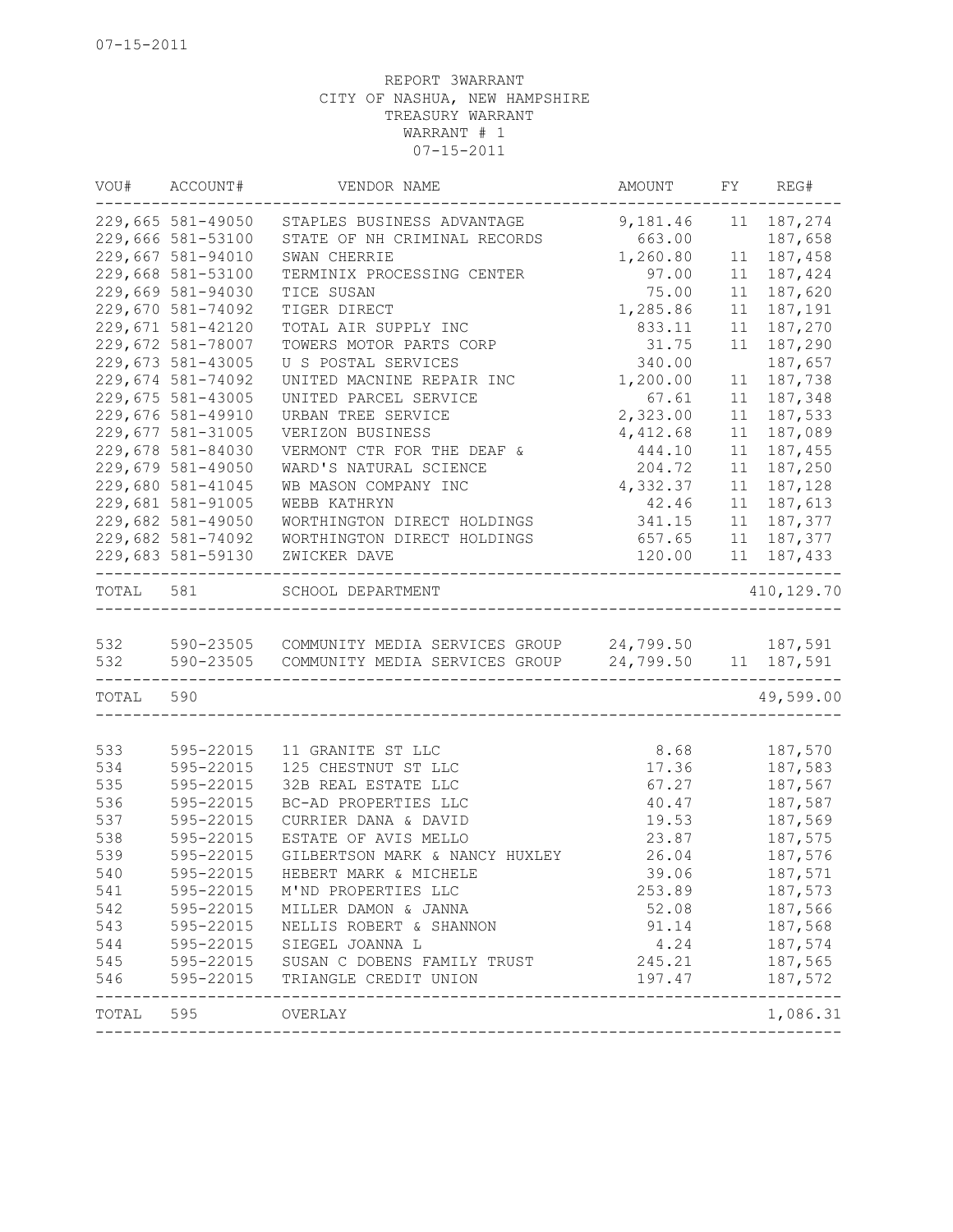| VOU#                     | ACCOUNT#                                         | VENDOR NAME                                                                    | AMOUNT                                        | FY | REG#                                                   |
|--------------------------|--------------------------------------------------|--------------------------------------------------------------------------------|-----------------------------------------------|----|--------------------------------------------------------|
| 547<br>548<br>549<br>550 | 599-64045<br>599-64045<br>599-68025<br>599-68045 | CDW GOVERNMENT INC<br>DELL MARKETING LP<br>HILLSBORO FORD INC<br>COLONIAL FORD | 285.37<br>9,898.44<br>170,926.00<br>15,750.00 |    | 11 187,369<br>11 187, 172<br>11 187, 111<br>11 187,601 |
| TOTAL                    | 599                                              |                                                                                |                                               |    | 196,859.81                                             |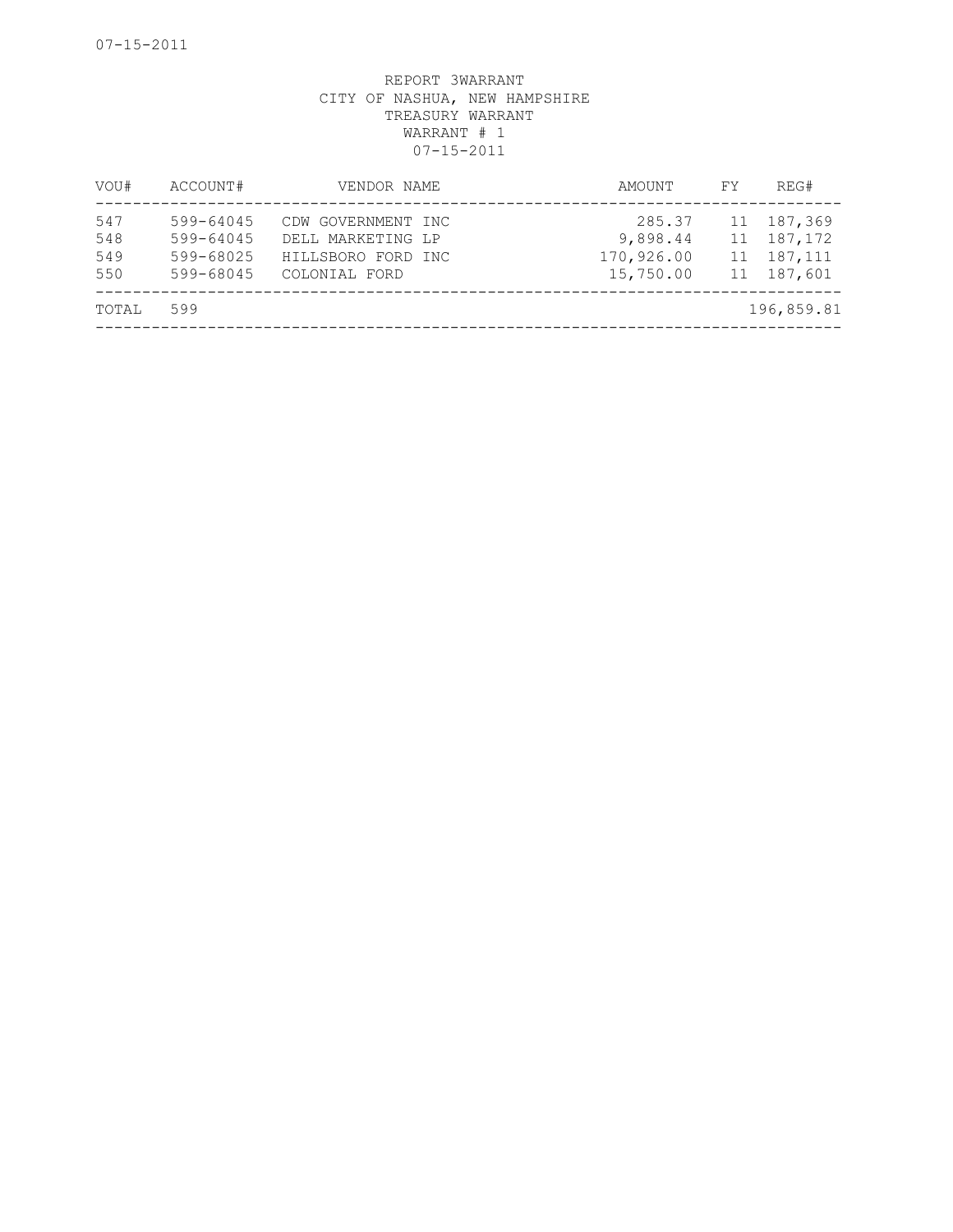|       | VOU# ACCOUNT# | VENDOR NAME | AMOUNT | <b>FY</b> | REG# |
|-------|---------------|-------------|--------|-----------|------|
|       |               |             |        |           |      |
| TOTAL |               |             |        |           |      |
|       |               |             |        |           |      |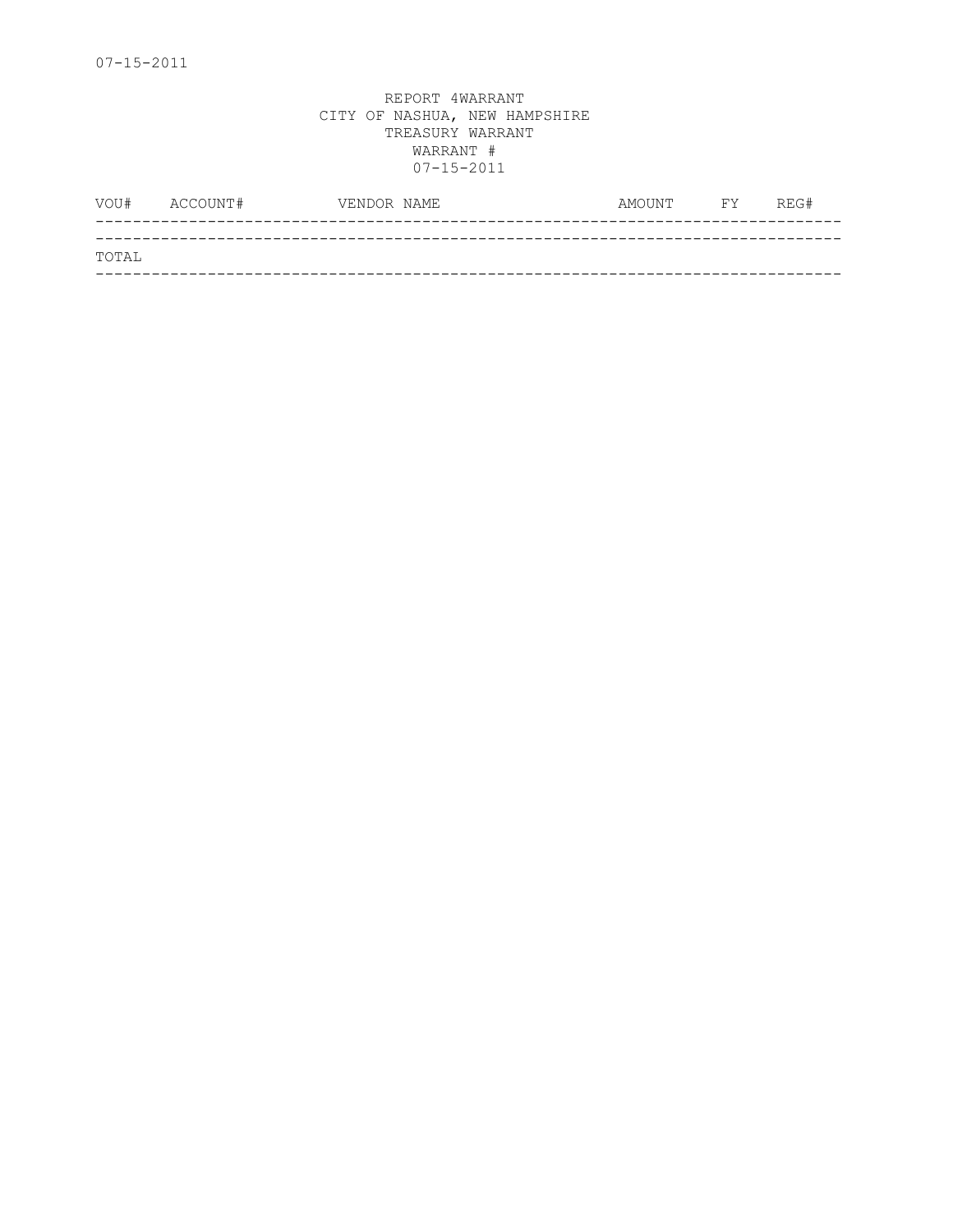| VOU#       | ACCOUNT#               | PROGRAM<br>VENDOR NAME                                                  | AMOUNT                  | FY REG#               |
|------------|------------------------|-------------------------------------------------------------------------|-------------------------|-----------------------|
| 551        |                        | 701-53025 3753 PATENAUDE JOHN L                                         | 9,228.00 11 187,532     |                       |
| TOTAL      | 701                    | CPF-MAYOR'S OFFICE                                                      | 9,228.00                |                       |
| 552        | 720-53186              | 3738 INTEGRATED ENGINEERED SYSTEMS                                      | 1,300.00 11 187,709     |                       |
| 553        | 720-53186<br>720-53186 | 3738 SCHROEDER CONSTRUCTION MANAGEM                                     | 91, 169. 45 11 187, 554 |                       |
| 554        |                        | 3738 SCHROEDER CONSTRUCTION/ RETAIN                                     | 10, 129.94 11 12, 015   |                       |
| TOTAL      | 720                    | CPF - HUNT BUILDING                                                     | 102,599.39              |                       |
|            |                        |                                                                         |                         |                       |
| 555        | 722-12890              | 3735 CAREER CONNECTIONS                                                 | 929.26                  | 11 187,186            |
| 556        | 722-43005              | 3735 FEDEX                                                              | 37.51                   | 11 187,663            |
| 557        | 722-53025              | 3735 ADKINS CONSULTING GROUP LLC DB                                     | 3,450.00                | 11 187,553            |
| 558<br>558 | 722-53036<br>722-53036 | 3735 COURTYARD BY MARRIOTT<br>3735 COURTYARD BY MARRIOTT                | 516.00                  | 187,544<br>11 187,544 |
| 559        |                        |                                                                         | 2,494.00                | 187,725               |
| 559        | 722-53036<br>722-53036 | 3735 CROWNE PLAZA NASHUA<br>3735 CROWNE PLAZA NASHUA                    | 534.00<br>979.00        | 11 187,725            |
| 560        | 722-53036              | 3735 VELOCITY TECHNOLOGY SOLUTIONS                                      | 18,935.01               | 11 187,543            |
| 561        | 722-53140              | 3735 BERRY DUNN MCNEIL & PARKER                                         | 21,568.00               | 11 187, 412           |
| 562        | 722-53140              | 3735 CAREER CONNECTIONS                                                 | 1,652.00                | 11 187,186            |
| 563        | 722-94016              | 3735 DATANGO INC                                                        | 5,664.00                | 11 187,710            |
| 564        | 722-98033              | 3735 PETTY CASH                                                         | 67.87                   | 11 187,086            |
| TOTAL      | 722                    | CPF-INFORMATION TECHNOLOGY                                              | 56,826.65               |                       |
| 565        | 752-53095              | 3710 LOUIS BERGER & ASSOCIATES INC                                      | 4,589.22 11 187,278     |                       |
| TOTAL      | 752                    | CPF-PARKS & RECREATION                                                  | 4,589.22                |                       |
|            |                        |                                                                         |                         |                       |
| 566        | 753-53075              | 3740 HALEY AND WARD, INC.                                               | 4,950.00 11 187,594     |                       |
| 567        | 753-53075              | 3740 HAYNER/SWANSON INC                                                 | 10,785.33 11 187,407    |                       |
| TOTAL      | 753                    | CPF-STREET DEPT                                                         | 15,735.33               |                       |
| 568        |                        | 757-53184  3736 NATIONAL RESTORATION SYSTEMS I  169,029.63  11  187,711 |                         |                       |
|            |                        | 568 757-53184 3737 NATIONAL RESTORATION SYSTEMS I                       | 169,029.63 11 187,711   |                       |
| TOTAL      | 757                    | CPF-PARKING LOTS                                                        | 338,059.26              |                       |
| 569        |                        | 792-53030 3747 WOODARD & CURRAN                                         | 4, 474.54 11 187, 535   |                       |
| 570        |                        | 792-53030 3799 WRIGHT PIERCE                                            | 1,002.22 11 187,526     |                       |
| 571        |                        | 792-53075 3749 FLOW ASSESSMENT SERVICES LLC                             | 2,850.00 11 187,484     |                       |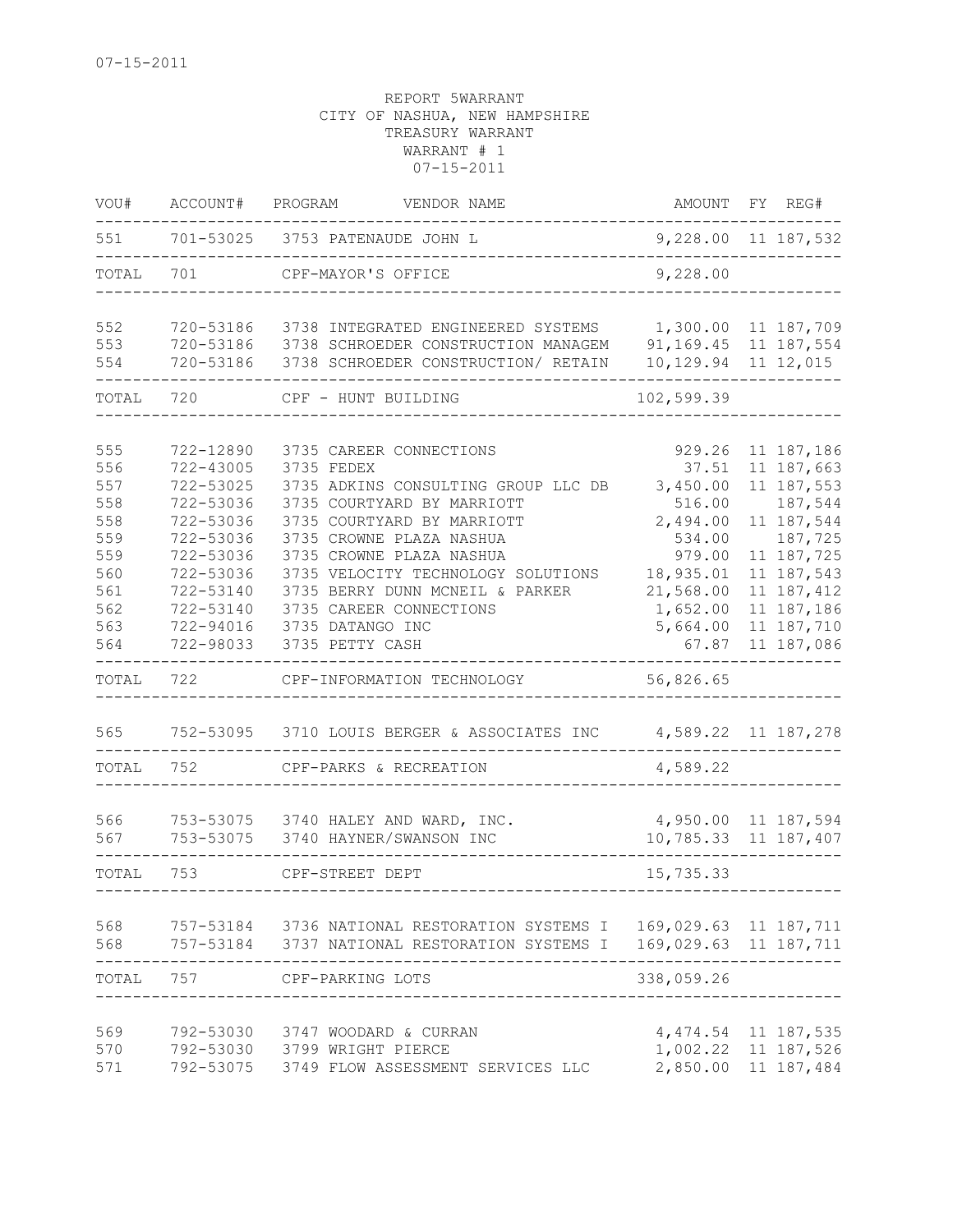| VOU#              | ACCOUNT#               | PROGRAM                                                                               | VENDOR NAME | AMOUNT FY REG#                                                      |  |
|-------------------|------------------------|---------------------------------------------------------------------------------------|-------------|---------------------------------------------------------------------|--|
| 572<br>572<br>573 | 792-53075<br>792-53075 | 3745 HAZEN & SAWYER, PC<br>3749 HAZEN & SAWYER, PC<br>792-59231 3744 E J PRESCOTT INC |             | 9,042.07 11 187,322<br>4,966.00 11 187,322<br>7, 163.35 11 187, 167 |  |
| TOTAL             | 792                    | CPF-WASTEWATER USER FUND                                                              |             | 29,498.18                                                           |  |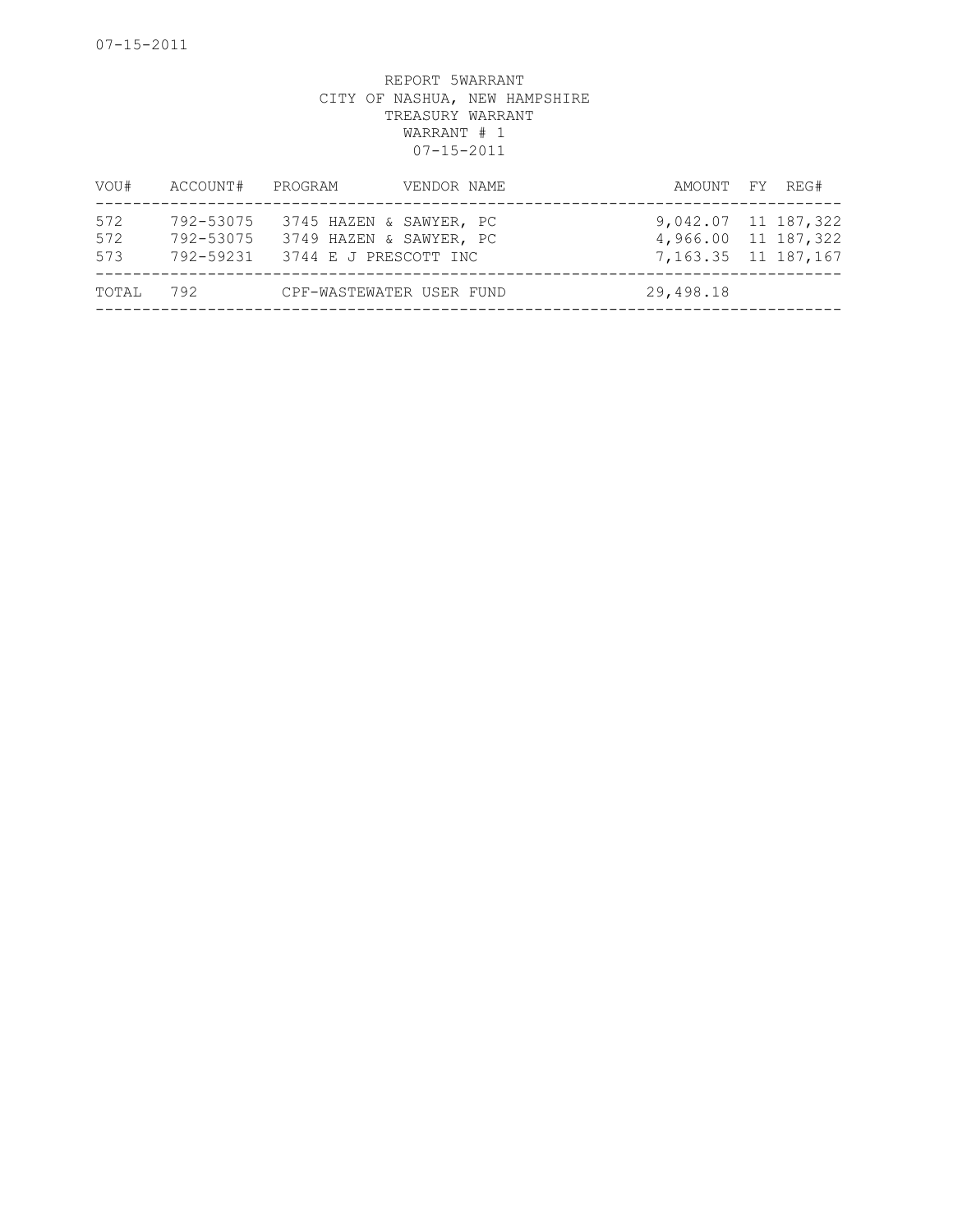| VOU#  | ACCOUNT#<br>VENDOR NAME |                                | AMOUNT      | FY | REG#       |  |
|-------|-------------------------|--------------------------------|-------------|----|------------|--|
| 574   | 801-31005               | FAIRPOINT COMMUNICATIONS       | 28.53       | 11 | 187,702    |  |
| 575   | 801-31050               | NEXTEL COMMUNICATIONS          | 105.06      | 11 | 187,667    |  |
| 576   | 801-32005               | PSNH                           | 221.03      | 11 | 187,720    |  |
| 577   | 801-41015               | STAPLES ADVANTAGE              | 109.22      | 11 | 187,324    |  |
| 578   | 801-45060               | EPSOM GRINDING                 | 9,500.00    | 11 | 187,593    |  |
| 579   | 801-46030               | ALEC'S SHOE STORE INC          | 82.00       | 11 | 187,202    |  |
| 580   | 801-48005               | SHATTUCK MALONE OIL CO         | 986.00      | 11 | 187,660    |  |
| 580   | 801-48005               | SHATTUCK MALONE OIL CO         | 1,133.90    | 11 | 187,660    |  |
| 580   | 801-48005               | SHATTUCK MALONE OIL CO         | 345.11      | 11 | 187,660    |  |
| 581   | 801-49040               | STAY SAFE TRAFFIC PRODUCTS INC | 200.00      | 11 | 187,133    |  |
| 582   | 801-49040               | TEXAS AMERICA SAFETY COMPANY   | 1,608.50    | 11 | 187,156    |  |
| 583   | 801-53030               | CMA ENGINEERS INC              | 681.83      | 11 | 187,125    |  |
| 584   | 801-53030               | SANBORN HEAD & ASSOCIATES INC  | 3,790.70    | 11 | 187,705    |  |
| 585   | 801-54020               | TELEGRAPH PUBLISHING COMPANY   | 324.43      | 11 | 187,502    |  |
| 586   | 801-54020               | UNION LEADER CORPORATION       | 283.61      | 11 | 187,666    |  |
| 587   | 801-59100               | <b>NRRA</b>                    | 509.50      | 11 | 187,674    |  |
| 588   | 801-59238               | DOCULYNX INC                   | 30.49       | 11 | 187,537    |  |
| 589   | 801-59245               | D & R TOWING INC               | 247.50      | 11 | 187,490    |  |
| 590   | 801-64045               | COMCAST                        | 68.48       | 11 | 187,687    |  |
| 591   | 801-77020               | BAYNE MACHINE WORKS            | 2,850.53    | 11 | 187,204    |  |
| 592   | 801-77020               | CN WOOD CO INC                 | 17.72       | 11 | 187,421    |  |
| 593   | 801-77020               | LIBERTY INTN'L TRUCKS OF NH LL | 2,227.94    | 11 | 187,496    |  |
| 594   | 801-77020               | POWERPLAN                      | 150.00      | 11 | 187,311    |  |
| 595   | 801-78065               | MAYNARD & LESIEUR INCORPORATED | 1,135.00    | 11 | 187,497    |  |
| 596   | 801-78100               | NEW G.H. BERLIN OIL COMPANY    | 4,062.28    | 11 | 187,230    |  |
| 597   | 801-78100               | SANEL AUTO PARTS CO            | 16.72       | 11 | 187,215    |  |
| 598   | 801-82025               | NH RETIREMENT SYSTEM           | 513.27      | 11 | 12,016     |  |
| 599   | 801-85060               | TREASURER STATE OF NH          | 374,348.19  |    | 12,003     |  |
| 599   | 801-85065               | TREASURER STATE OF NH          | 193, 283.45 |    | 12,003     |  |
| 600   | 801-98029               | PETTY CASH                     | 47.27       |    | 11 187,086 |  |
| TOTAL | 801                     |                                |             |    | 598,908.26 |  |
|       |                         |                                |             |    |            |  |
| 601   |                         | 802-215-00 JOHNSON ALYSSA      | 57.40       |    | 187,596    |  |
| 602   | $802 - 215 - 00$        | MCMAHON CHRISTOPHER            | 44.95       |    | 187,600    |  |
| 603   | $802 - 215 - 00$        | TRAIT JAMES                    | 62.85       |    | 187,599    |  |
| 604   |                         | 802-215-00 WILKINSON ANN       | 1,217.26    |    | 187,597    |  |
| 605   | 802-31005               | BAYRING COMMUNICATIONS         | 60.42       | 11 | 187,698    |  |
| 606   | 802-31005               | FAIRPOINT COMMUNICATIONS       | 63.00       | 11 | 187,702    |  |
| 607   | 802-31005               | NEXTEL COMMUNICATIONS          | 179.22      | 11 | 187,667    |  |
| 607   | 802-31005               | NEXTEL COMMUNICATIONS          | 409.57      | 11 | 187,667    |  |
| 608   | 802-32005               | PSNH                           | 850.47      | 11 | 187,720    |  |
| 608   | 802-32005               | PSNH                           | 964.56      | 11 | 187,721    |  |
| 609   | 802-33005               | PENNICHUCK WATER               | 147.79      |    | 187,677    |  |
| 609   | 802-33005               | PENNICHUCK WATER               | 2,046.00    | 11 | 187,677    |  |
| 610   | 802-41015               | OFFICE ALTERNATIVES LLC        | 348.00      | 11 | 187,556    |  |
| 611   | 802-41015               | STAPLES ADVANTAGE              | 155.79      | 11 | 187,324    |  |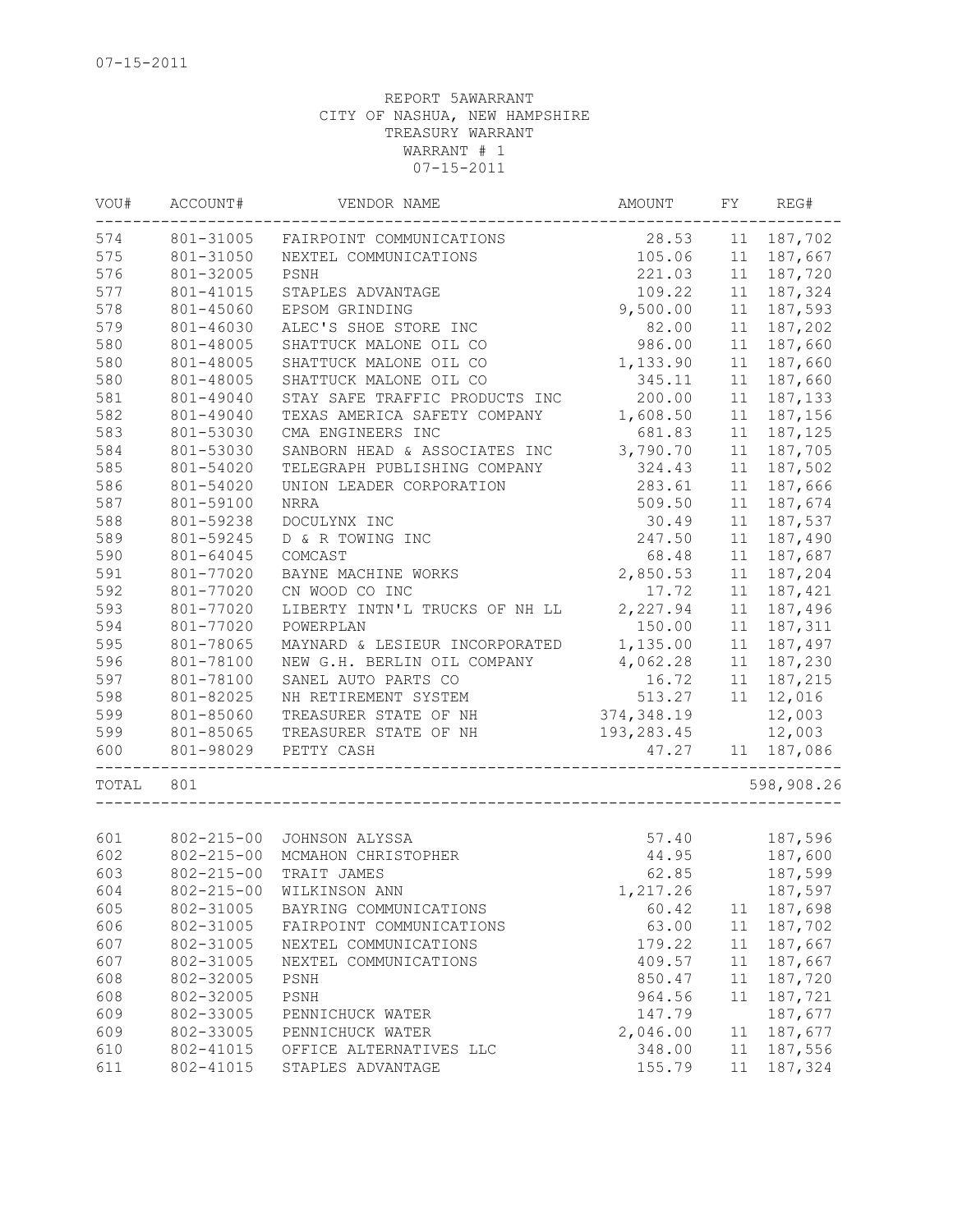| VOU# | ACCOUNT#  | VENDOR NAME                    | AMOUNT     | FY | REG#        |
|------|-----------|--------------------------------|------------|----|-------------|
| 612  | 802-43005 | PETTY CASH                     | 14.06      |    | 11 187,086  |
| 613  | 802-45101 | BASF CORPORATION               | 18,981.40  |    | 11 187,531  |
| 614  | 802-45104 | JCI JONES                      | 3, 254.14  |    | 11 187,540  |
| 615  | 802-45105 | HOLLAND COMPANY INC            | 5,772.96   |    | 11 187,178  |
| 616  | 802-46045 | ALEC'S SHOE STORE INC          | 74.95      |    | 11 187,488  |
| 617  | 802-46045 | LECLERC MARIO                  | 79.99      | 11 | 187,659     |
| 618  | 802-46045 | UNIFIRST CORPORATION           | 47.16      | 11 | 187,298     |
| 618  | 802-46045 | UNIFIRST CORPORATION           | 400.88     | 11 | 187,298     |
| 619  | 802-467   | HILLSBOROUGH COUNTY TREASURER  | 69.52      | 11 | 187,500     |
| 620  | 802-49070 | STAPLES ADVANTAGE              | 78.99      | 11 | 187,324     |
| 621  | 802-49070 | VWR INTERNATIONAL INC          | 1,913.16   |    | 11 187, 325 |
| 622  | 802-49075 | STAPLES ADVANTAGE              | 101.97     |    | 11 187,324  |
| 623  | 802-59100 | ANSWERING SERVICES OF NH LLC   | 122.70     |    | 11 187,242  |
| 624  | 802-59100 | STANLEY ELEVATOR               | 366.00     |    | 11 187,294  |
| 625  | 802-59105 | GREENLEAF WILLIAM              | 170.00     |    | 187,248     |
| 625  | 802-59105 | GREENLEAF WILLIAM              | 680.00     | 11 | 187,248     |
| 626  | 802-59220 | PRINTGRAPHICS OF MAINE         | 1,217.69   |    | 11 187,160  |
| 627  | 802-59225 | RESOURCE MANAGEMENT INC        | 22, 131.07 | 11 | 187,522     |
| 628  | 802-59230 | CONCRETE SYSTEMS INC           | 1,338.00   | 11 | 187,517     |
| 629  | 802-59230 | CORRIVEAU ROUTHIER INC         | 952.85     |    | 11 187,489  |
| 630  | 802-59230 | DUKE'S ROOT CONTROL INC        | 8,156.00   |    | 11 187,209  |
| 631  | 802-59230 | GRANITE STATE SEWER AND        | 1,525.00   | 11 | 187,355     |
| 632  | 802-59230 | HOWARD P FAIRFIELD, LLC        | 1,708.06   |    | 11 187,437  |
| 633  | 802-59230 | NEENAH FOUNDRY COMPANY         | 5,448.00   | 11 | 187,275     |
| 634  | 802-59238 | DOCULYNX INC                   | 50.98      |    | 11 187,537  |
| 635  | 802-59320 | HOWARD P FAIRFIELD, LLC        | 270.00     |    | 11 187,437  |
| 636  | 802-59320 | LIBERTY INTN'L TRUCKS OF NH LL | 165.18     | 11 | 187,496     |
| 637  | 802-59320 | MAYNARD & LESIEUR INCORPORATED | 239.95     | 11 | 187,497     |
| 638  | 802-59320 | SANEL AUTO PARTS CO            | 93.13      | 11 | 187,215     |
| 639  | 802-64095 | BELLETETES INC                 | 2.50       | 11 | 187,211     |
| 640  | 802-64192 | GRAINGER                       | 1,211.36   | 11 | 187,176     |
| 641  | 802-64192 | HOME DEPOT CREDIT SERVICES     | 99.00      | 11 | 187,672     |
| 642  | 802-64192 | LAB SAFETY SUPPY INC           | 360.65     | 11 | 187,323     |
| 643  | 802-64192 | SANEL AUTO PARTS CO            | 43.07      |    | 11 187,215  |
| 644  | 802-77050 | HORIZON SOLUTIONS CORP         | 129.58     | 11 | 187,097     |
| 645  | 802-77050 | MCMASTER-CARR SUPPLY CO        | 96.45      | 11 | 187,205     |
| 646  | 802-77065 | EASTERN INDUSTRIAL AUTOMATION  | 3,812.56   | 11 | 187,542     |
| 647  | 802-77065 | PEABODY SUPPLY COMPANY         | 98.59      |    | 11 187,536  |
| 648  | 802-77066 | DEPENDABLE LOCK SERVICE INC    | 38.00      | 11 | 187,300     |
| 649  | 802-77066 | GRAINGER                       | 20.46      | 11 | 187,176     |
| 650  | 802-77067 | EASTERN INDUSTRIAL AUTOMATION  | 493.25     | 11 | 187,542     |
| 651  | 802-77067 | M & M ELECTRICAL SUPPLY CO INC | 62.33      | 11 | 187,486     |
| 652  | 802-77067 | PEABODY SUPPLY COMPANY         | 117.18     | 11 | 187,536     |
| 653  | 802-77069 | BELLETETES INC                 | 50.89      | 11 | 187,211     |
| 654  | 802-77069 | FASTENAL COMPANY               | 176.81     | 11 | 187,249     |
| 655  | 802-77069 | GRAINGER                       | 27.37      | 11 | 187,176     |
| 656  | 802-77069 | HOME DEPOT CREDIT SERVICES     | 59.94      |    | 187,672     |
| 656  | 802-77069 | HOME DEPOT CREDIT SERVICES     | 300.11     | 11 | 187,672     |
|      |           |                                |            |    |             |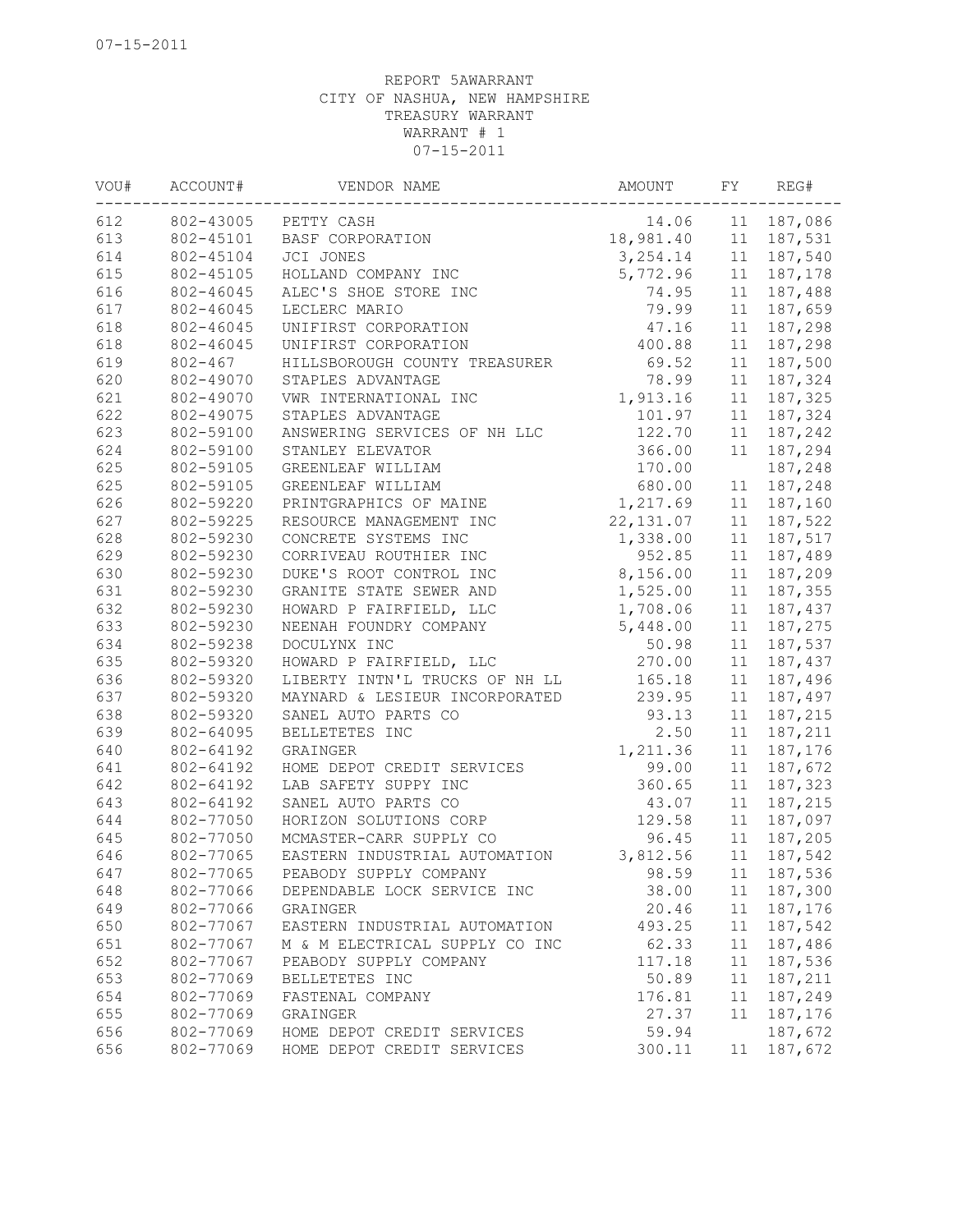| VOU#  | ACCOUNT#  | VENDOR NAME                    | AMOUNT   | FY. | REG#       |
|-------|-----------|--------------------------------|----------|-----|------------|
| 657   | 802-77069 | M & M ELECTRICAL SUPPLY CO INC | 597.58   | 11  | 187,486    |
| 658   | 802-77069 | MCMASTER-CARR SUPPLY CO        | 473.29   | 11  | 187,205    |
| 659   | 802-77070 | SANEL AUTO PARTS CO            | 32.75    | 11  | 187,215    |
| 660   | 802-77071 | M & M ELECTRICAL SUPPLY CO INC | 19.00    | 11  | 187,486    |
| 661   | 802-82025 | NH RETIREMENT SYSTEM           | 154.85   | 11  | 12,016     |
| 661   | 802-82025 | NH RETIREMENT SYSTEM           | 771.39   | 11  | 12,016     |
| 662   | 802-94005 | TREASURER STATE OF NEW HAMPSHI | 100.00   | 11  | 187,712    |
| 663   | 802-96004 | BRENTWOOD INDUSTRIES INC       | 5,900.57 | 11  | 187,598    |
| 664   | 802-96004 | HORIZON SOLUTIONS CORP         | 3,245.38 | 11  | 187,097    |
| TOTAL | 802       | SEWERAGE DISPOSAL SYSTEM       |          |     | 100,525.98 |
|       |           |                                |          |     |            |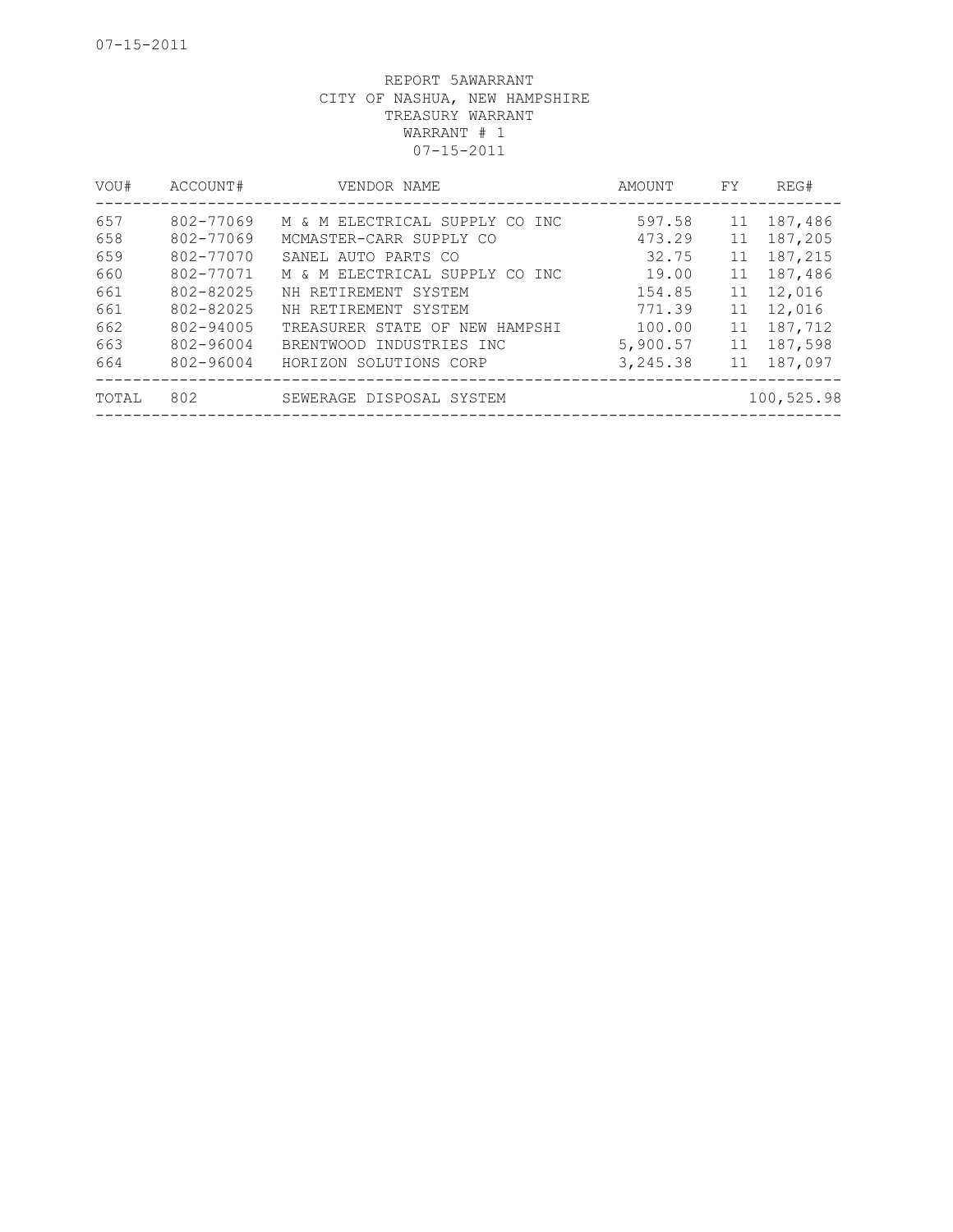| TOTAL                                         | 975                                                                                                 | LIBRARY TRUST FUND                                                                                                                                                                   |                                                                        |                                        | 448.61                                                                    |
|-----------------------------------------------|-----------------------------------------------------------------------------------------------------|--------------------------------------------------------------------------------------------------------------------------------------------------------------------------------------|------------------------------------------------------------------------|----------------------------------------|---------------------------------------------------------------------------|
| 677<br>678<br>679<br>680                      | 975-31040<br>975-32005<br>975-34015<br>975-59100                                                    | BAYRING COMMUNICATIONS<br>PSNH<br>NATIONAL GRID<br>ENFIELD PUBLISHING & DISTRIBUT                                                                                                    | 25.00<br>288.10                                                        |                                        | 11 187,698<br>43.54 11 187,721<br>91.97 11 187,695<br>187,680             |
| TOTAL                                         | 974                                                                                                 | URBAN PROGRAM TRUST FUND                                                                                                                                                             |                                                                        |                                        | 143, 115.54                                                               |
| 673<br>674<br>675<br>676                      | $974 - 10$<br>$974 - 10$<br>$974 - 20$<br>$974 - 20$                                                | JB MILETTE MANOR LP<br>JB MILETTE MANOR LP<br>JB MILETTE MANOR LP<br>JB MILETTE MANOR LP                                                                                             | 5,612.23<br>13,684.79<br>41,544.68<br>82, 273.84                       |                                        | 12,006<br>12,005<br>12,006<br>12,005                                      |
| TOTAL                                         | 963 —                                                                                               | WOODLAWN CEMETERY TRUST FUND                                                                                                                                                         |                                                                        |                                        | 585.00                                                                    |
| 672                                           |                                                                                                     | 963-45185 HARDY DORIC INC                                                                                                                                                            | 585.00                                                                 |                                        | 11 187,220                                                                |
| TOTAL                                         | 961                                                                                                 | EDGEWOOD CEMETERY TRUST FUND                                                                                                                                                         |                                                                        |                                        | 585.00                                                                    |
| 672                                           |                                                                                                     | 961-45185 HARDY DORIC INC                                                                                                                                                            | 585.00 11 187,220                                                      |                                        |                                                                           |
| TOTAL                                         | 952                                                                                                 | PARK & RECREATION TRUST FUND                                                                                                                                                         | --------------                                                         |                                        | 9,819.16                                                                  |
| 665<br>666<br>667<br>668<br>669<br>670<br>671 | 952-05058<br>952-05058<br>$952 - 05058$<br>$952 - 45285$<br>$952 - 46005$<br>952-75021<br>952-75021 | DWIGHT DAMON ASSOCIATES<br>ORIENTAL TRADING CO INC<br>TUCKAHOE TURF FARMS INC<br>MARSHALL SIGNS INC<br>M & N SPORTS LLC<br>HOME DEPOT CREDIT SERVICES<br>NASHUA WALLPAPER & PAINT CO | 2,500.00<br>864.60<br>5,582.50<br>195.00<br>442.25<br>106.85<br>127.96 | 11<br>11<br>11<br>11<br>11<br>11<br>11 | 187,110<br>187,376<br>187,116<br>187,509<br>187,213<br>187,672<br>187,222 |
| VOU#                                          | ACCOUNT#                                                                                            | VENDOR NAME                                                                                                                                                                          | AMOUNT                                                                 | FY                                     | REG#                                                                      |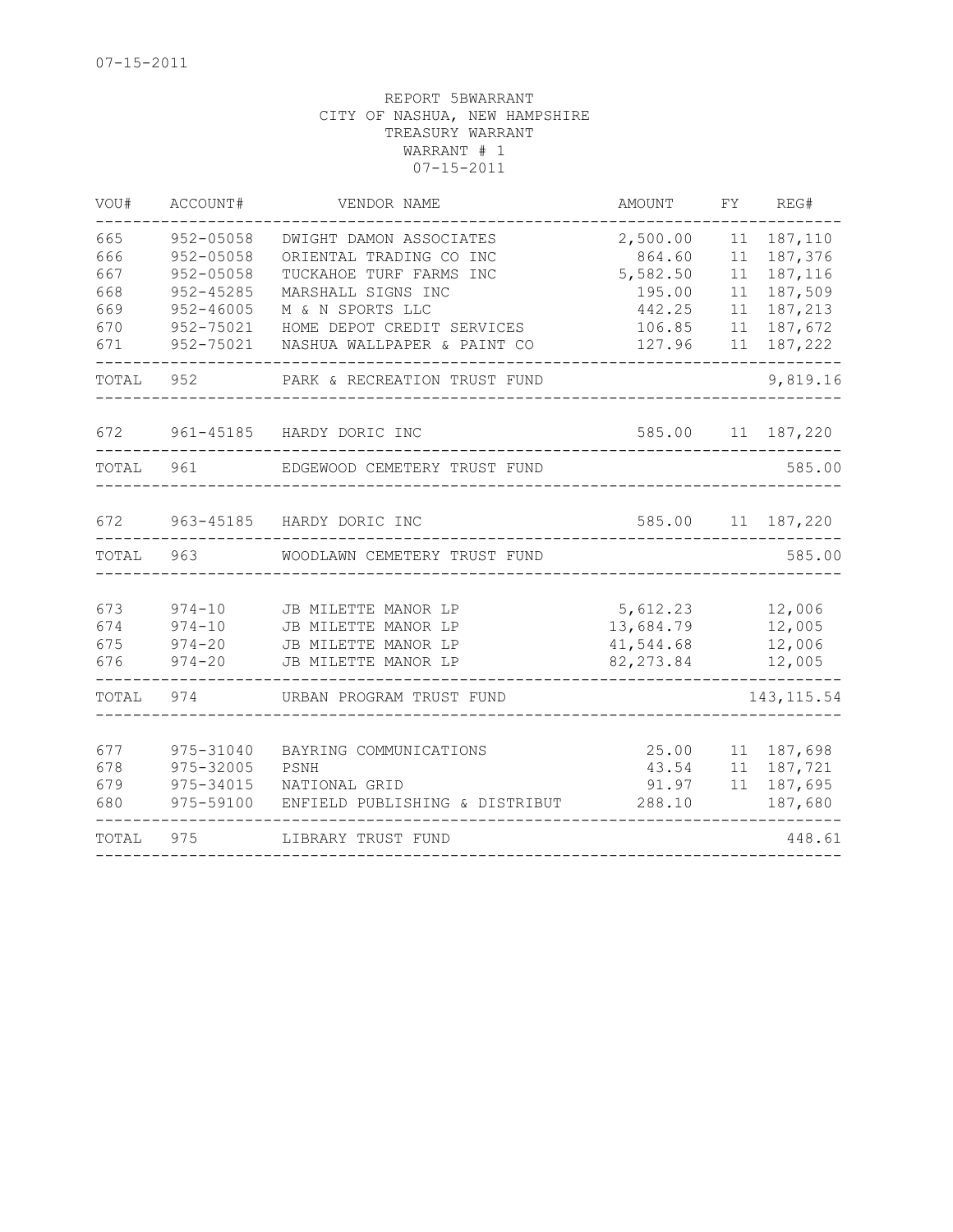|            | ACCOUNT# PAYROLL WEEK ENDING |  |  | AMOUNT |
|------------|------------------------------|--|--|--------|
|            |                              |  |  |        |
| ТОТАІ. 952 |                              |  |  |        |
|            |                              |  |  |        |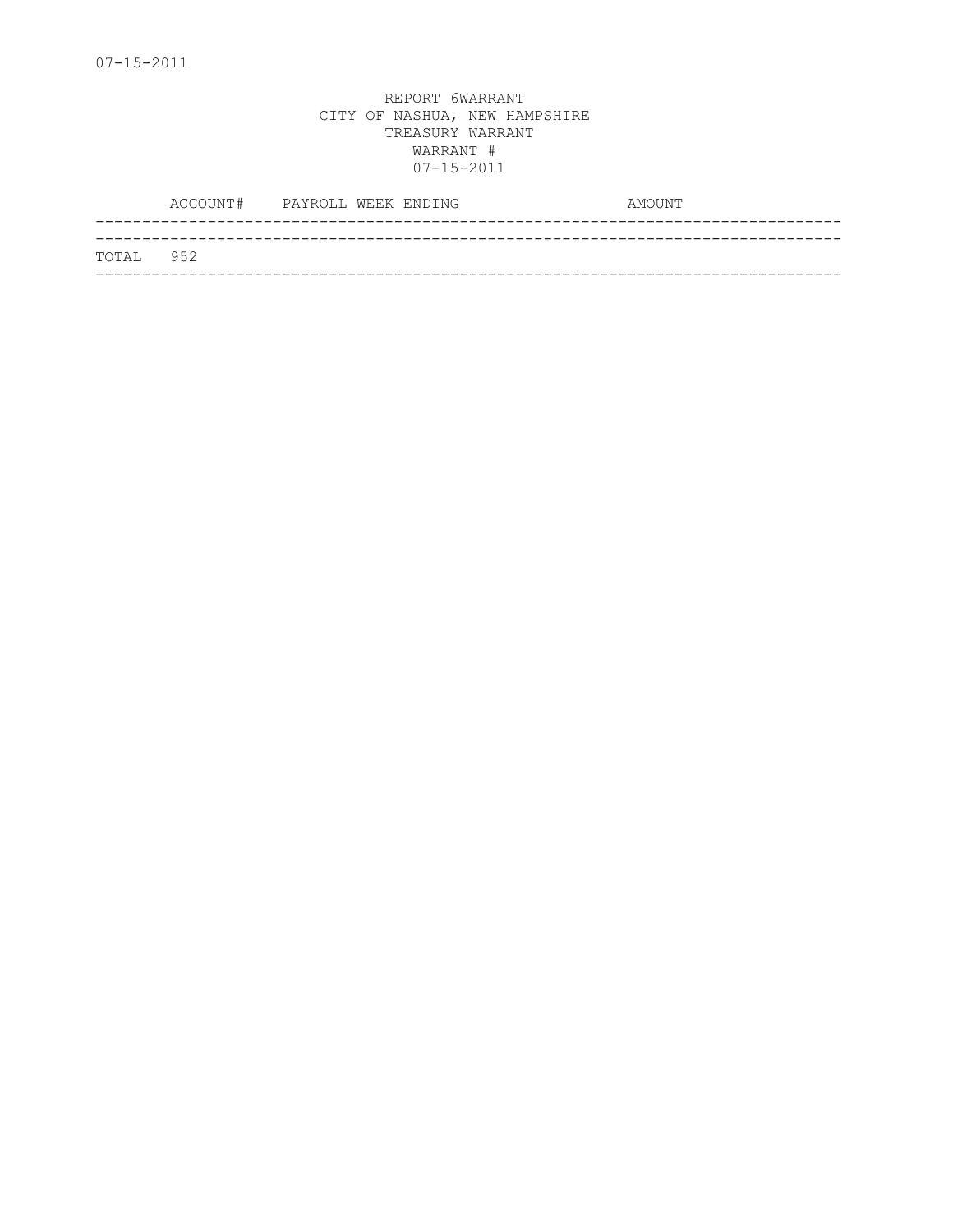|       | ACCOUNT#   | PAYROLL WEEK ENDING           | AMOUNT                     |           |
|-------|------------|-------------------------------|----------------------------|-----------|
|       | 305-11125  | $02 - JUL - 2011$             | 957.29                     |           |
|       |            | 305-11125  09-JUL-2011        | 963.01                     |           |
|       |            | 305-11239  02-JUL-2011        | 1,075.15                   |           |
|       |            | 305-11239  09-JUL-2011        | 1,081.60                   |           |
| TOTAL | 305        | SRF - CIVIC & COMM ACTIVITIES |                            | 4,077.05  |
|       |            |                               |                            |           |
|       | 308-11130  | $02 - JUL - 2011$             | 858.44                     |           |
|       | 308-11130  | 09-JUL-2011                   | 863.59                     |           |
|       | 308-11418  | $02 - JUL - 2011$             | 493.53                     |           |
|       | 308-11418  | 09-JUL-2011                   | 496.49                     |           |
|       | 308-11441  | $02 - JUL - 2011$             | 1,446.40                   |           |
|       | 308-11441  | 09-JUL-2011                   | 1,455.09                   |           |
|       | 308-11446  | $02 - JUL - 2011$             | 1,150.52                   |           |
|       | 308-11446  | 09-JUL-2011                   | 1,157.44                   |           |
|       | 308-11540  | $02 - JUL - 2011$             | 1,078.50                   |           |
|       | 308-11540  | 09-JUL-2011                   | 1,084.98                   |           |
|       | 308-11578  | $02 - JUL - 2011$             | 992.86                     |           |
|       | 308-11578  | 09-JUL-2011                   | 998.84                     |           |
|       | 308-11589  | $02 - JUL - 2011$             | 1,075.14                   |           |
|       | 308-11589  | 09-JUL-2011                   | 1,081.59                   |           |
|       | 308-11608  | $02 - JUL - 2011$             | 976.17                     |           |
|       | 308-11608  | 09-JUL-2011                   | 976.17                     |           |
|       | 308-83051  | $02 - JUL - 2011$             | 1,413.73                   |           |
|       | 308-83051  | 09-JUL-2011                   | 1,733.76                   |           |
|       | 308-83052  | $02 - JUL - 2011$             | 1,718.36                   |           |
|       | 308-83052  | 09-JUL-2011                   | 1,650.50                   |           |
|       |            | 308-83102  02-JUL-2011        | 692.31                     |           |
|       | 308-83102  | 09-JUL-2011                   | 692.31                     |           |
| TOTAL | 308        | SRF - INSURANCE               |                            | 24,086.72 |
|       |            | 3091-13004 02-JUL-2011        | 128.00                     |           |
| TOTAL | 309        | FY11 FRESH FRUIT & VEG GRANT  |                            | 128.00    |
|       |            |                               | -------------------------- |           |
|       | 3097-11162 | $02 - JUL - 2011$             | 644.25                     |           |
|       | 3097-11162 | 09-JUL-2011                   | 644.25                     |           |
|       | 3097-11408 | $02 - JUL - 2011$             | 162.00                     |           |
|       | 3097-19138 | $02 - JUL - 2011$             | 3,011.20                   |           |
|       | 3097-19139 | $02 - JUL - 2011$             | 1,943.61                   |           |
|       | 3097-19140 | $02 - JUL - 2011$             | 105.84                     |           |
|       | 3097-19540 | $02 - JUL - 2011$             | 45.08                      |           |
|       | 3097-19540 | 09-JUL-2011                   | 60.61                      |           |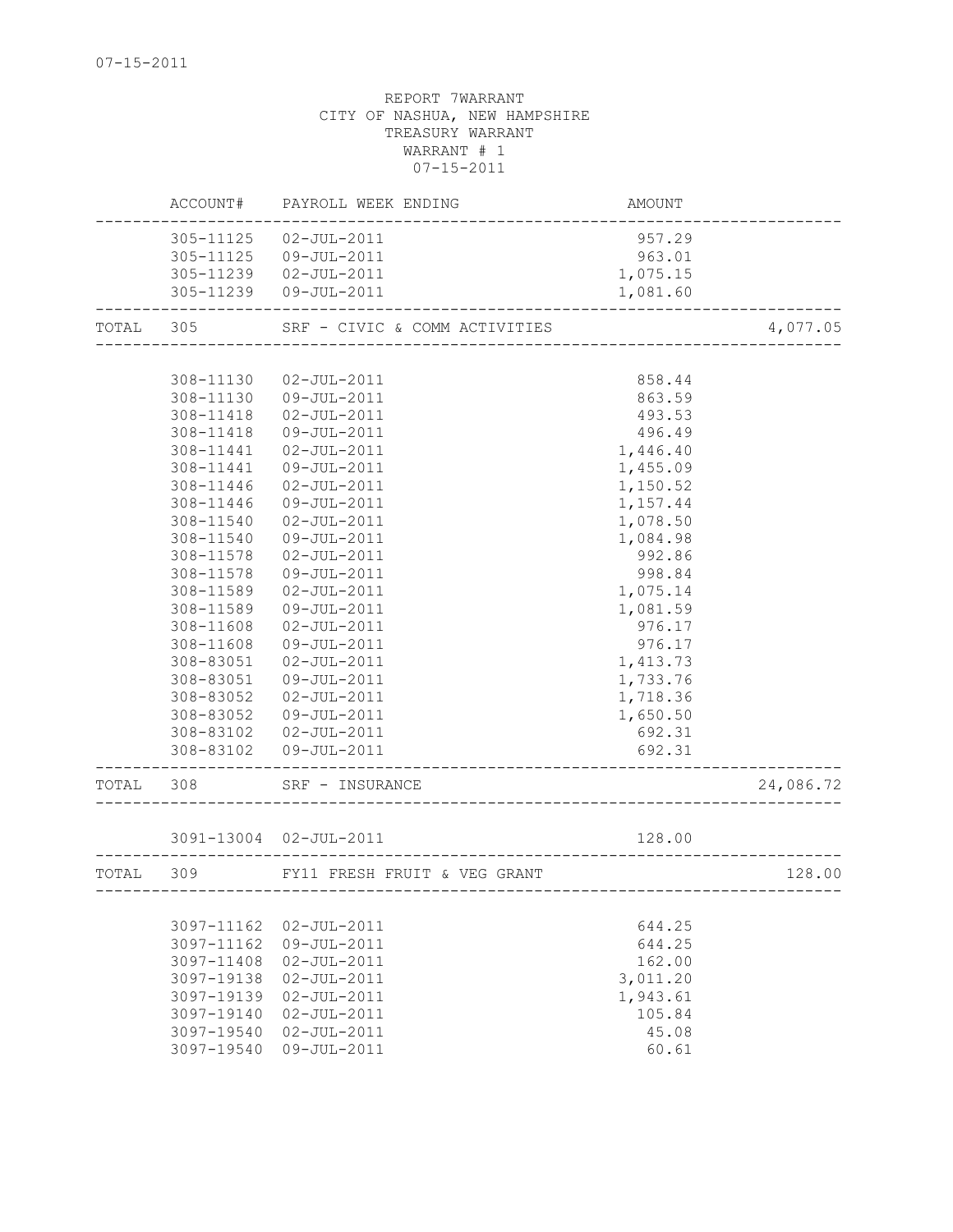|       | ACCOUNT#               | PAYROLL WEEK ENDING                              | AMOUNT             |             |
|-------|------------------------|--------------------------------------------------|--------------------|-------------|
| TOTAL | 309                    | SRF - FOOD SERVICES                              |                    | 6,616.84    |
|       |                        |                                                  |                    |             |
|       |                        | 3117-12006 02-JUL-2011<br>3117-12006 09-JUL-2011 | 1,950.00<br>925.00 |             |
| TOTAL | 311                    | DRIVER'S EDUCATION                               |                    | 2,875.00    |
|       |                        | 3118-13032 09-JUL-2011                           | 750.44             |             |
| TOTAL | 311                    | SUMMER SCHOOL                                    |                    | 750.44      |
|       |                        |                                                  |                    |             |
|       | 312-11165<br>312-11165 | $02 - JUL - 2011$<br>09-JUL-2011                 | 1,032.18<br>871.68 |             |
|       | 312-11167              | $02 - JUL - 2011$                                | 290.45             |             |
|       | 312-11167              | 09-JUL-2011                                      | 290.45             |             |
|       | 312-11191              | $02 - JUL - 2011$                                | 827.26             |             |
|       | 312-11191              | 09-JUL-2011                                      | 827.26             |             |
|       | 312-11445              | $02 - JUL - 2011$                                | 109.36             |             |
|       | 312-11445              | 09-JUL-2011                                      | 109.36             |             |
|       | 312-11547              | $02 - JUL - 2011$                                | 2,224.36           |             |
|       | 312-11547              | 09-JUL-2011                                      | 2,224.35           |             |
|       | 312-12116              | $02 - JUL - 2011$                                | 630.24             |             |
|       | 312-12116<br>312-13004 | 09-JUL-2011<br>$02 - JUL - 2011$                 | 593.16<br>271.72   |             |
|       | 312-13004              | 09-JUL-2011                                      | 871.87             |             |
| TOTAL | 312                    | SRF - FINANCIAL SERVICES                         |                    | 11, 173. 70 |
|       |                        |                                                  |                    |             |
|       |                        | 3122-12006 02-JUL-2011<br>3122-13004 02-JUL-2011 | 1,675.00<br>150.00 |             |
| TOTAL | 312                    | ADULT ED/CONTINUING ED                           |                    | 1,825.00    |
|       |                        | 3211-12006 02-JUL-2011                           | 462.50             |             |
| TOTAL | 321                    | ADULT ED/COLLEGE TRANSITIONS                     |                    | 462.50      |

3231-11870 02-JUL-2011 100.00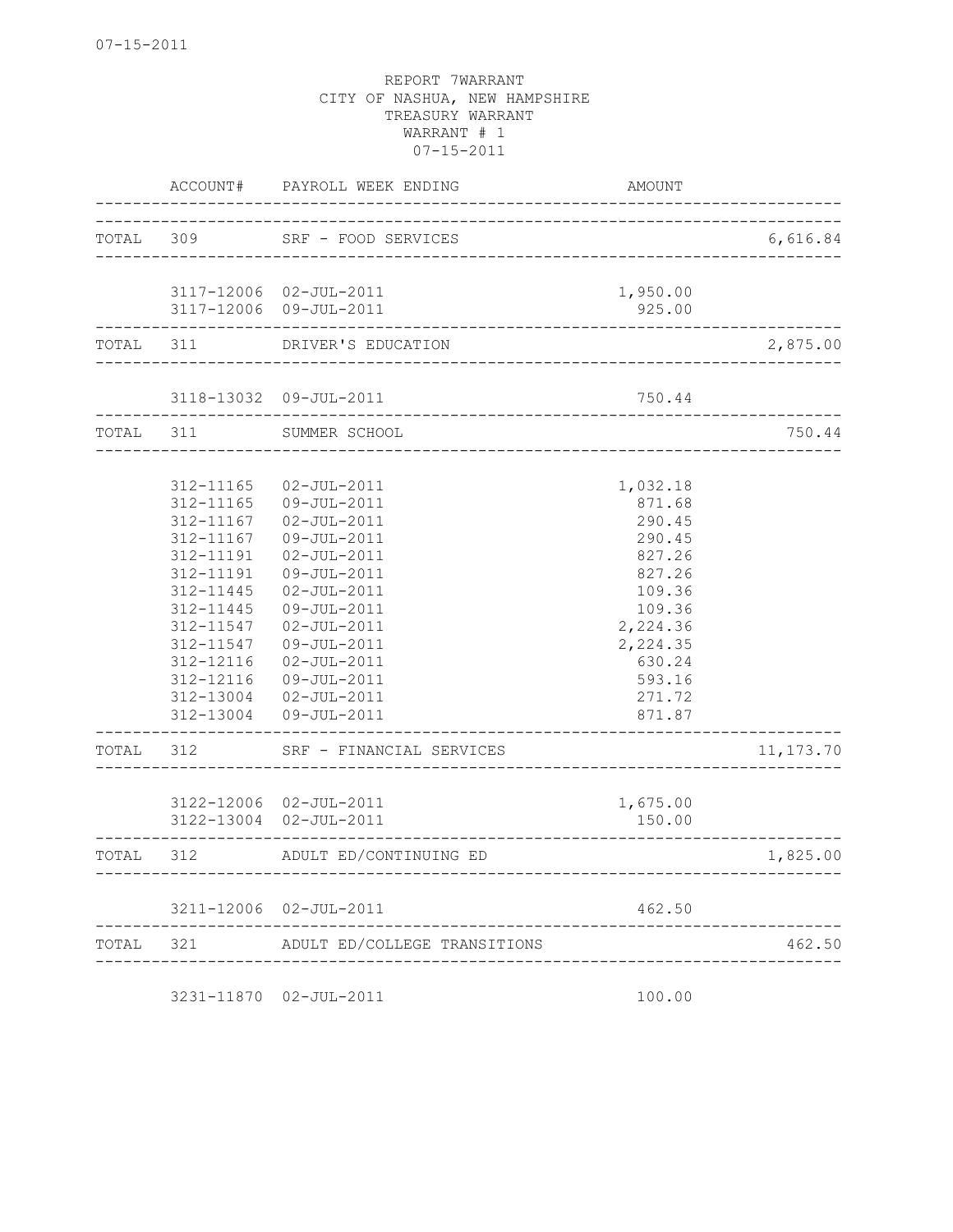|           |           | ACCOUNT# PAYROLL WEEK ENDING                                | AMOUNT    |           |
|-----------|-----------|-------------------------------------------------------------|-----------|-----------|
|           |           | TOTAL 323 ADULT ED/HS ALTERNATIVE ED                        |           | 100.00    |
|           |           |                                                             |           |           |
|           | 331-11250 | 02-JUL-2011                                                 | 717.45    |           |
|           | 331-11250 | 09-JUL-2011                                                 | 717.45    |           |
|           | 331-11561 | $02 - JUL - 2011$                                           | 1,173.90  |           |
|           | 331-11561 | 09-JUL-2011                                                 | 1,173.90  |           |
|           | 331-12115 | 02-JUL-2011                                                 | 590.21    |           |
|           | 331-12115 | 09-JUL-2011                                                 | 555.49    |           |
|           | 331-13038 | 09-JUL-2011                                                 | 1,398.34  |           |
|           |           | 331-13044  02-JUL-2011                                      | 164.35    |           |
|           | 331-13044 | 09-JUL-2011                                                 | 3,660.88  |           |
|           | 331-15002 | 09-JUL-2011                                                 | 234.78    |           |
|           |           | 331-18036  02-JUL-2011                                      | 11,375.49 |           |
|           |           | 331-18036 09-JUL-2011                                       | 23,326.99 |           |
|           |           | TOTAL 331 SRF - POLICE DEPARTMENT                           |           | 45,089.23 |
|           |           |                                                             |           |           |
|           |           | 332-18084 09-JUL-2011<br>_______________________            | 363.46    |           |
|           |           | TOTAL 332 SRF - FIRE DEPARTMENT                             |           | 363.46    |
|           |           | 3361-13133 02-JUL-2011                                      | 2,425.00  |           |
|           |           | TOTAL 336 TITLE I SINI DR CRISP                             |           | 2,425.00  |
|           |           |                                                             |           |           |
|           |           | 3389-19000 02-JUL-2011<br>_________________________________ | 1,029.00  |           |
| TOTAL 338 |           |                                                             |           | 1,029.00  |
|           |           |                                                             |           |           |
|           |           | 341-01210  02-JUL-2011                                      | 435.31    |           |
|           |           | 341-01210 09-JUL-2011                                       | 437.92    |           |
|           |           |                                                             | 394.55    |           |
|           | 341-11024 | 09-JUL-2011                                                 | 264.62    |           |
|           | 341-11235 | $02 - JUL - 2011$                                           | 1,211.11  |           |
|           | 341-11235 | 09-JUL-2011                                                 | 1,218.37  |           |
|           | 341-11484 | $02 - JUL - 2011$                                           | 1,440.00  |           |
|           | 341-11484 | 09-JUL-2011                                                 | 960.00    |           |
|           | 341-11563 | $02 - JUL - 2011$                                           | 1,014.26  |           |
|           | 341-11563 | $09 - JUL - 2011$                                           | 1,014.26  |           |
|           | 341-12037 | $02 - JUL - 2011$                                           | 1,408.21  |           |
|           | 341-12101 | $02 - JUL - 2011$                                           | 1,590.75  |           |
|           | 341-12205 | $02 - JUL - 2011$                                           | 1,625.00  |           |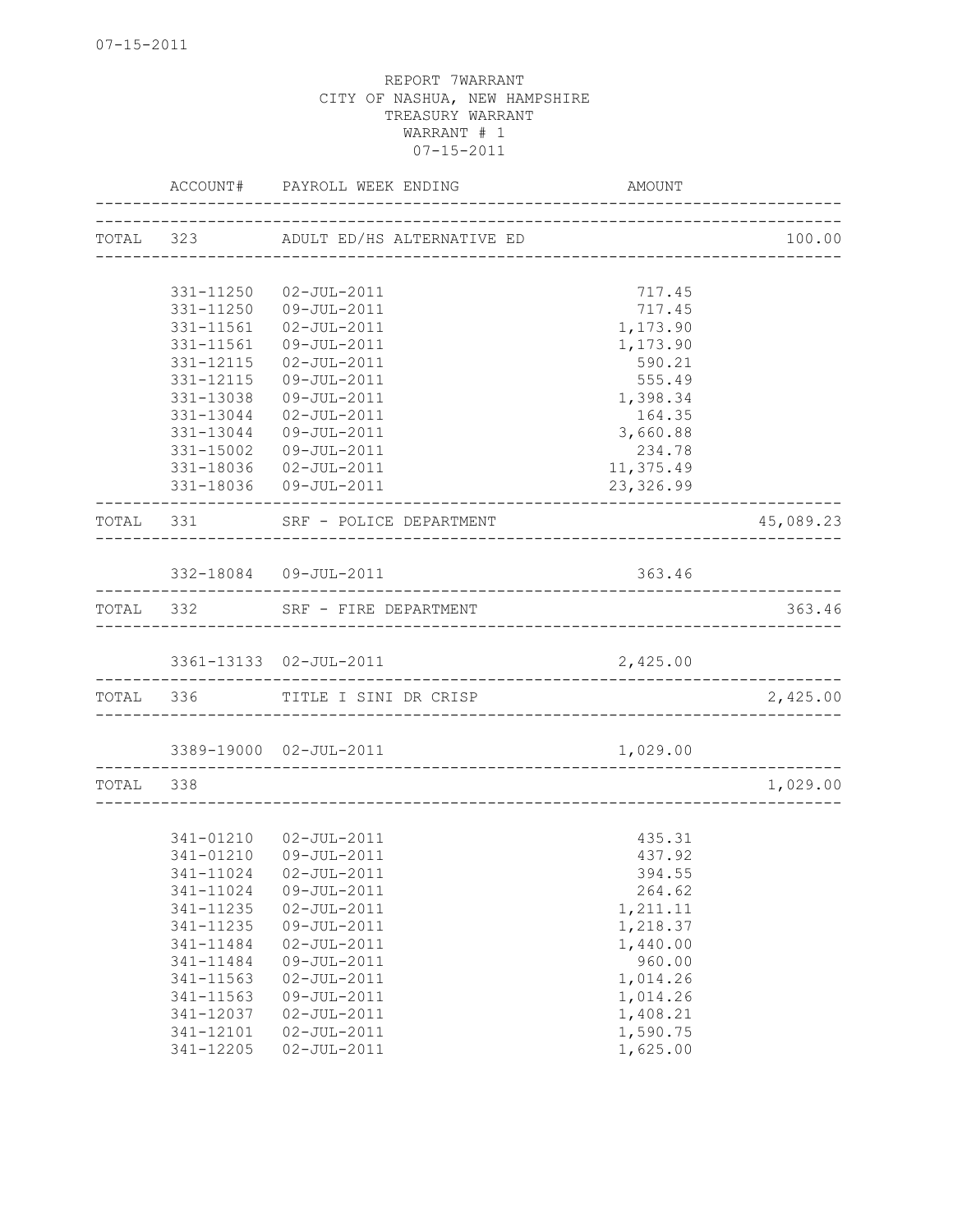| ACCOUNT#                                                                   |                                                                                                          | AMOUNT                                                                                                                                                                                                                                                                                                                                                                                                                                                               |                                                   |
|----------------------------------------------------------------------------|----------------------------------------------------------------------------------------------------------|----------------------------------------------------------------------------------------------------------------------------------------------------------------------------------------------------------------------------------------------------------------------------------------------------------------------------------------------------------------------------------------------------------------------------------------------------------------------|---------------------------------------------------|
|                                                                            |                                                                                                          |                                                                                                                                                                                                                                                                                                                                                                                                                                                                      | 13,014.36                                         |
| 342-11499<br>342-11499<br>342-11584<br>342-11584<br>342-12000<br>342-12000 | $02 - JUL - 2011$<br>09-JUL-2011<br>$02 - JUL - 2011$<br>09-JUL-2011<br>$02 - JUL - 2011$<br>09-JUL-2011 | 1,036.26<br>954.45<br>1,577.59<br>838.98<br>652.84<br>206.16<br>61.00                                                                                                                                                                                                                                                                                                                                                                                                |                                                   |
|                                                                            |                                                                                                          |                                                                                                                                                                                                                                                                                                                                                                                                                                                                      | 5,327.28                                          |
|                                                                            |                                                                                                          | 607.43<br>225.00                                                                                                                                                                                                                                                                                                                                                                                                                                                     |                                                   |
|                                                                            |                                                                                                          |                                                                                                                                                                                                                                                                                                                                                                                                                                                                      | 832.43                                            |
|                                                                            |                                                                                                          | 643.28                                                                                                                                                                                                                                                                                                                                                                                                                                                               |                                                   |
|                                                                            |                                                                                                          |                                                                                                                                                                                                                                                                                                                                                                                                                                                                      | 643.28                                            |
|                                                                            |                                                                                                          | 378.40<br>6,598.37                                                                                                                                                                                                                                                                                                                                                                                                                                                   |                                                   |
|                                                                            |                                                                                                          |                                                                                                                                                                                                                                                                                                                                                                                                                                                                      | 6,976.77                                          |
|                                                                            |                                                                                                          | 4,210.86                                                                                                                                                                                                                                                                                                                                                                                                                                                             |                                                   |
|                                                                            | TITLE IV 21ST CENT MIDDLE                                                                                |                                                                                                                                                                                                                                                                                                                                                                                                                                                                      | 4,210.86                                          |
| 3468-19230                                                                 |                                                                                                          | 609.89<br>343.60<br>4,461.44<br>4,637.50                                                                                                                                                                                                                                                                                                                                                                                                                             |                                                   |
| 346                                                                        | SMALLER LEARNING COMMUNITY                                                                               |                                                                                                                                                                                                                                                                                                                                                                                                                                                                      | 10,052.43                                         |
|                                                                            | TOTAL 342<br>TOTAL 344<br>TOTAL 345<br>TOTAL 346                                                         | PAYROLL WEEK ENDING<br>TOTAL 341 SRF - COMMUNITY SERVICES<br>342-12081  02-JUL-2011<br>SRF - COMMUNITY HEALTH<br>3440-12006 09-JUL-2011<br>3440-12078 09-JUL-2011<br>AFTER SCHOOL PROGRAM<br>3451-11162 02-JUL-2011<br>TITLE IV 21ST CENT ELEM<br>3452-11162 09-JUL-2011<br>3452-11860 02-JUL-2011<br>TOTAL 345 TITLE IV 21ST CENT ELEM<br>3462-11860 02-JUL-2011<br>3468-11162 02-JUL-2011<br>3468-11162 09-JUL-2011<br>3468-11870 02-JUL-2011<br>$02 - JUL - 2011$ | ______________________________<br>--------------- |

3501-11726 02-JUL-2011 6,940.28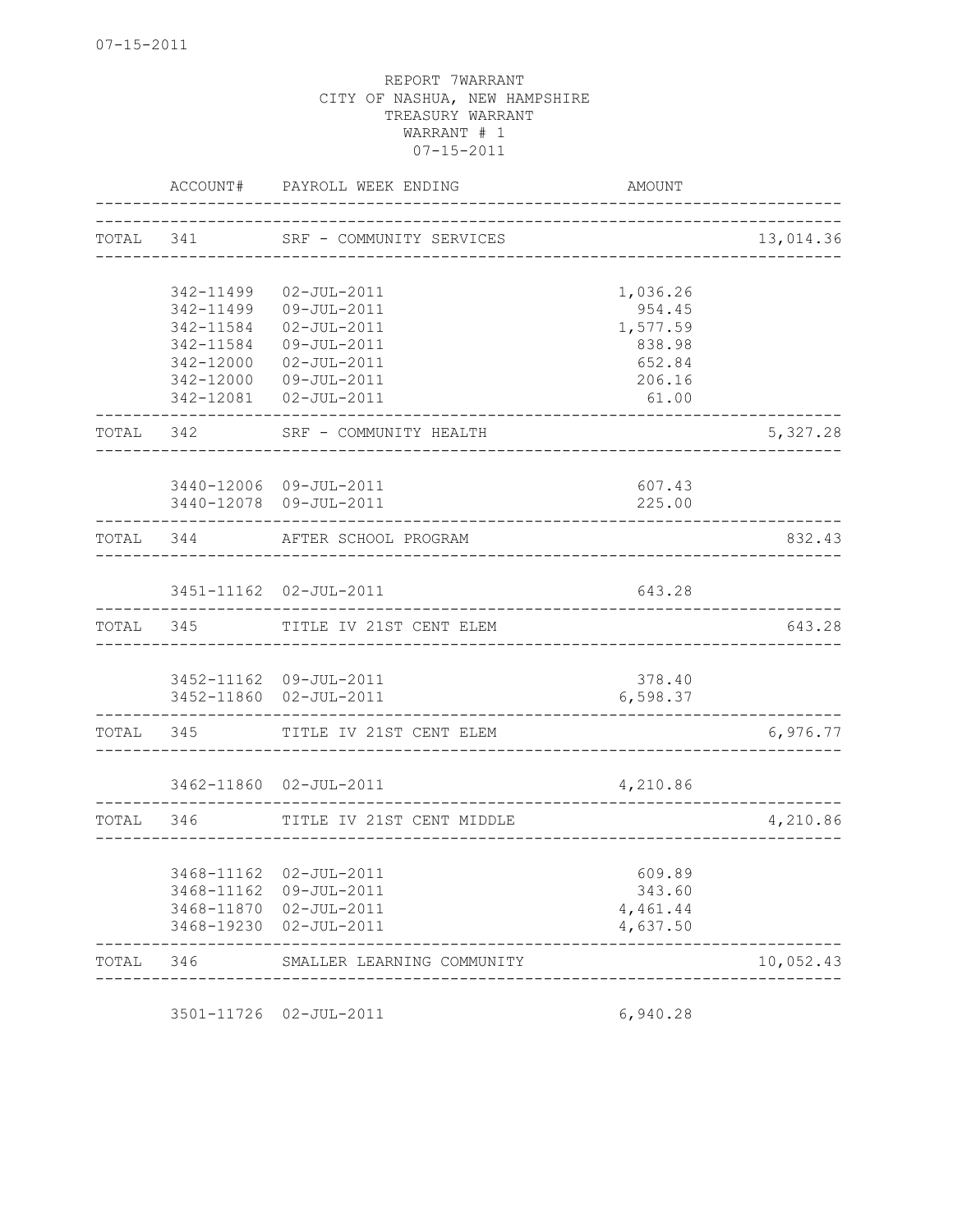|       |                                                                                                                                             | ACCOUNT# PAYROLL WEEK ENDING                                                                                                                                                  | AMOUNT                                                                                                           |           |
|-------|---------------------------------------------------------------------------------------------------------------------------------------------|-------------------------------------------------------------------------------------------------------------------------------------------------------------------------------|------------------------------------------------------------------------------------------------------------------|-----------|
|       |                                                                                                                                             | TOTAL 350 TITLE IIA QUALITY TEACHERS                                                                                                                                          |                                                                                                                  | 6,940.28  |
|       |                                                                                                                                             | 352-11562  02-JUL-2011<br>352-11562  09-JUL-2011<br>352-12147  02-JUL-2011                                                                                                    | 420.52<br>420.52<br>600.00                                                                                       |           |
|       | TOTAL 352                                                                                                                                   | SRF - PARKS AND RECREATION                                                                                                                                                    |                                                                                                                  | 1,441.04  |
|       |                                                                                                                                             | 3531-13032 02-JUL-2011                                                                                                                                                        | 357.24                                                                                                           |           |
|       |                                                                                                                                             | TOTAL 353 ADULT ED/HS DIPLOMA PROGRAM                                                                                                                                         |                                                                                                                  | 357.24    |
|       |                                                                                                                                             | 3601-11515 02-JUL-2011<br>3601-13133  02-JUL-2011                                                                                                                             | 2,041.81<br>187.50                                                                                               |           |
|       | TOTAL 360                                                                                                                                   | DROPOUT PREVENTION ADULT ED                                                                                                                                                   |                                                                                                                  | 2,229.31  |
|       |                                                                                                                                             | 3687-19140 09-JUL-2011                                                                                                                                                        | 1,822.03                                                                                                         |           |
|       |                                                                                                                                             | TOTAL 368 SUMMER FEEDING PROGRAM                                                                                                                                              |                                                                                                                  | 1,822.03  |
|       |                                                                                                                                             | 373-53075  02-JUL-2011<br>373-53075  09-JUL-2011                                                                                                                              | 55.29<br>166.69                                                                                                  |           |
|       |                                                                                                                                             | TOTAL 373 SRF - ECONOMIC DEVELOPMENT                                                                                                                                          |                                                                                                                  | 221.98    |
|       | 374-0705P<br>374-0705P<br>374-07235<br>374-07235<br>374-07285<br>374-07285<br>374-07340<br>374-0734P<br>374-0734R<br>374-07506<br>374-07506 | 02-JUL-2011<br>09-JUL-2011<br>$02 - JUL - 2011$<br>09-JUL-2011<br>02-JUL-2011<br>09-JUL-2011<br>09-JUL-2011<br>02-JUL-2011<br>$02 - JUL - 2011$<br>02-JUL-2011<br>09-JUL-2011 | 2,663.68<br>1,455.55<br>1,207.45<br>424.97<br>55.29<br>18.52<br>1,082.37<br>4,467.63<br>283.36<br>18.43<br>37.04 |           |
| TOTAL | 374                                                                                                                                         | SRF - URBAN PROGRAMS                                                                                                                                                          |                                                                                                                  | 11,714.29 |
|       |                                                                                                                                             |                                                                                                                                                                               |                                                                                                                  |           |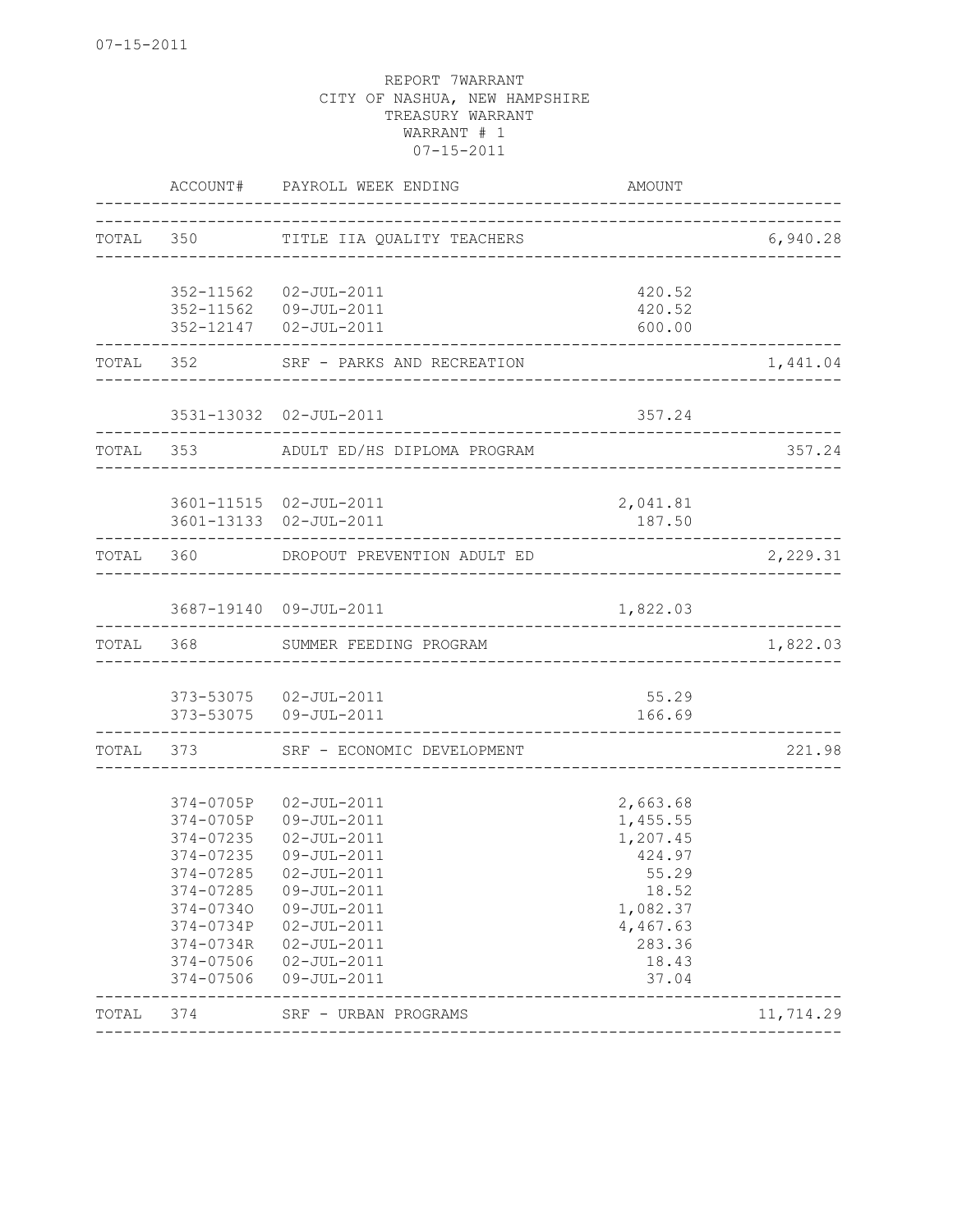|           | ACCOUNT#               | PAYROLL WEEK ENDING                      | AMOUNT             |           |
|-----------|------------------------|------------------------------------------|--------------------|-----------|
|           | 3751-11726             | 02-JUL-2011                              | 4,030.31           |           |
|           | 3751-12198             | $02 - JUL - 2011$                        | 5,251.73           |           |
|           | 3751-13032             | 09-JUL-2011                              | 365.39             |           |
|           | 3751-13133             | 02-JUL-2011                              | 8,962.50           |           |
|           | 3751-13137             | 02-JUL-2011                              | 334.96             |           |
|           | 3751-13137             | 09-JUL-2011                              | 839.41             |           |
|           | 3751-19000             | 09-JUL-2011                              | 520.00             |           |
| TOTAL     | 375                    | ARRA TITLE I                             |                    | 20,304.30 |
|           |                        |                                          |                    |           |
|           |                        | 3761-11726 02-JUL-2011                   | 5,090.93           |           |
|           | 3761-11802             | 02-JUL-2011                              | 2,051.77           |           |
|           | 3761-11805             | 02-JUL-2011                              | 919.80             |           |
|           | 3761-12198             | 02-JUL-2011                              | 16,530.61          |           |
|           | 3761-13137             | 09-JUL-2011                              | 154.96             |           |
|           |                        | 3761-19000 09-JUL-2011                   | 860.00             |           |
| TOTAL 376 |                        | TITLE IA<br>__________________________   |                    | 25,608.07 |
|           |                        | 3770-13133 02-JUL-2011                   | 600.00             |           |
|           |                        | TOTAL 377 TITLE III ENHANCE ENG.LANGUAGE |                    | 600.00    |
|           |                        |                                          |                    |           |
|           |                        | 3771-11515  02-JUL-2011                  | 1,450.00           |           |
|           |                        | 3771-12078  02-JUL-2011                  | 575.00             |           |
|           |                        | TOTAL 377 TITLE III ENHANCING ENG LANG   |                    | 2,025.00  |
|           |                        |                                          |                    |           |
|           | 378-01210              | $02 - JUL - 2011$                        | 550.37             |           |
|           | 378-01210              | 09-JUL-2011                              | 550.37             |           |
|           | 378-09003              | 02-JUL-2011                              | 550.37             |           |
|           | 378-09003              | 09-JUL-2011                              | 550.37             |           |
|           | 378-11676              | $02 - JUL - 2011$                        | 929.41             |           |
|           |                        | 378-11676 09-JUL-2011                    | 934.99             |           |
|           | 378-11677              | $02 - JUL - 2011$                        | 783.71             |           |
|           | 378-11677              | 09-JUL-2011                              | 783.71             |           |
|           | 378-11679              | $02 - JUL - 2011$                        | 928.76             |           |
|           | 378-11679              | 09-JUL-2011                              | 928.76             |           |
|           | 378-11680              | $02 - JUL - 2011$                        | 833.90             |           |
|           | 378-11680              | 09-JUL-2011                              | 833.90             |           |
|           | 378-11683              | $02 - JUL - 2011$                        | 1,684.45           |           |
|           | 378-11683              | 09-JUL-2011                              | 1,684.45<br>620.55 |           |
|           | 378-11688<br>378-11688 | $02 - JUL - 2011$<br>09-JUL-2011         | 620.55             |           |
|           |                        |                                          |                    |           |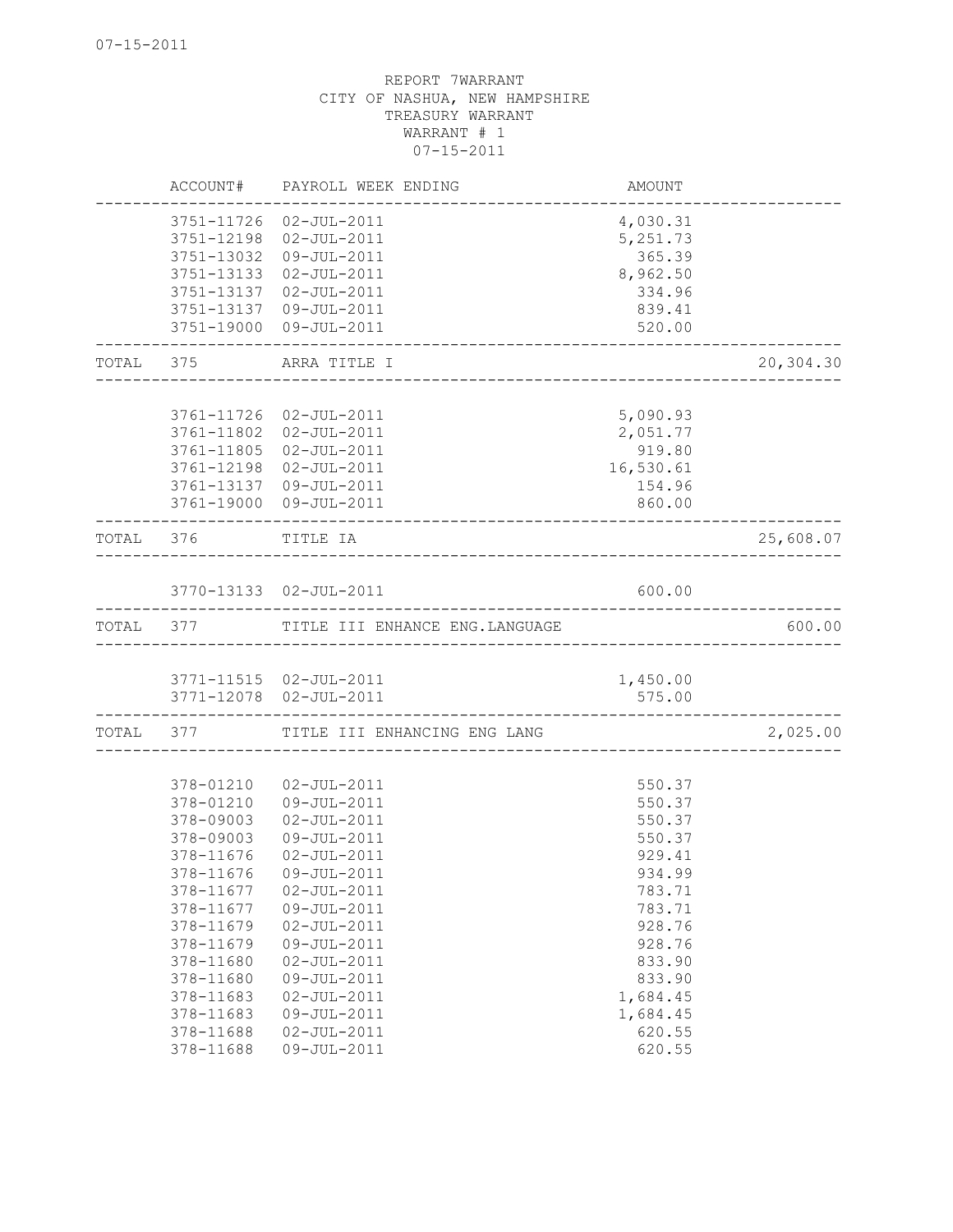|       | ACCOUNT#                                         | PAYROLL WEEK ENDING                                                  | AMOUNT                                   |             |
|-------|--------------------------------------------------|----------------------------------------------------------------------|------------------------------------------|-------------|
|       | 378-11751<br>378-11751<br>378-12188<br>378-13004 | $02 - JUL - 2011$<br>09-JUL-2011<br>$02 - JUL - 2011$<br>09-JUL-2011 | 1,377.50<br>1,385.76<br>148.61<br>116.35 |             |
| TOTAL | 378                                              | TRANSPORTATION                                                       |                                          | 16,796.84   |
|       | 3897-11726                                       | $02 - JUL - 2011$                                                    | 2,424.35                                 |             |
| TOTAL | 389                                              | GEN VOCATIONAL ED                                                    |                                          | 2,424.35    |
|       | 3901-19000                                       | $02 - JUL - 2011$                                                    | 6,402.46                                 |             |
| TOTAL | 390                                              | PERKINS VOCATIONAL ED                                                |                                          | 6,402.46    |
|       | 3902-19000                                       | $02 - JUL - 2011$                                                    | 1,840.71                                 |             |
| TOTAL | 390                                              | -----------------------------                                        |                                          | 1,840.71    |
|       | 3937-19000                                       | $02 - JUL - 2011$                                                    | 841.70                                   |             |
| TOTAL | 393                                              | DAY CARE                                                             | ----------------------------             | 841.70      |
|       | 3940-11726                                       | 3940-11579 02-JUL-2011<br>$02 - JUL - 2011$                          | 12,744.70                                |             |
| TOTAL | 394                                              | ARRA IDEA SPEC ED                                                    |                                          | 12,744.70   |
|       | 3951-11726<br>3951-11803                         | $02 - JUL - 2011$<br>$02 - JUL - 2011$                               | 47,974.94<br>459.49                      |             |
| TOTAL | 395                                              | IDEA B SPECIAL EDUCATION                                             |                                          | 48, 434. 43 |
|       | 3961-11726                                       | $02 - JUL - 2011$                                                    | 1,696.93                                 |             |
| TOTAL | 396                                              | IDEA PRESCHOOL<br>_______________                                    |                                          | 1,696.93    |
|       |                                                  |                                                                      |                                          |             |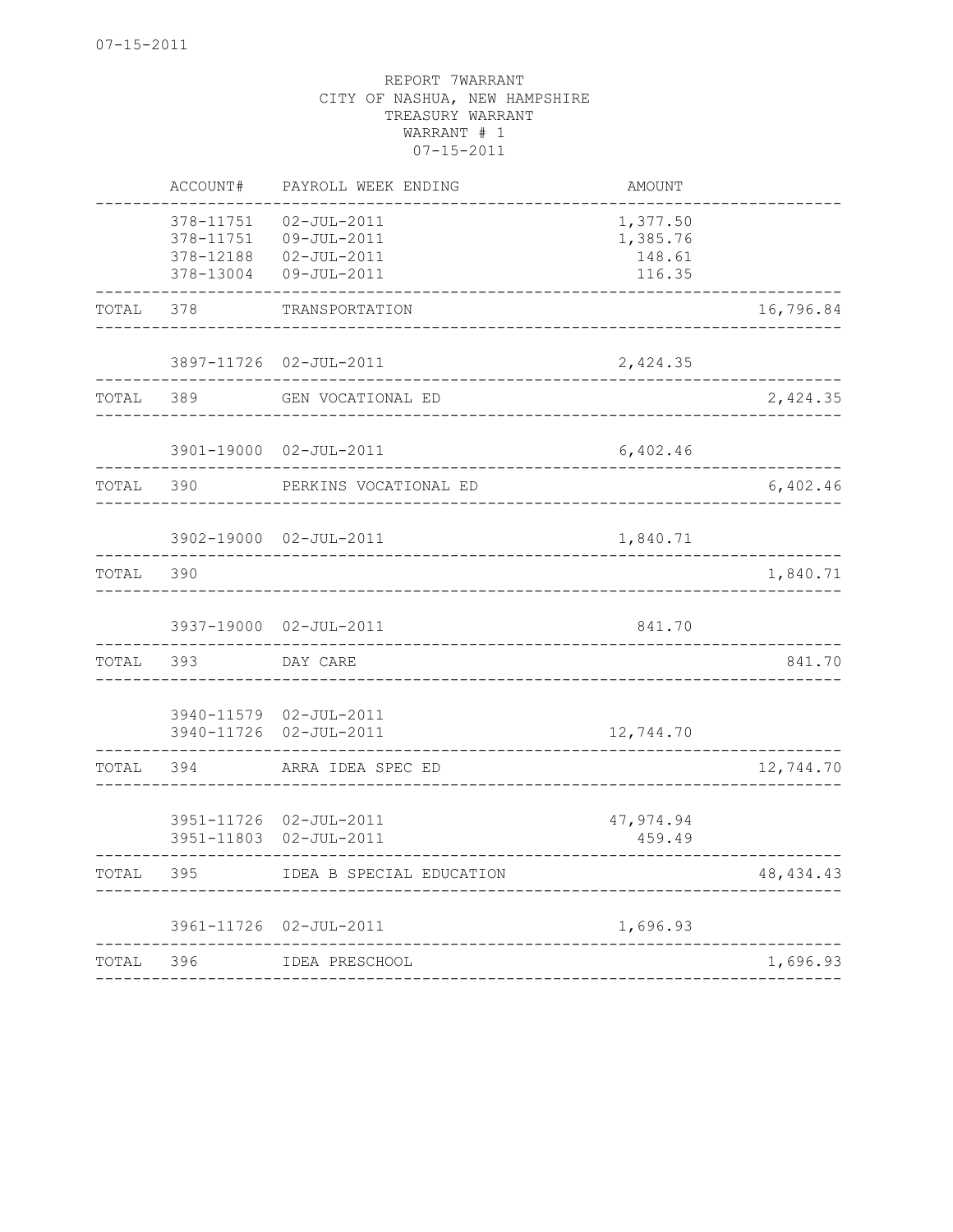|       | ACCOUNT#      | PAYROLL WEEK ENDING              | <b>AMOUNT</b> |            |
|-------|---------------|----------------------------------|---------------|------------|
|       | 501-11033     | $02 - JUL - 2011$                | 852.14        |            |
|       | 501-11033     | 09-JUL-2011                      | 852.14        |            |
|       | 501-11445     | $02 - JUL - 2011$                | 437.44        |            |
|       | 501-11445     | 09-JUL-2011                      | 437.44        |            |
|       | $501 - 11463$ | $02 - JUL - 2011$                | 905.25        |            |
|       | $501 - 11463$ | 09-JUL-2011                      | 802.70        |            |
|       | 501-11470     | $02 - JUL - 2011$                | 877.26        |            |
|       | 501-11470     | 09-JUL-2011                      | 877.26        |            |
|       | 501-11471     | $02 - JUL - 2011$                | 1,990.00      |            |
|       | 501-11471     | 09-JUL-2011                      | 2,042.55      |            |
|       | 501-11611     | $02 - JUL - 2011$                | 546.80        |            |
|       | 501-11611     | 09-JUL-2011                      | 550.08        |            |
| TOTAL | 501           | MAYOR'S OFFICE                   |               | 11, 171.06 |
|       |               |                                  |               |            |
|       | 502-11195     | $02 - JUL - 2011$                | 2,059.24      |            |
|       | $502 - 11195$ | 09-JUL-2011                      | 2,059.24      |            |
|       | 502-11219     | $02 - JUL - 2011$                | 3,692.82      |            |
|       | 502-11219     | 09-JUL-2011                      | 3,714.98      |            |
|       |               | 502-11518  02-JUL-2011           | 1,767.52      |            |
|       | 502-11518     | $09 - JUL - 2011$                | 1,778.15      |            |
| TOTAL | 502           | LEGAL DEPARTMENT                 |               | 15,071.95  |
|       |               |                                  |               |            |
|       | 503-11071     | $02 - JUL - 2011$                | 1,286.71      |            |
|       |               | 503-11071  09-JUL-2011           | 1,294.44      |            |
|       | 503-12092     | $02 - JUL - 2011$                | 519.85        |            |
|       | 503-12092     | 09-JUL-2011                      | 522.97        |            |
| TOTAL | 503           | BOARD OF ALDERMEN                |               | 3,623.97   |
|       |               |                                  |               |            |
|       | 511-11247     | $02 - JUL - 2011$                | 666.94        |            |
|       | 511-11247     | 09-JUL-2011                      | 670.95        |            |
|       | 511-11248     | $02 - JUL - 2011$<br>09-JUL-2011 | 1,401.23      |            |
|       | 511-11248     |                                  | 1,451.16      |            |
| TOTAL | 511           | CITI-STAT                        |               | 4,190.28   |
|       |               |                                  |               |            |
|       | 512-11005     | $02 - JUL - 2011$                | 863.56        |            |
|       | 512-11005     | 09-JUL-2011                      | 863.55        |            |
|       | 512-11050     | $02 - JUL - 2011$                | 742.05        |            |
|       | 512-11050     | 09-JUL-2011                      | 742.05        |            |
|       | 512-11064     | $02 - JUL - 2011$                | 1,012.48      |            |
|       | 512-11064     | 09-JUL-2011                      | 1,018.56      |            |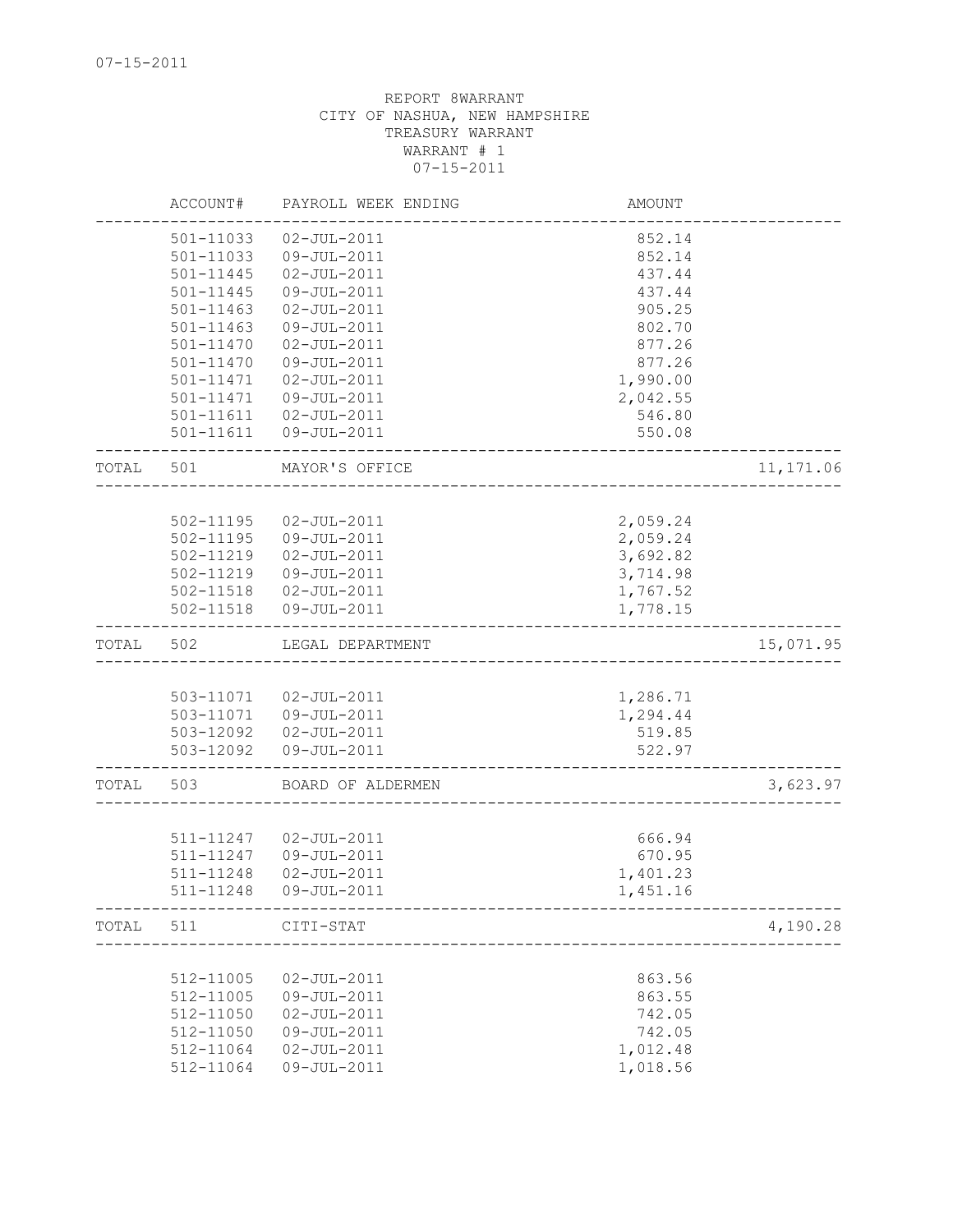|       | ACCOUNT#  | PAYROLL WEEK ENDING    | AMOUNT    |
|-------|-----------|------------------------|-----------|
|       |           | 512-11073  02-JUL-2011 | 1,627.85  |
|       | 512-11073 | 09-JUL-2011            | 1,627.85  |
|       | 512-11134 | $02 - JUL - 2011$      | 796.65    |
|       | 512-11134 | 09-JUL-2011            | 796.65    |
|       | 512-11165 | $02 - JUL - 2011$      | 1,404.43  |
|       | 512-11165 | 09-JUL-2011            | 1,404.43  |
|       | 512-11167 | $02 - JUL - 2011$      | 290.45    |
|       | 512-11167 | 09-JUL-2011            | 290.45    |
|       | 512-11173 | $02 - JUL - 2011$      | 1,446.40  |
|       | 512-11173 | 09-JUL-2011            | 1,455.09  |
|       | 512-11177 | 02-JUL-2011            | 1,885.71  |
|       | 512-11177 | 09-JUL-2011            | 1,897.04  |
|       | 512-11222 | $02 - JUL - 2011$      | 1,015.00  |
|       | 512-11222 | 09-JUL-2011            | 1,021.08  |
|       | 512-11224 | $02 - JUL - 2011$      | 1,005.33  |
|       | 512-11224 | 09-JUL-2011            | 1,005.33  |
|       | 512-11265 | $02 - JUL - 2011$      | 883.76    |
|       | 512-11265 | 09-JUL-2011            | 889.07    |
|       | 512-11431 | $02 - JUL - 2011$      | 2,192.85  |
|       | 512-11431 | 09-JUL-2011            | 2,206.00  |
|       | 512-11531 | $02 - JUL - 2011$      | 1,643.84  |
|       | 512-11531 | 09-JUL-2011            | 1,648.84  |
|       | 512-11673 | $02 - JUL - 2011$      | 1,062.19  |
|       | 512-11673 | 09-JUL-2011            | 1,062.20  |
|       | 512-11684 | $02 - JUL - 2011$      | 877.26    |
|       | 512-11684 | 09-JUL-2011            | 877.26    |
|       | 512-11714 | $02 - JUL - 2011$      | 957.28    |
|       | 512-11714 | 09-JUL-2011            | 963.01    |
|       | 512-11740 | $02 - JUL - 2011$      | 1,670.35  |
|       | 512-11740 | 09-JUL-2011            | 1,680.37  |
|       | 512-12033 | $02 - JUL - 2011$      | 615.98    |
|       | 512-12033 | 09-JUL-2011            | 619.66    |
|       | 512-12052 | $02 - JUL - 2011$      | 573.99    |
|       | 512-12052 | 09-JUL-2011            | 593.38    |
|       | 512-12056 | $02 - JUL - 2011$      | 363.06    |
|       | 512-12056 | 09-JUL-2011            | 363.06    |
|       | 512-12749 | $02 - JUL - 2011$      | 622.71    |
|       | 512-12749 | 09-JUL-2011            | 622.71    |
|       | 512-13004 | $02 - JUL - 2011$      | 260.89    |
|       | 512-13004 | 09-JUL-2011            | 98.13     |
| TOTAL | 512       | FINANCIAL SERVICES     | 47,559.84 |
|       |           |                        |           |
|       | 513-11117 | $02 - JUL - 2011$      | 1,579.19  |
|       | 513-11117 | 09-JUL-2011            | 1,635.50  |
|       | 513-11171 | $02 - JUL - 2011$      | 2,056.01  |
|       | 513-11171 | 09-JUL-2011            | 1,286.34  |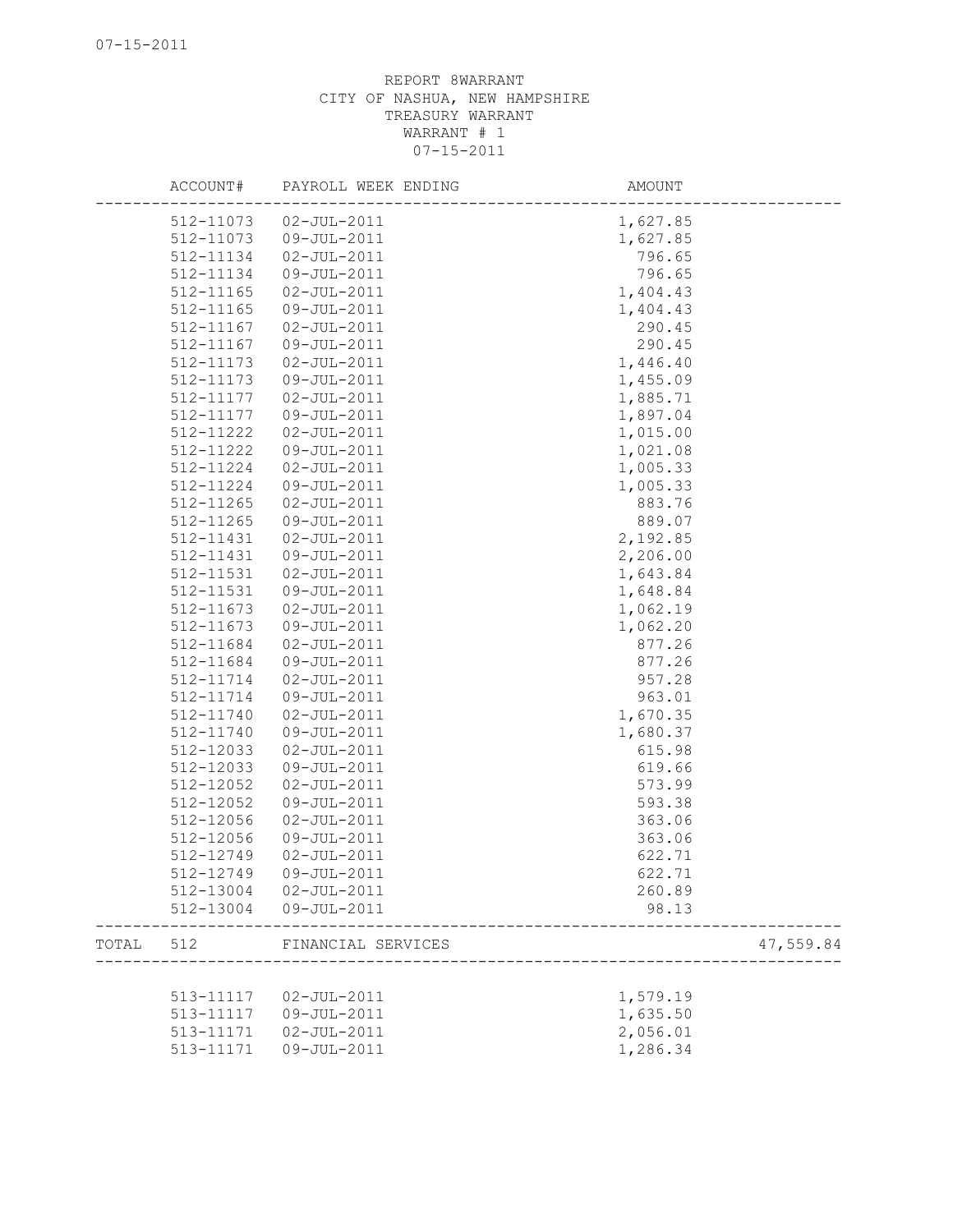|       | ACCOUNT#               | PAYROLL WEEK ENDING                              | AMOUNT               |           |
|-------|------------------------|--------------------------------------------------|----------------------|-----------|
|       | 513-11213<br>513-11213 | $02 - JUL - 2011$<br>09-JUL-2011                 | 1,293.11<br>1,300.89 |           |
|       | 513-11223              | 513-11223  02-JUL-2011<br>09-JUL-2011            | 774.95<br>774.95     |           |
| TOTAL | 513                    | CITY CLERK'S OFFICE<br>_________________________ |                      | 10,700.94 |
|       | 515-11185              | $02 - JUL - 2011$                                | 834.00               |           |
|       | 515-11185              | 09-JUL-2011                                      | 808.08               |           |
|       | 515-11350              | $02 - JUL - 2011$                                | 957.29               |           |
|       | 515-11350              | 09-JUL-2011                                      | 963.01               |           |
|       | 515-11447              | 02-JUL-2011                                      | 350.31               |           |
|       | 515-11447              | 09-JUL-2011                                      | 350.31               |           |
|       | 515-12028              | $02 - JUL - 2011$                                | 609.66               |           |
|       | 515-12028              | 09-JUL-2011                                      | 613.42               |           |
| TOTAL | 515                    | HUMAN RESOURCES<br>--------------------------    |                      | 5,486.08  |
|       |                        |                                                  |                      |           |
|       | 516-11147              | 02-JUL-2011                                      | 637.19               |           |
|       | 516-11147              | 09-JUL-2011                                      | 637.20               |           |
|       | 516-11148              | $02 - JUL - 2011$                                | 985.60               |           |
|       | 516-11148<br>516-11459 | 09-JUL-2011<br>$02 - JUL - 2011$                 | 985.60<br>1,286.71   |           |
|       | 516-11459              | 09-JUL-2011                                      | 1,294.44             |           |
|       | 516-11573              | 02-JUL-2011                                      | 939.11               |           |
|       | 516-11573              | 09-JUL-2011                                      | 939.11               |           |
| TOTAL | 516                    | PURCHASING DEPARTMENT                            |                      | 7,704.96  |
|       |                        |                                                  |                      |           |
|       | 517-11198              | $02 - JUL - 2011$                                | 1,127.95             |           |
|       | 517-11198              | 09-JUL-2011                                      | 1,127.96             |           |
|       | 517-11266              | $02 - JUL - 2011$                                | 641.15               |           |
|       | $517 - 11266$          | 09-JUL-2011                                      | 641.15               |           |
|       | 517-11420              | $02 - JUL - 2011$                                | 744.15               |           |
|       | 517-11420              | 09-JUL-2011<br>$02 - JUL - 2011$                 | 748.61               |           |
|       | 517-12063<br>517-12063 | 09-JUL-2011                                      |                      |           |
|       | 517-13020              | 09-JUL-2011                                      | 24.04                |           |
| TOTAL | 517                    | BUILDING MAINT - CITY ADMIN                      |                      | 5,055.01  |
|       |                        |                                                  |                      |           |
|       | 519-11014              | $02 - JUL - 2011$                                | 1,122.78             |           |
|       |                        | 519-11014  09-JUL-2011                           | 1,122.76             |           |
|       | 519-11016              | $02 - JUL - 2011$                                | 985.60               |           |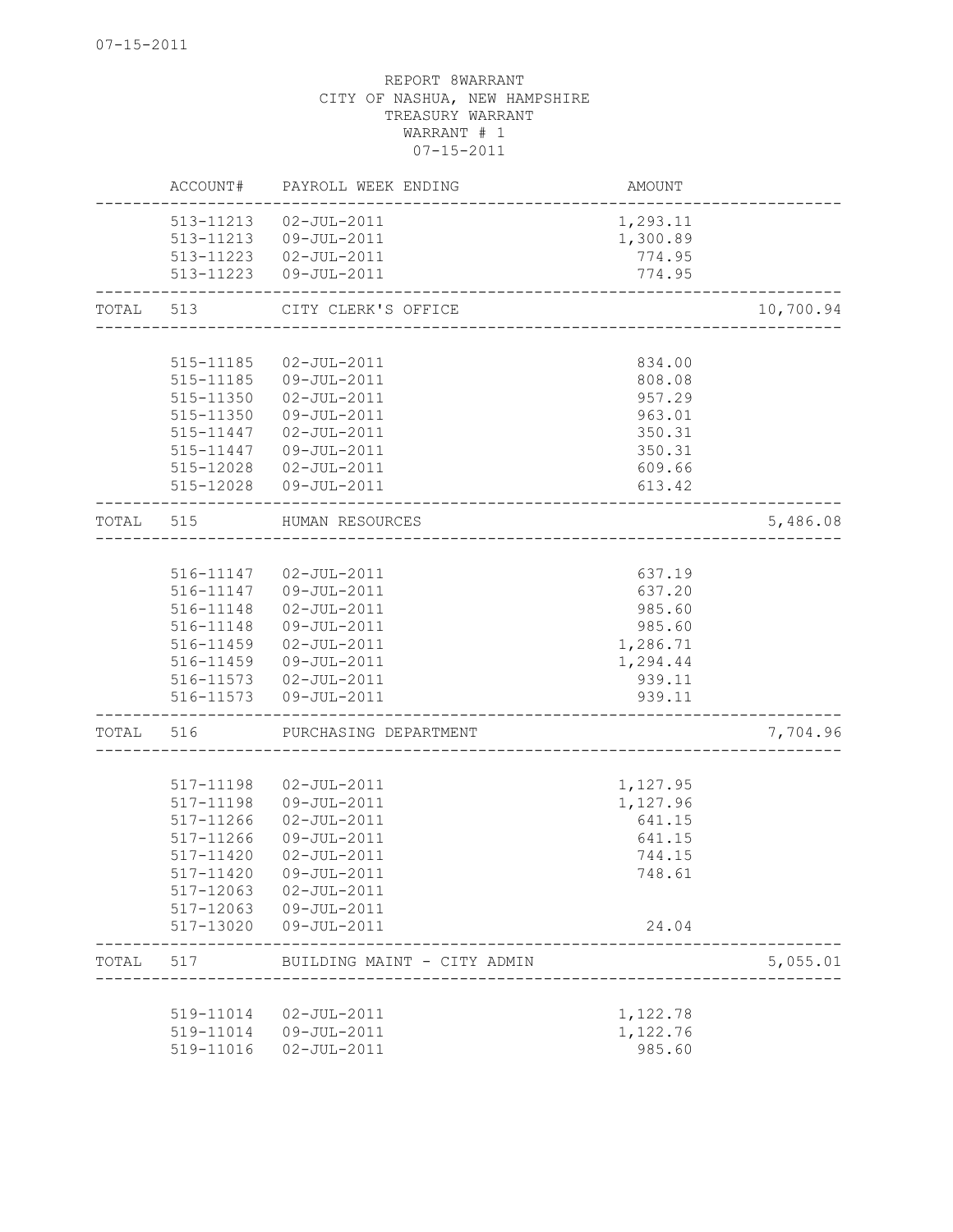| 09-JUL-2011<br>519-11016<br>985.60<br>519-11017<br>02-JUL-2011<br>824.00<br>519-11017<br>09-JUL-2011<br>824.00<br>519-11115<br>02-JUL-2011<br>1,986.69<br>519-11115<br>09-JUL-2011<br>1,998.62<br>519-11146<br>858.42<br>02-JUL-2011<br>09-JUL-2011<br>858.42<br>519-11146<br>519-11153<br>02-JUL-2011<br>620.55<br>620.55<br>519-11153<br>09-JUL-2011<br>$02 - JUL - 2011$<br>519-11154<br>652.11<br>519-11154<br>09-JUL-2011<br>652.11<br>02-JUL-2011<br>519-11205<br>815.21<br>519-11205<br>09-JUL-2011<br>815.20<br>519-11241  02-JUL-2011<br>1,367.59<br>519-11241  09-JUL-2011<br>1,367.59<br>18,477.80<br>ASSESSORS<br>-----------------------<br>520-12077  02-JUL-2011<br>168.70<br>520-12077  09-JUL-2011<br>277.03<br>445.73<br>520<br>HUNT BUILDING<br>522-11127  02-JUL-2011<br>1,709.64<br>522-11127<br>09-JUL-2011<br>1,719.91<br>522-11128<br>1,152.83<br>02-JUL-2011<br>522-11128<br>09-JUL-2011<br>1,152.83<br>522-11286<br>$02 - JUL - 2011$<br>608.85<br>522-11286<br>09-JUL-2011<br>608.85<br>522-11429<br>02-JUL-2011<br>1,819.34<br>1,884.31<br>522-11429<br>09-JUL-2011<br>$02 - JUL - 2011$<br>1,529.82<br>522-11496<br>522-11496<br>09-JUL-2011<br>1,539.03<br>1,409.38<br>522-11641<br>02-JUL-2011 |           | ACCOUNT# | PAYROLL WEEK ENDING | AMOUNT   |  |
|-------------------------------------------------------------------------------------------------------------------------------------------------------------------------------------------------------------------------------------------------------------------------------------------------------------------------------------------------------------------------------------------------------------------------------------------------------------------------------------------------------------------------------------------------------------------------------------------------------------------------------------------------------------------------------------------------------------------------------------------------------------------------------------------------------------------------------------------------------------------------------------------------------------------------------------------------------------------------------------------------------------------------------------------------------------------------------------------------------------------------------------------------------------------------------------------------------------------------------|-----------|----------|---------------------|----------|--|
|                                                                                                                                                                                                                                                                                                                                                                                                                                                                                                                                                                                                                                                                                                                                                                                                                                                                                                                                                                                                                                                                                                                                                                                                                               |           |          |                     |          |  |
|                                                                                                                                                                                                                                                                                                                                                                                                                                                                                                                                                                                                                                                                                                                                                                                                                                                                                                                                                                                                                                                                                                                                                                                                                               |           |          |                     |          |  |
|                                                                                                                                                                                                                                                                                                                                                                                                                                                                                                                                                                                                                                                                                                                                                                                                                                                                                                                                                                                                                                                                                                                                                                                                                               |           |          |                     |          |  |
|                                                                                                                                                                                                                                                                                                                                                                                                                                                                                                                                                                                                                                                                                                                                                                                                                                                                                                                                                                                                                                                                                                                                                                                                                               |           |          |                     |          |  |
|                                                                                                                                                                                                                                                                                                                                                                                                                                                                                                                                                                                                                                                                                                                                                                                                                                                                                                                                                                                                                                                                                                                                                                                                                               |           |          |                     |          |  |
|                                                                                                                                                                                                                                                                                                                                                                                                                                                                                                                                                                                                                                                                                                                                                                                                                                                                                                                                                                                                                                                                                                                                                                                                                               |           |          |                     |          |  |
|                                                                                                                                                                                                                                                                                                                                                                                                                                                                                                                                                                                                                                                                                                                                                                                                                                                                                                                                                                                                                                                                                                                                                                                                                               |           |          |                     |          |  |
|                                                                                                                                                                                                                                                                                                                                                                                                                                                                                                                                                                                                                                                                                                                                                                                                                                                                                                                                                                                                                                                                                                                                                                                                                               |           |          |                     |          |  |
|                                                                                                                                                                                                                                                                                                                                                                                                                                                                                                                                                                                                                                                                                                                                                                                                                                                                                                                                                                                                                                                                                                                                                                                                                               |           |          |                     |          |  |
|                                                                                                                                                                                                                                                                                                                                                                                                                                                                                                                                                                                                                                                                                                                                                                                                                                                                                                                                                                                                                                                                                                                                                                                                                               |           |          |                     |          |  |
|                                                                                                                                                                                                                                                                                                                                                                                                                                                                                                                                                                                                                                                                                                                                                                                                                                                                                                                                                                                                                                                                                                                                                                                                                               |           |          |                     |          |  |
|                                                                                                                                                                                                                                                                                                                                                                                                                                                                                                                                                                                                                                                                                                                                                                                                                                                                                                                                                                                                                                                                                                                                                                                                                               |           |          |                     |          |  |
|                                                                                                                                                                                                                                                                                                                                                                                                                                                                                                                                                                                                                                                                                                                                                                                                                                                                                                                                                                                                                                                                                                                                                                                                                               |           |          |                     |          |  |
|                                                                                                                                                                                                                                                                                                                                                                                                                                                                                                                                                                                                                                                                                                                                                                                                                                                                                                                                                                                                                                                                                                                                                                                                                               |           |          |                     |          |  |
|                                                                                                                                                                                                                                                                                                                                                                                                                                                                                                                                                                                                                                                                                                                                                                                                                                                                                                                                                                                                                                                                                                                                                                                                                               |           |          |                     |          |  |
|                                                                                                                                                                                                                                                                                                                                                                                                                                                                                                                                                                                                                                                                                                                                                                                                                                                                                                                                                                                                                                                                                                                                                                                                                               | TOTAL 519 |          |                     |          |  |
|                                                                                                                                                                                                                                                                                                                                                                                                                                                                                                                                                                                                                                                                                                                                                                                                                                                                                                                                                                                                                                                                                                                                                                                                                               |           |          |                     |          |  |
|                                                                                                                                                                                                                                                                                                                                                                                                                                                                                                                                                                                                                                                                                                                                                                                                                                                                                                                                                                                                                                                                                                                                                                                                                               |           |          |                     |          |  |
|                                                                                                                                                                                                                                                                                                                                                                                                                                                                                                                                                                                                                                                                                                                                                                                                                                                                                                                                                                                                                                                                                                                                                                                                                               |           |          |                     |          |  |
|                                                                                                                                                                                                                                                                                                                                                                                                                                                                                                                                                                                                                                                                                                                                                                                                                                                                                                                                                                                                                                                                                                                                                                                                                               | TOTAL     |          |                     |          |  |
|                                                                                                                                                                                                                                                                                                                                                                                                                                                                                                                                                                                                                                                                                                                                                                                                                                                                                                                                                                                                                                                                                                                                                                                                                               |           |          |                     |          |  |
|                                                                                                                                                                                                                                                                                                                                                                                                                                                                                                                                                                                                                                                                                                                                                                                                                                                                                                                                                                                                                                                                                                                                                                                                                               |           |          |                     |          |  |
|                                                                                                                                                                                                                                                                                                                                                                                                                                                                                                                                                                                                                                                                                                                                                                                                                                                                                                                                                                                                                                                                                                                                                                                                                               |           |          |                     |          |  |
|                                                                                                                                                                                                                                                                                                                                                                                                                                                                                                                                                                                                                                                                                                                                                                                                                                                                                                                                                                                                                                                                                                                                                                                                                               |           |          |                     |          |  |
|                                                                                                                                                                                                                                                                                                                                                                                                                                                                                                                                                                                                                                                                                                                                                                                                                                                                                                                                                                                                                                                                                                                                                                                                                               |           |          |                     |          |  |
|                                                                                                                                                                                                                                                                                                                                                                                                                                                                                                                                                                                                                                                                                                                                                                                                                                                                                                                                                                                                                                                                                                                                                                                                                               |           |          |                     |          |  |
|                                                                                                                                                                                                                                                                                                                                                                                                                                                                                                                                                                                                                                                                                                                                                                                                                                                                                                                                                                                                                                                                                                                                                                                                                               |           |          |                     |          |  |
|                                                                                                                                                                                                                                                                                                                                                                                                                                                                                                                                                                                                                                                                                                                                                                                                                                                                                                                                                                                                                                                                                                                                                                                                                               |           |          |                     |          |  |
|                                                                                                                                                                                                                                                                                                                                                                                                                                                                                                                                                                                                                                                                                                                                                                                                                                                                                                                                                                                                                                                                                                                                                                                                                               |           |          |                     |          |  |
|                                                                                                                                                                                                                                                                                                                                                                                                                                                                                                                                                                                                                                                                                                                                                                                                                                                                                                                                                                                                                                                                                                                                                                                                                               |           |          |                     |          |  |
|                                                                                                                                                                                                                                                                                                                                                                                                                                                                                                                                                                                                                                                                                                                                                                                                                                                                                                                                                                                                                                                                                                                                                                                                                               |           |          |                     |          |  |
|                                                                                                                                                                                                                                                                                                                                                                                                                                                                                                                                                                                                                                                                                                                                                                                                                                                                                                                                                                                                                                                                                                                                                                                                                               |           |          |                     |          |  |
| 522-11641<br>09-JUL-2011                                                                                                                                                                                                                                                                                                                                                                                                                                                                                                                                                                                                                                                                                                                                                                                                                                                                                                                                                                                                                                                                                                                                                                                                      |           |          |                     | 1,409.38 |  |
| 522-11652  02-JUL-2011<br>1,489.35                                                                                                                                                                                                                                                                                                                                                                                                                                                                                                                                                                                                                                                                                                                                                                                                                                                                                                                                                                                                                                                                                                                                                                                            |           |          |                     |          |  |
| 522-11652<br>09-JUL-2011<br>1,498.29                                                                                                                                                                                                                                                                                                                                                                                                                                                                                                                                                                                                                                                                                                                                                                                                                                                                                                                                                                                                                                                                                                                                                                                          |           |          |                     |          |  |
| 522-11721<br>$02 - JUL - 2011$<br>1,556.13                                                                                                                                                                                                                                                                                                                                                                                                                                                                                                                                                                                                                                                                                                                                                                                                                                                                                                                                                                                                                                                                                                                                                                                    |           |          |                     |          |  |
| 1,556.11<br>522-11721<br>09-JUL-2011                                                                                                                                                                                                                                                                                                                                                                                                                                                                                                                                                                                                                                                                                                                                                                                                                                                                                                                                                                                                                                                                                                                                                                                          |           |          |                     |          |  |
| 1,370.99<br>522-11724<br>$02 - JUL - 2011$                                                                                                                                                                                                                                                                                                                                                                                                                                                                                                                                                                                                                                                                                                                                                                                                                                                                                                                                                                                                                                                                                                                                                                                    |           |          |                     |          |  |
| 522-11724<br>09-JUL-2011<br>1,379.21                                                                                                                                                                                                                                                                                                                                                                                                                                                                                                                                                                                                                                                                                                                                                                                                                                                                                                                                                                                                                                                                                                                                                                                          |           |          |                     |          |  |
| $02 - JUL - 2011$<br>2,557.67<br>522-11725                                                                                                                                                                                                                                                                                                                                                                                                                                                                                                                                                                                                                                                                                                                                                                                                                                                                                                                                                                                                                                                                                                                                                                                    |           |          |                     |          |  |
| $02 - JUL - 2011$<br>2,231.10<br>522-11729                                                                                                                                                                                                                                                                                                                                                                                                                                                                                                                                                                                                                                                                                                                                                                                                                                                                                                                                                                                                                                                                                                                                                                                    |           |          |                     |          |  |
| 2,231.11<br>522-11729<br>09-JUL-2011                                                                                                                                                                                                                                                                                                                                                                                                                                                                                                                                                                                                                                                                                                                                                                                                                                                                                                                                                                                                                                                                                                                                                                                          |           |          |                     |          |  |
| 306.98<br>522-13004<br>$02 - JUL - 2011$                                                                                                                                                                                                                                                                                                                                                                                                                                                                                                                                                                                                                                                                                                                                                                                                                                                                                                                                                                                                                                                                                                                                                                                      |           |          |                     |          |  |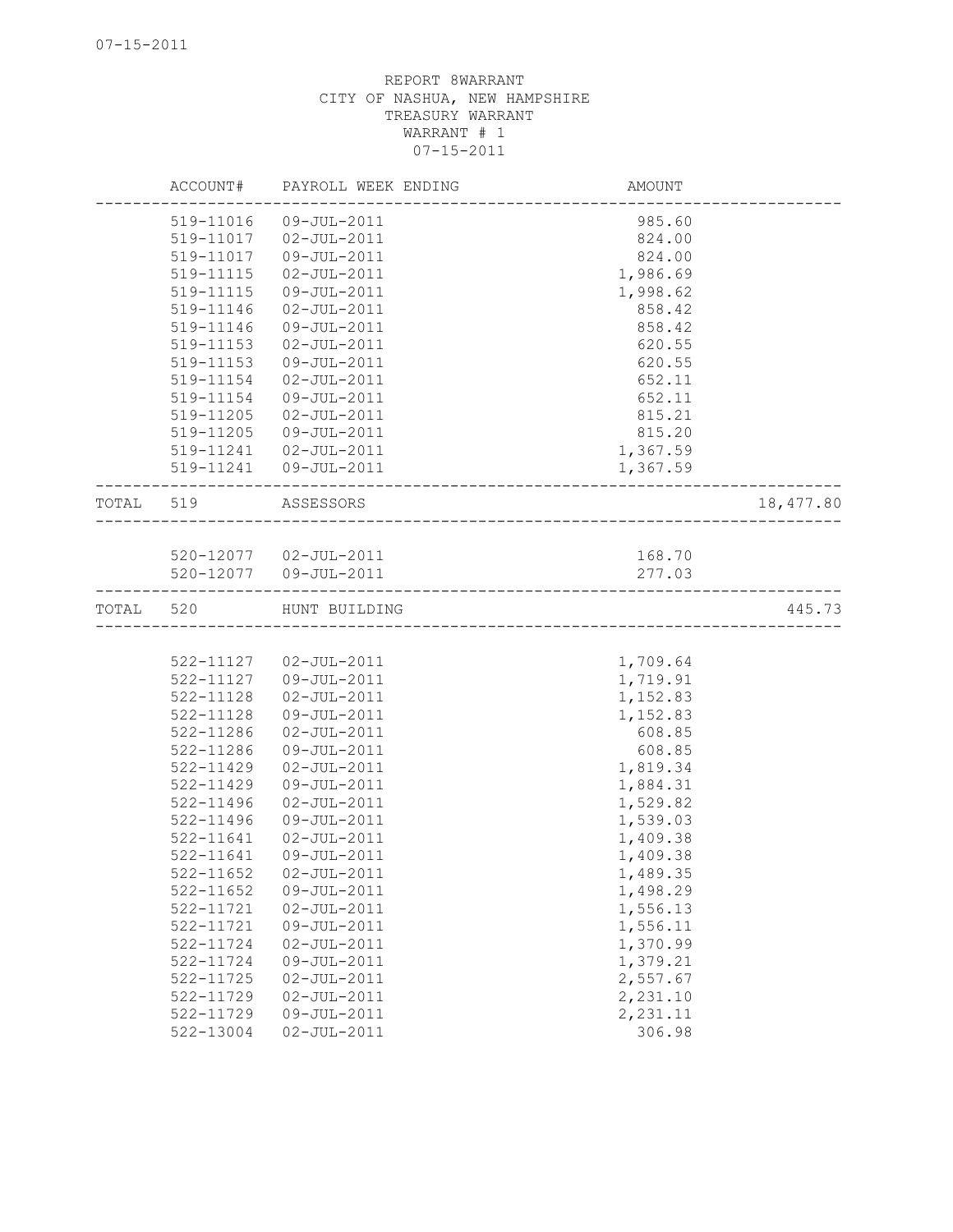|           |               | ACCOUNT# PAYROLL WEEK ENDING |           |           |
|-----------|---------------|------------------------------|-----------|-----------|
|           |               |                              |           | 32,721.11 |
|           |               |                              |           |           |
|           |               | 523-11332  02-JUL-2011       | 1,006.34  |           |
|           |               | 523-11332  09-JUL-2011       | 1,006.33  |           |
| TOTAL 523 |               | GIS                          |           | 2,012.67  |
|           |               |                              |           |           |
|           |               |                              |           |           |
|           | 531-11065     | 02-JUL-2011                  | 1,143.30  |           |
|           | 531-11065     | 09-JUL-2011                  | 1,150.16  |           |
|           | 531-11085     | 02-JUL-2011                  | 922.04    |           |
|           | 531-11085     | 09-JUL-2011                  | 922.04    |           |
|           | 531-11114     | 02-JUL-2011                  | 2,355.25  |           |
|           | 531-11114     | 09-JUL-2011                  | 2,355.27  |           |
|           | 531-11129     | $02 - JUL - 2011$            | 1,998.79  |           |
|           | 531-11129     | 09-JUL-2011                  | 1,998.79  |           |
|           | 531-11164     | $02 - JUL - 2011$            | 1,178.65  |           |
|           | 531-11164     | 09-JUL-2011                  | 1,178.65  |           |
|           | 531-11166     | 02-JUL-2011                  | 1,937.98  |           |
|           | 531-11166     | 09-JUL-2011                  | 1, 174.97 |           |
|           | 531-11170     | 02-JUL-2011                  | 1,526.02  |           |
|           | 531-11170     | 09-JUL-2011                  | 1,526.04  |           |
|           | 531-11201     | 02-JUL-2011                  | 682.41    |           |
|           | 531-11201     | 09-JUL-2011                  | 682.41    |           |
|           | 531-11203     | $02 - JUL - 2011$            | 1,349.54  |           |
|           | 531-11203     | 09-JUL-2011                  | 1,349.54  |           |
|           | 531-11226     | 02-JUL-2011                  | 776.25    |           |
|           | $531 - 11226$ | 09-JUL-2011                  | 776.25    |           |
|           | 531-11242     | 02-JUL-2011                  | 1,158.79  |           |
|           | 531-11242     | 09-JUL-2011                  | 1,158.79  |           |
|           | 531-11245     | $02 - JUL - 2011$            | 643.00    |           |
|           | 531-11245     | 09-JUL-2011                  | 643.00    |           |
|           | 531-11257     | $02 - JUL - 2011$            | 4,403.35  |           |
|           | 531-11257     | 09-JUL-2011                  | 5, 123.45 |           |
|           | 531-11287     | $02 - JUL - 2011$            | 846.15    |           |
|           | 531-11287     | 09-JUL-2011                  | 846.15    |           |
|           | 531-11398     | $02 - JUL - 2011$            | 646.25    |           |
|           | 531-11398     | 09-JUL-2011                  | 646.25    |           |
|           | 531-11477     | $02 - JUL - 2011$            | 648.94    |           |
|           | 531-11477     | 09-JUL-2011                  | 796.06    |           |
|           | 531-11487     | $02 - JUL - 2011$            | 1,400.35  |           |
|           | 531-11487     | 09-JUL-2011                  | 1,400.35  |           |
|           | 531-11495     | $02 - JUL - 2011$            | 1,037.26  |           |
|           | 531-11495     | 09-JUL-2011                  | 1,037.26  |           |
|           | 531-11498     | $02 - JUL - 2011$            | 878.18    |           |
|           | 531-11498     | 09-JUL-2011                  | 878.19    |           |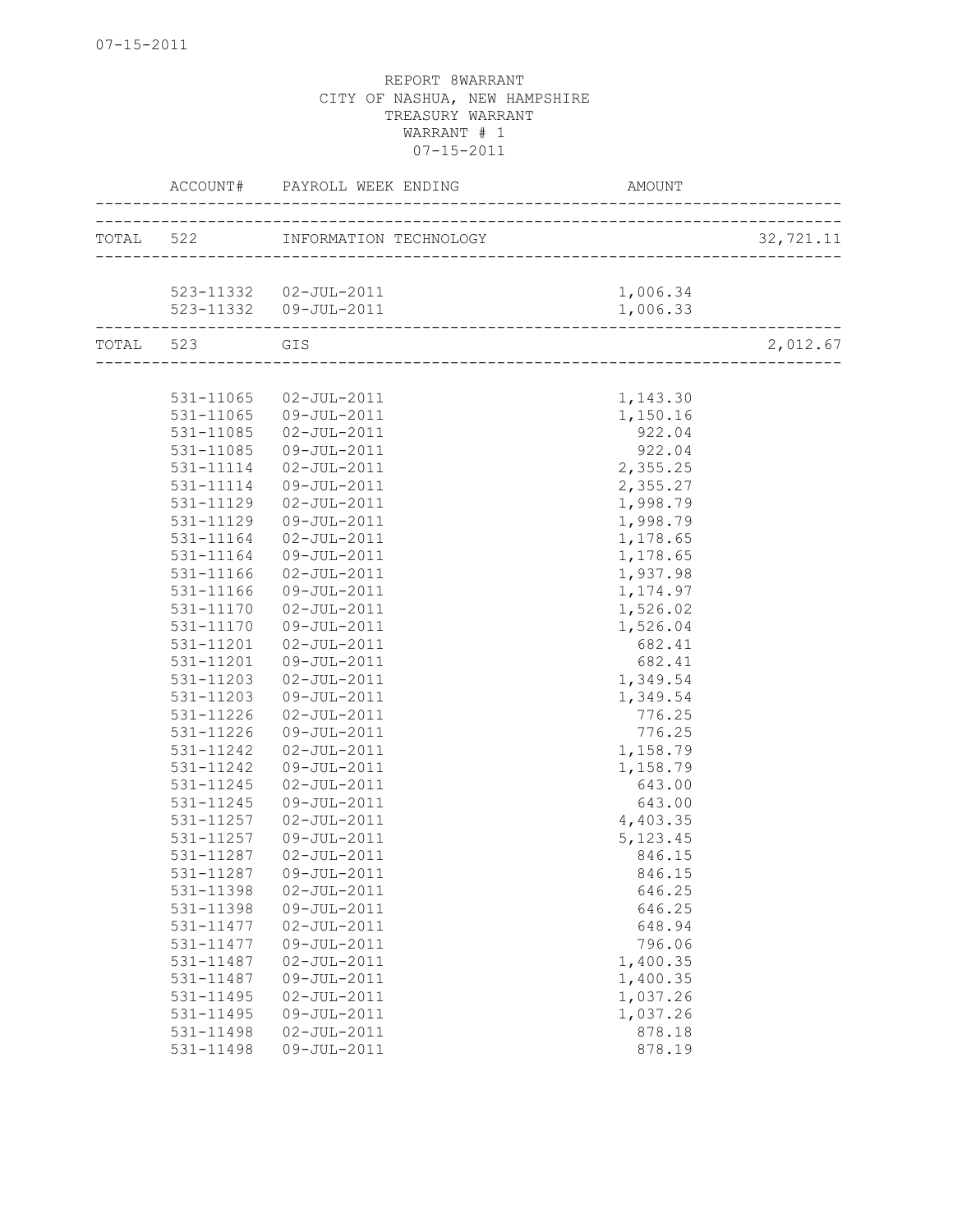| ACCOUNT#      | PAYROLL WEEK ENDING              | AMOUNT      |
|---------------|----------------------------------|-------------|
|               |                                  |             |
| 531-11516     | $02 - JUL - 2011$<br>09-JUL-2011 | 884.57      |
| 531-11516     |                                  | 884.57      |
| 531-11534     | $02 - JUL - 2011$                | 1,496.61    |
| 531-11534     | 09-JUL-2011                      | 1,496.61    |
| 531-11535     | $02 - JUL - 2011$                | 13,380.90   |
| 531-11535     | 09-JUL-2011                      | 13,380.91   |
| 531-11537     | $02 - JUL - 2011$                | 14,485.33   |
| 531-11537     | 09-JUL-2011                      | 14,485.35   |
| 531-11538     | $02 - JUL - 2011$                | 922.04      |
| 531-11538     | 09-JUL-2011                      | 922.04      |
| 531-11539     | $02 - JUL - 2011$                | 1,579.20    |
| 531-11539     | 09-JUL-2011                      | 4,762.84    |
| 531-11544     | $02 - JUL - 2011$                | 4,268.62    |
| 531-11544     | 09-JUL-2011                      | 4,268.61    |
| 531-11549     | $02 - JUL - 2011$                | 7,328.04    |
| 531-11549     | 09-JUL-2011                      | 7,328.04    |
| 531-11550     | $02 - JUL - 2011$                | 1,914.70    |
| 531-11550     | 09-JUL-2011                      | 1,914.70    |
| 531-11552     | $02 - JUL - 2011$                | 10,362.00   |
| 531-11552     | 09-JUL-2011                      | 10,362.00   |
| 531-11555     | $02 - JUL - 2011$                | 44,270.00   |
| 531-11555     | 09-JUL-2011                      | 43, 352.22  |
| 531-11558     | $02 - JUL - 2011$                | 94,009.00   |
| 531-11558     | 09-JUL-2011                      | 67,386.97   |
| 531-11561     | $02 - JUL - 2011$                | 14,092.65   |
| $531 - 11561$ | 09-JUL-2011                      | 14,098.50   |
| 531-11567     | $02 - JUL - 2011$                | 34, 187. 17 |
| 531-11567     | 09-JUL-2011                      | 34, 187. 12 |
| 531-11569     | $02 - JUL - 2011$                | 1,214.02    |
| 531-11569     | 09-JUL-2011                      | 1,214.01    |
| 531-11618     | $02 - JUL - 2011$                | 2,713.46    |
| 531-11618     | 09-JUL-2011                      | 2,713.46    |
| 531-11622     | $02 - JUL - 2011$                | 3,081.17    |
| 531-11622     | 09-JUL-2011                      | 3,081.18    |
| 531-11634     | $02 - JUL - 2011$                | 720.10      |
| 531-11664     | $02 - JUL - 2011$                | 1,171.17    |
| 531-11664     | 09-JUL-2011                      | 1,171.17    |
| 531-11665     | $02 - JUL - 2011$                | 809.40      |
| 531-11665     | 09-JUL-2011                      | 863.25      |
| 531-11719     | $02 - JUL - 2011$                | 949.26      |
| 531-11719     | 09-JUL-2011                      | 949.26      |
| 531-11722     | $02 - JUL - 2011$                | 611.85      |
| 531-11722     | 09-JUL-2011                      | 611.85      |
| 531-11732     | $02 - JUL - 2011$                | 6,034.25    |
| 531-11732     | 09-JUL-2011                      | 6,034.25    |
| 531-12020     | $02 - JUL - 2011$                | 984.98      |
| 531-12020     | 09-JUL-2011                      | 984.99      |
| 531-12042     | $02 - JUL - 2011$                | 745.52      |
|               |                                  |             |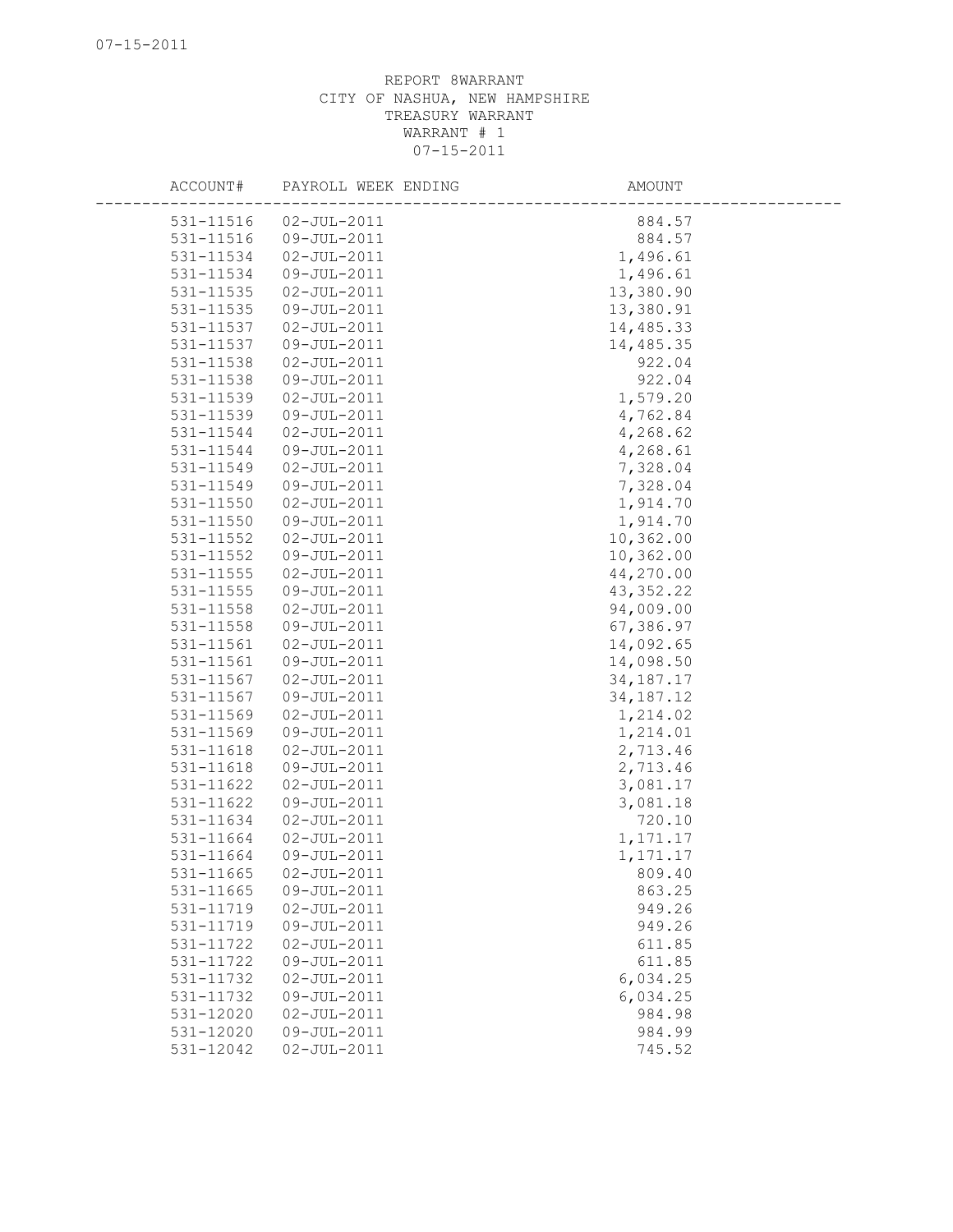|       | ACCOUNT#               | PAYROLL WEEK ENDING | AMOUNT     |             |
|-------|------------------------|---------------------|------------|-------------|
|       | 531-12042              | 09-JUL-2011         | 1,228.52   |             |
|       | 531-12066              | $02 - JUL - 2011$   | 708.05     |             |
|       | 531-12066              | 09-JUL-2011         | 666.41     |             |
|       | 531-12068              | $02 - JUL - 2011$   | 771.36     |             |
|       | 531-12068              | 09-JUL-2011         | 725.99     |             |
|       | 531-12071              | $02 - JUL - 2011$   | 266.52     |             |
|       | 531-12071              | 09-JUL-2011         | 266.52     |             |
|       | 531-12119              | $02 - JUL - 2011$   | 1,158.51   |             |
|       | 531-12119              | 09-JUL-2011         | 1,158.52   |             |
|       | 531-13004              | $02 - JUL - 2011$   | 1,705.88   |             |
|       | 531-13004              | 09-JUL-2011         | 3,799.02   |             |
|       | 531-13040              | $02 - JUL - 2011$   | 3,698.75   |             |
|       | 531-13040              | 09-JUL-2011         | 4,083.77   |             |
|       | 531-13044              | $02 - JUL - 2011$   | 764.42     |             |
|       | 531-13044              | 09-JUL-2011         | 9,870.19   |             |
|       | 531-13047              | $02 - JUL - 2011$   | 2,031.52   |             |
|       | 531-13047              | 09-JUL-2011         | 15,666.25  |             |
|       | 531-13048              | $02 - JUL - 2011$   | 1,466.23   |             |
|       | 531-13048              | 09-JUL-2011         | 6,587.71   |             |
|       | 531-15002              | $02 - JUL - 2011$   | 382.31     |             |
|       | 531-15002              | 09-JUL-2011         | 45,892.68  |             |
|       | 531-17002              | 09-JUL-2011         | 200.00     |             |
|       | 531-17003              | $02 - JUL - 2011$   | 700.00     |             |
|       |                        | 02-JUL-2011         | 400.00     |             |
|       | 531-17006<br>531-17006 | 09-JUL-2011         | 3,150.00   |             |
|       |                        |                     |            |             |
| TOTAL | 531                    | POLICE DEPARTMENT   |            | 657, 195.16 |
|       |                        |                     |            |             |
|       | 532-11024              | $02 - JUL - 2011$   | 2,120.45   |             |
|       | 532-11024              | 09-JUL-2011         | 2,120.48   |             |
|       | 532-11069              | $02 - JUL - 2011$   | 1,377.04   |             |
|       | 532-11069              | 09-JUL-2011         | 1,377.04   |             |
|       | 532-11111              | $02 - JUL - 2011$   | 2,229.64   |             |
|       | 532-11111              | 09-JUL-2011         | 2,240.76   |             |
|       | 532-11207              | $02 - JUL - 2011$   | 6,803.43   |             |
|       | 532-11207              | 09-JUL-2011         | 6,854.05   |             |
|       | 532-11281              | $02 - JUL - 2011$   | 1,005.80   |             |
|       | 532-11281              | 09-JUL-2011         | 1,005.80   |             |
|       | 532-11285              | $02 - JUL - 2011$   | 8,428.46   |             |
|       | 532-11285              | 09-JUL-2011         | 8,428.45   |             |
|       | 532-11291              | $02 - JUL - 2011$   | 5,430.66   |             |
|       | 532-11291              | 09-JUL-2011         | 5,781.90   |             |
|       | 532-11298              | $02 - JUL - 2011$   | 1,395.22   |             |
|       | 532-11298              | 09-JUL-2011         | 1,395.22   |             |
|       | 532-11300              | $02 - JUL - 2011$   | 33,739.96  |             |
|       | 532-11300              | 09-JUL-2011         | 37, 414.44 |             |
|       | 532-11303              | $02 - JUL - 2011$   | 1,233.08   |             |
|       |                        |                     |            |             |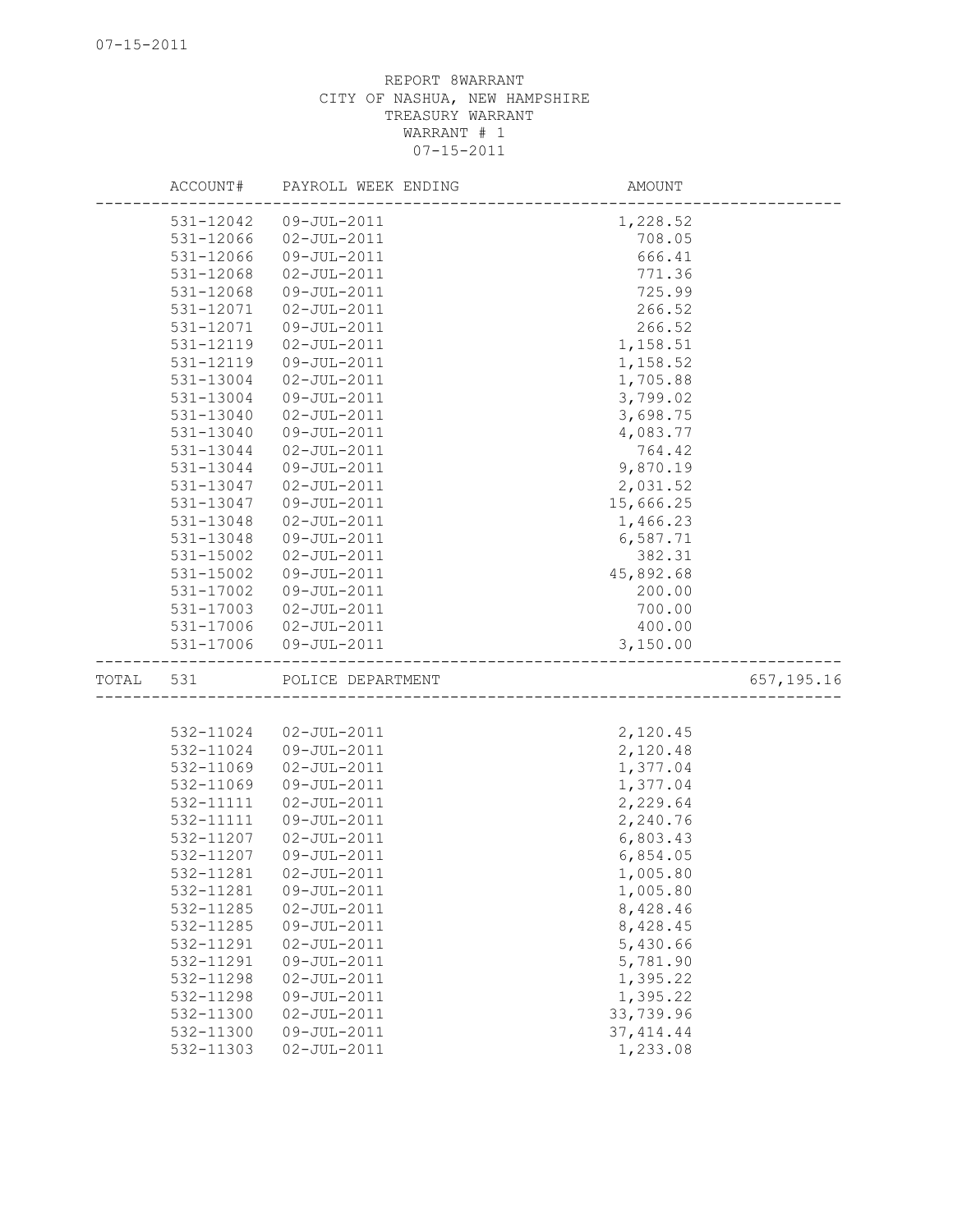|       | ACCOUNT#  | PAYROLL WEEK ENDING    | AMOUNT      |            |
|-------|-----------|------------------------|-------------|------------|
|       | 532-11303 | 09-JUL-2011            | 1,233.08    |            |
|       | 532-11305 | $02 - JUL - 2011$      | 4,932.33    |            |
|       | 532-11305 | 09-JUL-2011            | 1,257.85    |            |
|       | 532-11309 | $02 - JUL - 2011$      | 105, 912.79 |            |
|       | 532-11309 | 09-JUL-2011            | 105, 912.79 |            |
|       | 532-11660 | $02 - JUL - 2011$      | 1,535.88    |            |
|       | 532-11660 | 09-JUL-2011            | 1,535.86    |            |
|       | 532-11663 | $02 - JUL - 2011$      | 1,535.88    |            |
|       | 532-11663 | 09-JUL-2011            | 1,535.88    |            |
|       | 532-11666 | $02 - JUL - 2011$      | 1,535.88    |            |
|       | 532-11666 | 09-JUL-2011            | 1,535.88    |            |
|       | 532-11668 | 02-JUL-2011            | 1,551.20    |            |
|       | 532-11668 | 09-JUL-2011            | 1,551.21    |            |
|       | 532-12070 | $02 - JUL - 2011$      | 45,284.13   |            |
|       | 532-12070 | 09-JUL-2011            | 40,082.11   |            |
|       | 532-13003 | 09-JUL-2011            | 184.25      |            |
|       | 532-13004 | $02 - JUL - 2011$      | 95.62       |            |
|       | 532-13004 | $09 - JUL - 2011$      | 30.51       |            |
|       | 532-13018 | $02 - JUL - 2011$      | 4,548.65    |            |
|       | 532-13018 | 09-JUL-2011            | 4,267.31    |            |
|       | 532-13024 | 02-JUL-2011            | 725.53      |            |
|       | 532-13024 | $09 - JUL - 2011$      | 2,963.98    |            |
|       | 532-13050 | $02 - JUL - 2011$      | 17,980.03   |            |
|       | 532-13050 | 09-JUL-2011            | 13,619.19   |            |
|       | 532-15002 | 09-JUL-2011            | 43,401.50   |            |
|       | 532-18030 | $02 - JUL - 2011$      | 100.00      |            |
|       | 532-18039 | $02 - JUL - 2011$      | 1,875.00    |            |
|       | 532-18084 | 09-JUL-2011            | 1,532.24    |            |
|       | 532-19231 | $02 - JUL - 2011$      | 1,257.81    |            |
|       | 532-19231 | 09-JUL-2011            | 1,243.57    |            |
|       | 532-19232 | $02 - JUL - 2011$      | 1,838.10    |            |
|       | 532-19232 | 09-JUL-2011            | 1,838.10    |            |
|       | 532-19233 | $02 - JUL - 2011$      | 2,813.79    |            |
|       | 532-19233 | 09-JUL-2011            | 2,813.79    |            |
|       | 532-19234 | $02 - JUL - 2011$      | 1,816.89    |            |
|       | 532-19234 | 09-JUL-2011            | 1,816.89    |            |
|       | 532-31050 | 09-JUL-2011            |             |            |
| TOTAL | 532       | FIRE DEPARTMENT        |             | 554,077.38 |
|       |           | 535-11980  02-JUL-2011 | 96.15       |            |
|       | 535-11980 | 09-JUL-2011            | 96.15       |            |
| TOTAL | 535       | EMERGENCY MANAGEMENT   |             | 192.30     |
|       |           | 536-11200  02-JUL-2011 | 1,449.60    |            |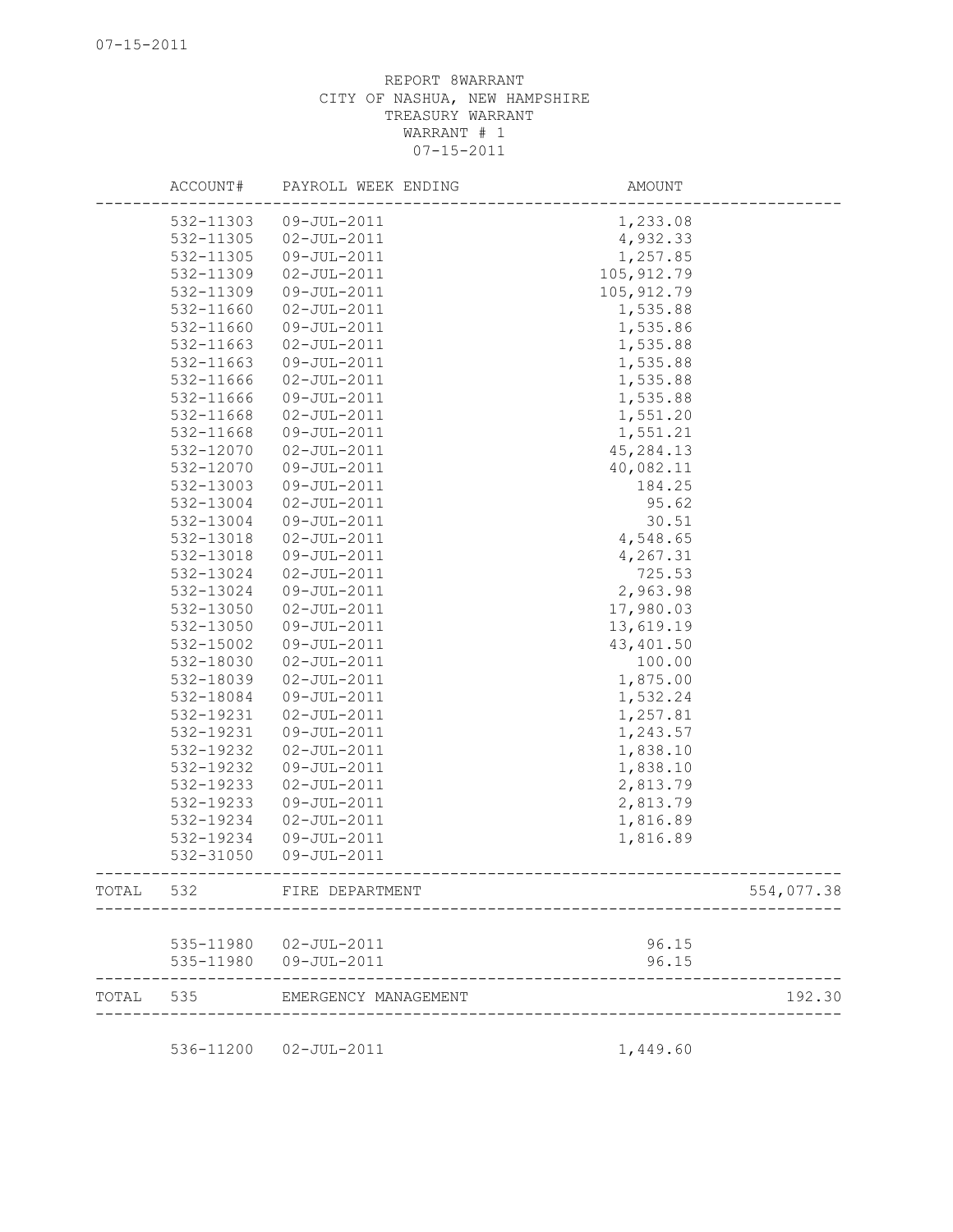| TOTAL | 543                    | ENVIRONMENTAL HEALTH DEPT.       |                  | 11,598.11 |
|-------|------------------------|----------------------------------|------------------|-----------|
|       | 543-11605<br>543-11605 | 02-JUL-2011<br>09-JUL-2011       | 985.14<br>991.04 |           |
|       | 543-11604              | 09-JUL-2011                      | 1,583.10         |           |
|       | 543-11604              | $02 - JUL - 2011$                | 1,573.62         |           |
|       | 543-11602              | 09-JUL-2011                      | 915.30           |           |
|       | 543-11602              | $02 - JU$ T $-2011$              | 909.84           |           |
|       | 543-11438              | 09-JUL-2011                      | 1,332.83         |           |
|       | 543-11438              | 02-JUL-2011                      | 1,324.89         |           |
|       | 543-11380              | 09-JUL-2011                      | 994.14           |           |
|       | 543-11380              | $02 - JUL - 2011$                | 988.21           |           |
| TOTAL | 542                    | COMMUNITY HEALTH                 |                  | 12,802.20 |
|       | 542-12109              | $02 - JUL - 2011$                | 187.00           |           |
|       | 542-12044              | 09-JUL-2011                      | 90.90            |           |
|       | 542-12044              | 02-JUL-2011                      | 90.90            |           |
|       | 542-12000              | 09-JUL-2011                      | 309.24           |           |
|       | 542-11584              | 09-JUL-2011                      | 3,880.15         |           |
|       | 542-11584              | $02 - JUL - 2011$                | 3,787.06         |           |
|       | 542-11484              | 09-JUL-2011                      | 160.00           |           |
|       | 542-11484              | 02-JUL-2011                      | 160.00           |           |
|       | 542-11426              | 09-JUL-2011                      | 1,413.12         |           |
|       | 542-11426              | $02 - JUL - 2011$                | 1,404.70         |           |
|       | 542-11024              | 09-JUL-2011                      | 661.54           |           |
|       | 542-11024              | $02 - JUL - 2011$                | 657.59           |           |
| TOTAL | 541                    | COMMUNITY SERVICES DIVISION      |                  | 4,654.26  |
|       | 541-11346              | 09-JUL-2011                      | 437.91           |           |
|       | 541-11346              | 02-JUL-2011                      | 435.30           |           |
|       | 541-11240              | 09-JUL-2011                      | 1,618.08         |           |
|       | 541-11240              | $02 - JUL - 2011$                | 1,503.01         |           |
|       | 541-11024<br>541-11024 | $02 - JUL - 2011$<br>09-JUL-2011 | 263.04<br>396.92 |           |
| TOTAL | 536                    | CITYWIDE COMMUNICATIONS          |                  | 5,359.44  |
|       |                        | 536-12137  09-JUL-2011           | 1,230.12         |           |
|       |                        | 536-12137  02-JUL-2011           | 1,230.12         |           |
|       | 536-11200              | 09-JUL-2011                      | 1,449.60         |           |
|       | ACCOUNT#               | PAYROLL WEEK ENDING              | AMOUNT           |           |

544-11008 02-JUL-2011 766.45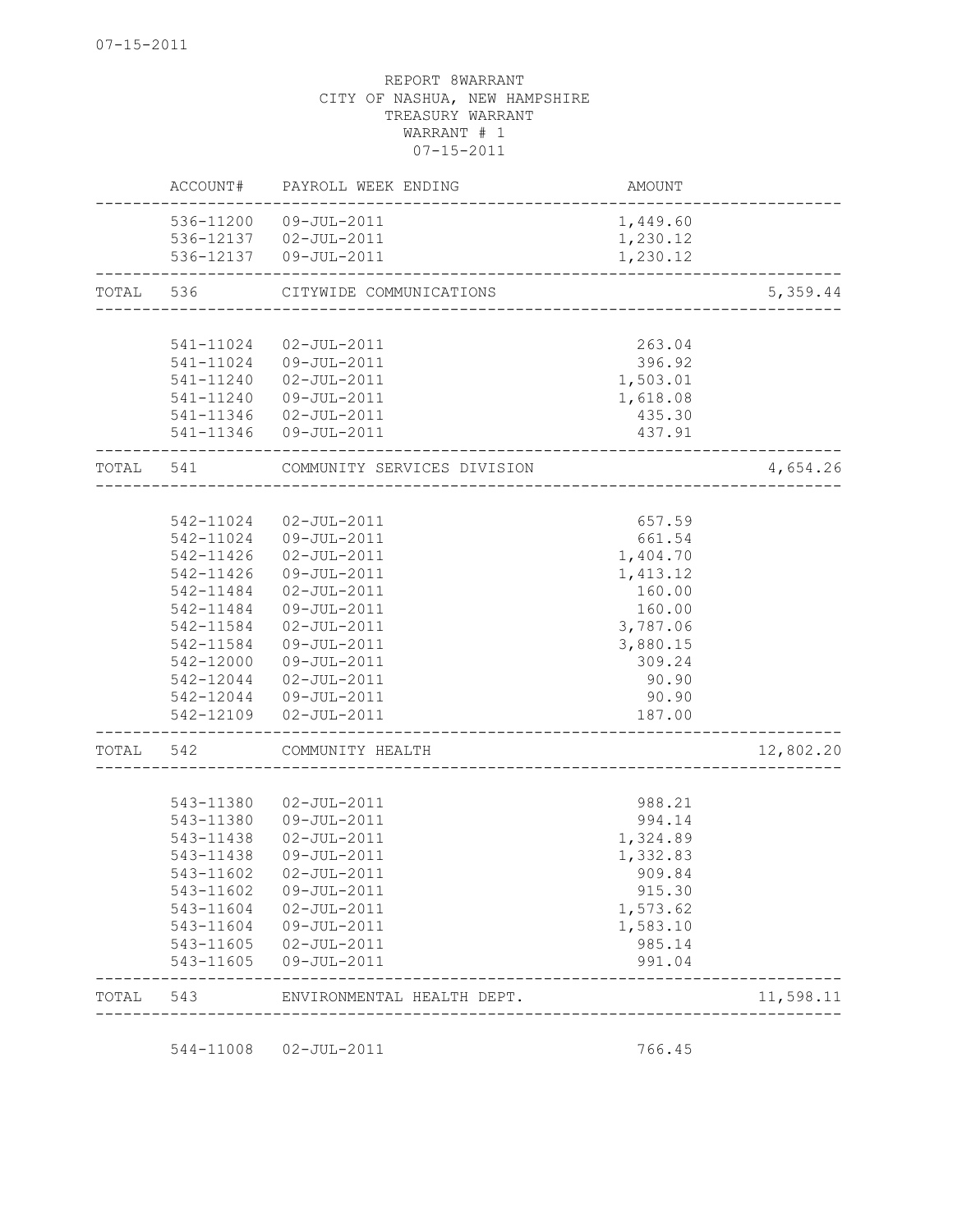|           | ACCOUNT#      | PAYROLL WEEK ENDING            | AMOUNT    |           |
|-----------|---------------|--------------------------------|-----------|-----------|
|           |               | 544-11008 09-JUL-2011          | 771.06    |           |
|           | 544-11099     | 02-JUL-2011                    | 2,161.16  |           |
|           | 544-11099     | 09-JUL-2011                    | 2, 174.14 |           |
|           | 544-11112     | 02-JUL-2011                    | 877.26    |           |
|           | 544-11112     | 09-JUL-2011                    | 882.53    |           |
|           | 544-11367     | $02 - JUL - 2011$              | 858.44    |           |
|           | 544-11367     | 09-JUL-2011                    | 863.60    |           |
|           | 544-11777     | $02 - JUL - 2011$              | 1,328.19  |           |
|           |               | 544-11777  09-JUL-2011         | 1,336.13  |           |
|           |               | 544-12101  02-JUL-2011         | 3,520.54  |           |
| TOTAL 544 |               | WELFARE ADMINISTRATION         |           | 15,539.50 |
|           |               |                                |           |           |
|           | 551-11024     | 02-JUL-2011                    | 639.71    |           |
|           | 551-11024     | 09-JUL-2011                    | 639.71    |           |
|           | 551-11028     | $02 - JUL - 2011$              | 557.82    |           |
|           | 551-11028     | 09-JUL-2011                    | 557.83    |           |
|           | 551-11057     | $02 - JUL - 2011$              | 920.69    |           |
|           | 551-11057     | 09-JUL-2011                    | 920.70    |           |
|           | 551-11094     | 02-JUL-2011                    | 313.79    |           |
|           | 551-11094     | 09-JUL-2011                    | 313.78    |           |
|           | 551-11097     | 02-JUL-2011                    | 1,101.98  |           |
|           | 551-11097     | 09-JUL-2011                    | 1,101.99  |           |
|           | 551-11211     | $02 - JUL - 2011$              | 632.11    |           |
|           | 551-11211     | 09-JUL-2011                    | 636.53    |           |
|           | 551-11249     | $02 - JUL - 2011$              | 1,320.00  |           |
|           | 551-11249     | 09-JUL-2011                    | 1,367.15  |           |
|           | 551-11268     | $02 - JUL - 2011$              | 650.13    |           |
|           | 551-11268     | 09-JUL-2011                    | 650.13    |           |
|           | $551 - 11273$ | $02 - JUL - 2011$              | 1,703.65  |           |
|           | 551-11273     | 09-JUL-2011                    | 1,735.80  |           |
|           | 551-11435     | $02 - JUL - 2011$              | 936.74    |           |
|           | 551-11435     | 09-JUL-2011                    | 942.36    |           |
|           | $551 - 11462$ | $02 - JUL - 2011$              | 1,059.21  |           |
|           | 551-11462     | 09-JUL-2011                    | 1,059.21  |           |
|           | 551-11620     | $02 - JUL - 2011$              | 1,184.60  |           |
|           | 551-11620     | 09-JUL-2011                    | 1,191.72  |           |
|           | 551-11638     | $02 - JUL - 2011$              | 1,212.06  |           |
|           | 551-11638     | 09-JUL-2011                    | 1,219.32  |           |
|           | 551-13004     | 02-JUL-2011                    | 149.27    |           |
|           | 551-13004     | 09-JUL-2011                    | 16.08     |           |
| TOTAL     | 551           | PUBLIC WORKS DIV & ENGINEERING |           | 24,734.07 |
|           |               |                                |           |           |
|           |               | 552-11024  02-JUL-2011         | 706.27    |           |
|           |               | 552-11024 09-JUL-2011          | 706.26    |           |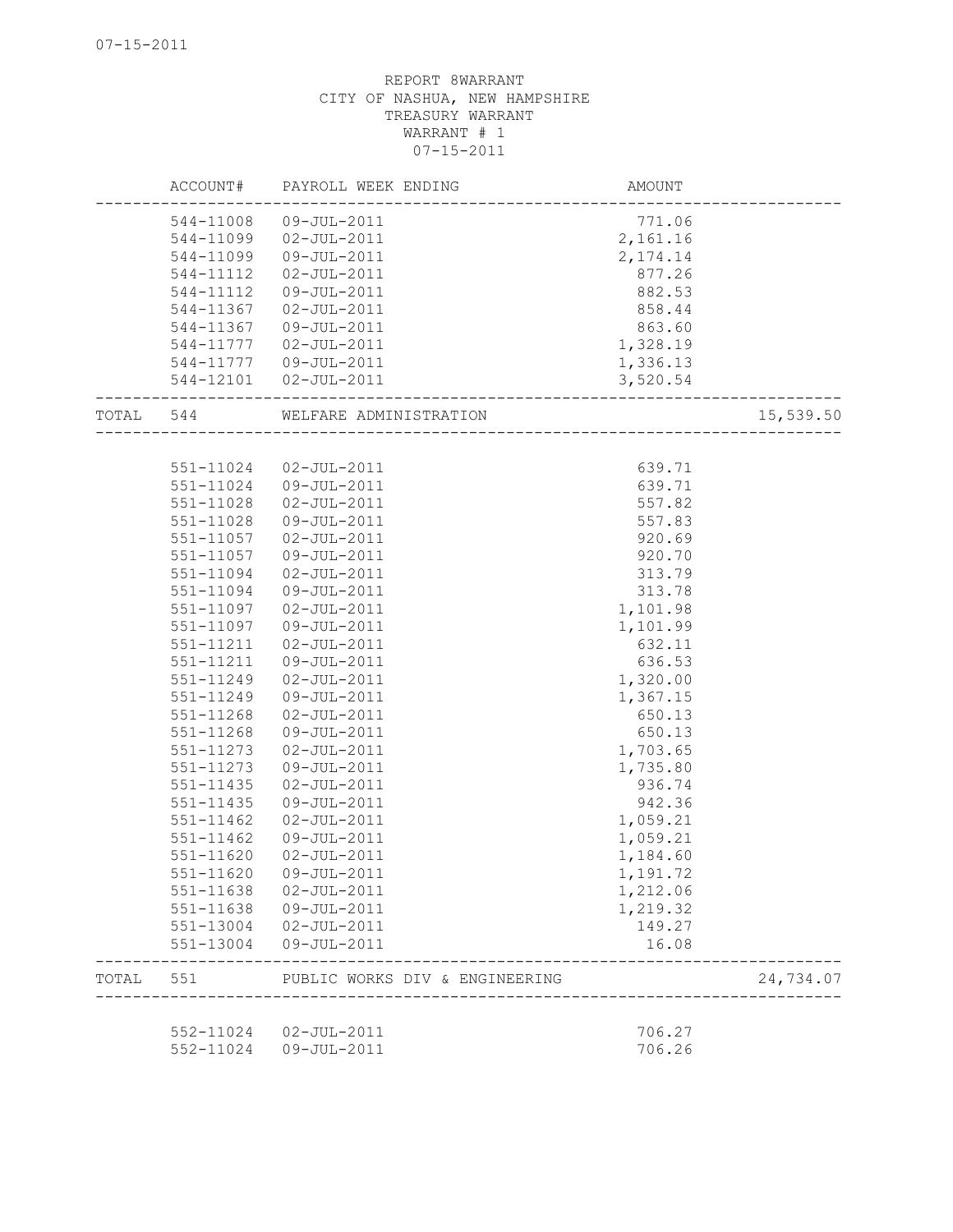|       | ACCOUNT#  | PAYROLL WEEK ENDING    | AMOUNT   |           |
|-------|-----------|------------------------|----------|-----------|
|       |           | 552-11077  02-JUL-2011 | 1,331.47 |           |
|       | 552-11077 | 09-JUL-2011            | 1,339.48 |           |
|       | 552-11087 | $02 - JUL - 2011$      | 840.40   |           |
|       | 552-11087 | 09-JUL-2011            | 855.44   |           |
|       | 552-11143 | $02 - JUL - 2011$      | 878.00   |           |
|       | 552-11143 | 09-JUL-2011            | 878.00   |           |
|       | 552-11324 | $02 - JUL - 2011$      | 4,236.84 |           |
|       | 552-11324 | 09-JUL-2011            | 4,216.83 |           |
|       | 552-11339 | $02 - JUL - 2011$      | 3,012.80 |           |
|       | 552-11339 | 09-JUL-2011            | 3,012.82 |           |
|       | 552-11342 | $02 - JUL - 2011$      | 790.80   |           |
|       | 552-11342 | 09-JUL-2011            | 790.80   |           |
|       | 552-11343 | 02-JUL-2011            | 2,689.20 |           |
|       | 552-11343 | 09-JUL-2011            | 2,686.80 |           |
|       | 552-11407 | 02-JUL-2011            | 4,558.00 |           |
|       | 552-11407 | 09-JUL-2011            | 4,558.00 |           |
|       | 552-11492 | $02 - JUL - 2011$      | 836.40   |           |
|       | 552-11492 | 09-JUL-2011            | 836.40   |           |
|       | 552-11562 | $02 - JUL - 2011$      | 420.52   |           |
|       | 552-11562 | 09-JUL-2011            | 420.53   |           |
|       | 552-11580 | $02 - JUL - 2011$      | 1,014.70 |           |
|       | 552-11580 | 09-JUL-2011            | 1,020.77 |           |
|       | 552-11672 | $02 - JUL - 2011$      | 1,489.36 |           |
|       | 552-11672 | 09-JUL-2011            | 1,498.29 |           |
|       | 552-11750 | $02 - JUL - 2011$      | 819.60   |           |
|       | 552-11750 | 09-JUL-2011            | 816.40   |           |
|       | 552-12154 | $02 - JUL - 2011$      | 380.00   |           |
|       | 552-12154 | 09-JUL-2011            | 320.00   |           |
|       | 552-12156 | $02 - JUL - 2011$      | 5,680.00 |           |
|       | 552-12156 | 09-JUL-2011            | 4,640.00 |           |
|       | 552-12158 | $02 - JUL - 2011$      | 595.00   |           |
|       | 552-12158 | 09-JUL-2011            | 546.00   |           |
|       | 552-12159 | $02 - JUL - 2011$      | 4,590.00 |           |
|       | 552-12159 | 09-JUL-2011            | 4,212.75 |           |
|       | 552-12162 | $02 - JUL - 2011$      | 1,269.75 |           |
|       | 552-12162 | 09-JUL-2011            | 1,110.00 |           |
|       | 552-12186 | $02 - JUL - 2011$      | 1,333.00 |           |
|       | 552-12186 | 09-JUL-2011            | 1,107.38 |           |
|       | 552-12192 | $02 - JUL - 2011$      | 2,308.75 |           |
|       | 552-12192 | 09-JUL-2011            | 1,892.38 |           |
|       | 552-13004 | $02 - JUL - 2011$      | 2,567.90 |           |
|       | 552-13004 | 09-JUL-2011            | 6,555.88 |           |
|       | 552-17004 | 09-JUL-2011            | 700.00   |           |
| TOTAL | 552       | PARKS AND RECREATION   |          | 87,069.97 |

553-11024 02-JUL-2011 385.62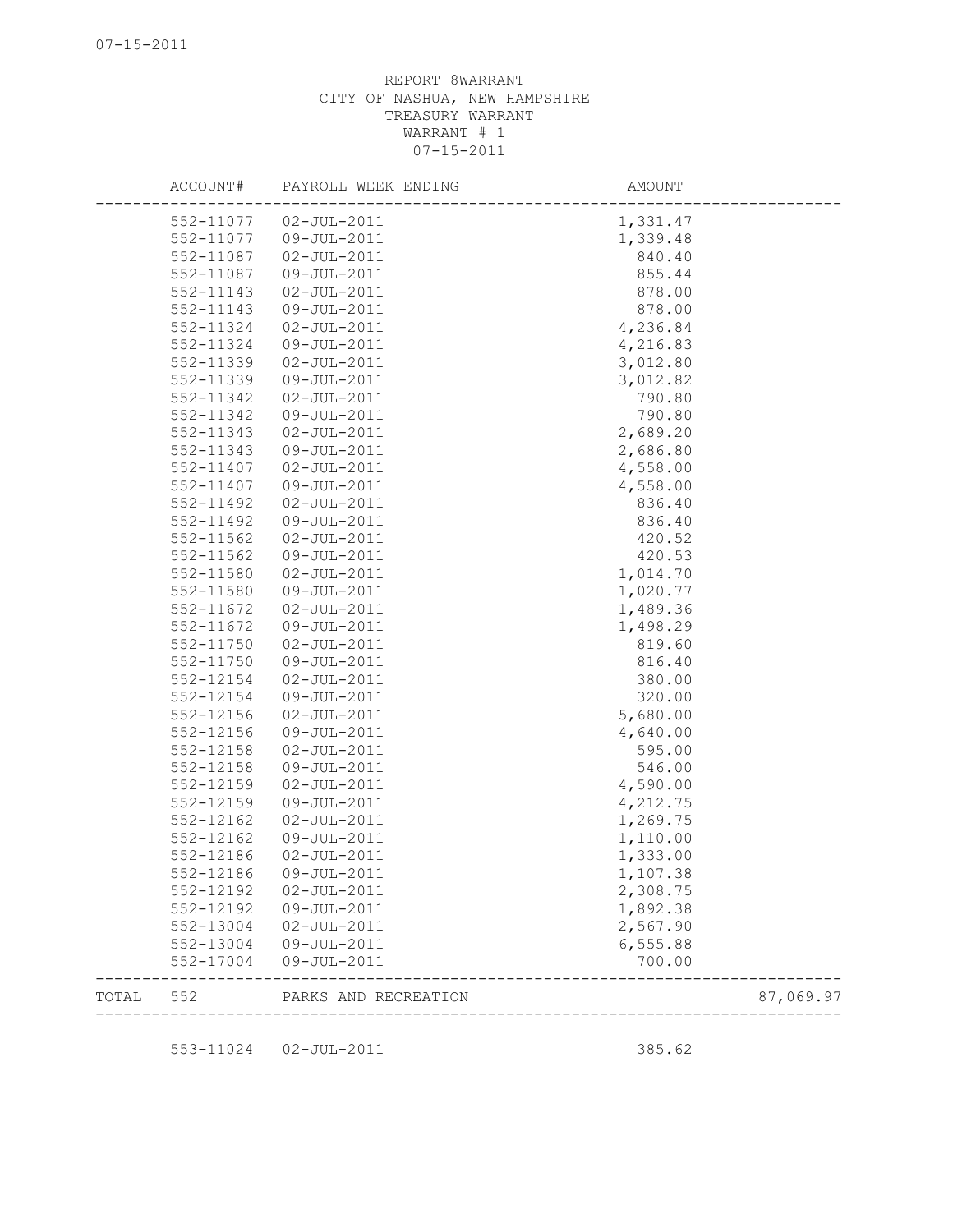|       | ACCOUNT#  | PAYROLL WEEK ENDING | AMOUNT     |           |
|-------|-----------|---------------------|------------|-----------|
|       | 553-11024 | 09-JUL-2011         | 344.49     |           |
|       | 553-11078 | $02 - JUL - 2011$   | 1,367.59   |           |
|       | 553-11078 | 09-JUL-2011         | 1,375.80   |           |
|       | 553-11098 | $02 - JUL - 2011$   | 1,038.42   |           |
|       | 553-11098 | 09-JUL-2011         | 1,038.41   |           |
|       | 553-11169 | $02 - JUL - 2011$   | 1,071.45   |           |
|       | 553-11169 | 09-JUL-2011         | 1,071.45   |           |
|       | 553-11192 | $02 - JUL - 2011$   | 977.06     |           |
|       | 553-11192 | 09-JUL-2011         | 977.05     |           |
|       | 553-11279 | $02 - JUL - 2011$   | 7,058.65   |           |
|       | 553-11279 | 09-JUL-2011         | 7,093.28   |           |
|       | 553-11327 | $02 - JUL - 2011$   | 5,296.05   |           |
|       | 553-11327 | 09-JUL-2011         | 3,177.61   |           |
|       | 553-11375 | $02 - JUL - 2011$   | 84.74      |           |
|       | 553-11375 | 09-JUL-2011         | 837.94     |           |
|       | 553-11465 | $02 - JUL - 2011$   | 3,345.60   |           |
|       | 553-11465 | 09-JUL-2011         | 3,345.60   |           |
|       | 553-11474 | $02 - JUL - 2011$   | 3,856.80   |           |
|       | 553-11474 | 09-JUL-2011         | 3,856.80   |           |
|       | 553-11475 | $02 - JUL - 2011$   | 2,931.61   |           |
|       | 553-11475 | 09-JUL-2011         | 2,931.60   |           |
|       | 553-11630 | $02 - JUL - 2011$   | 1,756.00   |           |
|       | 553-11630 | 09-JUL-2011         | 1,793.09   |           |
|       | 553-11648 | $02 - JUL - 2011$   | 941.71     |           |
|       | 553-11648 | 09-JUL-2011         | 860.55     |           |
|       | 553-11678 | $02 - JUL - 2011$   | 1,485.69   |           |
|       | 553-11678 | 09-JUL-2011         | 1,494.59   |           |
|       | 553-11759 | $02 - JUL - 2011$   | 13,781.83  |           |
|       | 553-11759 | 09-JUL-2011         | 12, 274.32 |           |
|       | 553-11771 | $02 - JUL - 2011$   | 1,901.60   |           |
|       | 553-11771 | 09-JUL-2011         | 950.80     |           |
|       | 553-13004 | $02 - JUL - 2011$   | 2,280.02   |           |
|       | 553-13004 | 09-JUL-2011         | 400.42     |           |
|       | 553-17004 | $02 - JUL - 2011$   | 700.00     |           |
| TOTAL | 553       | STREET DEPARTMENT   |            | 94,084.24 |
|       |           |                     |            |           |
|       | 555-11024 | $02 - JUL - 2011$   | 385.63     |           |
|       | 555-11024 | 09-JUL-2011         | 344.50     |           |
|       | 555-11058 | $02 - JUL - 2011$   | 1,014.70   |           |
|       | 555-11058 | 09-JUL-2011         | 1,020.77   |           |
|       | 555-11461 | $02 - JUL - 2011$   | 1,533.61   |           |
|       | 555-11461 | 09-JUL-2011         | 1,542.82   |           |
|       | 555-11505 | $02 - JUL - 2011$   | 1,219.71   |           |
|       | 555-11505 | 09-JUL-2011         | 1,227.03   |           |
|       | 555-11639 | $02 - JUL - 2011$   | 836.40     |           |
|       | 555-11639 | 09-JUL-2011         | 836.40     |           |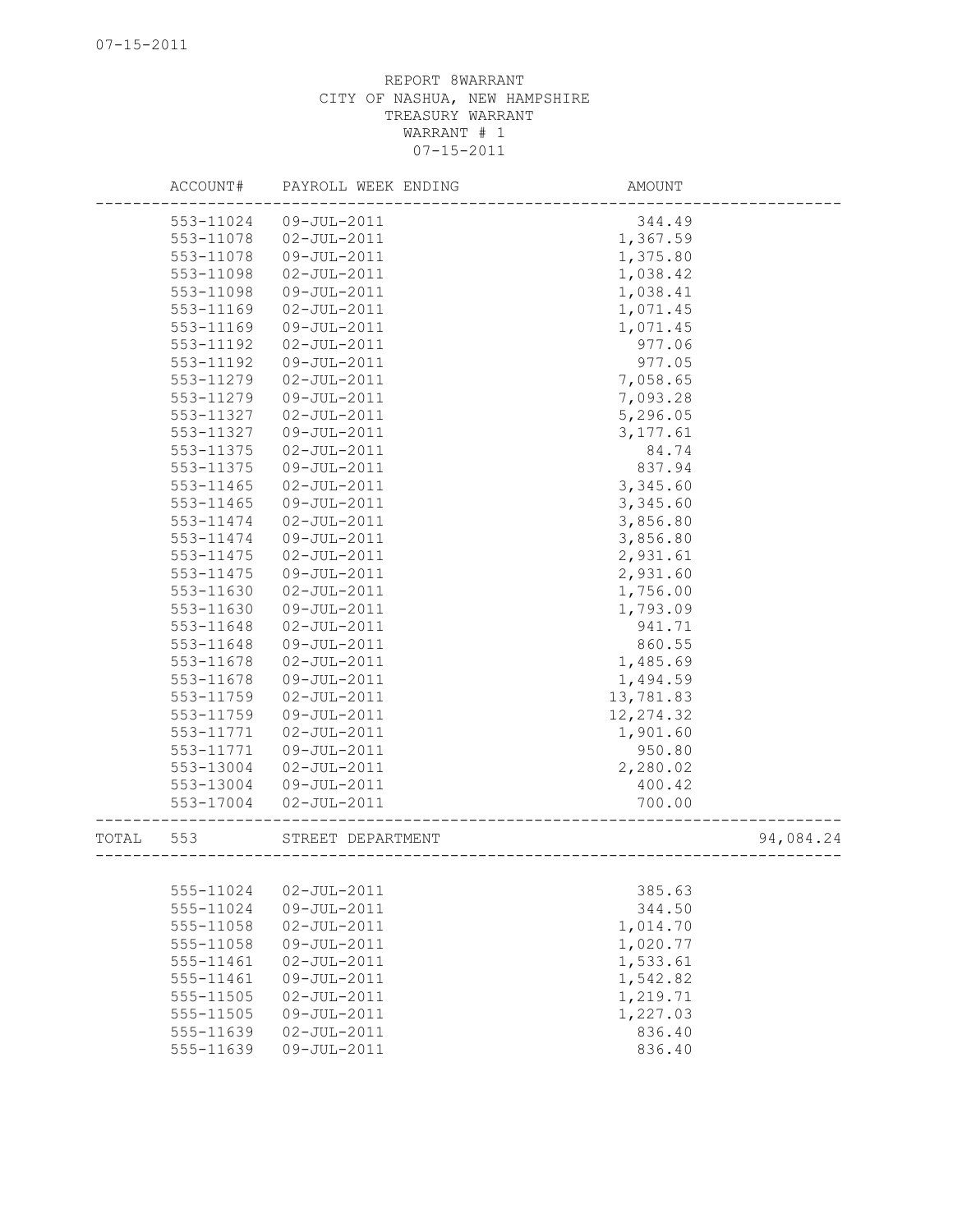|       | ACCOUNT#      | PAYROLL WEEK ENDING                            | AMOUNT                              |           |
|-------|---------------|------------------------------------------------|-------------------------------------|-----------|
|       | 555-11640     | $02 - JUL - 2011$                              | 802.08                              |           |
|       | 555-11640     | 09-JUL-2011                                    | 789.93                              |           |
|       | 555-11738     | $02 - JUL - 2011$                              | 2,000.00                            |           |
|       | 555-11738     | 09-JUL-2011                                    | 2,000.00                            |           |
|       | $555 - 11745$ | $02 - JUL - 2011$                              | 831.60                              |           |
|       | 555-11745     | 09-JUL-2011                                    | 831.60                              |           |
|       | 555-11746     | $02 - JUL - 2011$                              | 1,173.51                            |           |
|       | 555-11746     | 09-JUL-2011                                    | 1,180.56                            |           |
|       | 555-13004     | $02 - JUL - 2011$                              | 112.50                              |           |
|       | 555-13004     | 09-JUL-2011                                    | 225.00                              |           |
|       |               | 555-13068 02-JUL-2011                          | 263.36                              |           |
|       | 555-13068     | 09-JUL-2011                                    | 263.15                              |           |
| TOTAL | 555           | TRAFFIC DEPARTMENT                             |                                     | 20,434.86 |
|       |               |                                                |                                     |           |
|       | 557-11024     | $02 - JUL - 2011$                              | 639.71                              |           |
|       | 557-11024     | 09-JUL-2011                                    | 639.71                              |           |
|       | 557-11161     | $02 - JUL - 2011$                              | 1,268.16                            |           |
|       | 557-11161     | 09-JUL-2011                                    | 1,268.16                            |           |
|       |               | 557-11751 02-JUL-2011<br>557-11751 09-JUL-2011 | 72.50                               |           |
|       |               | 557-13004 09-JUL-2011                          | 72.94<br>167.18                     |           |
| TOTAL | 557           | PARKING LOTS                                   | ___________________________________ | 4,128.36  |
|       |               |                                                |                                     |           |
|       |               | 560-11345  02-JUL-2011                         | 74.59                               |           |
|       |               | 560-12153  02-JUL-2011                         | 50.00                               |           |
| TOTAL | 560           | PINE WOOD CEMETERY                             |                                     | 124.59    |
|       |               |                                                |                                     |           |
|       | 561-11345     | $02 - JUL - 2011$                              | 1,240.90                            |           |
|       | 561-11345     | 09-JUL-2011                                    | 1,248.34                            |           |
|       | 561-11651     | $02 - JUL - 2011$                              | 885.76                              |           |
|       | 561-11651     | 09-JUL-2011                                    | 891.58                              |           |
|       | 561-11658     | $02 - JUL - 2011$                              | 1,075.61                            |           |
|       | 561-11658     | 09-JUL-2011                                    | 1,082.07                            |           |
|       |               | 561-12153  02-JUL-2011                         | 1,885.00                            |           |
|       | 561-12153     | 09-JUL-2011                                    | 1,430.00                            |           |
|       | 561-13004     | $02 - JUL - 2011$                              | 99.65                               |           |
| TOTAL | 561           | EDGEWOOD CEMETERY                              |                                     | 9,838.91  |
|       | 563-11345     | 02-JUL-2011                                    | 1,118.91                            |           |
|       | 563-11345     | 09-JUL-2011                                    | 1,200.68                            |           |
|       |               |                                                |                                     |           |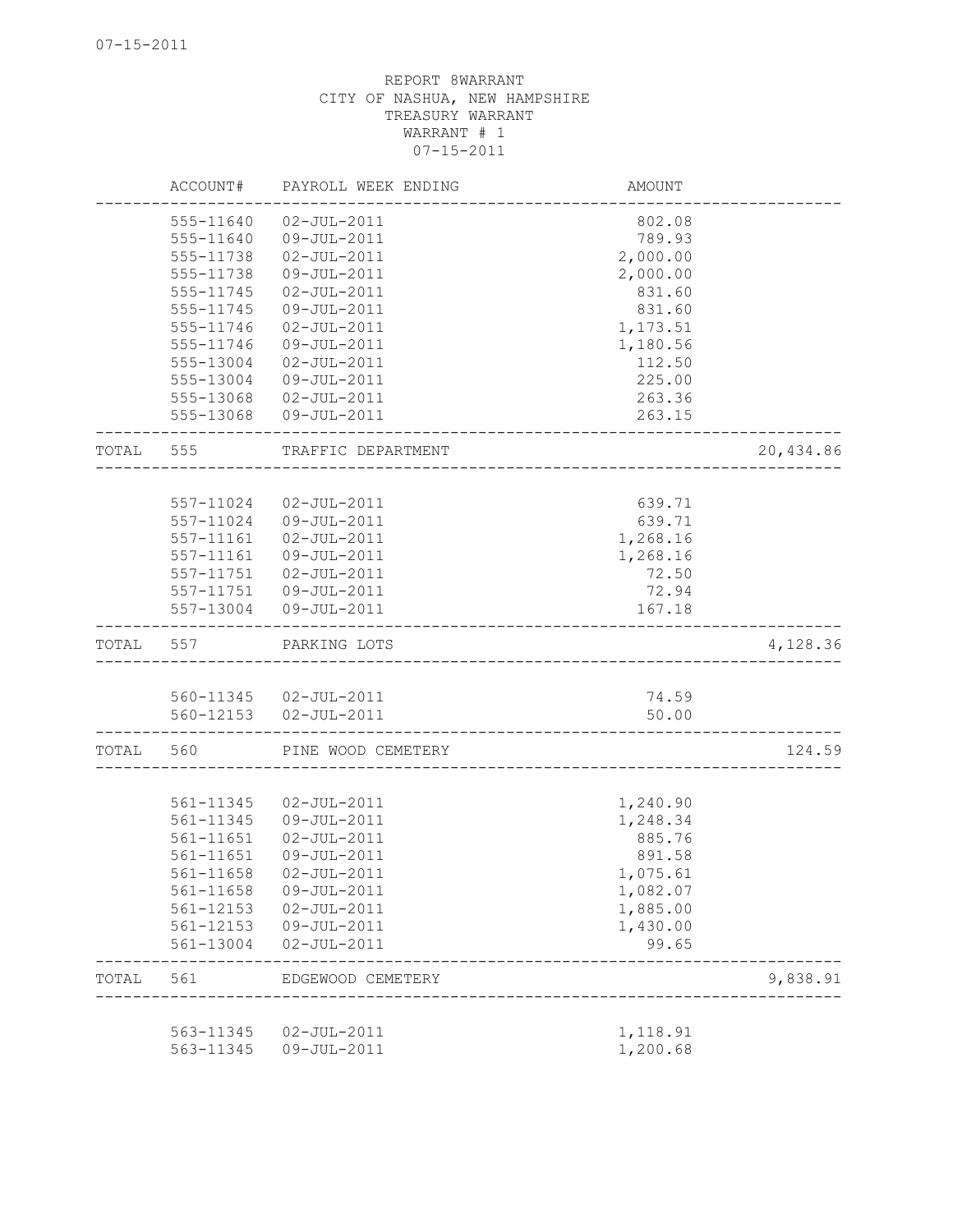|       | ACCOUNT#  | PAYROLL WEEK ENDING              | AMOUNT   |           |
|-------|-----------|----------------------------------|----------|-----------|
|       | 563-11651 | $02 - JUL - 2011$                | 788.59   |           |
|       | 563-11651 | 09-JUL-2011                      | 793.33   |           |
|       | 563-11657 | $02 - JUL - 2011$                | 985.56   |           |
|       | 563-11657 | 09-JUL-2011                      | 991.48   |           |
|       | 563-12153 | 02-JUL-2011                      | 590.00   |           |
|       | 563-12153 | 09-JUL-2011                      | 560.00   |           |
| TOTAL | 563       | WOODLAWN CEMETERY                |          | 7,028.55  |
|       |           |                                  |          |           |
|       | 571-11024 | $02 - JUL - 2011$                | 1,179.71 |           |
|       | 571-11024 | 09-JUL-2011                      | 1,071.71 |           |
|       |           | 571-11237  02-JUL-2011           | 1,999.68 |           |
|       |           | 571-11237  09-JUL-2011           | 2,071.15 |           |
| TOTAL | 571       | COMMUNITY DEVELOPMENT            |          | 6,322.25  |
|       |           |                                  |          |           |
|       | 572-11024 | $02 - JUL - 2011$                | 672.17   |           |
|       | 572-11024 | 09-JUL-2011                      | 672.16   |           |
|       | 572-11215 | $02 - JUL - 2011$                | 3,727.01 |           |
|       | 572-11215 | 09-JUL-2011                      | 3,727.01 |           |
|       | 572-11238 | $02 - JUL - 2011$                | 882.39   |           |
|       | 572-11238 | 09-JUL-2011                      | 882.39   |           |
|       | 572-11450 | $02 - JUL - 2011$                | 1,771.20 |           |
|       | 572-11450 | 09-JUL-2011                      | 1,781.81 |           |
|       | 572-11522 | $02 - JUL - 2011$                | 858.42   |           |
|       | 572-11522 | 09-JUL-2011                      | 858.42   |           |
|       | 572-11525 | $02 - JUL - 2011$                | 1,058.00 |           |
|       | 572-11525 | 09-JUL-2011                      | 1,058.00 |           |
|       | 572-58005 | $02 - JUL - 2011$                | 200.00   |           |
|       | 572-98046 | $02 - JUL - 2011$                | 320.00   |           |
|       | 572-98046 | 09-JUL-2011                      | 515.00   |           |
| TOTAL | 572       | PLANNING DEPARTMENT              |          | 18,983.98 |
|       |           |                                  |          |           |
|       |           | 573-11444  02-JUL-2011           | 1,666.16 |           |
|       | 573-11444 | 09-JUL-2011                      | 1,725.63 |           |
|       |           | 573-12029  02-JUL-2011           | 368.60   |           |
|       | 573-12029 | 09-JUL-2011                      | 370.44   |           |
| TOTAL | 573       | ECONOMIC DEVELOPMENT             |          | 4,130.83  |
|       | 575-11032 |                                  | 738.31   |           |
|       | 575-11032 | $02 - JUL - 2011$<br>09-JUL-2011 | 742.75   |           |
|       | 575-11042 | $02 - JUL - 2011$                | 294.26   |           |
|       |           |                                  |          |           |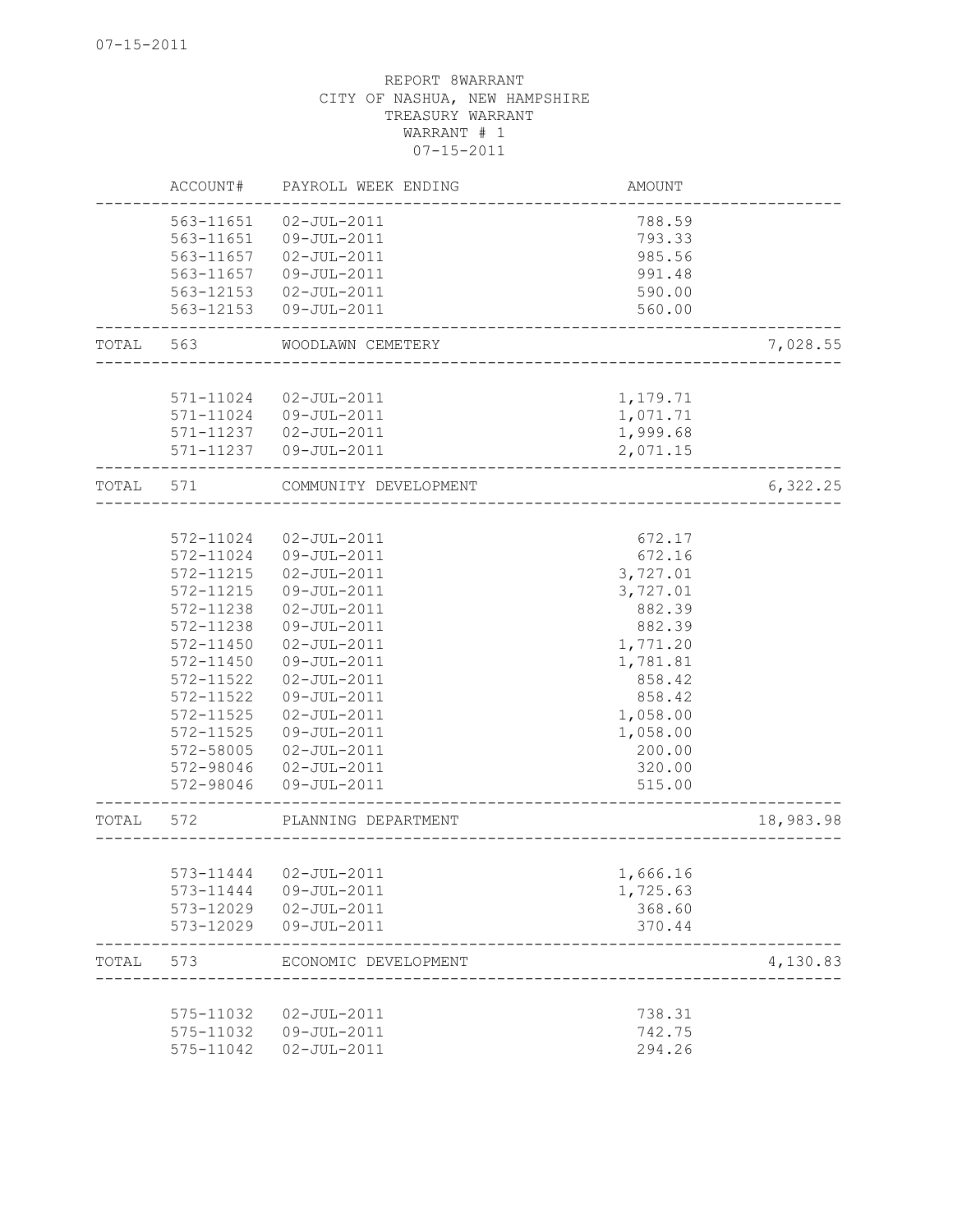|       | ACCOUNT#      | PAYROLL WEEK ENDING | AMOUNT    |           |
|-------|---------------|---------------------|-----------|-----------|
|       | 575-11042     | 09-JUL-2011         | 2,064.23  |           |
|       | 575-11189     | $02 - JUL - 2011$   | 1,130.10  |           |
|       | 575-11189     | 09-JUL-2011         | 1,136.95  |           |
|       | 575-11246     | $02 - JUL - 2011$   | 1,726.91  |           |
|       | 575-11246     | 09-JUL-2011         | 1,737.28  |           |
|       | 575-11365     | $02 - JUL - 2011$   | 460.00    |           |
|       | 575-11365     | 09-JUL-2011         | 462.76    |           |
|       | 575-11387     | $02 - JUL - 2011$   | 7,026.43  |           |
|       | 575-11387     | 09-JUL-2011         | 7,067.94  |           |
|       | $575 - 11393$ | $02 - JUL - 2011$   | 3,681.50  |           |
|       | 575-11393     | 09-JUL-2011         | 3,735.53  |           |
|       | 575-11400     | $02 - JUL - 2011$   | 8,491.46  |           |
|       | 575-11400     | 09-JUL-2011         | 8, 474.12 |           |
|       | 575-11401     | $02 - JUL - 2011$   | 3,295.44  |           |
|       | 575-11401     | 09-JUL-2011         | 3, 314.92 |           |
|       | 575-11403     | $02 - JUL - 2011$   | 786.81    |           |
|       | 575-11403     | 09-JUL-2011         | 791.54    |           |
|       | 575-11404     | $02 - JUL - 2011$   | 799.50    |           |
|       | 575-11404     | 09-JUL-2011         | 804.30    |           |
|       | 575-11627     | $02 - JUL - 2011$   | 643.50    |           |
|       | 575-11627     | 09-JUL-2011         |           |           |
|       |               | $02 - JUL - 2011$   | 647.35    |           |
|       | 575-12073     |                     | 1,410.80  |           |
|       | 575-12090     | $02 - JUL - 2011$   | 1,168.73  |           |
|       | 575-12090     | 09-JUL-2011         | 1,175.65  |           |
|       | 575-12114     | 02-JUL-2011         | 1,285.68  |           |
|       | 575-12114     | 09-JUL-2011         | 1,423.50  |           |
| TOTAL | 575           | PUBLIC LIBRARIES    |           | 66,518.25 |
|       |               |                     |           |           |
|       | 576-11059     | $02 - JUL - 2011$   | 1,328.19  |           |
|       | 576-11059     | $09 - JUL - 2011$   | 1,336.13  |           |
|       | 576-11221     | $02 - JUL - 2011$   | 1,092.14  |           |
|       | 576-11221     | 09-JUL-2011         | 1,092.14  |           |
|       | 576-11315     | $02 - JUL - 2011$   | 762.17    |           |
|       | 576-11315     | 09-JUL-2011         | 762.17    |           |
|       | 576-11361     | $02 - JUL - 2011$   | 3, 113.67 |           |
|       | 576-11361     | 09-JUL-2011         | 3, 113.65 |           |
|       | 576-11362     | $02 - JUL - 2011$   | 1, 114.73 |           |
|       | 576-11362     | 09-JUL-2011         | 1, 114.74 |           |
|       | 576-12045     | $02 - JUL - 2011$   | 288.25    |           |
|       | 576-12045     | 09-JUL-2011         | 272.23    |           |
|       | 576-12134     | $02 - JUL - 2011$   | 791.34    |           |
|       | 576-12134     | 09-JUL-2011         | 692.42    |           |
|       | 576-12149     | $02 - JUL - 2011$   | 399.20    |           |
|       | 576-12149     | 09-JUL-2011         | 399.20    |           |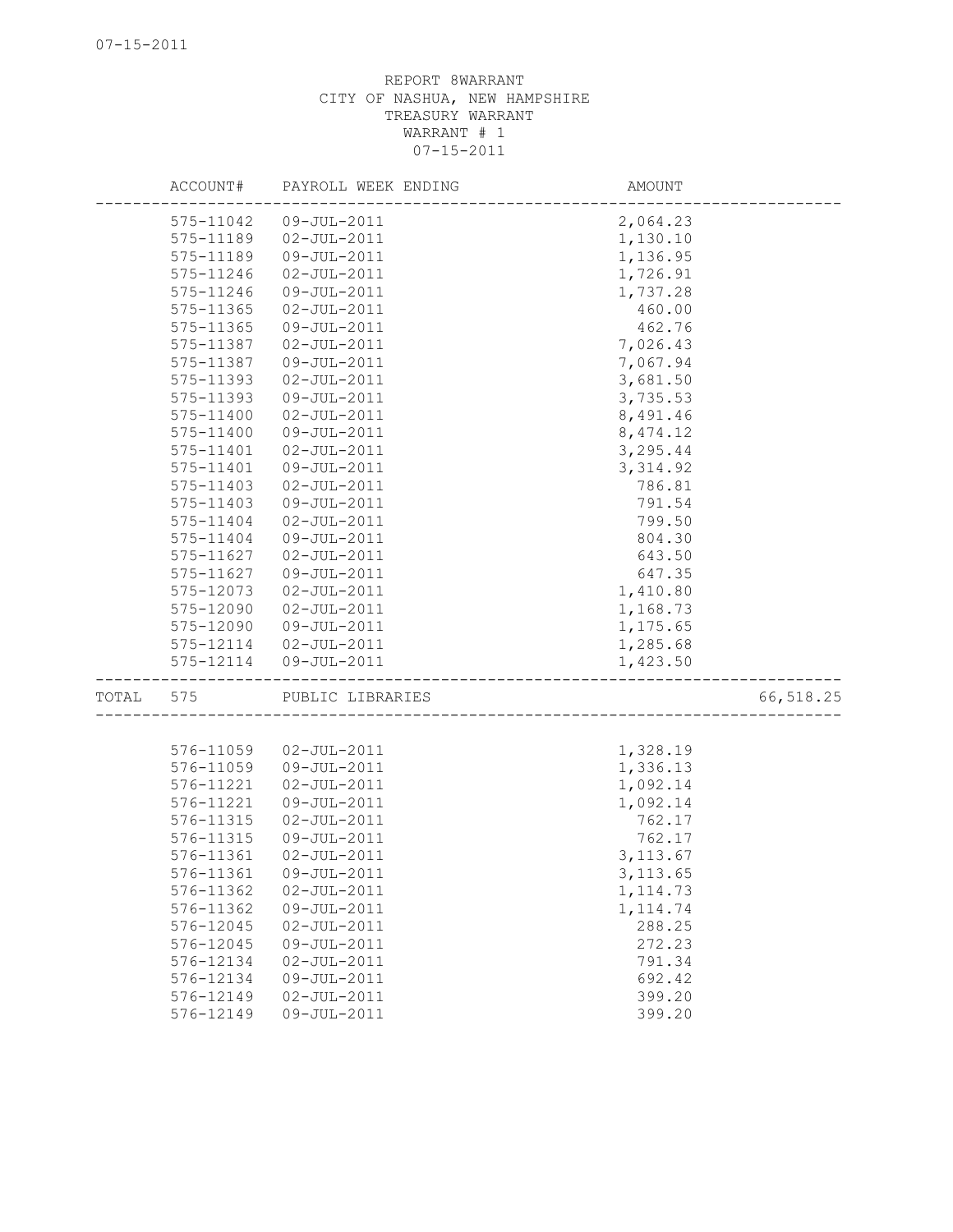|                 | ACCOUNT# PAYROLL WEEK ENDING  | AMOUNT                       |           |
|-----------------|-------------------------------|------------------------------|-----------|
|                 | TOTAL 576 BUILDING DEPARTMENT |                              | 17,672.37 |
|                 |                               |                              |           |
|                 | 577-11067  02-JUL-2011        | 1,216.69                     |           |
|                 | 577-11067 09-JUL-2011         | 1,224.00                     |           |
|                 | 577-11183  02-JUL-2011        | 1,894.22                     |           |
|                 | 577-11183  09-JUL-2011        | 1,894.22                     |           |
| --------------- | TOTAL 577 CODE ENFORCEMENT    | ---------------------------- | 6,229.13  |
|                 |                               |                              |           |
| 581-11012       | 02-JUL-2011                   | 3,766.23                     |           |
|                 | 581-11076  02-JUL-2011        | 3,884.62                     |           |
| 581-11081       | 02-JUL-2011                   | 2,550.00                     |           |
| 581-11162       | $02 - JUL - 2011$             | 51,596.77                    |           |
| 581-11162       | 09-JUL-2011                   | 45,620.41                    |           |
| 581-11204       | $02 - JUL - 2011$             | 12,340.40                    |           |
| 581-11204       | 09-JUL-2011                   | 14,524.41                    |           |
| 581-11347       | $02 - JUL - 2011$             |                              |           |
| 581-11348       | $02 - JUL - 2011$             | 54, 237.93                   |           |
| 581-11366       | $02 - JUL - 2011$             | 55,928.70                    |           |
| 581-11366       | 09-JUL-2011                   | 54,494.24                    |           |
| 581-11396       | $02 - JUL - 2011$             | 16,964.71                    |           |
| 581-11408       | $02 - JUL - 2011$             | 18,422.40                    |           |
| 581-11408       | 09-JUL-2011                   | 18,602.16                    |           |
| 581-11486       | $02 - JUL - 2011$             | 30,982.34                    |           |
| 581-11515       | $02 - JUL - 2011$             | 1,669.66                     |           |
| 581-11570       | $02 - JUL - 2011$             | 61, 164. 12                  |           |
| 581-11572       | $02 - JUL - 2011$             | 50,709.71                    |           |
| 581-11579       | 02-JUL-2011                   | 26,582.82                    |           |
| 581-11628       | $02 - JUL - 2011$             | 638.40                       |           |
| 581-11675       | $02 - JUL - 2011$             | 3,842.31                     |           |
| 581-11709       | $02 - JUL - 2011$             | 5,781.39                     |           |
| 581-11711       | $02 - JUL - 2011$             | 2,705.80                     |           |
| 581-11726       | $02 - JUL - 2011$             | 878,736.52                   |           |
| 581-11800       | $02 - JUL - 2011$             | 36,695.53                    |           |
| 581-11800       | 09-JUL-2011                   | 300.53                       |           |
| 581-11801       | $02 - JUL - 2011$             | 19,235.67                    |           |
| 581-11801       | 09-JUL-2011                   | 183.00                       |           |
| 581-11802       | $02 - JUL - 2011$             | 12,559.69                    |           |
| 581-11803       | $02 - JUL - 2011$             | 15,938.19                    |           |
| 581-11805       | $02 - JUL - 2011$             | 30, 333.16                   |           |
| 581-11812       | $02 - JUL - 2011$             | 2,683.92                     |           |
| 581-11830       | $02 - JUL - 2011$             | 4,069.46                     |           |
| 581-11860       | $02 - JUL - 2011$             | 4,231.10                     |           |
| 581-12021       | $02 - JUL - 2011$             | 972.00                       |           |
| 581-12078       | $02 - JUL - 2011$             | 5,511.95                     |           |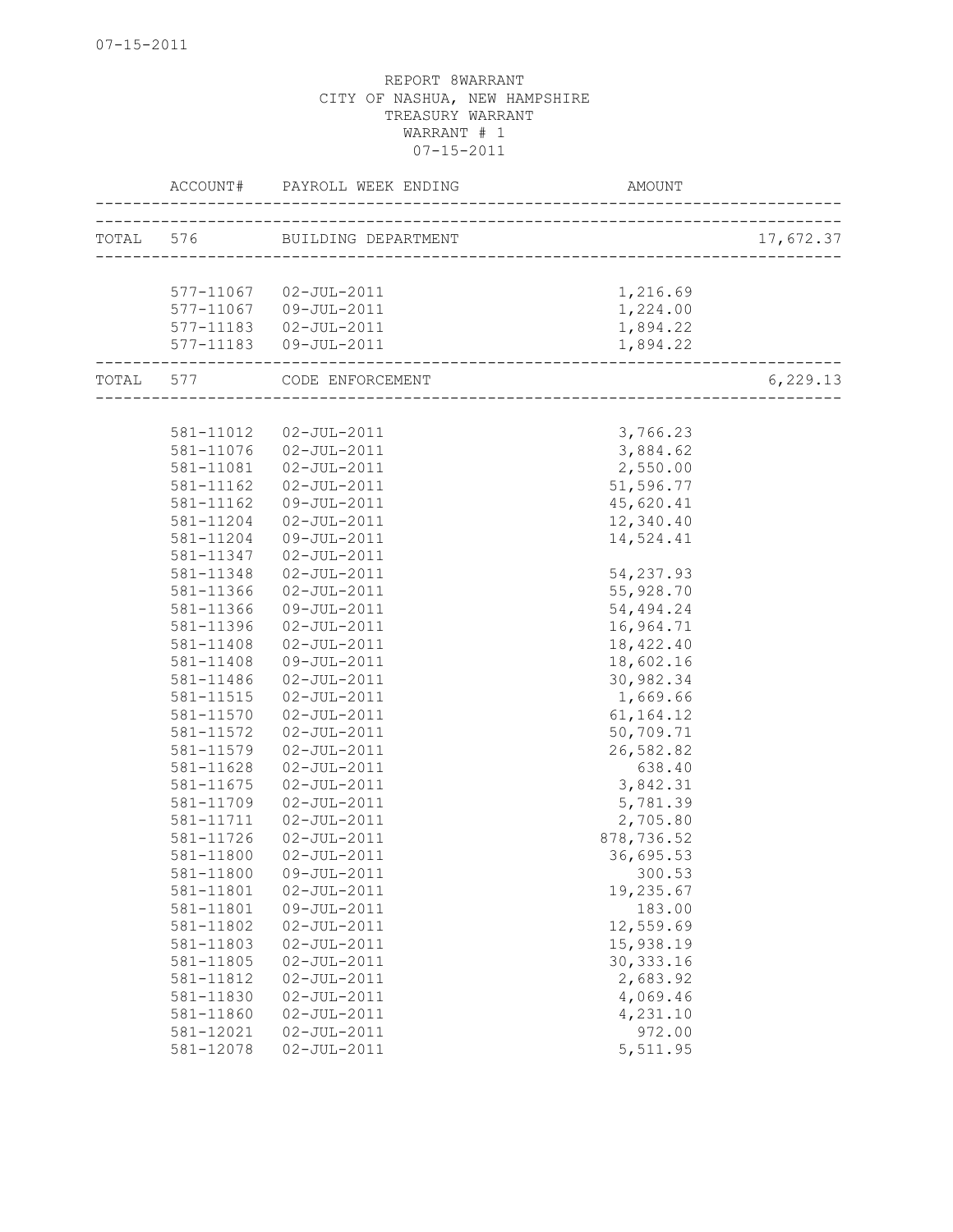| TOTAL | 581       | SCHOOL DEPARTMENT   |             | 1,633,416.15 |
|-------|-----------|---------------------|-------------|--------------|
|       | 581-19310 | $02 - JUL - 2011$   | 6,012.00    |              |
|       | 581-19240 | $02 - JUL - 2011$   | 6,335.74    |              |
|       | 581-19230 | $02 - JUL - 2011$   | 250.00      |              |
|       | 581-19210 | 09-JUL-2011         | 19,331.99   |              |
|       | 581-19210 | $02 - JUL - 2011$   | 15,083.05   |              |
|       | 581-19000 | $02 - JUL - 2011$   | 5,675.07    |              |
|       | 581-18008 | 09-JUL-2011         | 1,000.00    |              |
|       | 581-18008 | $02 - JUL - 2011$   | $-1,000.00$ |              |
|       | 581-13137 | $02 - JUL - 2011$   | 24.72       |              |
|       | 581-13133 | 09-JUL-2011         | 593.86      |              |
|       | 581-13133 | $02 - JUL - 2011$   | 125.00      |              |
|       | 581-13120 | 09-JUL-2011         | 1,150.04    |              |
|       | 581-13120 | $02 - JUL - 2011$   | 81.90       |              |
|       | 581-13032 | 09-JUL-2011         | 712.81      |              |
|       | 581-13032 | $02 - JUL - 2011$   | 1,669.82    |              |
|       | 581-13021 | 09-JUL-2011         | 396.93      |              |
|       | 581-13004 | 09-JUL-2011         | 522.00      |              |
|       | 581-13004 | $02 - JUL - 2011$   | 3,832.73    |              |
|       | 581-12201 | $02 - JUL - 2011$   | 313.12      |              |
|       | 581-12198 | $02 - JUL - 2011$   | 11,308.83   |              |
|       | 581-12181 | $02 - JUL - 2011$   | 2,006.30    |              |
|       | 581-12153 | 09-JUL-2011         | 2,554.00    |              |
|       | 581-12153 | $02 - JUL - 2011$   | 2,060.00    |              |
|       | 581-12141 | 09-JUL-2011         | 100.00      |              |
|       | 581-12135 | $02 - JUL - 2011$   | $-594.00$   |              |
|       | 581-12126 | 09-JUL-2011         | 571.90      |              |
|       | 581-12126 | $02 - JUL - 2011$   | 2,059.46    |              |
|       | 581-12112 | 09-JUL-2011         | $-123.36$   |              |
|       | 581-12111 | $02 - JUL - 2011$   | 452.93      |              |
|       | 581-12081 | $02 - JUL - 2011$   | 2,449.06    |              |
|       | ACCOUNT#  | PAYROLL WEEK ENDING | AMOUNT      |              |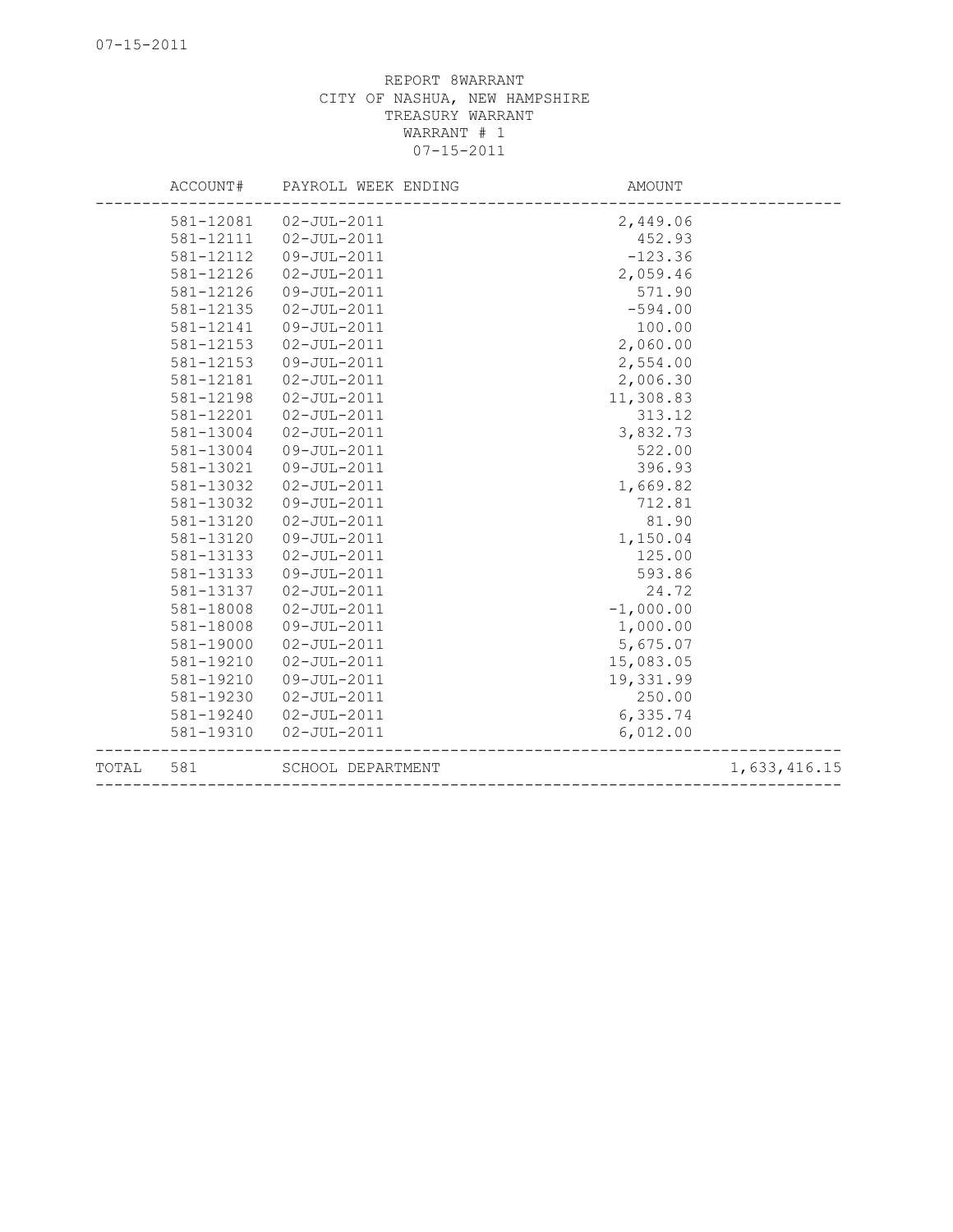| 722-12890<br>02-JUL-2011<br>2,201.25<br>722-12890<br>2,312.00<br>09-JUL-2011<br>722<br>CPF-INFORMATION TECHNOLOGY<br>TOTAL<br>753-11468<br>02-JUL-2011<br>1,618.04<br>1,618.06<br>753-11468<br>09-JUL-2011<br>753<br>CPF-STREET DEPT<br>TOTAL<br>781-13004<br>02-JUL-2011<br>8,400.00<br>781<br>CPF-SCHOOL DEPARTMENT<br>TOTAL | ACCOUNT# | PAYROLL WEEK ENDING | AMOUNT |          |
|--------------------------------------------------------------------------------------------------------------------------------------------------------------------------------------------------------------------------------------------------------------------------------------------------------------------------------|----------|---------------------|--------|----------|
|                                                                                                                                                                                                                                                                                                                                |          |                     |        |          |
|                                                                                                                                                                                                                                                                                                                                |          |                     |        | 4,513.25 |
|                                                                                                                                                                                                                                                                                                                                |          |                     |        |          |
|                                                                                                                                                                                                                                                                                                                                |          |                     |        | 3,236.10 |
|                                                                                                                                                                                                                                                                                                                                |          |                     |        |          |
|                                                                                                                                                                                                                                                                                                                                |          |                     |        | 8,400.00 |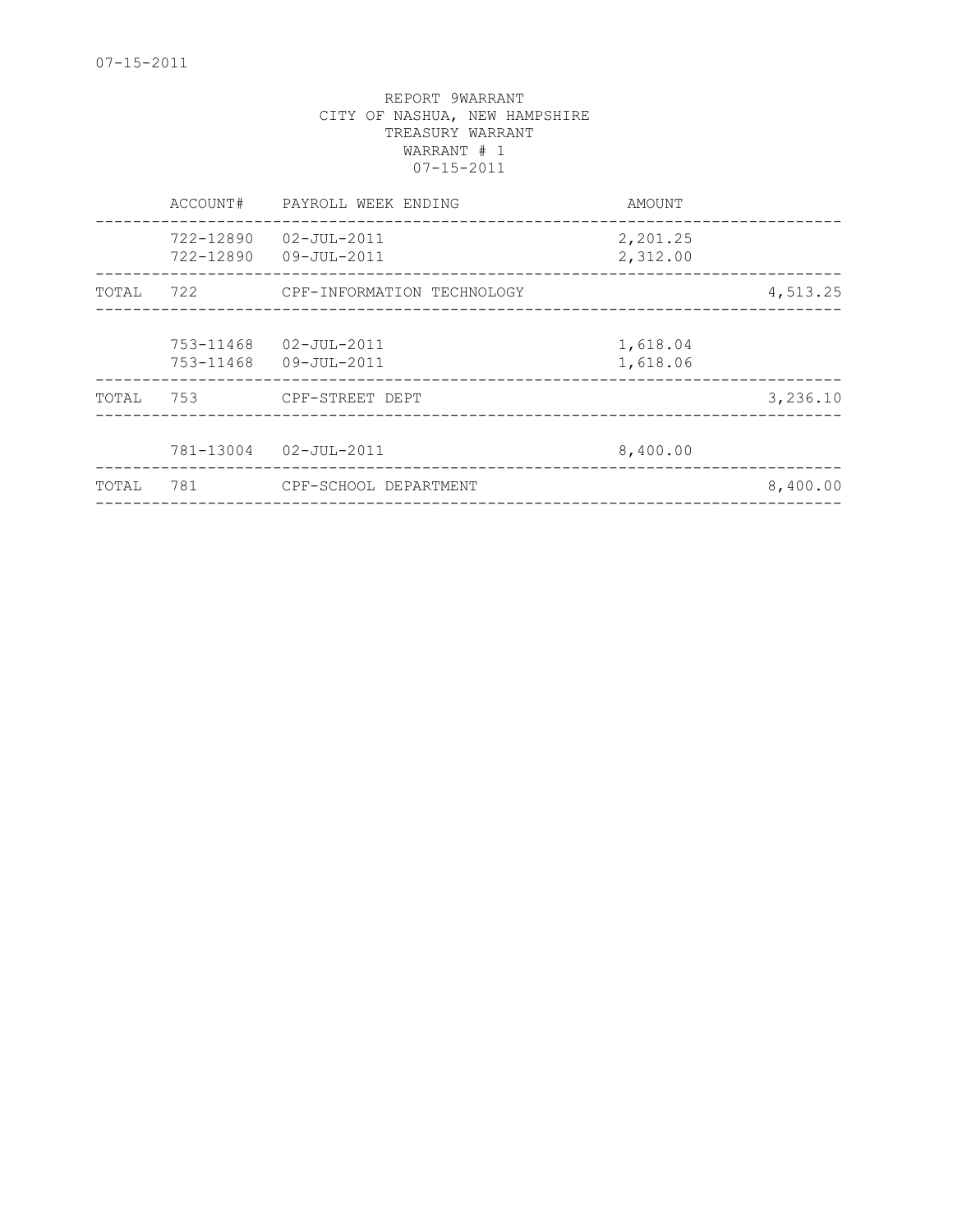| ACCOUNT#  | PAYROLL WEEK ENDING | AMOUNT    |  |
|-----------|---------------------|-----------|--|
| 801-11008 | $02 - JUL - 2011$   | 608.42    |  |
| 801-11008 | 09-JUL-2011         | 608.42    |  |
| 801-11024 | $02 - JUL - 2011$   | 639.71    |  |
| 801-11024 | 09-JUL-2011         | 639.71    |  |
| 801-11028 | $02 - JUL - 2011$   | 61.98     |  |
| 801-11028 | 09-JUL-2011         | 61.98     |  |
| 801-11064 | $02 - JUL - 2011$   | 144.64    |  |
| 801-11064 | 09-JUL-2011         | 145.51    |  |
| 801-11094 | $02 - JUL - 2011$   | 104.60    |  |
| 801-11094 | 09-JUL-2011         | 104.59    |  |
| 801-11190 | $02 - JUL - 2011$   | 421.45    |  |
| 801-11190 | 09-JUL-2011         | 421.45    |  |
| 801-11193 | $02 - JUL - 2011$   | 1,025.45  |  |
| 801-11193 | 09-JUL-2011         | 1,025.45  |  |
| 801-11211 | $02 - JUL - 2011$   | 70.24     |  |
| 801-11211 | 09-JUL-2011         | 70.73     |  |
| 801-11222 | $02 - JUL - 2011$   | 217.50    |  |
| 801-11222 | 09-JUL-2011         | 218.81    |  |
| 801-11249 | $02 - JUL - 2011$   | 188.57    |  |
| 801-11249 | 09-JUL-2011         | 195.31    |  |
| 801-11268 | $02 - JUL - 2011$   | 139.31    |  |
| 801-11268 | 09-JUL-2011         | 139.31    |  |
| 801-11271 | $02 - JUL - 2011$   | 1,184.60  |  |
| 801-11271 | 09-JUL-2011         | 1,191.72  |  |
| 801-11276 | $02 - JUL - 2011$   | 4,380.60  |  |
| 801-11276 | 09-JUL-2011         | 4,502.40  |  |
| 801-11289 | $02 - JUL - 2011$   | 350.05    |  |
| 801-11289 | 09-JUL-2011         | 350.05    |  |
| 801-11431 | $02 - JUL - 2011$   | 193.49    |  |
| 801-11431 | 09-JUL-2011         | 194.65    |  |
| 801-11435 | $02 - JUL - 2011$   | 281.02    |  |
| 801-11435 | 09-JUL-2011         | 282.71    |  |
| 801-11595 | $02 - JUL - 2011$   | 5,041.44  |  |
| 801-11595 | $02 - JUL - 2011$   | 3,323.20  |  |
| 801-11595 | 09-JUL-2011         | 5,815.59  |  |
| 801-11595 | 09-JUL-2011         | 3,323.20  |  |
| 801-11596 | $02 - JUL - 2011$   | 2,634.00  |  |
| 801-11596 | 09-JUL-2011         | 3,512.00  |  |
| 801-11598 | $02 - JUL - 2011$   | 870.00    |  |
| 801-11598 | 09-JUL-2011         | 870.00    |  |
| 801-11599 | $02 - JUL - 2011$   | 1, 114.71 |  |
| 801-11599 | $02 - JUL - 2011$   | 1, 114.71 |  |
| 801-11599 | 09-JUL-2011         | 1, 114.71 |  |
| 801-11599 | 09-JUL-2011         | 1, 114.71 |  |
| 801-11606 | $02 - JUL - 2011$   | 877.85    |  |
| 801-11606 | 09-JUL-2011         | 725.29    |  |
| 801-11647 | $02 - JUL - 2011$   | 1,485.69  |  |
| 801-11647 | 09-JUL-2011         | 1,485.69  |  |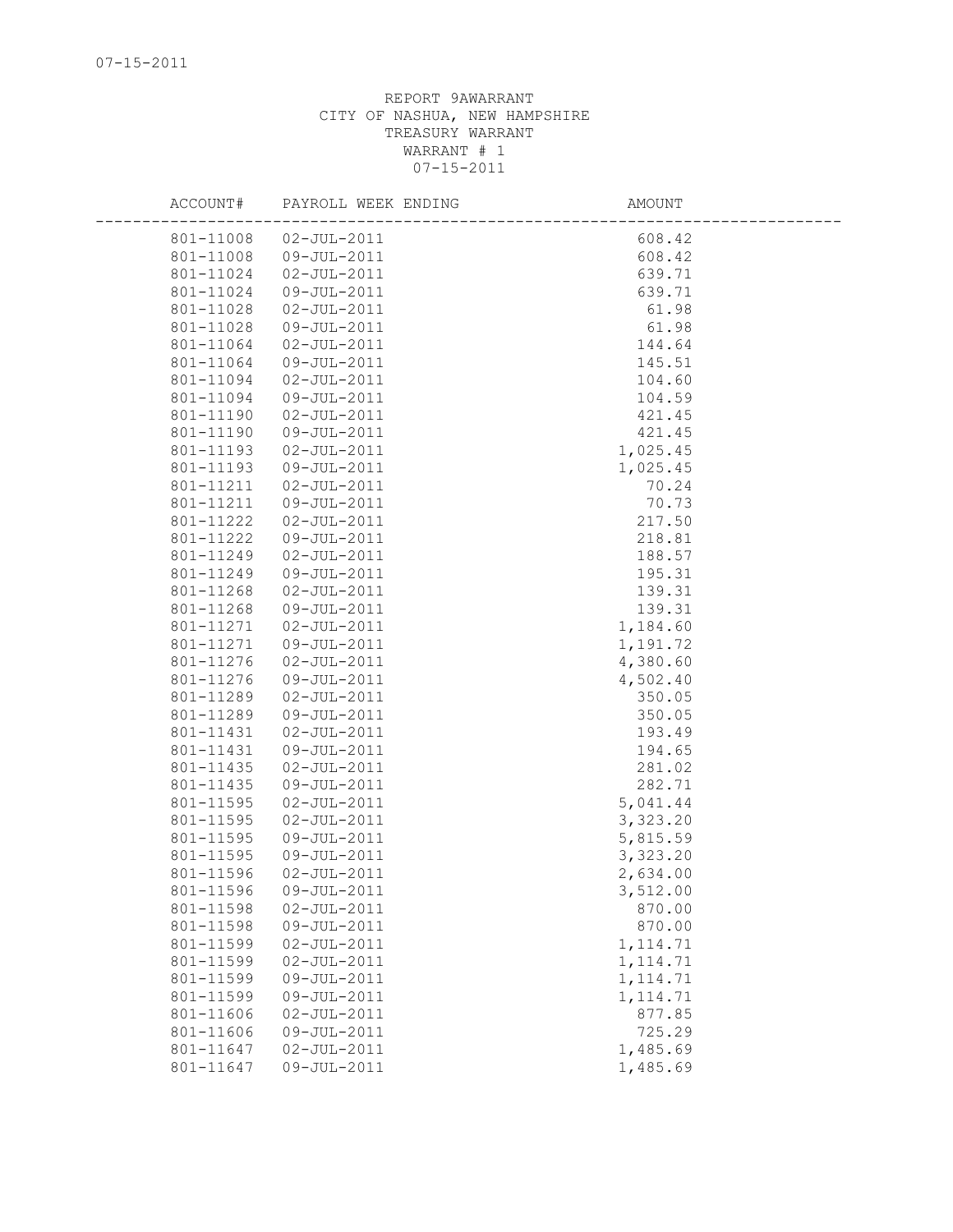|       | ACCOUNT#               | PAYROLL WEEK ENDING              | <b>AMOUNT</b>      |            |
|-------|------------------------|----------------------------------|--------------------|------------|
|       | 801-12085              | $02 - JUL - 2011$                | 520.00             |            |
|       | 801-12085              | 09-JUL-2011                      | 416.00             |            |
|       | 801-12594              | $02 - JUL - 2011$                | 5,096.00           |            |
|       | 801-12594              | 09-JUL-2011                      | 4,160.00           |            |
|       | 801-13004              | $02 - JUL - 2011$                | 1,507.33           |            |
|       | 801-13004              | $02 - JUL - 2011$                | 430.21             |            |
|       | 801-13004              | $02 - JUL - 2011$                | 11.41              |            |
|       | 801-13004              | 09-JUL-2011                      | 2,790.18           |            |
|       | 801-13004              | 09-JUL-2011                      | 4,383.25           |            |
|       | 801-13004              | 09-JUL-2011                      | 215.19             |            |
|       |                        | 801-13004 09-JUL-2011            | 1,011.95           |            |
| TOTAL | 801                    | SOLID WASTE DISPOSAL             |                    | 75, 128.74 |
|       |                        |                                  |                    |            |
|       | 802-11024              | $02 - JUL - 2011$                | 155.94             |            |
|       | 802-11024              | $02 - JUL - 2011$                | 623.77             |            |
|       | 802-11024              | 09-JUL-2011                      | 155.94             |            |
|       | 802-11024              | 09-JUL-2011                      | 623.77             |            |
|       | 802-11028              | $02 - JUL - 2011$                | 421.47             |            |
|       | 802-11028              | $02 - JUL - 2011$                | 198.34             |            |
|       | 802-11028              | 09-JUL-2011                      | 421.47             |            |
|       | 802-11028              | 09-JUL-2011                      | 198.34             |            |
|       | 802-11064              | $02 - JUL - 2011$                | 144.64             |            |
|       | 802-11064              | $02 - JUL - 2011$                | 144.64             |            |
|       | 802-11064              | 09-JUL-2011                      | 145.51             |            |
|       | 802-11064              | 09-JUL-2011                      | 145.51             |            |
|       | 802-11091<br>802-11091 | $02 - JUL - 2011$<br>09-JUL-2011 | 1,139.75           |            |
|       | 802-11092              | $02 - JUL - 2011$                | 1,146.59<br>819.20 |            |
|       | 802-11092              | 09-JUL-2011                      | 822.40             |            |
|       | 802-11094              | $02 - JUL - 2011$                | 313.77             |            |
|       | 802-11094              | $02 - JUL - 2011$                | 313.79             |            |
|       | 802-11094              | 09-JUL-2011                      | 313.79             |            |
|       | 802-11094              | 09-JUL-2011                      | 313.78             |            |
|       | 802-11096              | $02 - JUL - 2011$                | 959.79             |            |
|       | 802-11096              | 09-JUL-2011                      | 959.79             |            |
|       | 802-11102              | 02-JUL-2011                      | 987.91             |            |
|       | 802-11102              | 09-JUL-2011                      | 929.19             |            |
|       | 802-11105              | $02 - JUL - 2011$                | 1,037.26           |            |
|       | 802-11105              | 09-JUL-2011                      | 1,037.26           |            |
|       | 802-11124              | $02 - JUL - 2011$                | 760.65             |            |
|       | 802-11124              | 09-JUL-2011                      | 760.65             |            |
|       | 802-11155              | $02 - JUL - 2011$                | 1,050.42           |            |
|       | 802-11155              | 09-JUL-2011                      | 1,050.42           |            |
|       | 802-11157              | $02 - JUL - 2011$                | 1,807.52           |            |
|       | 802-11157              | 09-JUL-2011                      | 1,756.00           |            |
|       | 802-11158              | $02 - JUL - 2011$                | 1,896.80           |            |
|       |                        |                                  |                    |            |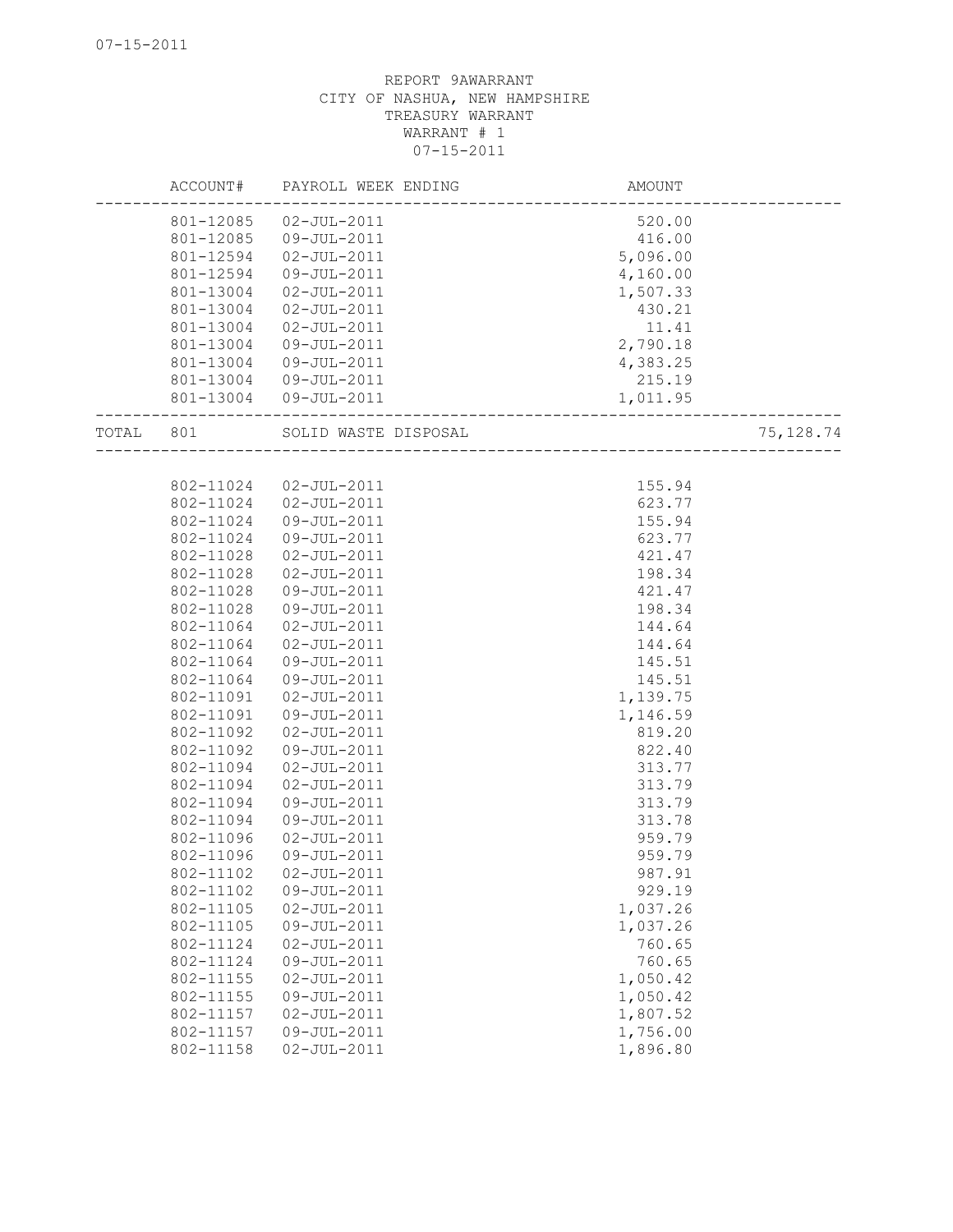| ACCOUNT#  | PAYROLL WEEK ENDING | AMOUNT    |
|-----------|---------------------|-----------|
| 802-11158 | 09-JUL-2011         | 942.40    |
| 802-11190 | $02 - JUL - 2011$   | 421.44    |
| 802-11190 | 09-JUL-2011         | 421.44    |
| 802-11211 | $02 - JUL - 2011$   | 280.94    |
| 802-11211 | $02 - JUL - 2011$   | 421.41    |
| 802-11211 | 09-JUL-2011         | 282.90    |
| 802-11211 | 09-JUL-2011         | 424.35    |
| 802-11222 | $02 - JUL - 2011$   | 217.50    |
| 802-11222 | 09-JUL-2011         | 218.81    |
| 802-11249 | $02 - JUL - 2011$   | 188.57    |
| 802-11249 | $02 - JUL - 2011$   | 188.57    |
| 802-11249 | 09-JUL-2011         | 195.31    |
| 802-11249 | 09-JUL-2011         | 195.31    |
| 802-11260 | $02 - JUL - 2011$   | 2,008.00  |
| 802-11260 | 09-JUL-2011         | 2,008.00  |
| 802-11268 | $02 - JUL - 2011$   | 46.44     |
| 802-11268 | $02 - JUL - 2011$   | 92.88     |
| 802-11268 | 09-JUL-2011         | 46.44     |
| 802-11268 | 09-JUL-2011         | 92.88     |
| 802-11270 | $02 - JUL - 2011$   | 1, 114.74 |
| 802-11270 | 09-JUL-2011         | 1, 114.74 |
| 802-11289 | $02 - JUL - 2011$   | 350.06    |
| 802-11289 | 09-JUL-2011         | 350.06    |
| 802-11330 | $02 - JUL - 2011$   | 1, 114.71 |
| 802-11330 | 09-JUL-2011         | 1, 114.71 |
| 802-11333 | $02 - JUL - 2011$   | 1,092.87  |
| 802-11333 | 09-JUL-2011         | 1,092.86  |
| 802-11431 | $02 - JUL - 2011$   | 193.49    |
| 802-11431 | $09 - JUL - 2011$   | 194.65    |
| 802-11435 | $02 - JUL - 2011$   | 468.37    |
| 802-11435 | $02 - JUL - 2011$   | 187.35    |
| 802-11435 | 09-JUL-2011         | 471.18    |
| 802-11435 | 09-JUL-2011         | 188.47    |
| 802-11480 | $02 - JUL - 2011$   | 3,868.80  |
| 802-11480 | 09-JUL-2011         | 3,637.82  |
| 802-11507 | $02 - JUL - 2011$   | 763.44    |
| 802-11507 | 09-JUL-2011         | 753.60    |
| 802-11513 | $02 - JUL - 2011$   | 5,162.65  |
| 802-11513 | 09-JUL-2011         | 6,133.23  |
| 802-11514 | $02 - JUL - 2011$   | 3,046.55  |
| 802-11514 | 09-JUL-2011         | 3,539.51  |
| 802-11681 | $02 - JUL - 2011$   | 324.42    |
| 802-11681 | $02 - JUL - 2011$   | 1,297.69  |
| 802-11681 | 09-JUL-2011         | 326.37    |
| 802-11681 | $09 - JUL - 2011$   | 1,305.46  |
| 802-11693 | $02 - JUL - 2011$   | 1,230.75  |
| 802-11693 | 09-JUL-2011         | 1,230.75  |
| 802-11764 | $02 - JUL - 2011$   | 1,219.71  |